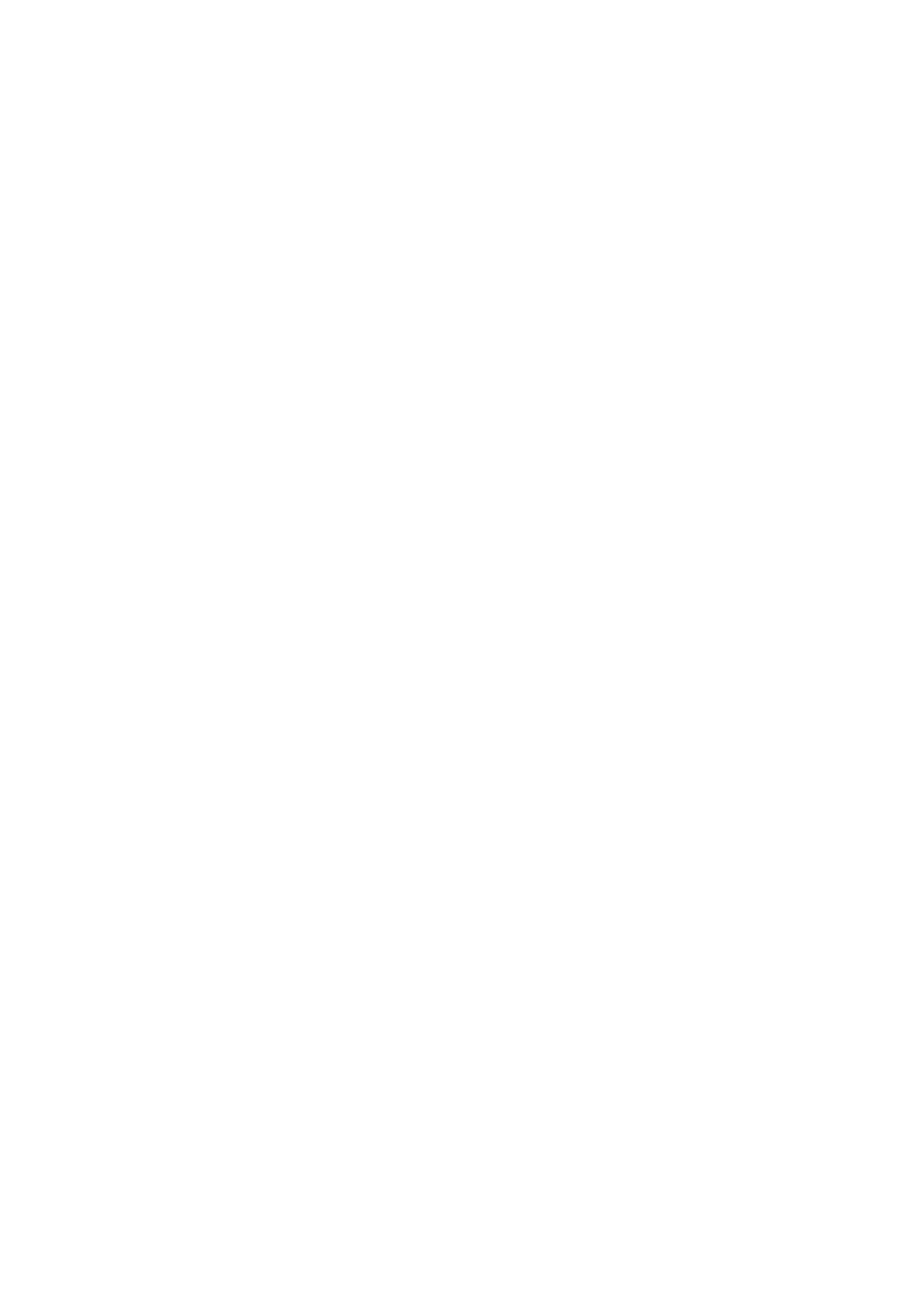Inventory of solid wastes management and disposal in Taranaki

Document: 620702

ISSN: 0114-8184 (Print) Taranaki Regional Council ISSN:1178-1467 (Online) <br>Document: 620702 **Private Bag 713** 

September 2009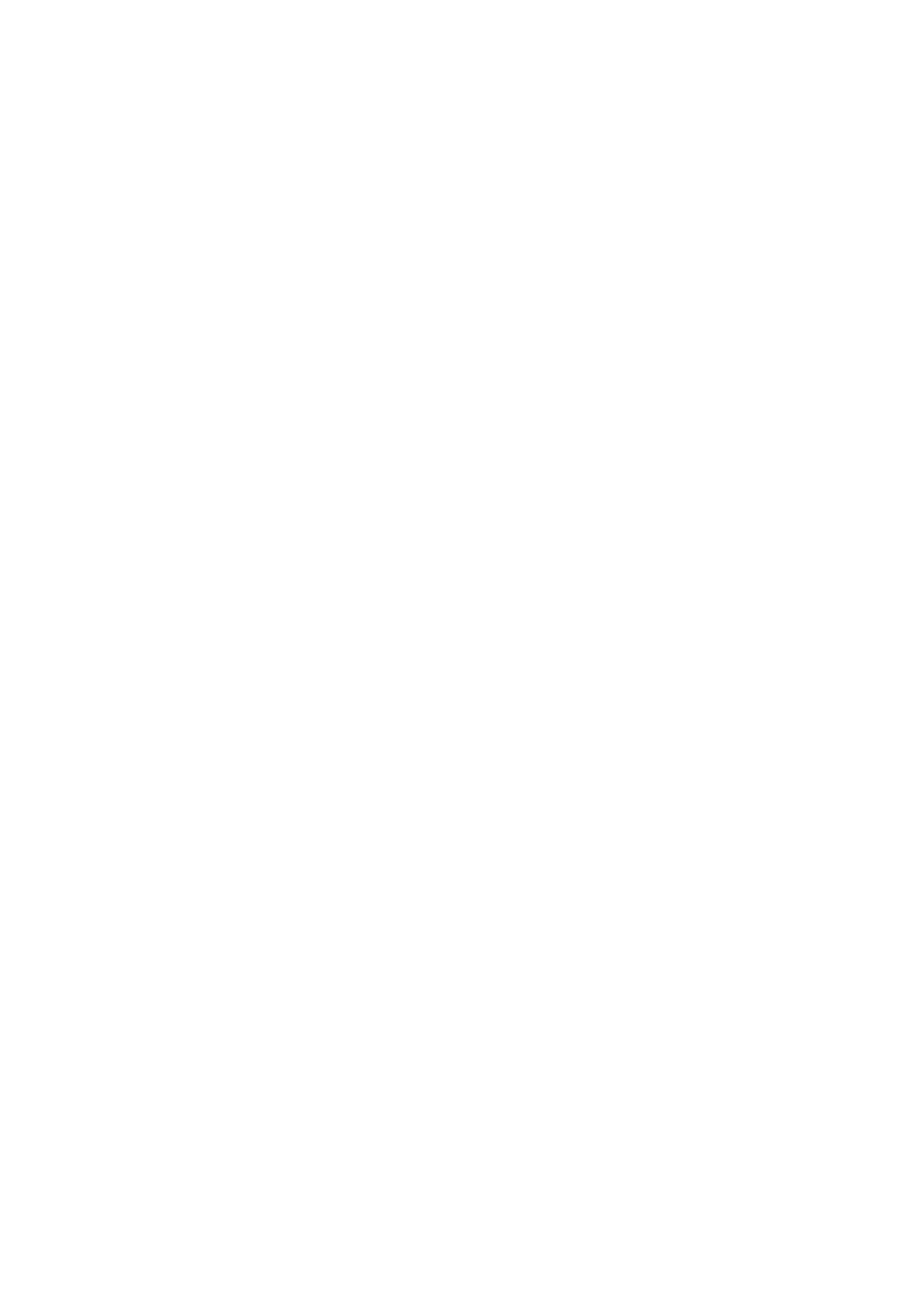# **Executive summary**

The Regional Policy Statement for Taranaki (RPS) (Taranaki Regional Council, June 2009) identifies the management of wastes as a significant resource management issue in the region. Waste management (including minimisation, and the recovery of wastes for recycling, reprocessing, or reuse, and the disposal of residual wastes) engages a large number of parties (local authorities, waste generators, waste contractors, and so on). The Waste Minimisation Act (2008) requires territorial authorities to undertake an assessment of waste management in their district prior to preparing a waste minimisation plan.

Data on municipal kerbside collections of waste and recyclables is readily available to the region's four councils. However, there are large volumes of wastes that do not pass through the avenues of municipal collection and disposal services. Therefore it can be difficult to have a comprehensive or informed understanding of the nature, size, challenges, and successes of waste management in the region.

Accordingly, it is appropriate that accurate and up to date information on the range of wastes produced within the industrial sector, the nature of the industries producing such wastes, the volume and characteristics of the wastes, their present disposal fate, and the issues and opportunities facing this sector, are identified from time to time in order to facilitate waste management in the region.

The project reported in this study covers the identification of the **collection, recycling, recovery, treatment, and disposal** of industrial and agricultural wastes within the region other than through Colson Road landfill, including an assessment of the capacity of existing channels/facilities to cope with future change. It has gathered quantitative data on waste management activities in the region, across municipal, industrial, and commercial operators dealing with solid wastes, where this is available, and has provided comment and estimates in other cases. The inventory also covers liquid wastes such as used oil, paints, grease trap/sump wastes, and farm effluent. In addition, some wastes of a more commercial nature were covered, including electronic waste and cooking oils.

Individual businesses or other organisations to be contacted were identified under each type of material. In some cases, the majority of or all parties were contacted; in other cases a representative sample was selected. Information was gathered by telephone, email, and in some cases, visits.

For most activities and types of material surveyed there appear to be no problems with the existing state of management. As far as the future can be assessed, no significant issues apart from the current economic uncertainty were apparent. Capacity in terms of end users of or demand for recycled or composted materials was generally not an issue. There are clear opportunities to increase recovery/recycling of many waste types in terms of potential supply, demand, and capacity.

Information was not always available on quantities, particularly quantities being landfilled instead of recovered for recycling or reuse. The only way to assess this would be to analyse what is going into the landfill. For example, although green waste composting statistics are encouraging, there is no information about how much potentially compostable green waste is still being landfilled.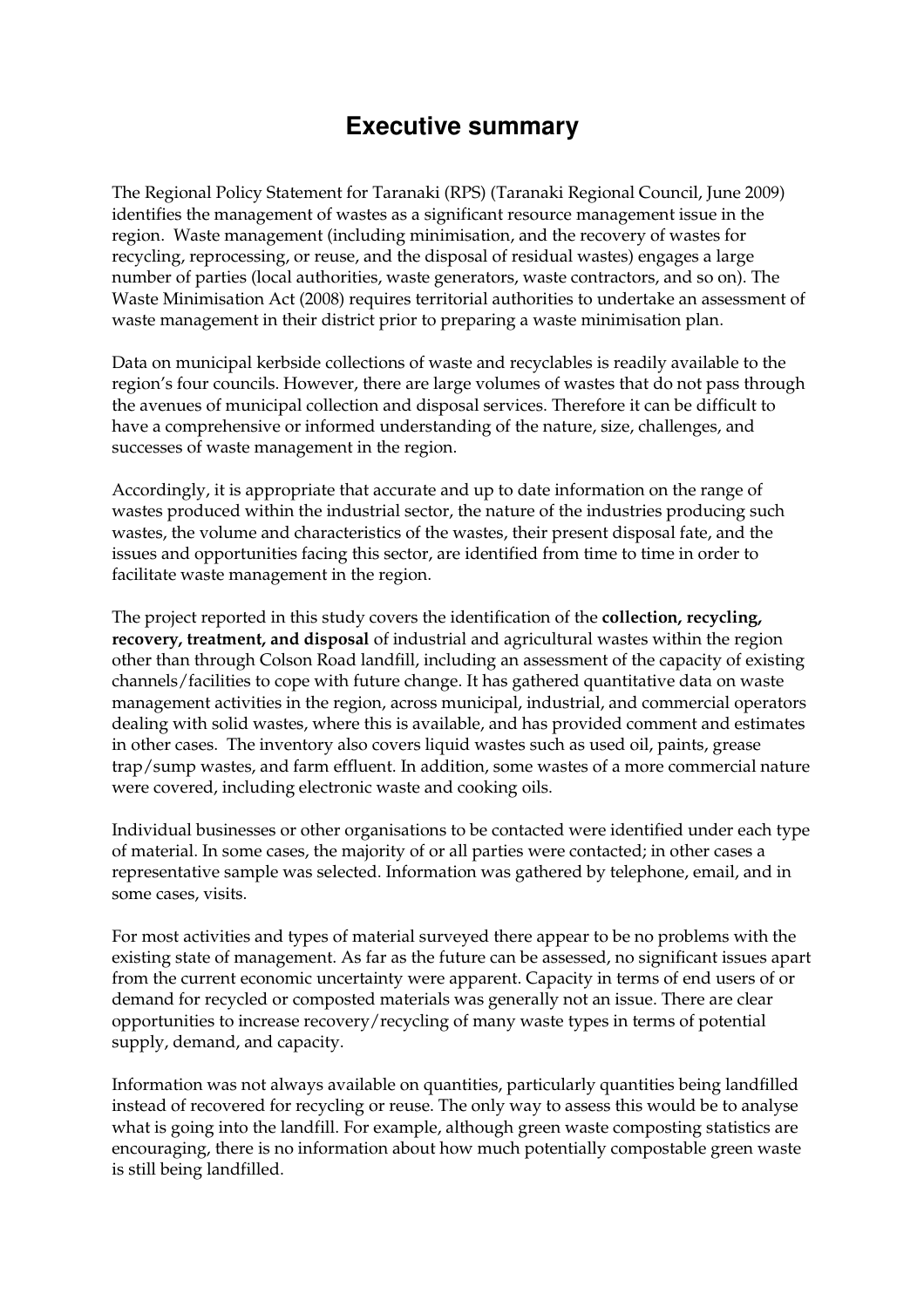It was encouraging to note the high level of awareness of respondents to the environmental implications of wastage. This was especially evident in the industrial sector, and several local businesses affiliated to large companies with head offices overseas noted that environmental management was built into their systems.

There are however, significant areas where awareness is not high or opportunities to recycle are limited, and also anecdotal evidence of poor practice in some sectors.

This points to the need for educational programmes targeting areas where recycling rates (if known) are low, or where the environmental implications and consequences of materials being landfilled or handled poorly are high. In some cases the results also show the need for central government to provide leadership or structure under the Product Stewardship provisions of the Waste Minimisation Act to enable a conduit to be established for recycling materials difficult to manage through existing channels, for example, electronic waste.

Some obvious areas for action where the market is not providing an adequate solution, if councils are so minded, and bearing in mind that no cost benefit analyses of these have been done, are

- greater diversion of green waste and food waste from landfill by, for example, greater support for home composting and further facilitating separated green waste delivered to transfer stations
- investigation of the production of sandblasting glass from recycled glass as one option for re-use
- more active promotion of commercial silage wrap recycling
- more active promotion of used oil recycling
- targeted promotion of commercial solvent recycling
- targeted promotion of commercial oil filter recycling
- more active promotion of free drop off services for vehicle battery recycling
- more active promotion of free take-back schemes for mobile phones and investigation of having centralised locations for collecting mobile phones
- targeted promotion of cooking oil collection from food outlets
- investigation of beneficial reuse of grease trap wastes
- submission to central government to expedite a product stewardship scheme for televisions in particular, and other electronic waste in general.

It is hoped the findings of this report will lead to enhanced waste minimisation in the region.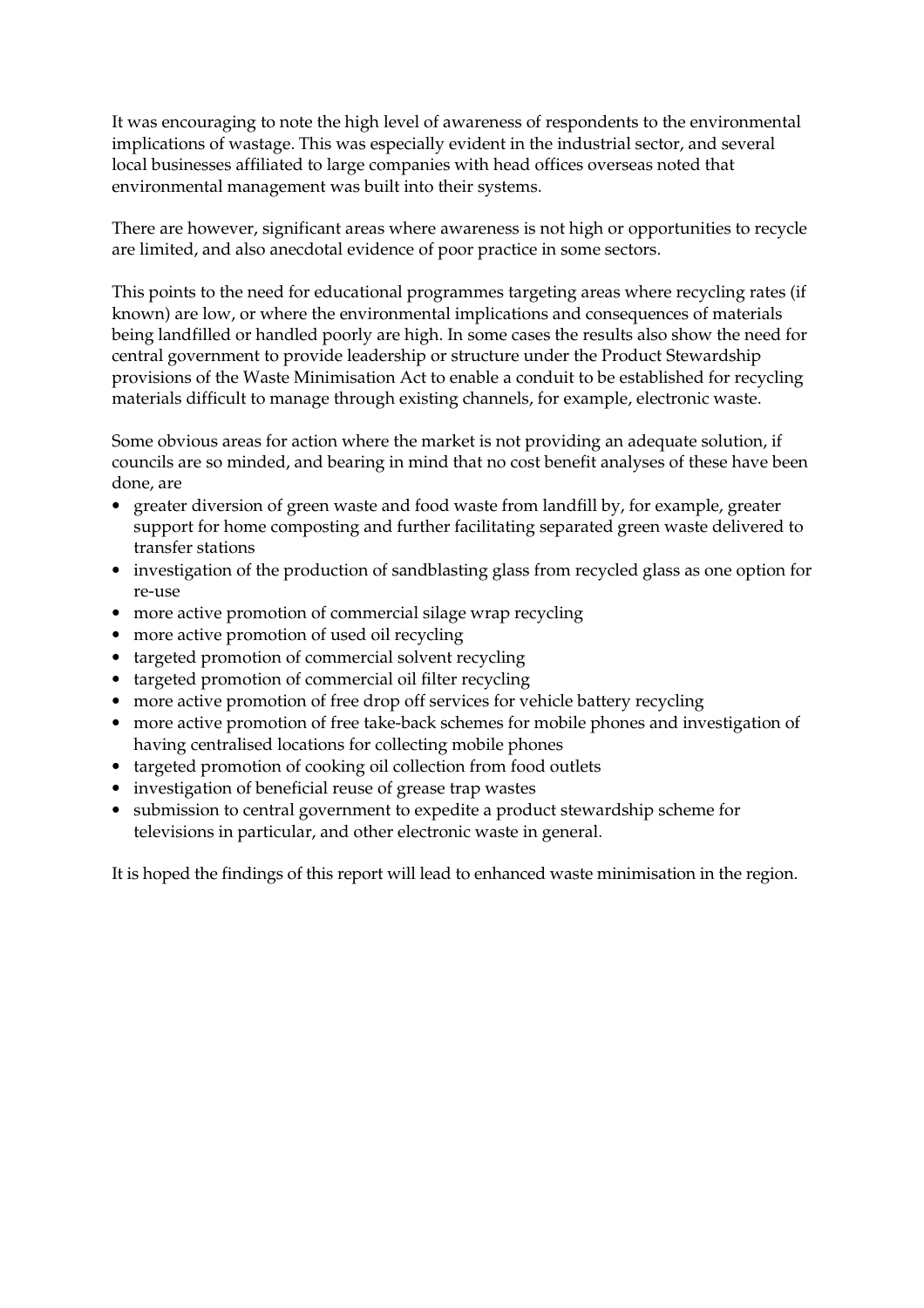# **Acknowledgements**

Many people have provided valuable and in most cases voluntary assistance in the preparation of this report, including information, project management and administrative support. We would like to thank the following people for their help:

Alistair Dore, Allan Gargan, Andre Weel, Andrew Sargent, Andy Beccard, Anita van de Ven, Annette Yandle, Anthony Joines, Anton Naus, Barry Dryden, Bev Brewer, Bevan Chapman, Bill Kilgour, Bob Wilson, Brendan Bloeman, Brendon Armitt, Bruce Emerson, Bruce Wells, Bruce Williams, Carol Booth, Carol Stevenson, Chris Hartshorne, Chris Merson, Chris Newman, Christine Scrimgeour, Clive Margetts, Colleen Smit, Collette Holgate, Collette Holgate, Craig Flood, Craig Stevens, Darryl Gardiner, Darryl Pierce, David Kemp, Dean Cameron, Dean Rice, Dean Roberts, Des Paulsen, Dianne Wilson, Doug Williams, Earn Radel, Elliot Toddle, Eugene O'Sullivan, Ewen Carswell, Gail Whittaker, Gareth Baxter, Gary Ireland, Gary Soper, Gary Vinsen, Gavin Jones, Graeme Goble, Graeme Norton, Graham Blackstock, Graham Meredith, Graham Morris, Grant Hall, Grant Lester, Grant Skilton, Greg Corlett, Greg Laursen, Greg Rine, Herbert Denton, Ian Reid, James Kitto, Jason Windhager, Jeff Lobb, Jennie Reed, Jeremy Williams, Jim Dwyer, Jim Greening, Jim Laughton, Jo Knight, Johanna Jane, John Bailey, John Phayer, John Robb, John Whitehead, Joy Hannon, Judy Sutherland, Kane Innes, Karen Warman, Kelvin Jordan, Kerry O'Neill, Kevin Cattley, Kevin Edwards, Kevin Low, Kieren Callaghan, Kristen Karavias, Laurence Zwimpfer, Lesley Johnson, Linda Whiting, Lindsay Halliday, Lisa Rowland, Lloyd Bracegirdle, Luke Roborgh, Luke Smith, Lynne Bishop, Martin Stevens, Matt Hendry, Matthew Vincent, Maurice Holdin, Merv Lucas, Michael Bourke, Michelle Bremner, Mike Baker, Mrs Raikes, Murray Eliason, Neil Cowley, Nikki Topp, Paul Mullinger, Peter Burdon, Peter Clark, Peter Cook, Peter Lockley, Peter Reid, Peter Sole, Ray Harris, Ray McGregor, Raymond Buckland, Rebecca West, Richard Mandeno, Rick Coplestone, Rob Watts, Robin Houghton, Rodney Christiansen, Rosemary Miller, Russell How, Ruth Clarke, Sam Dixon, Saul Ireland, Scott Adams, Scott Cowperthwaite, Shane Reynolds, Sonya Ross, Steve Allen, Steve Kerr, Steve Lepper, Steve Luke, Stewart Bracegirdle, Suzanne Billsborough, Sylvia Cash, Terry Ingram, Toni Bye, Trevor Todd, Vikki Kuyl, Willie Maindonald.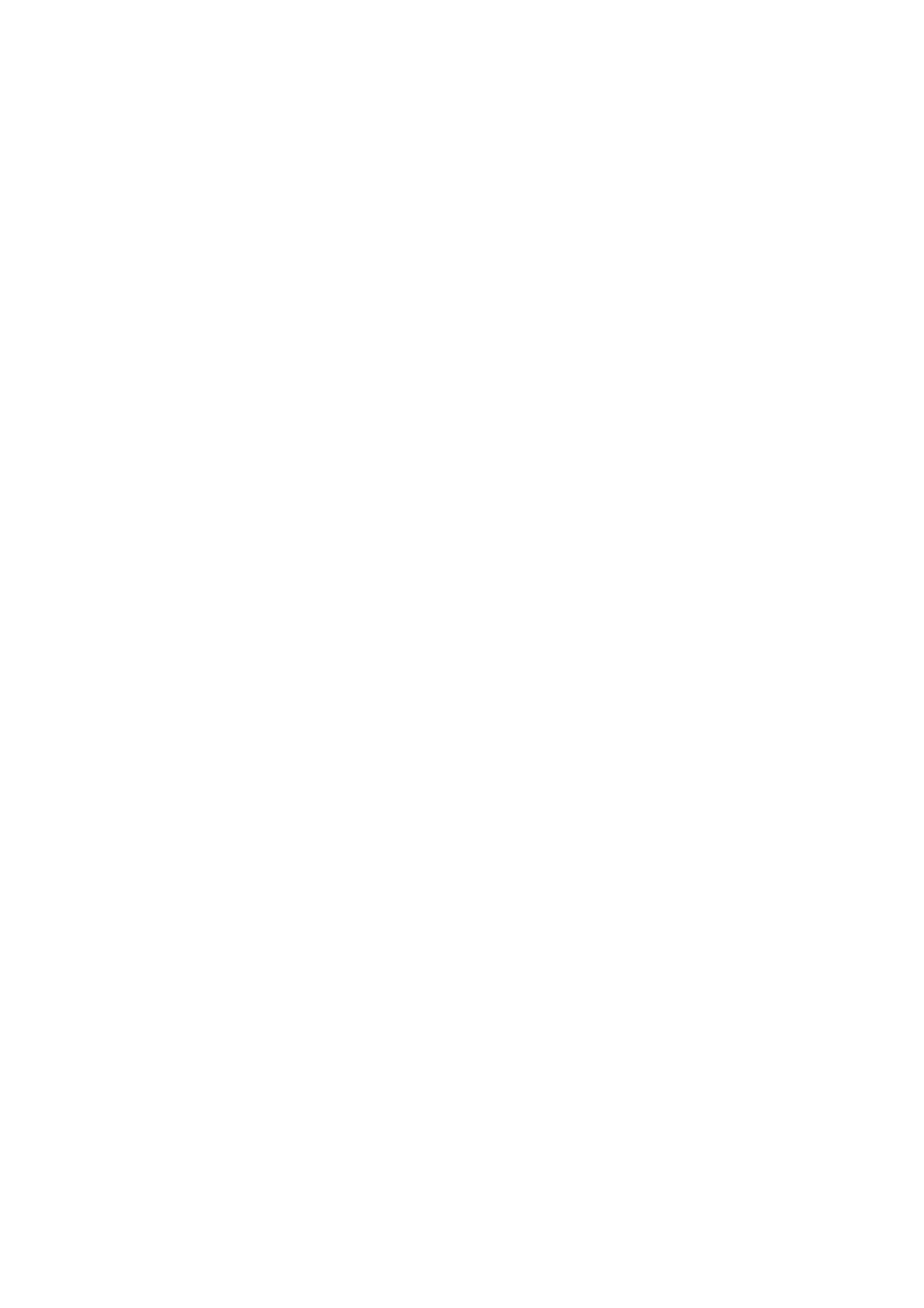# **Table of contents**

|     |         |                                                                                     | Page                             |
|-----|---------|-------------------------------------------------------------------------------------|----------------------------------|
| 1.  |         | Background                                                                          | $\mathbf{1}$                     |
|     | 1.1     | The regional policy position on wastes                                              | $\mathbf{1}$                     |
|     | 1.2     | The management of the disposal of industrial wastes within Taranaki -               |                                  |
|     |         | 1991                                                                                | 3                                |
|     | 1.3     | Regional Waste Strategy for Taranaki 2003                                           | 3                                |
|     | 1.4     | Background to the present study                                                     | $\overline{4}$                   |
|     |         | Regional Solid Waste Working Group<br>1.4.1<br>The Waste Minimisation Bill<br>1.4.2 | $\overline{4}$<br>$\overline{4}$ |
|     |         | 1.4.3<br>Project description                                                        | 5                                |
| 2.  |         | Methodology                                                                         | 6                                |
|     |         |                                                                                     |                                  |
| 3.  |         | Results and findings - summary                                                      | 7                                |
| 4.  |         | Paper and card                                                                      | 13                               |
|     | 4.1     | Paper                                                                               | 13                               |
|     | 4.2     | Card                                                                                | 14                               |
| 5.  | Plastic |                                                                                     | 15                               |
|     | 5.1     | Agrichemical containers                                                             | 15                               |
|     | 5.2     | Silage wrap                                                                         | 16                               |
|     | 5.3     | Other farm plastics                                                                 | 17                               |
|     | 5.4     | Shrink wrap and other plastic film                                                  | 17                               |
|     | 5.5     | Industrial plastics other than shrink wrap                                          | 17                               |
|     | 5.6     | Polystyrene                                                                         | 18                               |
|     | 5.7     | "Household" plastic containers                                                      | 18                               |
| 6.  | Glass   |                                                                                     | 19                               |
| 7.  | Metals  |                                                                                     | 21                               |
| 8.  |         | Electronic wastes                                                                   | 23                               |
|     | 8.1     | Computers, televisions and related equipment                                        | 23                               |
|     | 8.2     | Mobile phones                                                                       | 26                               |
| 9.  |         | Untreated timber, sawdust, wood shavings, bark, chip, waste wood                    | 27                               |
|     | 9.1     | Sawmills and other timber processors                                                | 27                               |
|     | 9.2     | Other waste timber                                                                  | 28                               |
|     | 9.3     | Bark                                                                                | 29                               |
| 10. |         | Organic wastes                                                                      | 30                               |
|     | 10.1    | Composted green waste                                                               | 30                               |
|     | 10.2    | Composted piggery wastes                                                            | 32                               |
|     | 10.3    | Other organic materials composted or otherwise applied to land                      | 33                               |
|     | 10.4    | Meat processing by-products                                                         | 33                               |
|     | 10.5    | Mulched green waste/wood chip (not composted)                                       | 34                               |

10.6 Piggery effluent not composted 34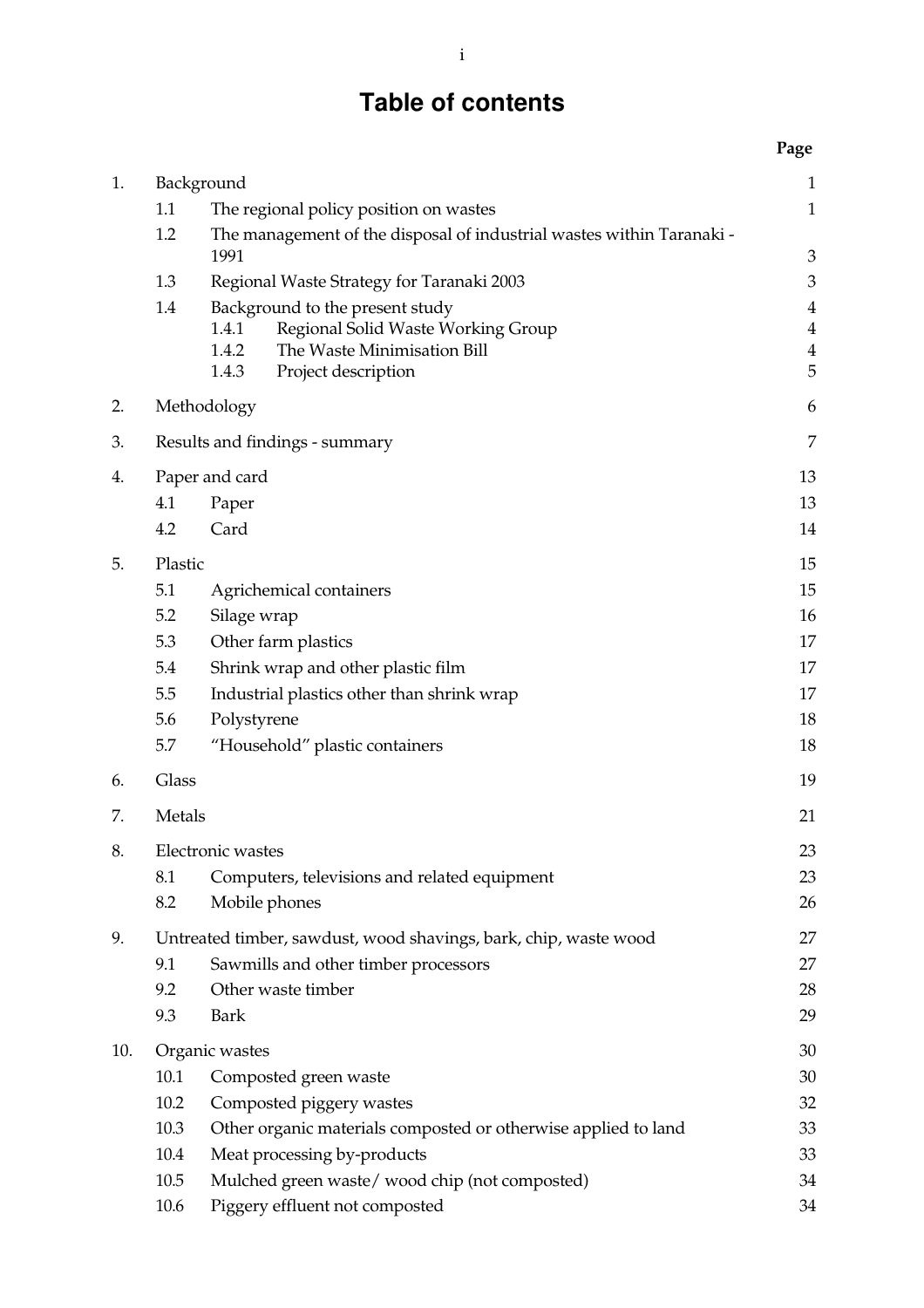| 12. |       | Photocopy and printer cartridges                       | 40       |
|-----|-------|--------------------------------------------------------|----------|
| 13. |       | Concrete, roading, demolition and rubble               | 41       |
|     | 13.1  | Concrete, rubble and bricks                            | 41       |
|     | 13.2  | Roading maintenance and construction wastes            | 42       |
|     |       | 13.2.1<br>Street cleaning and sumps                    | 42       |
|     |       | 13.2.2<br>Carriageway and footpath reseals             | 43       |
|     |       | 13.2.3<br>Road repairs and reconstructions             | 43       |
|     |       | 13.2.3.1<br>Pavement repairs                           | 43       |
|     |       | 13.2.3.2<br>Major reconstructions                      | 44       |
|     | 13.3  | Construction and demolition wastes                     | 44       |
| 14. |       | Special wastes                                         | 46       |
|     | 14.1  | Used engine oil                                        | 46       |
|     | 14.2  | Oily sludges ('black slops')                           | 47       |
|     | 14.3  | Oil filters                                            | 48       |
|     | 14.4  | Antifreeze                                             | 48       |
|     | 14.5  | Used paint                                             | 48       |
|     | 14.6  | Solvents                                               | 50       |
|     | 14.7  | Vehicle batteries                                      | 50       |
|     | 14.8  | Farm effluent and organic solid wastes                 | 51       |
|     | 14.9  | Effluent sludge and other waste water treatment wastes | 52       |
|     |       | South Taranaki district<br>14.9.1                      | 52       |
|     |       | 14.9.2<br>Stratford district                           | 53       |
|     |       | 14.9.3<br>New Plymouth district                        | 53       |
|     | 14.10 | 14.9.4<br>Summary for the region as a whole            | 53<br>54 |
|     |       | Drilling muds                                          |          |
|     | 14.11 | Hazardous wastes                                       | 54       |
|     | 14.12 | 'Problem' wastes                                       | 56       |
|     | 14.13 | Waste cooking oils                                     | 56       |
|     | 14.14 | Grease traps                                           | 56       |
|     | 14.15 | <b>Small batteries</b>                                 |          |
| 15. |       | Cleanfills                                             |          |

Bibliography and references 59

Appendix I General comment on diversion of materials by waste contractors and at transfer stations

Appendix II AgRecovery Programme Member Companies

Appendix III The Waste Exchange

- Appendix IV Used Oil Recovery
- Appendix V Sample Covering Email and Questionnaire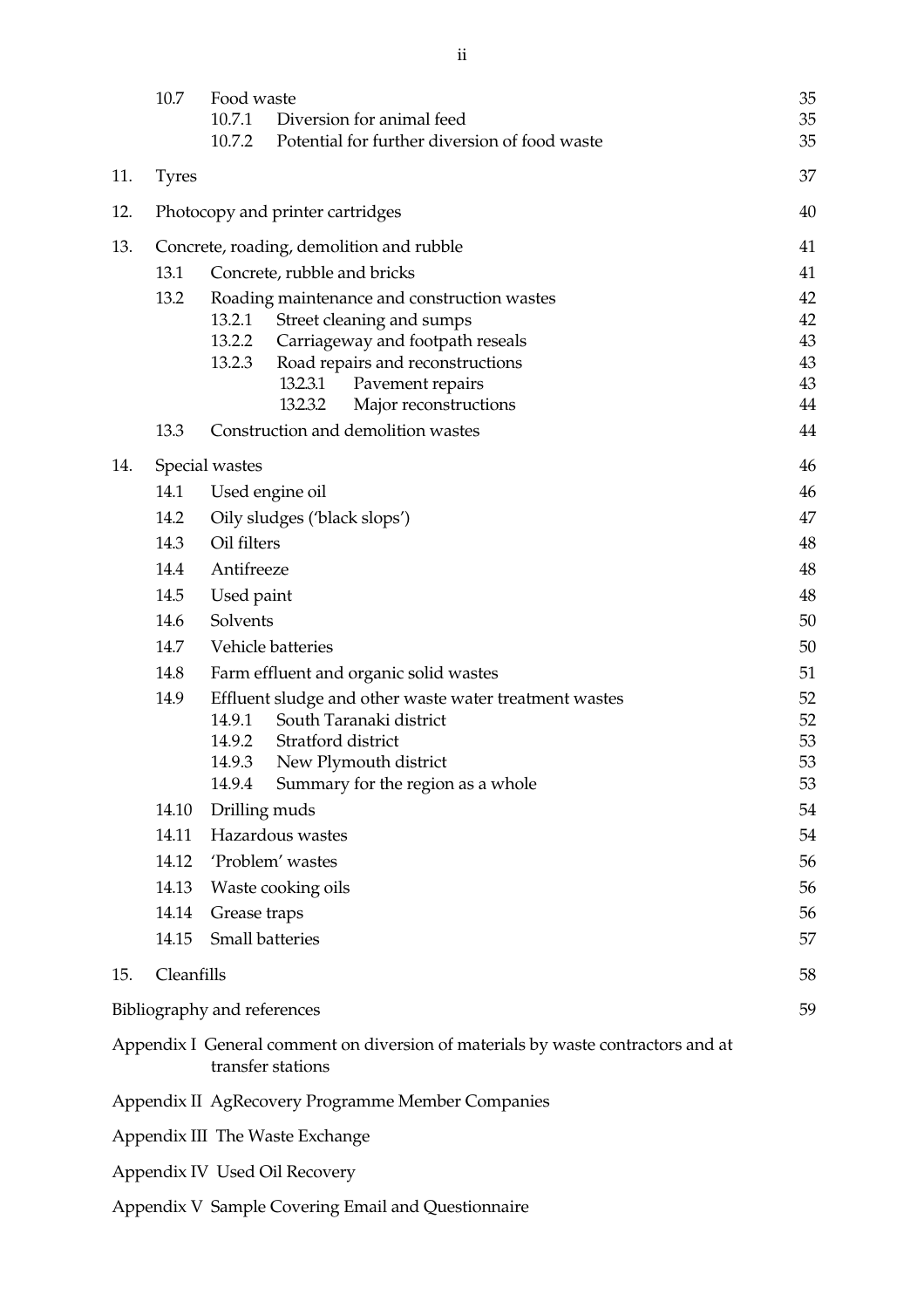# **List of tables**

| Table 1 | Summary of annual amounts of materials to landfill,         |    |  |
|---------|-------------------------------------------------------------|----|--|
|         | cleanfill and reuse or recycling                            | 8  |  |
| Table 2 | Targets from the Regional Waste Strategy for Taranaki 2004  |    |  |
|         | that are relevant to this study                             | 10 |  |
| Table 3 | Estimated current status and future outlook for recovery of |    |  |
|         | waste types - summary                                       | 11 |  |

# **List of photographs**

| Sharemilker Greg Topless storing silage wrap for recycling<br>Photograph 1 |                                                                      |    |
|----------------------------------------------------------------------------|----------------------------------------------------------------------|----|
|                                                                            | Photo credit: Rob Tucker                                             | 16 |
|                                                                            | Photograph 2 Cars about to be crushed for recycling                  |    |
|                                                                            | Photo credit: Rob Tucker                                             | 21 |
|                                                                            | Photograph 3 Cars queuing for eDay 2008 in New Plymouth              | 24 |
|                                                                            | Photograph 4 View of Return2Earth's composting operation             | 30 |
|                                                                            | Photograph 5 End of life tyres used to secure silage cover           | 38 |
| Photograph 6                                                               | Concrete being crushed at Jones Quarry                               |    |
|                                                                            | Photo credit: Nelle Rose                                             | 41 |
|                                                                            | Photograph 7 A typical cleanfill face showing the types of materials |    |
|                                                                            | disposed of                                                          | 58 |
|                                                                            |                                                                      |    |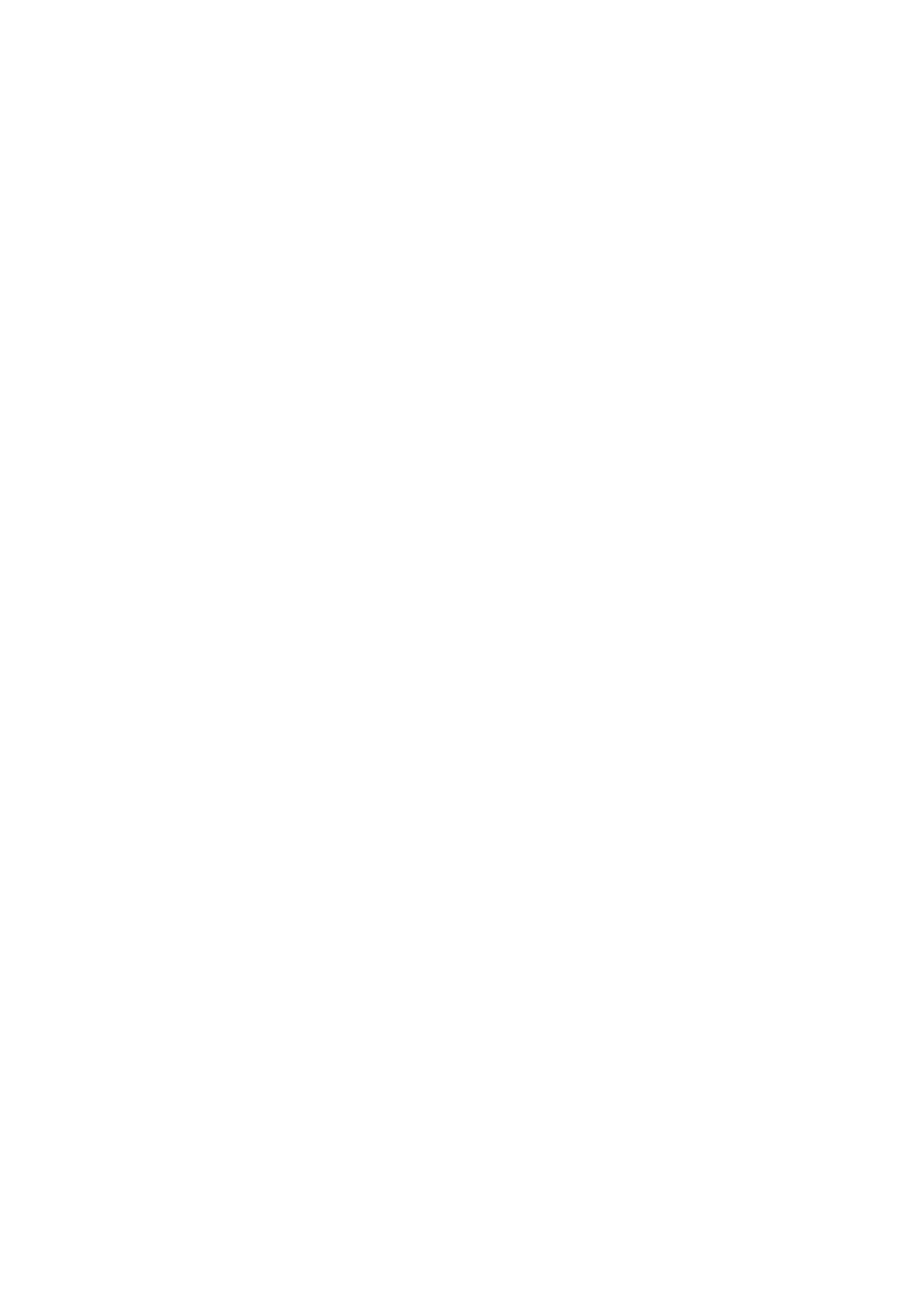# **1. Background**

### **1.1 The regional policy position on wastes**

The Regional Policy Statement for Taranaki (RPS) (Taranaki Regional Council, June 2009) identifies the management of wastes as a resource management issue in the region that is considered significant. The RPS notes:

'For most people, the term 'waste' describes materials or substances that are no longer needed or useable, or have lost their economic value and therefore require disposal. However, waste can be much more than useless items, which then have to be discarded. Some waste represents a resource that, with careful management (e.g. recycling), may have economic value and can contribute to the sustainable management of our environment. Increasingly, it now represents a wasted resource.

'There is a need to minimise the amount of waste generated and thereby minimise the economic, energy, social, and environmental costs associated with the wasteful consumption of resources, which can deplete critical and non-renewable resources. Waste minimisation can offer direct and immediate economic and environmental benefits....

'Increasingly, central and local governments are looking at opportunities to promote waste minimisation, reuse, recycling, and recovery. If less waste is produced, it implies that the materials and items currently consumed are being used more efficiently. Similarly, using waste as a resource by reusing, recycling and recovering energy means that other resources are subject to less pressure.'

POLICY Waste minimisation and disposal

### WST POLICY 1

*Encourage waste minimisation practices and practices to avoid, remedy or mitigate the adverse environmental effects of final disposal by promoting, in the following order of priority:* 

- *(a) lower levels of waste generation;*
- *(b) higher levels of reuse, recycling and recovery of waste; and*
- *(c) efficient and effective treatment and disposal of residual waste in an environmentally sustainable manner.*

### Explanation of the policy

Policy 1 is consistent with the waste management hierarchy adopted by the Government and in other parts of the world, including the Council's *Regional Waste Management Strategy for Taranaki*. The Policy places a priority on minimising waste but also acknowledges that practical and effective means of dealing with waste in specific circumstance may include the reuse, recycling and recovery of wastes and the effective and efficient disposal of any residual waste. If this hierarchy is adopted by resource users it will not only reduce or avoid adverse environmental effects associated with final waste disposal (creating significant savings to the community), it will also achieve a more efficient use of natural resources. It also reflects that every sector within the community at large has a part to play and can make a positive contribution to waste management.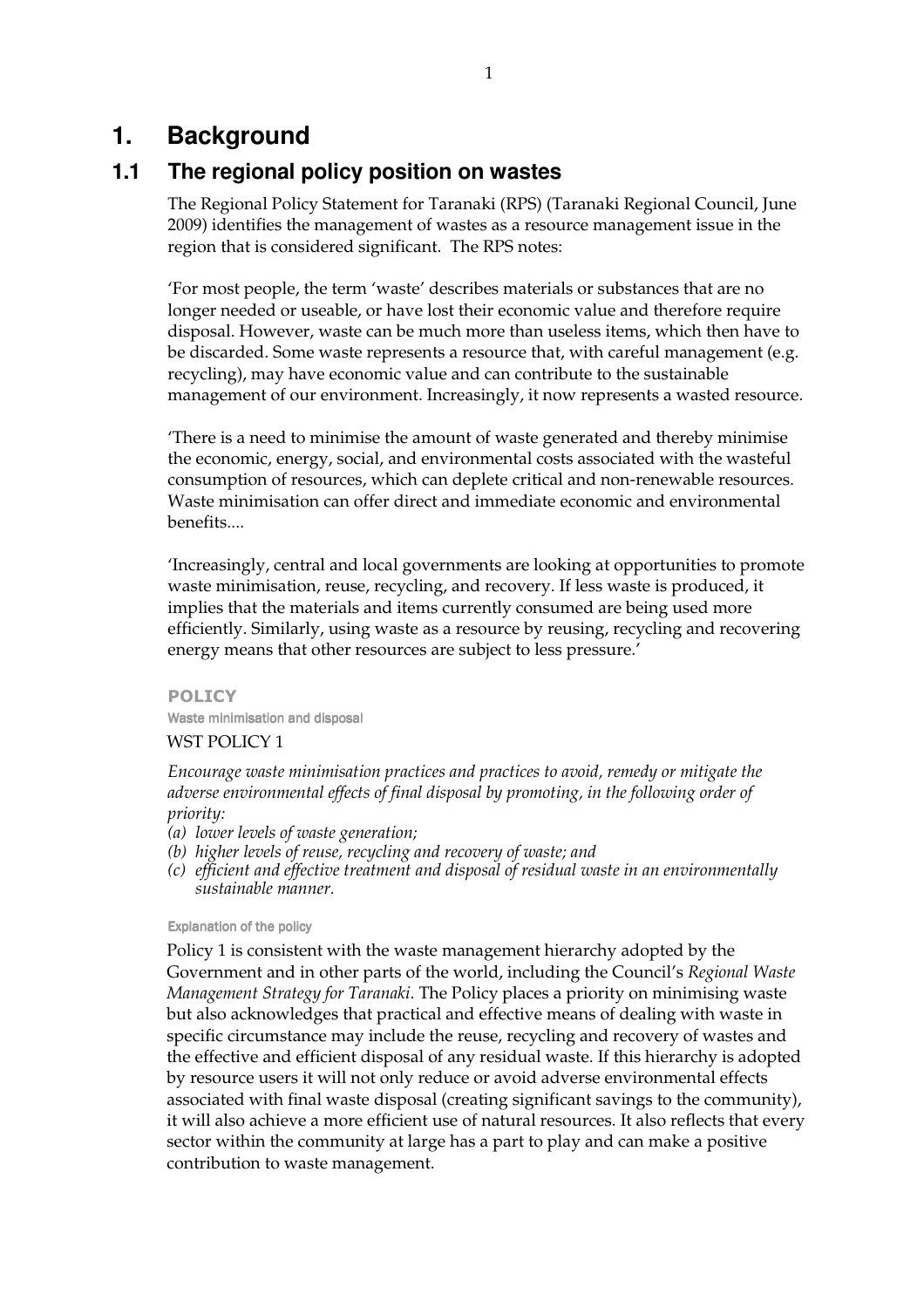#### METHODS OF IMPLEMENTATION

The Taranaki Regional Council will:

| <b>WST</b><br><b>METH1</b>  | As appropriate, consider and apply programmes set out in the<br>New Zealand Waste Strategy.                                                                                                                                                                                                                                                                                                                                                                                                                            |  |
|-----------------------------|------------------------------------------------------------------------------------------------------------------------------------------------------------------------------------------------------------------------------------------------------------------------------------------------------------------------------------------------------------------------------------------------------------------------------------------------------------------------------------------------------------------------|--|
| <b>WST</b><br><b>METH2</b>  | Continue to <b>participate</b> in regional waste forums, at strategic and<br>operational levels, to develop, implement and review initiatives<br>for waste management in Taranaki.                                                                                                                                                                                                                                                                                                                                     |  |
| <b>WST</b><br><b>METH3</b>  | Maintain, implement and review, in conjunction with the<br>region's territorial authorities, the Regional Waste Strategy for<br>Taranaki.                                                                                                                                                                                                                                                                                                                                                                              |  |
| <b>WST</b><br><b>METH4</b>  | Include in the Regional Waste Strategy for Taranaki, actions<br>and targets for waste minimisation, the management of different<br>waste streams, and for waste disposal.                                                                                                                                                                                                                                                                                                                                              |  |
| <b>WST</b><br><b>METH 8</b> | Advocate and promote waste avoidance by:<br>(a) providing technical advice on recycling, the use of recycled<br>materials, and the development and use of waste recovery<br>processes and technology to industry, consumers, agriculture<br>and other sectors;<br>(b) assisting in waste audits and waste reduction plans; and<br>(c) in conjunction with appropriate organisations, preparing and<br>distributing educational material that promotes public<br>awareness and encourages waste minimisation and reuse. |  |

The RPS thus establishes an imperative, framework, and scope for the monitoring and review of waste management practices in the region by the Council. The RPS recognises that waste management (including minimisation, and the recovery of wastes for recycling, reprocessing, or reuse, and the disposal of residual wastes) engages a large number of parties (local authorities, waste generators, waste contractors, and so on). Therefore it can be difficult to have a comprehensive or informed understanding of the nature, size, challenges, and successes of waste management in the region. But such knowledge is vital if there is to be sound, factually-based, efficient, and effective waste management planning and implementation in the region.

The district councils of the region have obligations under the Health Act and the Local Government Act to make provision for the collection of refuse in their districts. Each of the councils have gone beyond this, to provide for kerbside collections of both wastes and recyclables. There is currently a single contractor providing this service in each of the region's districts, and a single landfill for municipal waste operating as a regional facility. Therefore data on this aspect of waste management and disposal is readily available to the region's four councils.

However, there are large volumes of wastes that do not pass through the avenues of municipal collection and disposal services, and therefore lie outside the normal scope of awareness or understanding of waste management on a regional basis. Accordingly, it is appropriate that accurate and up to date information on the range of wastes produced within the industrial sector, the nature of the industries producing such wastes, the volume and characteristics of the wastes, their present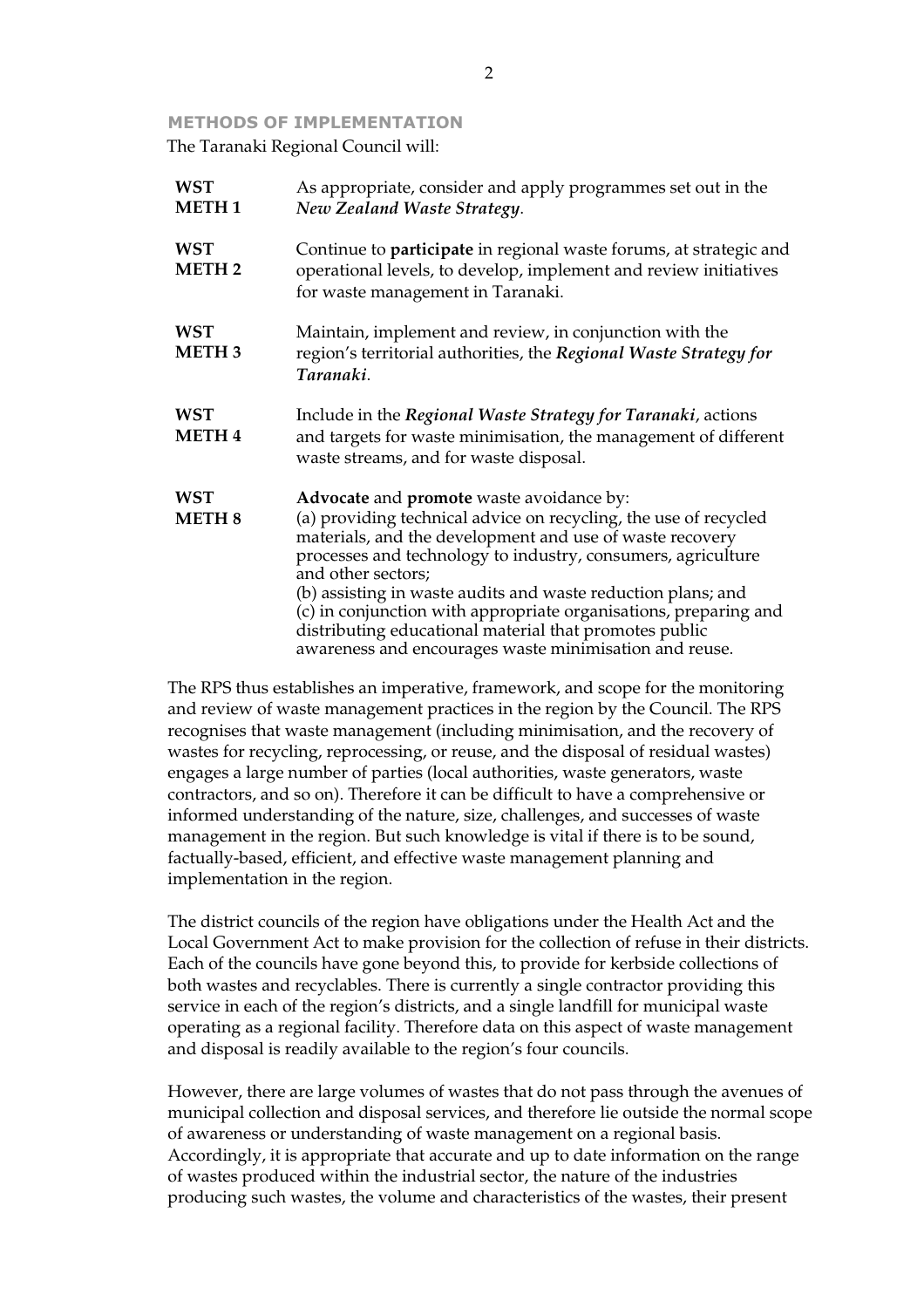disposal fate, and the issues and opportunities facing this sector, are identified in order to facilitate waste management in the region.

### **1.2 The management of the disposal of industrial wastes within Taranaki - 1991**

This study was undertaken by the Taranaki Regional Council during 1991. It was driven by a growing concern that industrial wastes might be hazardous and that inappropriate disposal options might be utilised.

The survey involved a wide range of industrial and commercial premises throughout the region. It covered hazardous, non-hazardous, and trade (liquid) wastes, and addressed waste types, volumes, characteristics, treatment, and disposal.

The survey found that industrial wastes were in fact quite similar in character to municipal residential wastes, that disposal options existed for almost all waste types, that recycling was in wide use, that there was a need for a single clearly identified co-ordinating body, and that a small residue of problematic wastes were best addressed on a national rather than regional basis. The rate of recycling and recovery of wastes within the industrials sector was much higher than in the residential waste sector. Volumes of waste being managed within the industrial and commercial sector were much greater than those being managed through municipals kerbside services.

### **1.3 Regional Waste Strategy for Taranaki 2003**

In 2003 the Taranaki Regional Council collected and collated a body of data and information on waste volumes and treatment/disposal in the region. This work formed the basis of the *Regional Waste Strategy for Taranaki 2004.*

In the Strategy, the 'state of play' for each of a number of waste types was examined, with quantitative or semi-quantitative data provided where this was known. Organic, special, construction and demolition, hazardous, organochlorine, and trade wastes were each examined in turn. These groupings were derived from the New Zealand Waste Strategy (Ministry for the Environment and Local Government New Zealand, 2002. *The New Zealand Waste Strategy – Towards zero waste and a sustainable New Zealand.* Ministry for the Environment, March 2002.) The Regional Waste Strategy was based on and drew from the goals and objectives of the NZWS, which were considered alongside community aspirations and technical constraints for waste minimisation and management in Taranaki.

Key findings included that the region was well serviced for transfer stations and landfills, for access to recycling facilities, and for provision of kerbside collection of recyclables. The three major limitations to the development of successful waste minimisation efforts in Taranaki are:

- the distance of Taranaki businesses from key recycling markets;
- the limited waste minimisation expertise available to or within small and medium businesses; and
- the limited control Taranaki has on the volume and types of packaging used for products sold and consumed in Taranaki.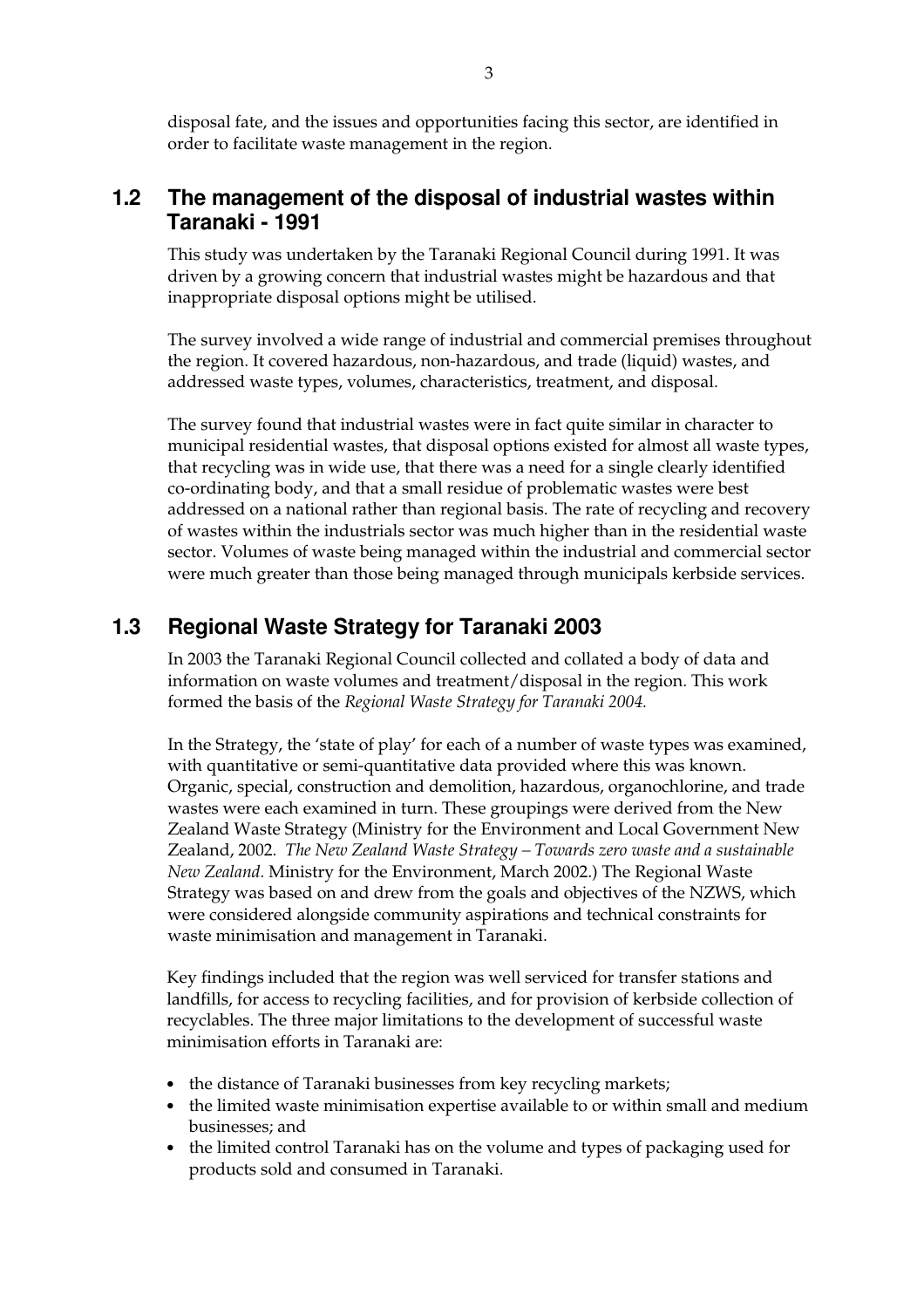In Taranaki the main sources of organic wastes are rural based industries such as dairy and poultry farming, meat processing and piggeries, together with abattoirs and wastewater treatment facilities. There was a very high level of recycling/recovery of organic wastes for further use in the region- dairy effluent to land, fallen stock processed for animal meal, chicken shed litter used as manure, manure produced from piggery shed wastes, and composting or rendering of abattoir by-products. Municipal sewage sludge was being converted to biosolids suitable for unrestricted use. Green waste arriving at transfer stations was for the most part being composted. The proportion of organic wastes being re-used in some form was far greater than the proportion going to landfill.

While there was a degree of recovery of construction and demolition wastes within the region, it was recognised that most of these wastes that were going to cleanfill or landfill had no practical re-use or recycling alternative.

Hazardous wastes in the region were low volume and were being well-managed, as were organochlorines (which had been substantially removed from the region already).

### **1.4 Background to the present study**

### **1.4.1 Regional Solid Waste Working Group**

The Regional Solid Wastes Working Group as originally formed by the three district councils of the region to address the need to secure long-term access to landfilling capacity within the region efficiently. Realising the benefits of working together, the Group broadened its objectives to include co-ordination on any matter relating to solid wastes management in the region where there is potential for regional benefits. The Group also invited the Regional Council to participate in the Group (2003).

One of the main initiatives supported through the Group is the employment of a Regional Waste Minimisation Officer, jointly funded by all four councils and administered through the Regional Council.

### **1.4.2 The Waste Minimisation Bill**

In March 2008 the Regional Solid Wastes Working Group requested from the Council a brief for undertaking a further study of waste disposal practices in the region, with a view to updating the earlier information and to assist it to identify key areas on which to focus. At the time, the passage of the Waste Minimisation Bill (which has been subsequently enacted) was providing a stronger imperative for effective engagement in waste management in the region.

The Act requires each territorial authority (clause 49) to conduct a waste assessment in its district, prior to preparing, amending, or revoking a waste management and minimisation plan. The assessment must contain:-

- (a) a description of the collection, recycling, recovery, treatment, and disposal services provided within the territorial authority's district (whether by the territorial authority or otherwise); and
- (b) a forecast of future demands for collection, recycling, recovery, treatment, and disposal services within the district; and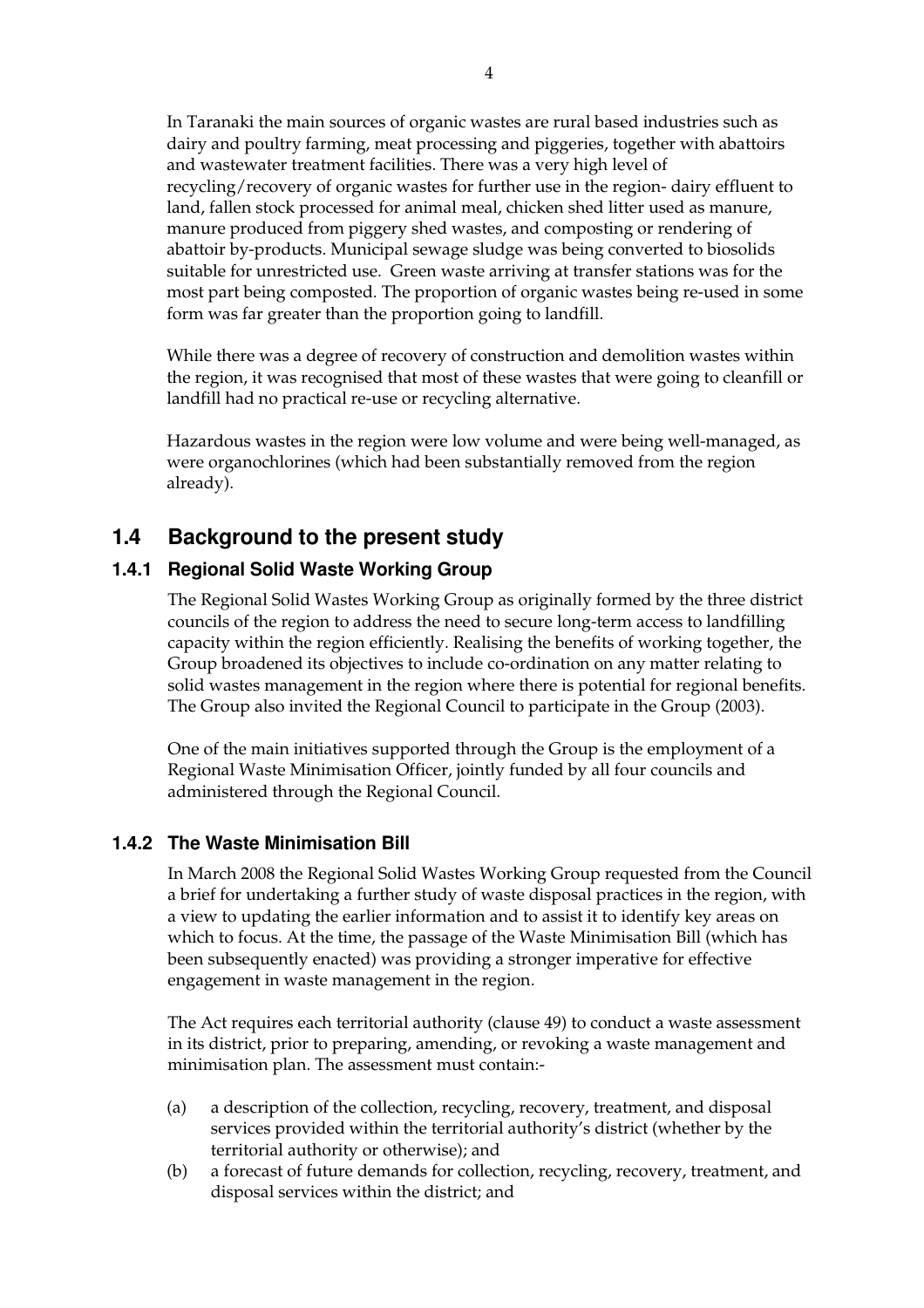- (c) a statement of options available to meet the forecast demands of the district with an assessment of the suitability of each option; and
- (d) a statement of the territorial authority's intended role in meeting the forecast demands; and
- (e) a statement of the territorial authority's proposals for meeting the forecast demands, including proposals for new or replacement infrastructure; and
- (f) a statement about the extent to which the proposals will (i) ensure that public health is adequately protected; (ii) promote effective and efficient waste management and minimisation.

In order to provide a robust input into the assessment required by the Act, each district council of Taranaki would need to undertake a waste inventory. For reasons of efficiency and in recognition of the regional nature of waste management in Taranaki, the Group decided that a single inventory covering the region was appropriate.

The project was to cover:

- the current and predicted future **generation** of solid wastes throughout the region, other than those collected by municipal kerbside collection and other than those arising from domestic properties including delivery by private vehicles to transfer stations;
- identification of the **collection, recycling, recovery, treatment, and disposal** of industrial and agricultural wastes within the region other than through Colson Road landfill, including an assessment of the capacity of existing channels/facilities to cope with future change; and
- identification of **options to enhance** effective and efficient waste management and minimisation in the non-municipal waste management sector.

### **1.4.3 Project description**

The project methodology was to identify and gather quantitative data on waste management activities in the region, across municipal, industrial, and commercial operators dealing with solid wastes. The inventory would also cover used oil, paints, grease trap/sump wastes.

The survey would not attempt to quantify private domestic activities such as backyard composting, nor would it attempt to quantify trade in second-hand goods and items such as used vehicles, drop-off delivery to roadside clothing bins, garage sales, internet-based or publication-based trades and exchanges, second-hand retail outlets, and demolition yards.

That is, the study would deal with activities that deal with wastes as materials, rather than with the trade in items that still have a perceived value in their current form for both buyers and sellers.

The inventory would not examine the costs/economics of any element of the waste streams, except to indicate whether each element is considered economically sustainable i.e. whether a market exists, and whether there is capacity within the market for further growth.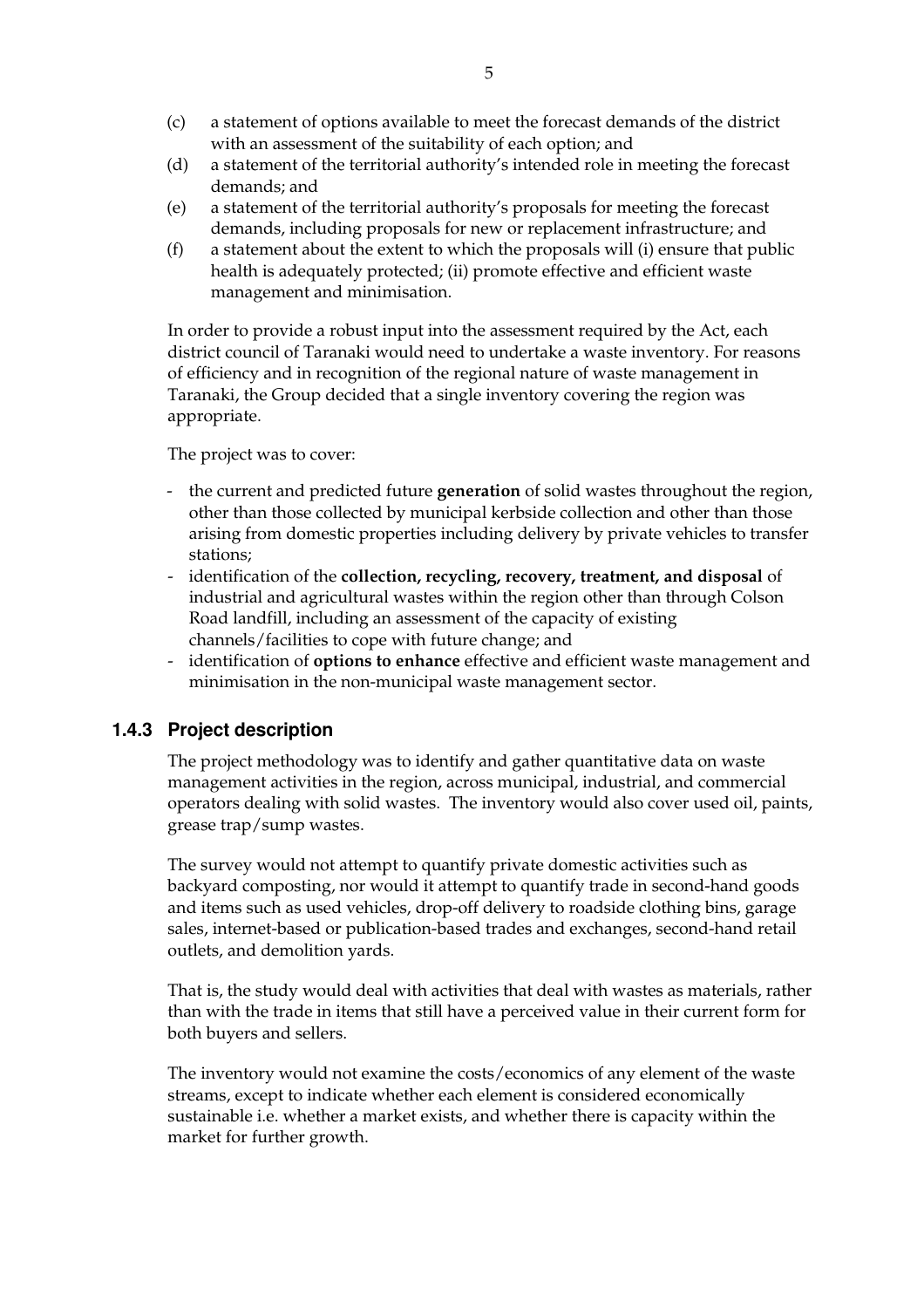### **2. Methodology**

A listing was prepared of industrial and commercial activities that were likely to be generating or managing the types of materials relevant to the project brief.

Individual businesses or other organisations to be contacted were then identified under each type of material, a spreadsheet was set up to record the data to be gathered, and questionnaires were developed for each type. (See Appendix V for an example).

In some cases, all relevant businesses were surveyed, in others only a sample. This decision was determined by the type of information to be collected, resources available to gather that information, the number of businesses in the category, and the results of the initial information gathering. For example, of approximately 80 motor vehicle workshops identified, twelve were contacted. More waste categories were also identified as the data gathering proceeded, for example, oily sludges, oil filters, and antifreeze as particular waste streams requiring specific management.

It also became clear as the survey progressed that contacting head offices of sites which were part of a national company would also be useful, so this was done where relevant. For example, the head office of Exide Technologies was contacted for information about vehicle battery recycling.

Each business was first contacted by telephone and a contact person identified who could supply the information needed. Initially questionnaires were emailed to respondents who filled them in and returned them, and the data was entered into a spreadsheet. Telephone interviews were also used extensively, with information entered directly into the spreadsheet. Sometimes these were the only contact with the respondents; sometimes they were used to clarify answers to the questionnaires and to gather additional information. Emails were also used extensively for the same purposes.

In a few cases, a site visit was made, either where it appeared necessary in order to gather the information, or to become better informed about an operation.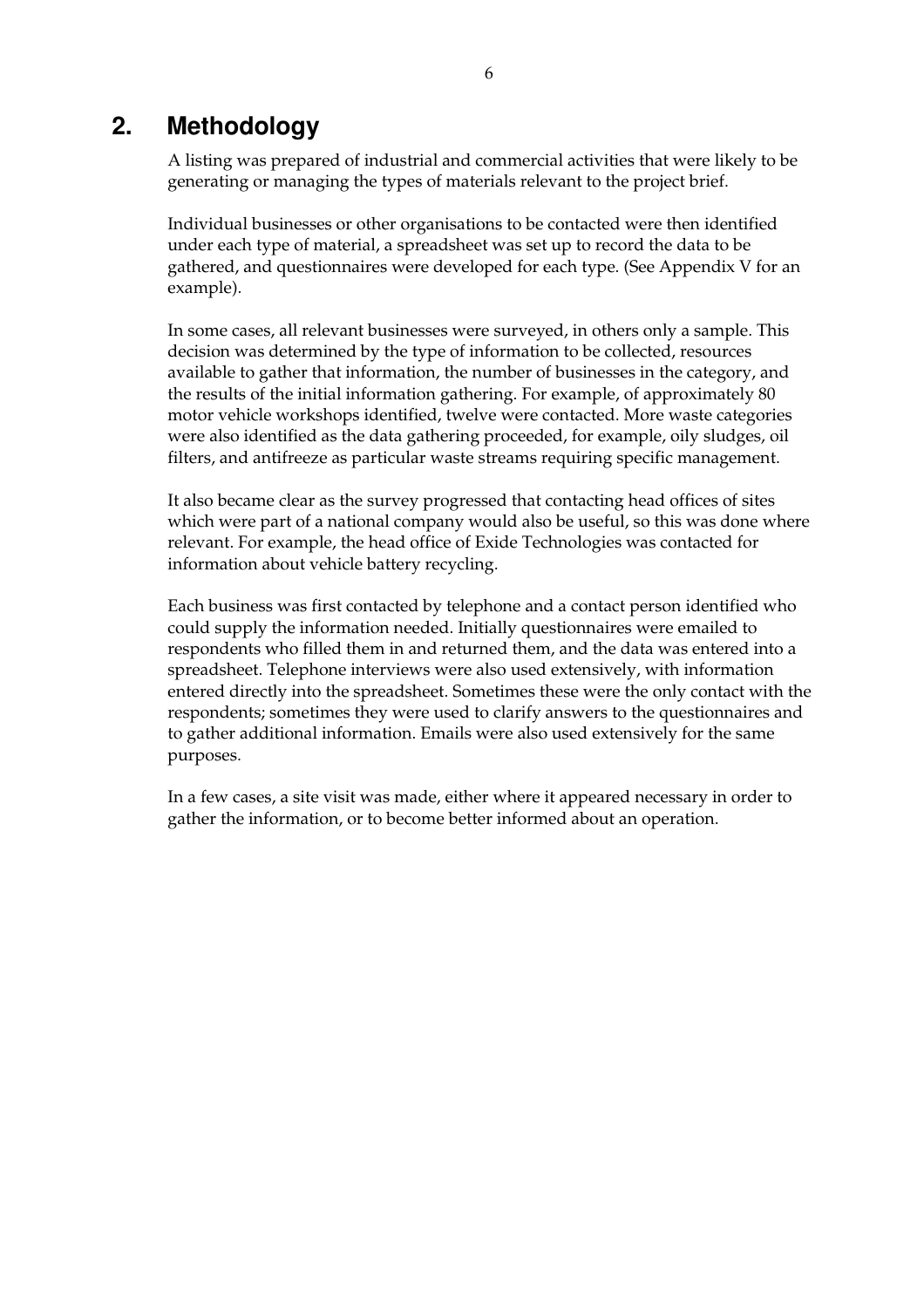### **3. Results and findings - summary**

Each of the major categories of waste type is discussed more specifically in the sections following. A brief overview of key points is presented below.

For most activities and types of material surveyed there appear to be no problems with the existing state of management. As far as the future can be assessed, no significant potential or emerging issues apart from the current economic uncertainty were apparent. Capacity in terms of finding end users of recycled or composted materials was generally not an issue. If anything, in some cases demand for the resource was greater than supply, for example wood shavings for use as animal bedding. The issues that were raised or became apparent were specific to certain material types, and are covered in each section below.

It was encouraging to note the high level of awareness of respondents to the environmental implications of waste. This was especially evident in the industrial sector, and, not unexpectedly, among industrial and commercial recycling and composting operators.

Some innovative solutions were uncovered, for example, the purchase by a surface coating company of equipment to recycle their own used solvents.

There are however, significant areas where awareness is not high, and/or opportunities to recycle are limited, and there was also anecdotal evidence of poor practice in some sectors. For example, a national survey showed only 7% of people purchasing a new mobile phone returned their old one to a take-back scheme, and there is no reason to believe that the residents of Taranaki behave any differently; and the silage wrap recycling rate in Taranaki is also low. Of note for both these examples is that the waste generation is distributed among large numbers of individuals and small businesses, and that recycling involves behaviour change and a commitment to recycling.

Accurate information was not always available on quantities, particularly quantities being landfilled instead of recovered for recycling or reuse. The only way to assess this would be to analyse representative loads of what is going into the landfill. For example, although green waste composting statistics are encouraging, there is no information about how much potentially compostable green waste is still being landfilled. In a few cases, information from national surveys or on national quantities of material used has been referenced to give some indication of the proportion of the total which was being recovered. In some cases information on quantities was not released because it was commercially sensitive. In many cases the information sought was not being formally collected and so was estimated by the respondents.

Each category of material is covered in depth in the sections which follow. For convenience a summary table of amounts (where known) is provided below. This illustrates that very large amounts of some materials are being recycled in the region. Table 2 identifies targets within the Regional Waste Strategy (2004) which this survey and report have helped meet or illustrate progress on, and Table 3 provides a brief look at the state of recycling and what options exist for enhancing recycling/recovery in the region.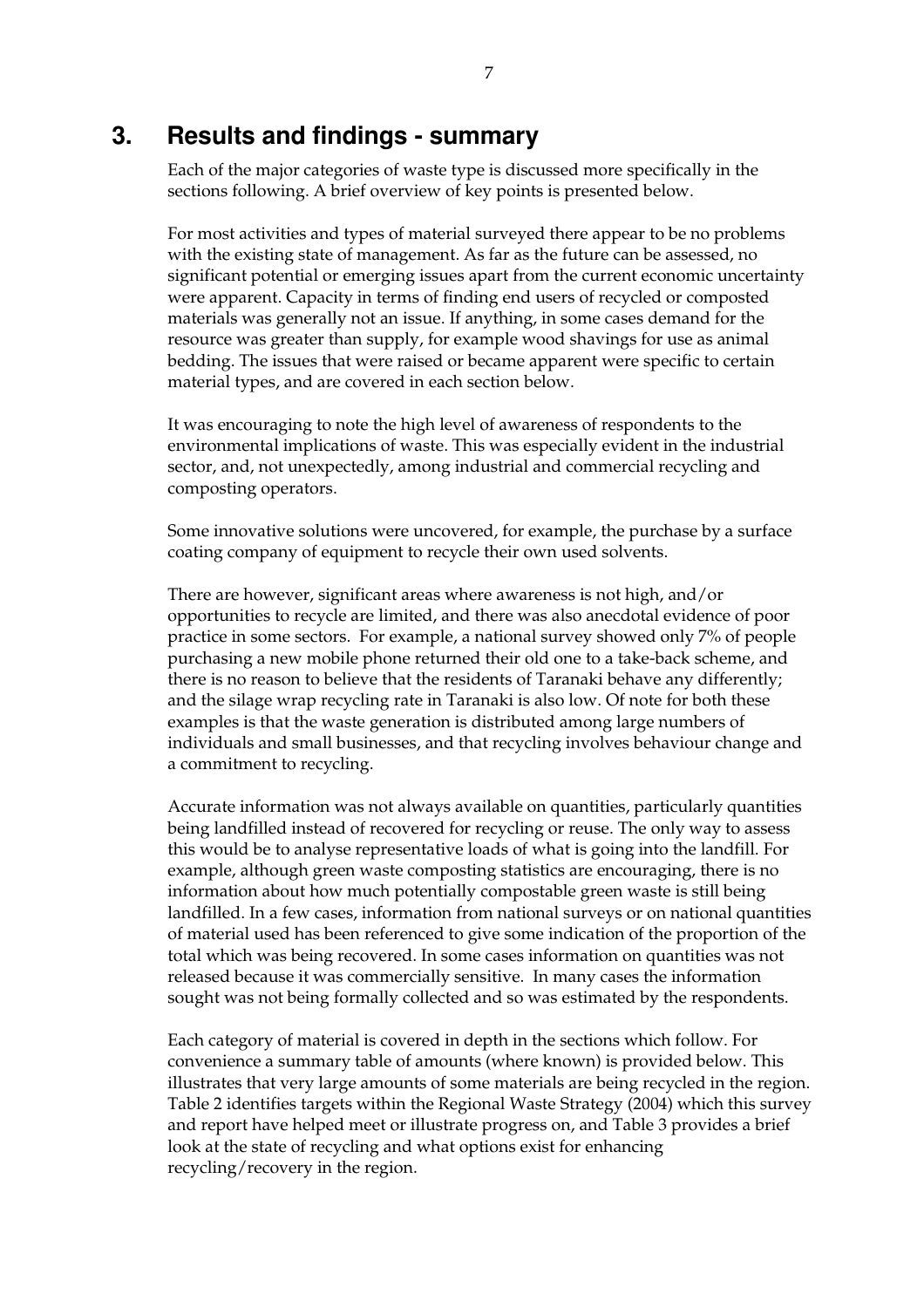This information was gathered from the more than 120 businesses and other organisations which responded to the request for information; and was provided by over 140 individuals.

| Category                                                                  | <b>Material type</b>                                                                     | Amount to landfill or cleanfill<br>or burned as waste | Amount to reuse and recycling<br>including composting <sup>1, 2</sup> |
|---------------------------------------------------------------------------|------------------------------------------------------------------------------------------|-------------------------------------------------------|-----------------------------------------------------------------------|
| Paper and card                                                            | Paper                                                                                    | unknown                                               | 1800                                                                  |
|                                                                           | Card                                                                                     | unknown                                               | 4500                                                                  |
| <b>Plastics</b>                                                           | Agrichemical containers                                                                  | unknown                                               | Unknown (approx. 2000 items)                                          |
|                                                                           | Silage wrap                                                                              | unknown                                               | 50                                                                    |
|                                                                           | Shrink wrap and other<br>plastic film                                                    | unknown                                               | 100                                                                   |
|                                                                           | Plastic Type 1                                                                           | unknown                                               | 130                                                                   |
|                                                                           | Plastic Type 2                                                                           | unknown                                               | 190                                                                   |
| Glass                                                                     | Glass                                                                                    | unknown                                               | 1140                                                                  |
| Metals                                                                    | Ferrous steel                                                                            | unknown                                               | 17,000                                                                |
|                                                                           | Other metals                                                                             | unknown                                               | < 1000                                                                |
| Electronic wastes                                                         | Computers and related<br>equipment                                                       | unknown                                               | 39                                                                    |
|                                                                           | <b>Televisions</b>                                                                       | unknown                                               | 0                                                                     |
| Untreated timber,<br>sawdust, wood<br>shavings, bark, chip,<br>waste wood | Sawmills and other timber<br>processors                                                  | 4800 (minimum)                                        | 12,700 (minimum)                                                      |
|                                                                           | Other waste timber                                                                       | 1000                                                  | 25                                                                    |
|                                                                           | Bark                                                                                     | unknown                                               | 2800 (Taranaki sourced)                                               |
| Organic wastes                                                            | Composted green waste<br>and wood shavings                                               | unknown                                               | 7360                                                                  |
|                                                                           | Piggery effluent solids<br>composted or otherwise<br>applied to land                     | unknown                                               | 330                                                                   |
|                                                                           | Other organic materials<br>composted or otherwise<br>applied to land eg as<br>fertiliser | unknown                                               | 40,000                                                                |
|                                                                           | Meat processing by-<br>products                                                          | unknown                                               | commercially sensitive. Above<br>75000-80000 in 2003.                 |
|                                                                           | Mulched green waste (not<br>composted)                                                   | unknown                                               | 3400 (minimum)                                                        |
|                                                                           | Food waste diverted to<br>animal feed                                                    | unknown                                               | 1600 (minimum)                                                        |
| <b>Tyres</b>                                                              | <b>Tyres</b>                                                                             | unknown                                               | 70000 items (1200 t)<br>to 250000 (4300 t)                            |
| Concrete, roading,<br>construction and<br>demolition                      | Concrete, rubble and<br>bricks                                                           | unknown                                               | not available                                                         |
|                                                                           | Street cleaning and sumps                                                                | 1250                                                  | $\mathbf 0$                                                           |
|                                                                           | Roading: carriageway and<br>footpath reseals                                             | 'very little'                                         | unknown                                                               |
|                                                                           | Roading: Pavement<br>repairs                                                             | 7500 (cleanfilled)                                    | unknown                                                               |

Table 1 Summary of annual amounts of materials to landfill, cleanfill and reuse or recycling

 $\overline{\phantom{a}}$ 

 $^{\prime}$  In tonnes unless otherwise noted; and excluding materials sourced from out of the region<br><sup>2</sup> Where applicable, the quantity includes recyclables recovered through the municipal kerbside collection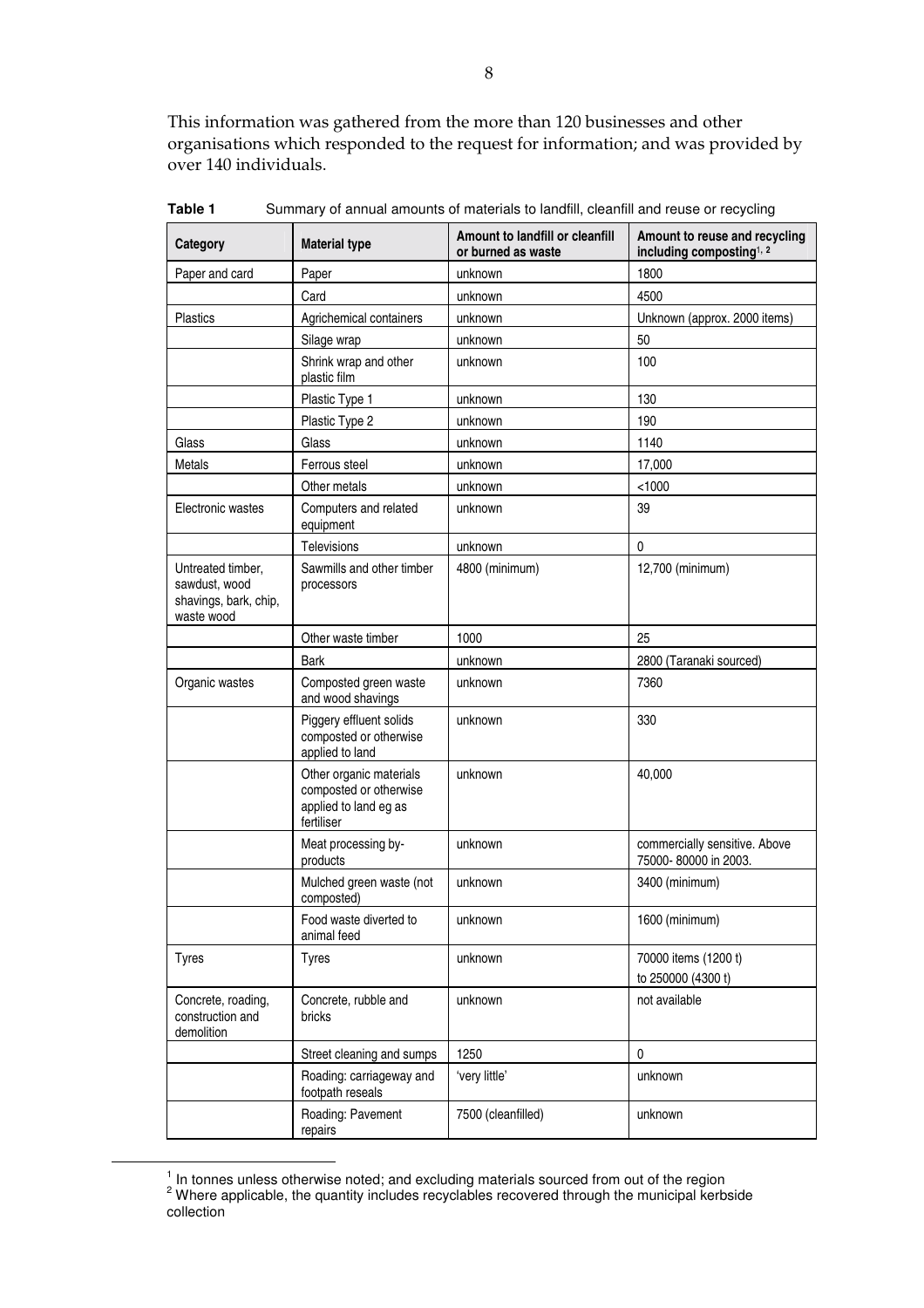| Category                | <b>Material type</b>                                                                     | Amount to landfill or cleanfill<br>or burned as waste          | Amount to reuse and recycling<br>including composting <sup>1, 2</sup>                     |
|-------------------------|------------------------------------------------------------------------------------------|----------------------------------------------------------------|-------------------------------------------------------------------------------------------|
|                         | Roading: Major<br>reconstructions                                                        | unknown, but far larger than for<br>pavement repairs           | unknown                                                                                   |
|                         | Construction and<br>demolition                                                           | unknown, but estimated to be<br>50% of total waste to landfill | unknown                                                                                   |
| Special wastes          | Used engine oil                                                                          | unknown                                                        | 4343                                                                                      |
|                         | Oily sludges                                                                             | unknown                                                        | 5003                                                                                      |
|                         | Oil filters                                                                              | unknown (potentially 100,000<br>items)                         | 7000 items                                                                                |
|                         | Antifreeze                                                                               | unknown                                                        | unknown                                                                                   |
|                         | Used paint                                                                               | unknown                                                        | 26                                                                                        |
|                         | Solvents                                                                                 | unknown                                                        | 17 <sup>3</sup>                                                                           |
|                         | Vehicle batteries                                                                        | unknown                                                        | unknown                                                                                   |
|                         | Farm effluent organic solid<br>wastes (solids only, ex<br>dairy shed treatment<br>ponds) | 0                                                              | 7700 (solids only)                                                                        |
|                         | Effluent sludge and other<br>municipal waste water<br>treatment wastes                   | 305                                                            | 1270                                                                                      |
|                         | Drilling muds                                                                            | 0                                                              | Unknown- highly variable                                                                  |
|                         | Hazardous                                                                                | unknown                                                        | NB Safe collection & treatment.<br>not recycling: variable, only some<br>quantities known |
|                         | 'Problem' wastes                                                                         | unknown                                                        | highly variable                                                                           |
|                         | Waste cooking oils                                                                       | unknown                                                        | 120                                                                                       |
|                         | Grease traps: oil and food<br>scraps                                                     | 215 tonnes                                                     | $\mathbf 0$                                                                               |
| <b>Cleanfill</b>        | <b>Cleanfill totals</b>                                                                  | 110,000-140,000 tonnes                                         |                                                                                           |
| Landfill                | <b>Landfill totals</b>                                                                   | 64,000 tonnes                                                  |                                                                                           |
| Re-used and<br>recycled |                                                                                          |                                                                | 180,000-188,000 tonnes                                                                    |

It appears that the quantity of wastes in Taranaki being recovered for re-use each year is around 3 times the amount going to municipal landfill, and similar to the total going to landfill and cleanfill combined.

For the purposes of this analysis, wastes to cleanfill are regarded as disposed of with no beneficial end-use. In reality, cleanfilling can be intended for land reclamation or reinstatement (e.g. former quarry sites), so there is a benefit, but not arising directly from re-use of the wastes concerned.

As far as can be ascertained, the greatest volumes of materials recovered for further beneficial use are in the categories of timber/sawdust (for animal bedding, landscaping, and firewood), green wastes and other organic material (composting or fertiliser), animal by-products (rendered for livestock feed), scrap metal (recovered for re-melting), and solids/sludges from dairy effluent treatment ponds applied to land (pasture fertiliser/conditioner).

This analysis does not address the question of how much in each of these or any other categories still remains to be captured, nor the efficiency of recovery within any

 $\frac{1}{3}$  $3$  Converted from litres to tonnes on a 1000:1 basis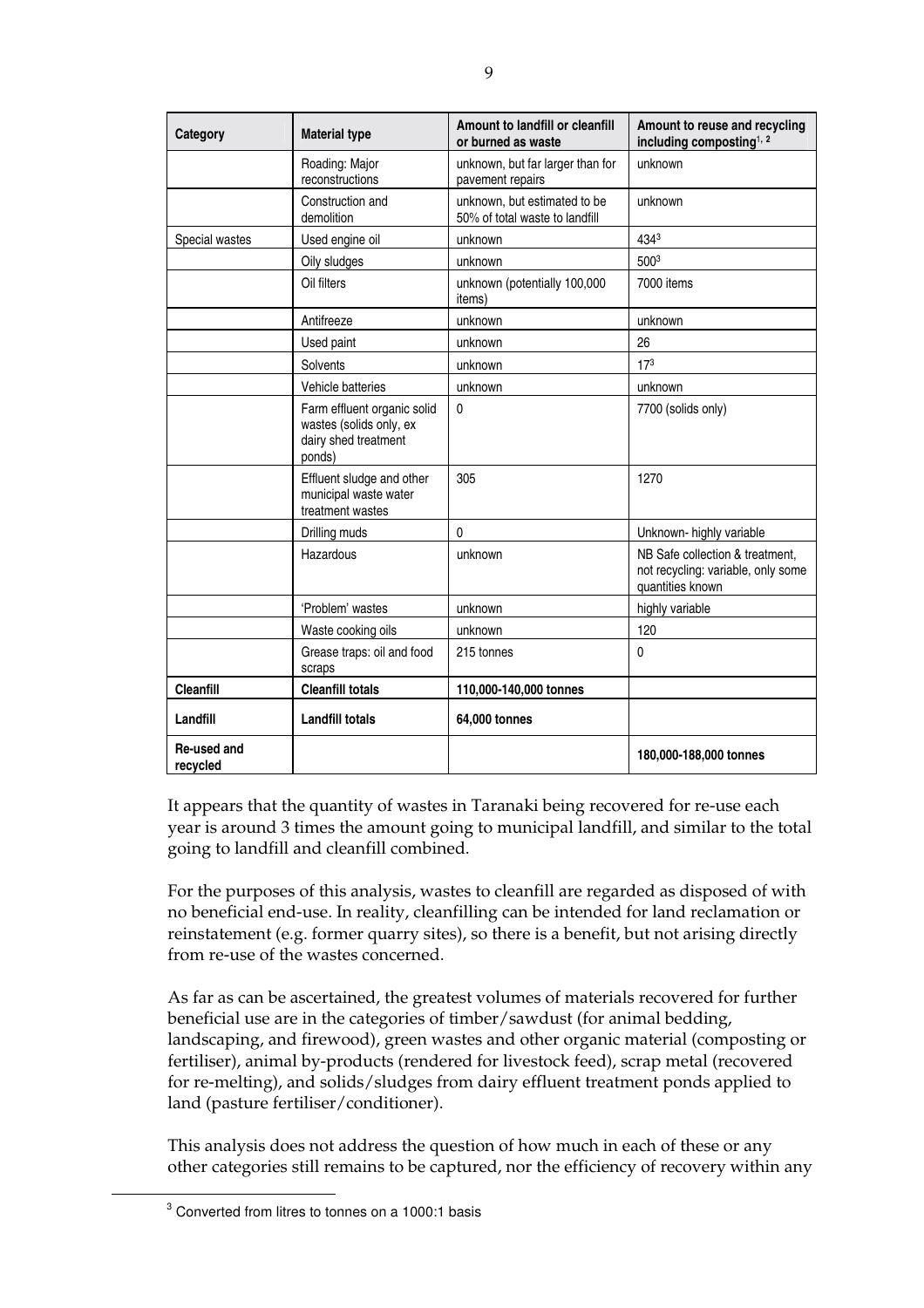category. For example, for tyres, anecdotal evidence is that within the region, demand for old tyres is still matching supply, and no third-party intervention is necessary to ensure tyre exchange proceeds adequately. Thus, there is both capacity for, and also implementation of, 100% recycling for the time being.

| Table 2 | Targets from the Regional Waste Strategy for Taranaki 2004 that are |
|---------|---------------------------------------------------------------------|
|         | relevant to this study                                              |

#### **Waste minimisation**

- 1. By December 2005, Taranaki Regional Council will have investigated waste minimisation opportunities for the petrochemical and dairy industries and will report on findings to central government.
- 2. District councils will maintain the level of access of the population to community recycling facilities at a minimum of 95 percent4. The extent of the use of these facilities will be measured with a view to increasing the number of people using them and the volume of recyclables deposited, with the further objective of increasing the ratio of recyclables recovered (whether by kerbside or drop-off facility) to landfilled volumes.
- 3. Taranaki Regional Council will encourage the adoption of waste minimisation and management programmes and endeavour for at least 25% of all industrial operations to have addressed waste minimisation and management by December 2010. This may be done through informal means if there are no legal processes that allow this.
- 4. By December 2003 a Regional Waste Minimisation Officer will be funded to facilitate reaching the waste targets adopted by regional and district councils in Taranaki.

#### **Organic wastes**

- 1. By December 2003, Taranaki Regional Council, in association with the district councils, will establish programmes to analyse residential, commercial and rural waste.
- 2. The local authorities in Taranaki will continue to encourage diversion of garden waste from landfill so that by December 2010 the diversion of garden wastes from landfill to beneficial use will have exceeded 95 percent.
- 3. By December 2007, an analysis of residential, commercial and rural wastes will have been carried out by the Taranaki Regional Council in association with the district councils, and a clear quantitative understanding of organic waste streams will have been achieved.
- 4. The local authorities in Taranaki will continue to divert sewage sludge from landfill other than in the case of emergency or following desludging of oxidation ponds where high heavy metal levels make the sludge unsuitable for composting. However, if factors such as the local market for compost or treatment processes change and landfilling becomes the most appropriate means of disposal this policy will be reviewed.
- 5. By December 2007, Taranaki Regional Council along with the district councils will aim to reduce commercial organic waste going to landfill to 50 percent of 2002 levels. The Regional Waste Minimisation Officer working in association with the commercial sector will aim to achieve this target.

#### **Construction and demolition**

- 1. By December 2008, 95 percent of cleanfill will have been diverted from landfill and there will have been a reduction of other construction and demolition waste to landfills of 50 percent of December 2005 levels measured by weight.
- 2. By December 2005, through the resource consents process the Taranaki Regional Council will determine an estimate of the quantities of construction and demolition waste going to cleanfill.
- 3. Taranaki Regional Council will continue compliance monitoring of all cleanfills in Taranaki and will ensure, through the consent process, that only inert cleanfill material is being deposited at cleanfills and that the volume of waste being deposited is appropriate for each particular site.

 $\overline{4}$ <sup>4</sup> This target is for the Taranaki region. The large area and small, dispersed population of the Stratford district make the target of 95% of the district's population having "access" to facilities an unrealistic target. However, the Stratford district transfer station is open 7 days a week.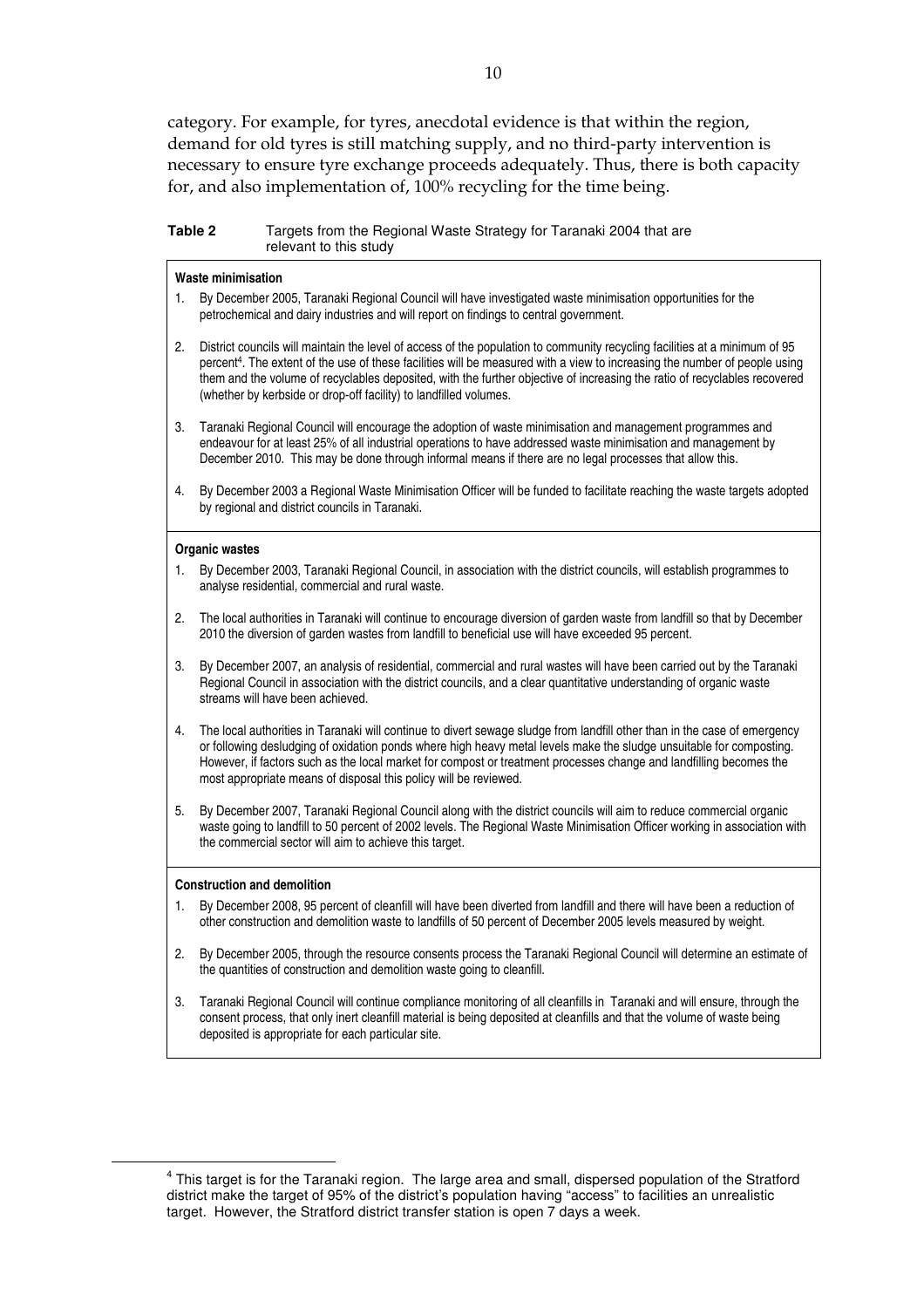#### **Special wastes**

1. Taranaki Regional Council will conduct or participate in research into the dairy and petrochemical industry waste streams in Taranaki to obtain and make available information on volume and types of wastes arising and the disposal methods used. The Council will work alongside these sectors to encourage appropriate management of their wastes, with particular emphasis on special wastes.

#### *Added November 2006*

- 2. Local authorities in Taranaki will monitor the number of businesses and organisations in the region (excluding disposal points such as transfer stations, scrap metal dealers, and landfills) that take back waste electrical and electronic equipment.
- 3. By December 2007, local authorities in Taranaki will publicly promote businesses and organisations in the region (excluding disposal points such as transfer stations, scrap metal dealers, and landfills) that take back waste electrical and electronic equipment.
- 4. By December 2007, local authorities in Taranaki will publicly promote businesses and organisations that process end-oflife tyres for further alternative use.
- 5. By September 2007, local authorities in Taranaki will assess and consider possible drop off points for waste household batteries.

#### **Hazardous wastes**

- 1. Local authorities in Taranaki will, in a manner consistent with their statutory functions, be consistent with the national hazardous waste management policy and assist the government in meeting its targets in relation to hazardous waste.
- 2. District councils in Taranaki will continue to enforce the policy of non-acceptance of hazardous waste at landfills. They will continue to provide and maintain a dedicated hazardous waste collection area for drop-off of hazardous waste at major transfer stations and ensure that this waste is treated and disposed of appropriately.
- 3. Following clarification of the basis for the national target for recovery and recycling for priority waste streams, Taranaki Regional Council and the three district councils will, in a manner consistent with their statutory functions, endeavour to assist central government in reaching its target by December 2012.
- 4. All three district councils will maintain at least one facility within their district for the collection of non-industrial/domestic hazardous waste. These facilities will include a designated area for the drop-off of organochlorine pesticides and PCBcontaining waste.

| Category                  | Level of recovery/recycling<br>currently | Opportunity for increasing<br>volumes or proportion |
|---------------------------|------------------------------------------|-----------------------------------------------------|
| Paper                     | low                                      | good                                                |
| Card                      | low                                      | good                                                |
| Agrichemical containers   | low                                      | good                                                |
| Silage wrap               | low                                      | good                                                |
| Other farm plastics       | low                                      | good                                                |
| Shrink wrap               | moderate                                 | stable                                              |
| Other industrial plastics | low                                      | poor                                                |
| Polystyrene               | low                                      | poor                                                |
| Household plastics        | low                                      | good                                                |
| Glass                     | low                                      | good                                                |
| Metals                    | high                                     | stable                                              |
| Electronic wastes-IT      | low                                      | good                                                |
| Mobile phones             | low                                      | good                                                |
| Timber, sawdust           | high                                     | stable                                              |

| Estimated current status and future outlook for recovery of waste types - summary<br>Table 3 |  |
|----------------------------------------------------------------------------------------------|--|
|----------------------------------------------------------------------------------------------|--|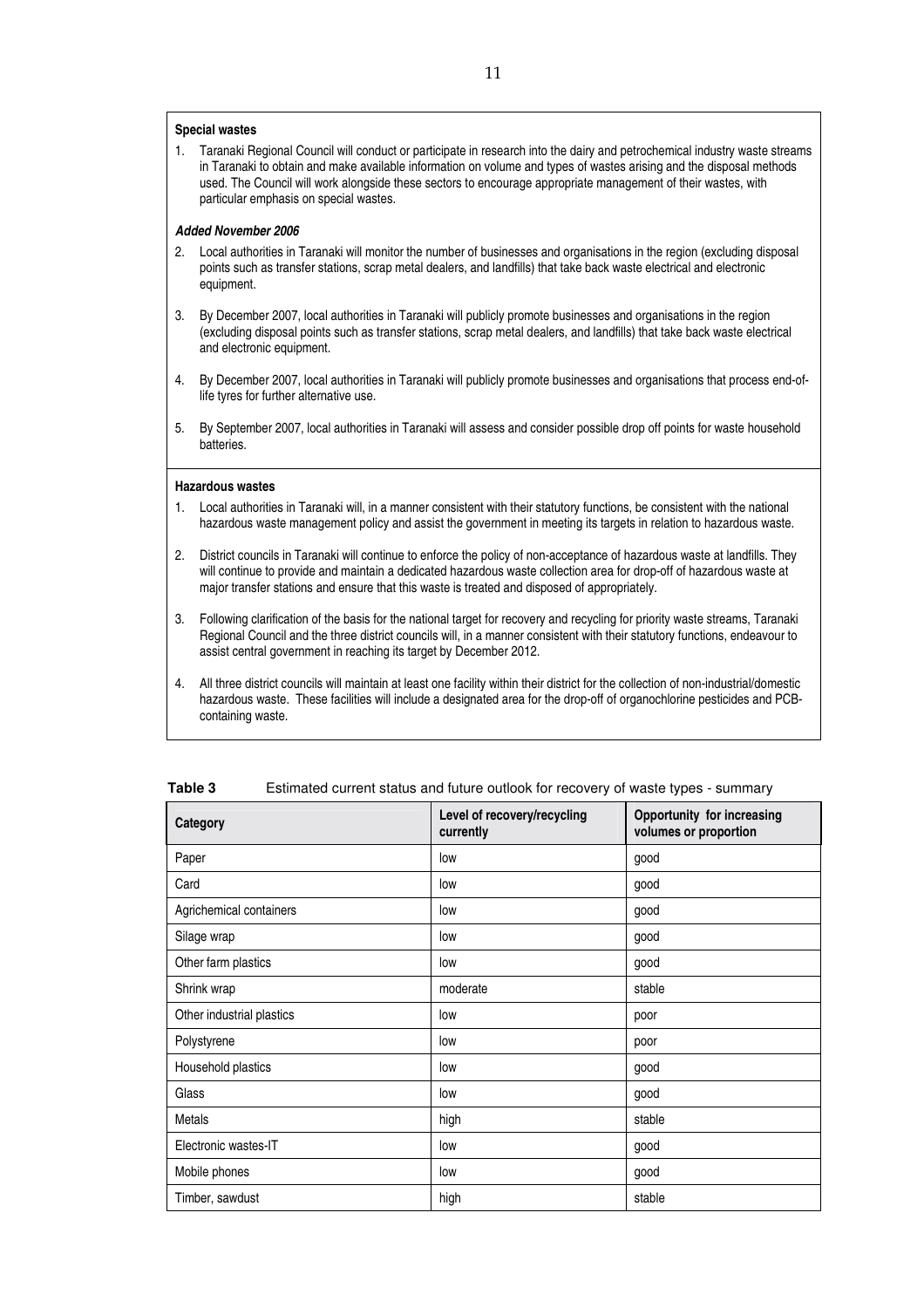| Category                        | Level of recovery/recycling<br>currently | <b>Opportunity for increasing</b><br>volumes or proportion |
|---------------------------------|------------------------------------------|------------------------------------------------------------|
| Waste wood                      | moderate                                 | good                                                       |
| Bark                            | high                                     | stable                                                     |
| Green wastes-compost            | low                                      | good                                                       |
| Piggery manure - composted      | moderate                                 | stable                                                     |
| Other organic wastes            | high                                     | stable                                                     |
| Abattoir by-products            | high                                     | stable                                                     |
| Green wastes- mulched           | moderate                                 | good                                                       |
| Piggery manure-other            | moderate                                 | stable                                                     |
| Food wastes                     | low                                      | good                                                       |
| <b>Tyres</b>                    | high                                     | stable                                                     |
| Concrete and brick rubble       | low                                      | good                                                       |
| Roading                         | low                                      | poor                                                       |
| Construction and demolition     | low                                      | poor                                                       |
| Engine oil                      | moderate                                 | good                                                       |
| Oily slops                      | high                                     | stable                                                     |
| Oil filters                     | low                                      | good                                                       |
| Antifreeze                      | low                                      | poor                                                       |
| Paints                          | moderate                                 | good                                                       |
| Solvents                        | moderate                                 | good                                                       |
| Vehicle batteries               | moderate                                 | stable                                                     |
| Farm effluent                   | moderate                                 | good                                                       |
| Municipal wastewater sludges    | moderate                                 | stable                                                     |
| Drilling muds                   | high                                     | stable                                                     |
| Hazardous including intractable | low                                      | stable                                                     |
| Cooking oil                     | moderate                                 | good                                                       |
| Grease traps                    | low                                      | poor                                                       |
| Appliance batteries             | low                                      | poor                                                       |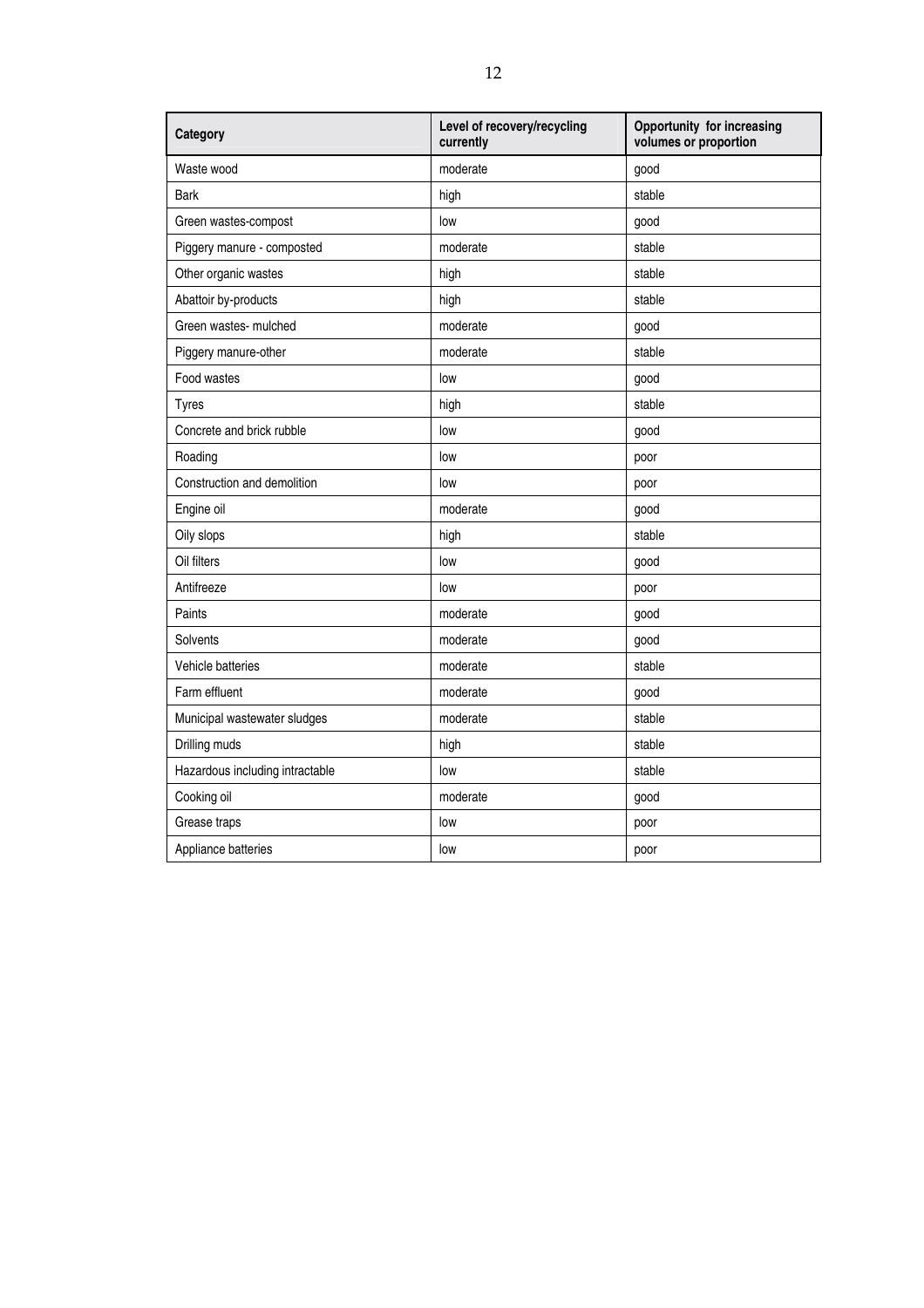### **4. Paper and card**

### **4.1 Paper**

Approximately 1800 tonnes of paper is collected for recycling in the region. Paper is collected as part of mixed recycling (kerbside municipal, comingled bins at schools, and commercial) and in dedicated paper recycling bins, including bins for confidential paper.

Higher grade paper is exported, as is some mixed grade paper, and some mixed grade is recycled in New Zealand at Carter Holt Harvey's Penrose mill. One recycler commented that recovery of higher grade paper is increasing for the region. Mixed grade paper is expected to stay at about the same level as previous years, after recovering from a short term drop when prices were low last year. Another recycler stopped recycling paper altogether due to the price drop; quantities that used to be recycled by this business were not available.

The National Operations Manager of one of the larger recyclers commented that they could easily take double the amount of recycled paper from the region. New Zealand and overseas mills require recycled fibre, both paper and cardboard. Despite the recession, this recycler expects its New Zealand mills to need more fibre as the year progresses. The more pressing issue seems to be collecting sufficient paper and cardboard to supply the demand.

Recyclers were unable to estimate what proportion of the total paper being disposed of was being recovered for recycling. One suggested the only way to know would be to analyse what is going in the landfill, as circumstances vary so much from region to region that landfill analyses from other regions are not likely to be useful. Indications from the work the Waste Minimisation Officer was doing with businesses were that although more and more people are interested in recycling, there would still be only a minority of businesses actively recycling paper so therefore there is still considerable scope to increase recovery. The same comments probably apply to cardboard. See the following section for a comment on the amount of paper and cardboard being landfilled in 2005.

There can be a quality issue where paper is collected as part of a mixed recycling collection, especially where loads are compacted, as some of the glass breaks and splinters of glass contaminate the rest of the recycling, especially the paper. This reduces the quantity of both paper and glass able to be recycled. Several potential solutions were suggested, including sorting on the street, as happens in some recycling collections in other parts of the country, or installing expensive conveyor equipment. Lower compaction rates and/or separate or no collection of glass might also be part of the solution, but the first two options would add cost to the collection.

A further issue to be resolved is contamination of paper in municipal wheelie bin recycling collections in some parts of South Taranaki District by non-recyclable materials like garden hoses, computers, printer cartridges and old vacuum cleaners. This is currently being managed by contacting any identified offenders; an educational campaign is also being planned. One of the barriers to a more timely resolution of this problem appears to have been that there is no direct channel of communication between the people who sort the recyclables, and the district council officers who have the responsibility for educating householders about what is acceptable.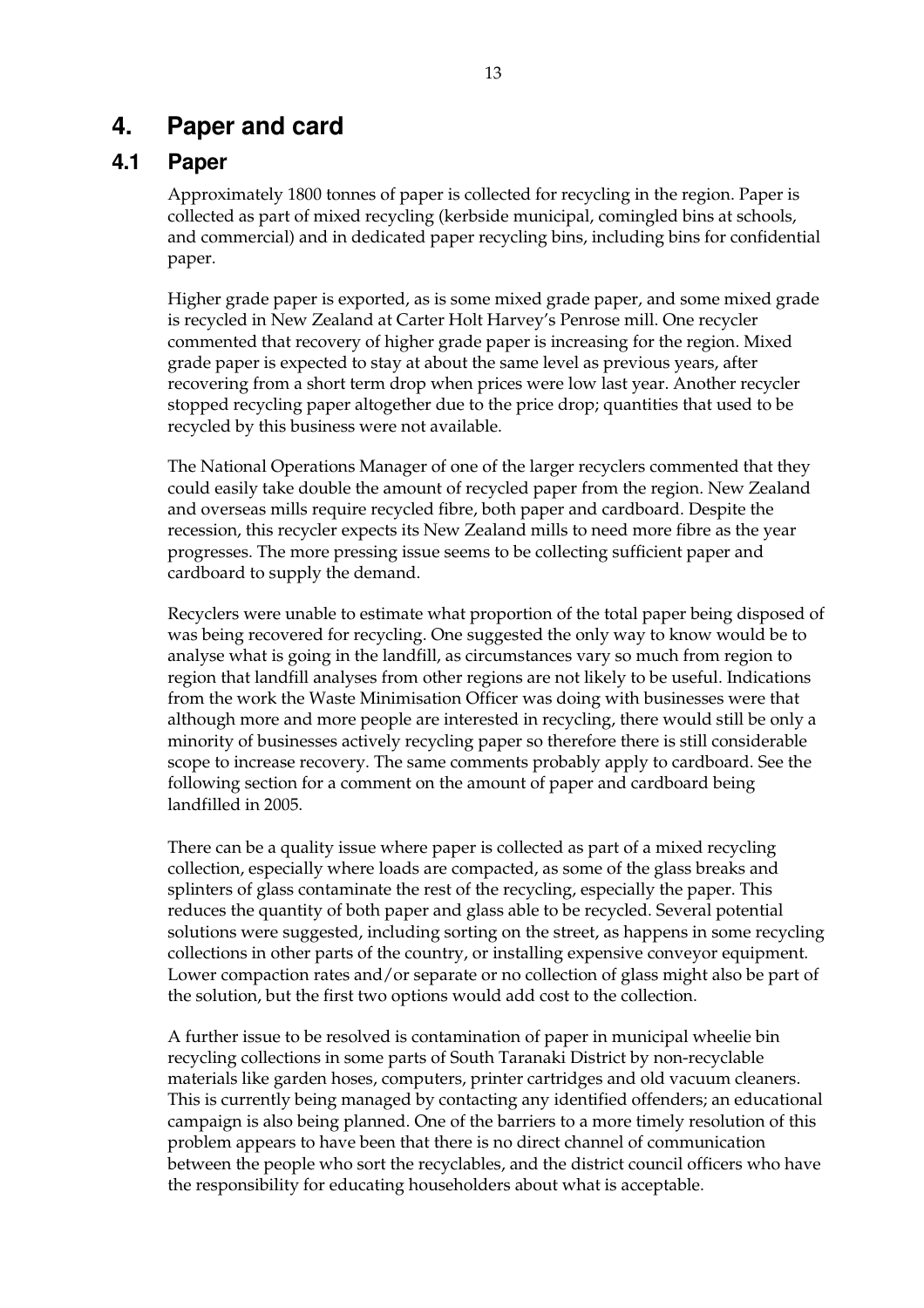### **4.2 Card**

Approximately 4500 tonnes of cardboard are recycled from the region each year, from four recyclers. The majority of cardboard for recycling is collected from businesses in dedicated cardboard cages, and in some cases is baled at the site where it is generated. In addition some waste operators extract cardboard from rubbish loads, for example, the New Plymouth Transfer Station (see Appendix I). The presence of a new recycling business in the region in the last few years is likely to have increased the overall amount of material collected as they have been actively pursuing new customers, some of whom were not already recycling.

Although one operator noted that volumes went down last year when commodity prices dropped, they appear to be recovering to previous levels.

Cardboard is recycled within New Zealand (Carter Holt Harvey mills) or overseas. As for paper, New Zealand and overseas mills require recycled cardboard, and within New Zealand at least, the amount needed is expected to increase this year. There does not seem to be any issue of this industry not being economically sustainable.

As noted in the paper section, one of the major collectors could accept double what they already receive from the region. Again, recyclers were unable to estimate what proportion of the total cardboard being disposed of was being recovered for recycling, although one commented that he believes there is more able to be recovered. For the reasons given in the paper section, the only way to know would be to analyse what is going into the landfill; see below for an indication of this.

About one-third of the wastes entering Colson Road landfill are from kerbside collections. From an analysis of kerbside wastes entering the landfill in 2005, 20% was paper and cardboard (i.e. excluding paper and cardboard separated by householders). Using this data, around 4,200 tonnes of paper and cardboard will still be entering the landfill as un-separated paper and cardboard from households. This excludes any consideration of waste composition of transfer station and commercial waste loads. Even on this rudimentary analysis, there is scope for enhanced recovery of paper and cardboard.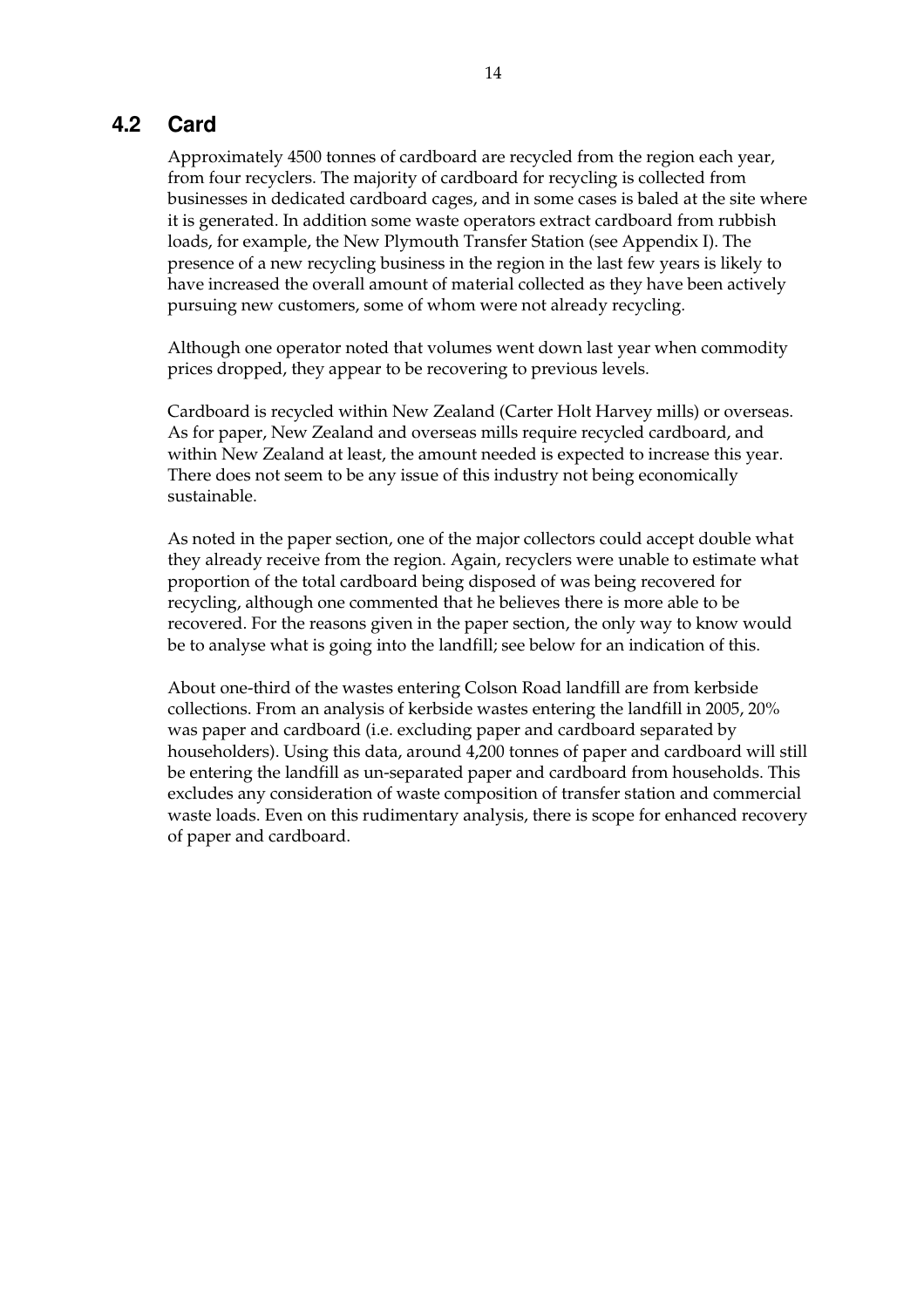## **5. Plastic**

### **5.1 Agrichemical containers**

There are likely to be tens of thousands of these being disposed of annually in the region (estimate by Bruce Emerson, 3R), covering substances such as dairy shed sanitizers, agrichemicals (weedkillers), and animal remedies. At present the sole route for commercial recycling of these is 3R's Agrecovery Containers scheme, which has collected approximately 2000 in its first 18 months of operation at Waitara and 6 months at Hawera. 5 The containers are being recycled through Astron Plastics, a company with factories in Auckland, Christchurch and Australia. 6 There does not seem to be any issue with the recycler absorbing an increased supply of containers. In addition, farmers probably re-use a few containers around their farms.

One of the major barriers to increased collection is farmer participation; another is the cost of accepting containers from non-participating companies. Membership by producer companies is voluntary. Containers from member companies are accepted for no charge, but containers from non-member companies attract a fee of \$4.50 per 20L (container size). (See Appendix II for a list of member companies as at July 2009). Changing attitudes to disposal of on-farm waste takes time, however the programme is seeing substantial growth in participation across the country as programme recognition grows, the collection network improves, and more brand owners join, increasing the number of containers eligible for free take back.7

The dairy hygiene sector in particular has been slow to engage with Agrecovery, with the first exclusive dairy hygiene company only joining on 1 July. A key supplier of animal health remedies distributing solely through veterinary clinics has also recently joined the Agrecovery programme. These two companies should make a difference to collections in Taranaki as these products will be a major source of containers needing disposal in the region. Both are also influential in their respective fields and so rival companies may follow their lead and join the programme.<sup>8</sup>

A rural spray contractor who supports the scheme recently decided to 'vote with his feet' by not purchasing products from one of his chemical suppliers until they join the scheme.

A second collection service is being planned by a different company, Agpac, which already offers farmers a silage wrap recycling service (see below). This will use the same liners as the silage wrap, with the only cost being the purchase of the liner (\$15). About 200 containers of varying sizes will fit in a liner if they are squashed first, e.g. by running over with a tractor. Agpac operate a similar collection in the UK.

There is no indication that the accumulation of these containers is causing a problem as yet, although comments about wanting some sort of disposal option have been voiced from time to time.

 $\frac{1}{5}$  $5$  This is a nationwide rural recycling programme for the recovery of agrichemical plastic containers, www.agrecovery.co.nz, www.trc.govt.nz/environment/waste/plastics.htm#plastics. More sites are being planned.<br><sup>6</sup> The pla

The plastic is supplied chipped to Astron, which granulates and extrudes it for use in making other products. www.astronplastics.co.nz/index\_nz.html . Accessed 22 April 2009.

T. Bye, 3R Group, pers. comm., 27 July, 2009

<sup>&</sup>lt;sup>8</sup> See previous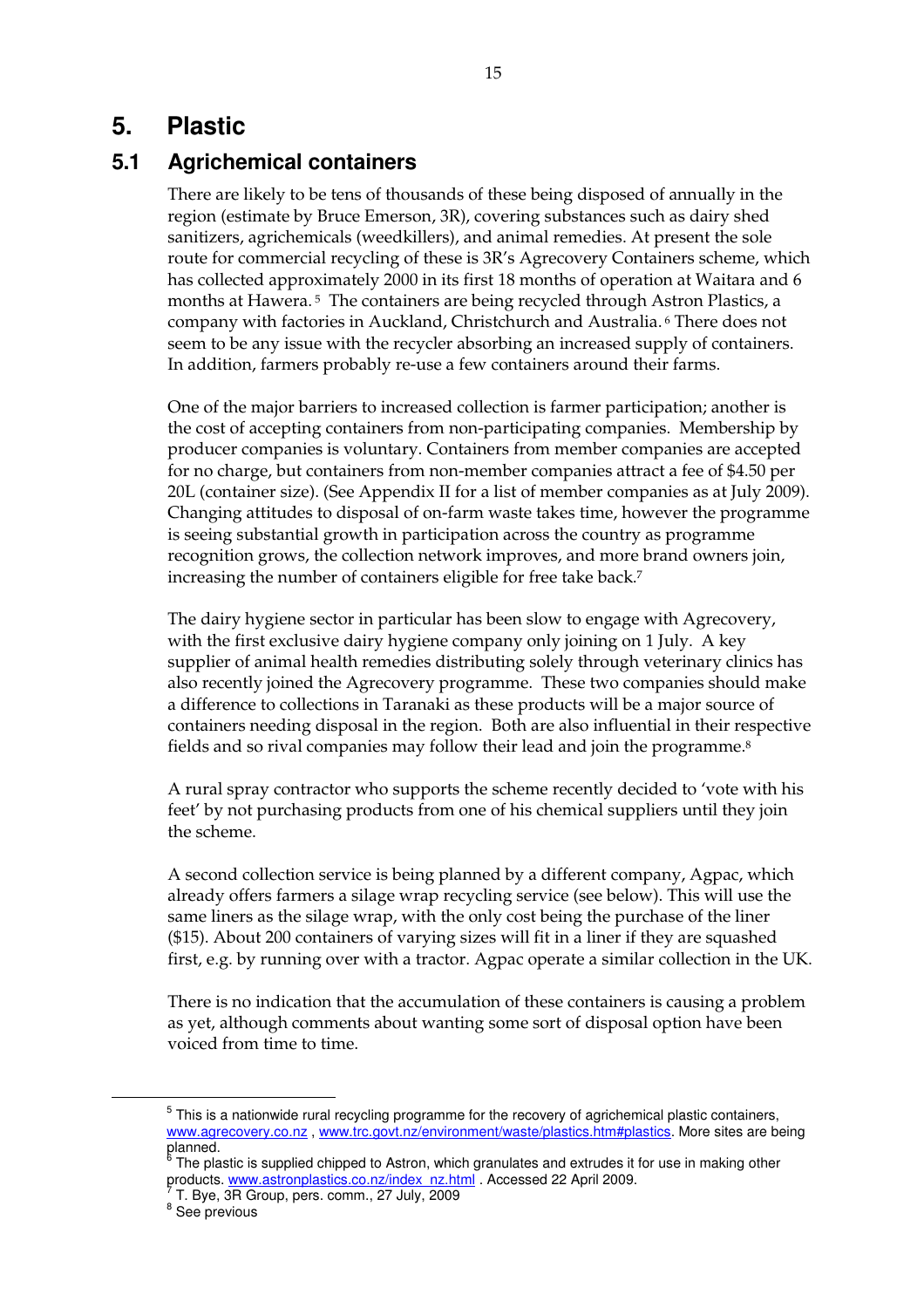### **5.2 Silage wrap**

There are currently three avenues now in existence for farmers to recycle silage wrap. (Until recently there were none). One is the scheme set up and run by Agpac, one of the main wrap producers. Four agricultural contractors are agents for the scheme, which provides coverage for much of the region.9 Farmers need to purchase a liner (\$15), which holds 150 to 200 wraps; and there is a collection charge of \$40 per liner. The use of a bin (a one off cost of \$530) maximizes the number of wraps which can be fitted in a liner. Another service is provided by a South Taranaki recycling business. Farmers can drop off wraps at a small cost, currently \$5 per bag of wraps (woolsack sized). The third service, Agrecovery: Wrap, was launched in April this year by 3R. It is more expensive per wrap than Agpac, but might suit farmers with small numbers of wraps (a pack of 5 bags is \$60, holding 60 wraps in total). There is no need for a bin. Bags can be purchased either via their website or from local farm suppliers. Full bags will be collected, with the timing of collection events being dependent on volumes ready for collection in the region. There may also be a drop off site in Taranaki. Given the recent start up of this scheme it is not possible to comment on how successful it will be. 10

The estimated weight of wrap used annually in New Zealand is about 4000 tonnes, although annual and regional totals vary depending on grass production, which has been good this year for all the major wrap using regions except Canterbury. Taranaki has 19% of New Zealand's dairy cows, so a reasonable assumption is that we use the same percentage of wrap, i.e. around 760 tonnes.

Approximately 50 tonnes of wrap was collected over the last season by the existing



**Photograph 1** Sharemilker Greg Topless storing silage wrap for recycling. Photo credit: Rob Tucker

providers in the region. Although this is still only 7% of the total, it is a big increase on the first 2 seasons when only about 10 tonnes was collected.

Contamination with net  $wrap<sup>11</sup>$  is an issue for the success or otherwise of silage wrap recycling, and promotional material needs to emphasize that this cannot be recycled.

 $\frac{9}{10}$  agpac.co.nz/products.php?cid=14&type=P; www.trc.govt.nz/environment/waste/plastics.htm#agpac<br><sup>10</sup> www.agrecovery.co.nz/index.php?option=com\_content&view=article&id=107&Itemid=28 ; www.trc.govt.nz/environment/waste/plastics.htm#agpac ; and B. Emerson, Director 3R Group Ltd, pers. comm. 30 April 2009

 $11$  Technically net wrap is recyclable but it is too closely associated with the wrapped material, e.g. hay, to currently be feasible.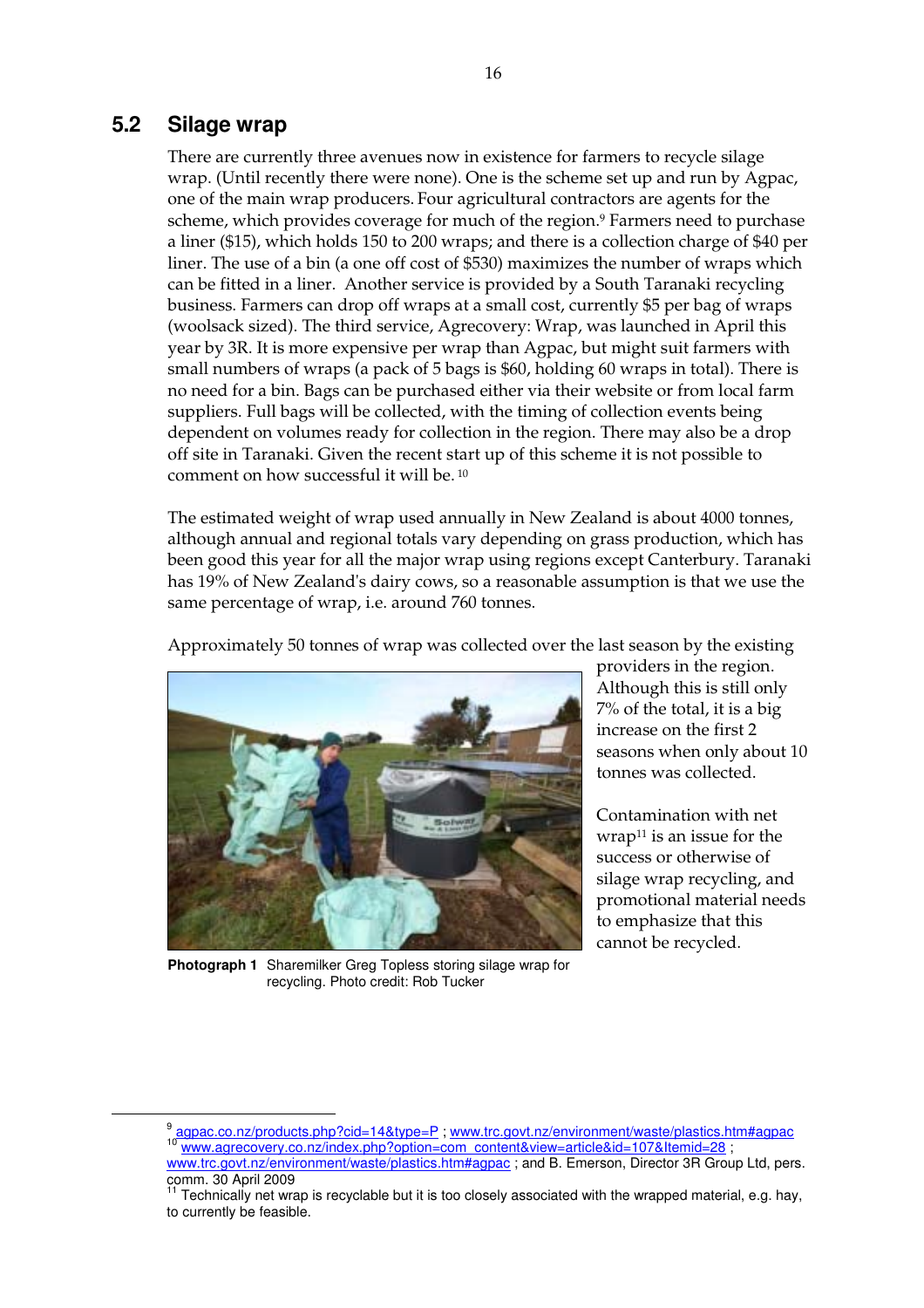Closing the loop: One of the agricultural contractors involved in Agpac's silage wrap recycling scheme has a bin for his truck which is lined with a New Zealand made recycled plastic, a substitute for plywood. Although made from milk bottles at present, in future it could be made from silage wrap, so is an example of what closing the recycling loop could look like. Wrap collected by Agpac is recycled overseas.

## **5.3 Other farm plastics**

Other plastics like bulk polypropylene feed bags can also be collected by Agpac for recycling, and this is promoted by them. 12

# **5.4 Shrink wrap and other plastic film**

Shrink wrap is used to stabilise pallet loads of materials. Several businesses offer a recycling collection for this in the region, with recent annual totals being around 100 tonnes. As for the comments above under 'cardboard', the presence of a new recycling business in the region in the last few years is likely to have increased the overall amount of material collected, as it has been actively pursuing new customers, some of whom were not already recycling.

Some of this is processed overseas where it is made into pellets for the manufacture of other plastic items, and some is recycled within New Zealand.

A significant amount of a plastic film known as 'rubbish plastic' is also being collected by one recycler, and is baled with another compatible plastic. Amounts are confidential.

Again, it is impossible to know how much of this material is being landfilled, without doing a landfill analysis, but in general this material tends to be generated in large quantities by relatively few businesses so is easy for recyclers to target.

A sawmilling company contacted for this report recycles plastic wrap. They bale and freight it at their own expense to the nearest transfer station (Hawera). This business would like to see Council provide a recycling service for materials like this as part of the services provided by rates.

## **5.5 Industrial plastics other than shrink wrap**

Several of the larger businesses contacted recycle other plastics. One recycles some through its head office in Auckland, and is looking into other plastic waste being recycled (these are rigid plastic items which might be chipped for recycling). A large manufacturing business surveyed recycles about 300m3 a year of various plastics generated as part of their processes. Previously these were landfilled. They are sent to a New Zealand plastics recycler which makes a range of domestic and industrial products, e.g. buckets, electrical conduits, cable covers.

A common plastic waste which does not seem to have an avenue for recycling is polypropylene strapping. In the course of gathering information for the report, one business commented that plastic strapping is an issue for them and they have not

<sup>12</sup> agpac.co.nz/products.php?cid=14&type=P . Accessed 22 April 2009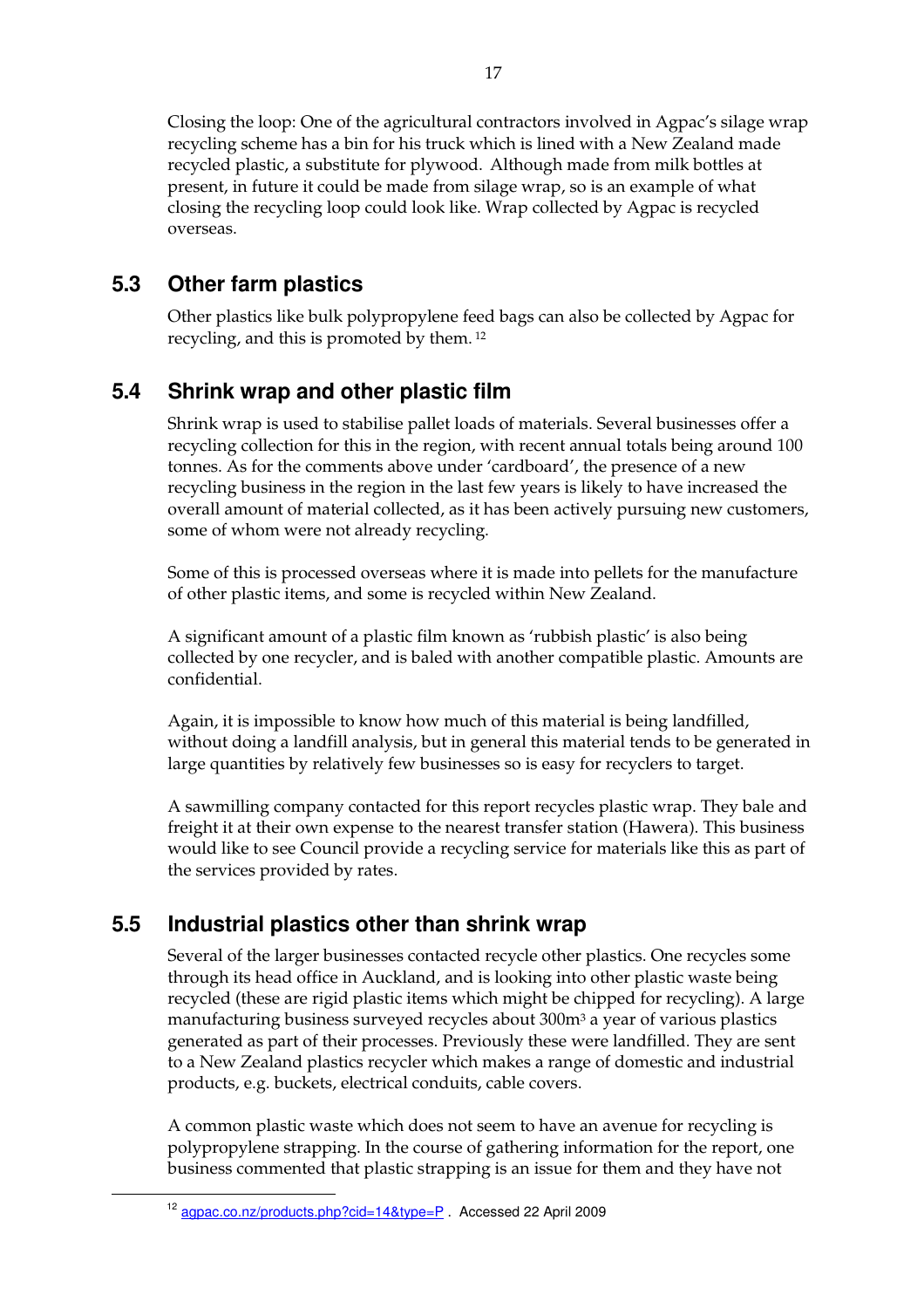been able to find an avenue to recycle it. This is also an issue that has been raised previously with the Waste Minimisation Officer. Quantities are not known.

One large Taranaki business has plastic containers to be disposed of, some of which are suitable for reuse. It is understood these are being chipped, or are to be chipped, for recycling, although a staff member is also endeavouring to find avenues for them to be reused instead, and contacted the Waste Exchange about this.13 (See Appendix III on the Waste Exchange)

### **5.6 Polystyrene**

An unknown amount of polystyrene is being accepted for recycling by two collection providers in the region. It is understood that one of these is stockpiling material collected pending further developments.

This material is often mentioned as a problem to the Waste Minimisation Officer. Although it is technically feasible to recycle it, the low weight to volume ratio creates issues for transporting it to recycling facilities, and very little is known to be recycled from the region.

### **5.7 "Household" plastic containers**

Plastic containers types 1 and 2 (for example soft drink and milk bottles), are collected for recycling through a number of routes: municipal kerbside collections, school recycling bins, commercial recycling collections, and drop off centres at council transfer stations and a private recycler.

Annual amounts are estimated to be 130 tonnes of type 1 and 190 tonnes of type 2, although some weights are not known. Recycling of these appears to be economically sustainable. Amounts landfilled are not known.

In addition, types 3 – 7 are also accepted at the New Plymouth Transfer Station, but weights are not known, and the economics of this might soon no longer be viable.

<sup>&</sup>lt;sup>13</sup> M. Tyler, Environment Waikato/ Waste Exchange, pers. comm., 5 May, 2009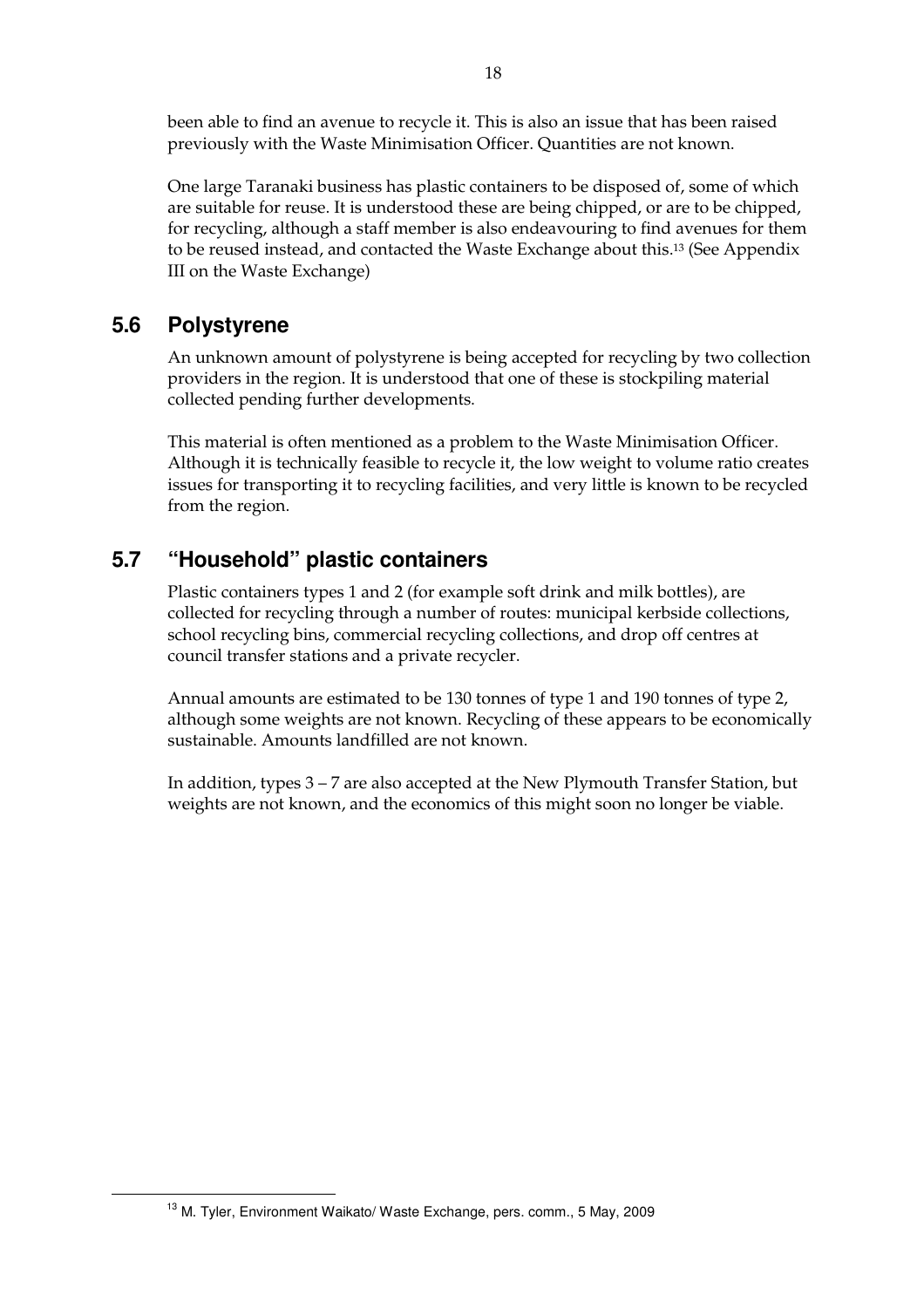### **6. Glass**

About 1140 tonnes of glass a year is recycled through O-I, which is both the only glass manufacturing company in New Zealand and the only outlet for glass recycling from Taranaki. O-I makes glass from raw materials and also adds recycled glass to the virgin material in its furnaces. It recently gained resource consent to open a third furnace, and has since removed the quotas which had been used for many years to control the amount of glass accepted from various parts of the country. The quotas were a result of there being more glass available than could be used. Prior to sending to O-I glass has to be separated into different colours, which in the past attracted different prices; and broken glass below a certain size is not accepted. 14 Since removing the quotas, the same price is paid for all colours. It is unclear what difference if any these changes will make to the volumes of glass from Taranaki.

The price paid currently only covers the freight costs; in the recent past, one grade was even being shipped at a loss. While this is not ideal economically, the business has a contractual obligation to recycle glass collected in municipal recycling.

About 30% of the glass collected for recycling is rejected at the sorting stage by the recyclers and sent to landfill. This is due to breakages caused both by handling (the more times it is handled, the more breakages will occur); and compaction in the collection trucks.15 Broken glass is a quality issue, as pieces below a certain size are rejected by O-I, and a safety hazard. In addition, glass shards cross-contaminate other recyclables. This is a particular issue for paper and is covered in that section of this report; some of the possible solutions to improve paper quality would also increase the amount of glass able to be recycled by reducing breakages, i.e. sorting on the street, or lower compaction rates, or separate collection.

Glass collected at the New Plymouth Transfer Station recycling station is being used as aggregate on landfill roads; quantities collected are not recorded.

Glass is not being accepted by private recyclers in South Taranaki as it is not economic for them to freight it to Auckland at the price they were getting, and they are not permitted to take it to the Council Transfer Station. Any they do receive is sent to landfill.

No information is available on total quantities landfilled; again, the only way to know would be to analyse what is going in the landfill. One recycling operator commented that when the price for glass was subsidized by the government for a limited time about 4 years ago (recyclers received \$95 a tonne, higher than they now receive), much more was being recycled. Some of this could have been coming from outside the region, but no information was available on how much.

<sup>14</sup> For a summary of pretreatment of glass collected for recycling see www.recycleglass.co.nz/glassmaking.htm. Accessed 25 April 2009

A lower compaction rate reduces the problem, but this would increase the collection costs as less can be carted in each load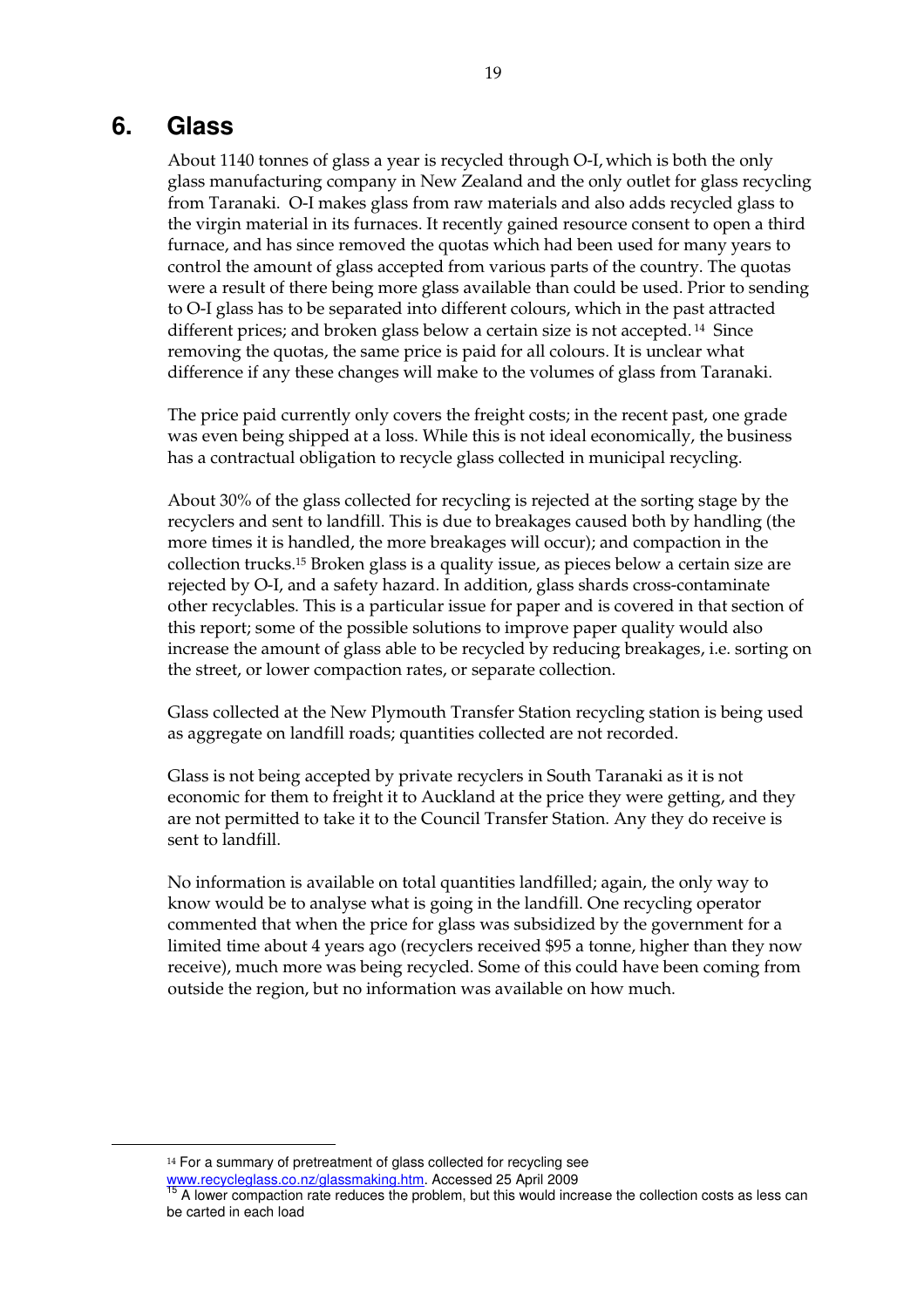There are two identified potential local uses for glass collected for recycling: crushing for use in roading aggregate, and crushing for sandblasting. These are both 'downcycling' rather than true recycling as the glass is crushed and used for purposes other than making more glass.

This keeps it out of the landfill, and replaces other materials that therefore do not need to be extracted, processed and transported, so is more acceptable environmentally than landfilling, but a full life cycle analysis would be need to be done to properly assess the environmental costs and benefits.

Crushing for roading aggregate requires fairly basic systems using standard aggregate crushers. This is being done in several places in New Zealand: Palmerston North, where it is added at 5%, and Marlborough, where it is added at 2%. The lower percentage is used in a process that requires reduced handling. Handling and transport are the main factors influencing whether either of these are economic. There is minimal if any transport involved in some cases as the aggregate sites are adjacent to two of the recycling centres; in one case glass is transported across town, but this is still economic as the combined cost of transport and acceptance fees is less than landfilling costs.

Producing glass for sandblasting is more involved, requiring sand of particular grades. Meta NZ in Christchurch has been doing this for some years. A local sandblaster has expressed interest in pursuing this. The sand he currently uses is imported from India. The equipment needed is a hammer mill crusher fitted with appropriate screens. Waste Management has purchased a crusher but this is not yet operational. Taranaki Recyclers are keen to trial either or both of these options.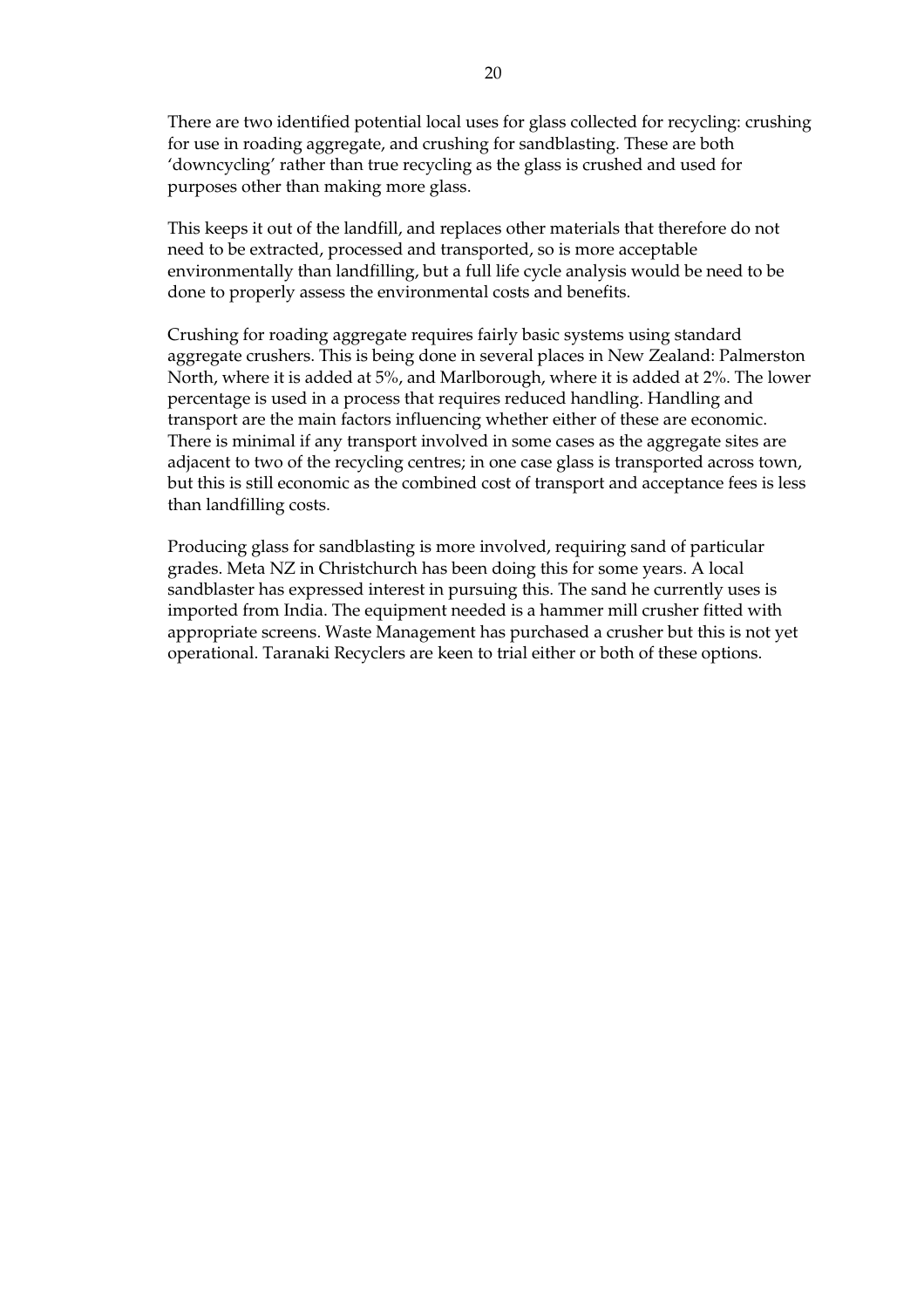## **7. Metals**

In general, responses from this industry to the survey were positive in terms of likely growth in demand to accept material, capacity to handle it, and demand for the product. The main impact of the recent economic downturn seems to have been on the price of steel. For example, heavy gauge steel had reached record high prices before the downturn, and is now back to where it was before those high prices. When the price was high there was an increase in the volume of steel being recovered for recycling, with one operator commenting that farmers had been digging it out of farm pits and bringing it in.

It still appears to be worthwhile for scrap metal dealers to collect all the types of metal they were collecting, but to pay less for them, or in some cases e.g. light grade steel, to collect it but not pay for it.

The scrap metal industry in Taranaki is dominated by two big dealers. The majority of scrap metal is collected by these two companies, either directly or through buying it from smaller dealers and waste operators who separate some metal from rubbish skips. Approximately 17,000 tonnes of ferrous steel are recycled from Taranaki annually through these two businesses. Of this, the heavy gauge steel is exported to South Korea, and light gauge (e.g. cars, washing machines, fridges) either exported or recycled within New Zealand at the Sims Pacific smelter in Auckland. Sims shred the cars, and some materials are separated automatically for recycling, e.g. some plastics.



**Photograph 2** Cars about to be crushed for recycling. Photo credit: Rob Tucker

The quantity of non-ferrous metals (stainless steel, copper, aluminium etc) is far smaller, probably under 1000 tonnes, 16 and is sold wherever the price is best, sometimes within New Zealand, sometimes overseas.

 $16$  It is difficult to be more precise despite the majority again going to the 2 big local dealers, as these metals are also often sold by smaller dealers to other dealers out of the region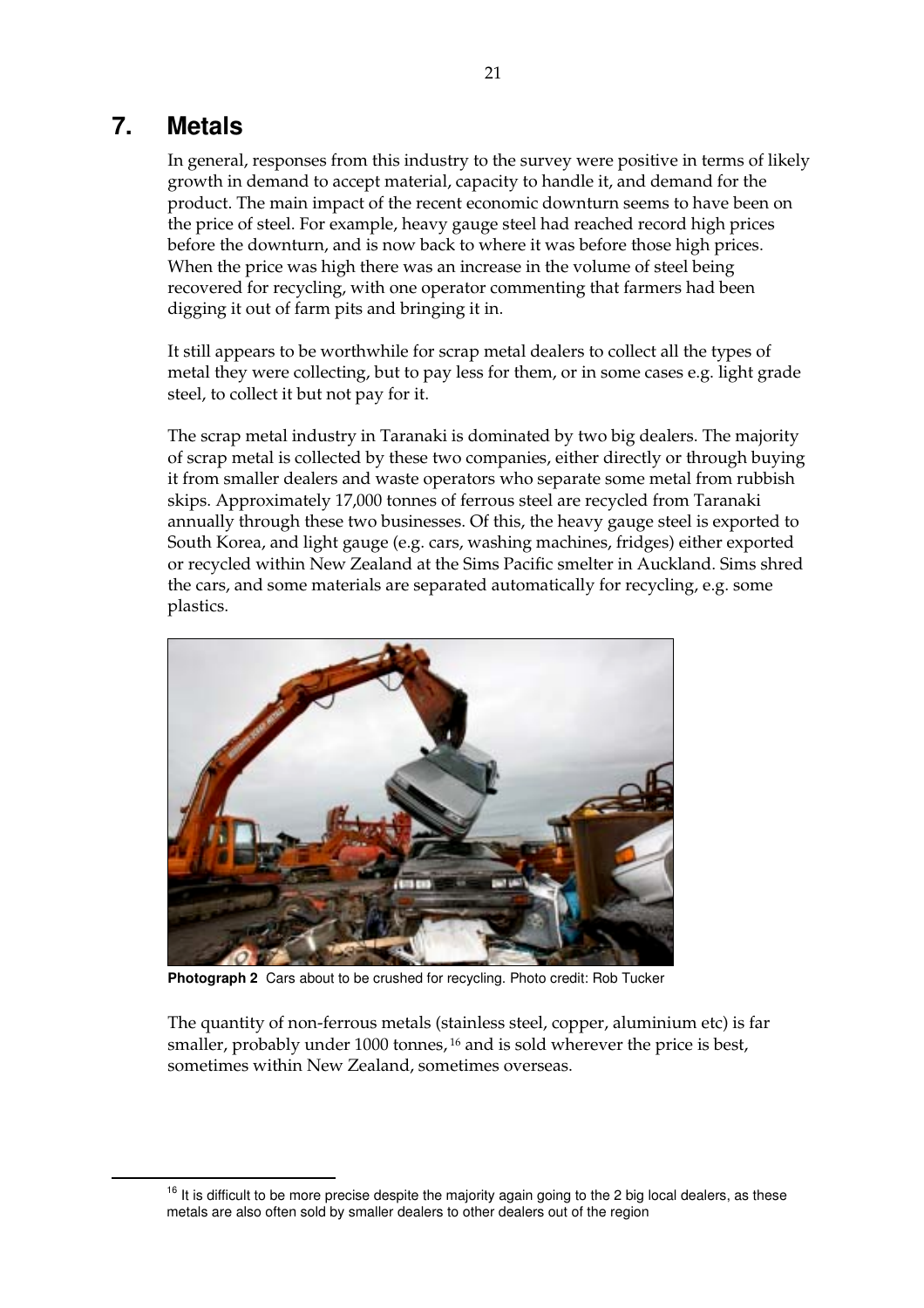Metal working companies and plumbers were also surveyed, with the majority disposing of all scrap metal to scrap metal dealers, although they are not paid for steel and in one case drop this off instead of the dealer coming to them. One of the plumbers had been sending steel to landfill as the scrap dealer was no longer collecting it, but was interested to find out they might be able to drop it off at a scrap dealer instead and will be following this up.

Some of the other businesses contacted for this report such as sawmills also commented that they recycled steel (e.g. old machinery, steel strapping, paint drums).

The New Plymouth Transfer Station, the Stratford Transfer Station and some other waste businesses are extracting scrap metals, including whiteware, from uncompacted rubbish loads. The scope of this activity is limited by the availability of staff time, the volume of waste being handled, and the fact that some waste goes directly to landfill. (See Appendix I)

No information was available for the quantities of scrap metals being landfilled. As previously noted, the only way to know this would be to analyse what is going into the landfill. Given the increase in activity noted by one of the scrap dealers when prices were higher, it seems a reasonable assumption that recovery rates as a proportion of the amount available went up over that period. Now that quantities recycled have dropped back to more 'normal' levels, the reverse is likely to be occurring, i.e. recovery rates have dropped, and more is being landfilled.

One of the metalworking companies in the region produces furnace ash containing aluminium and is able to sell this overseas.

Various 'problem' wastes are also produced by some companies working with metals, and these are dealt with under a separate heading.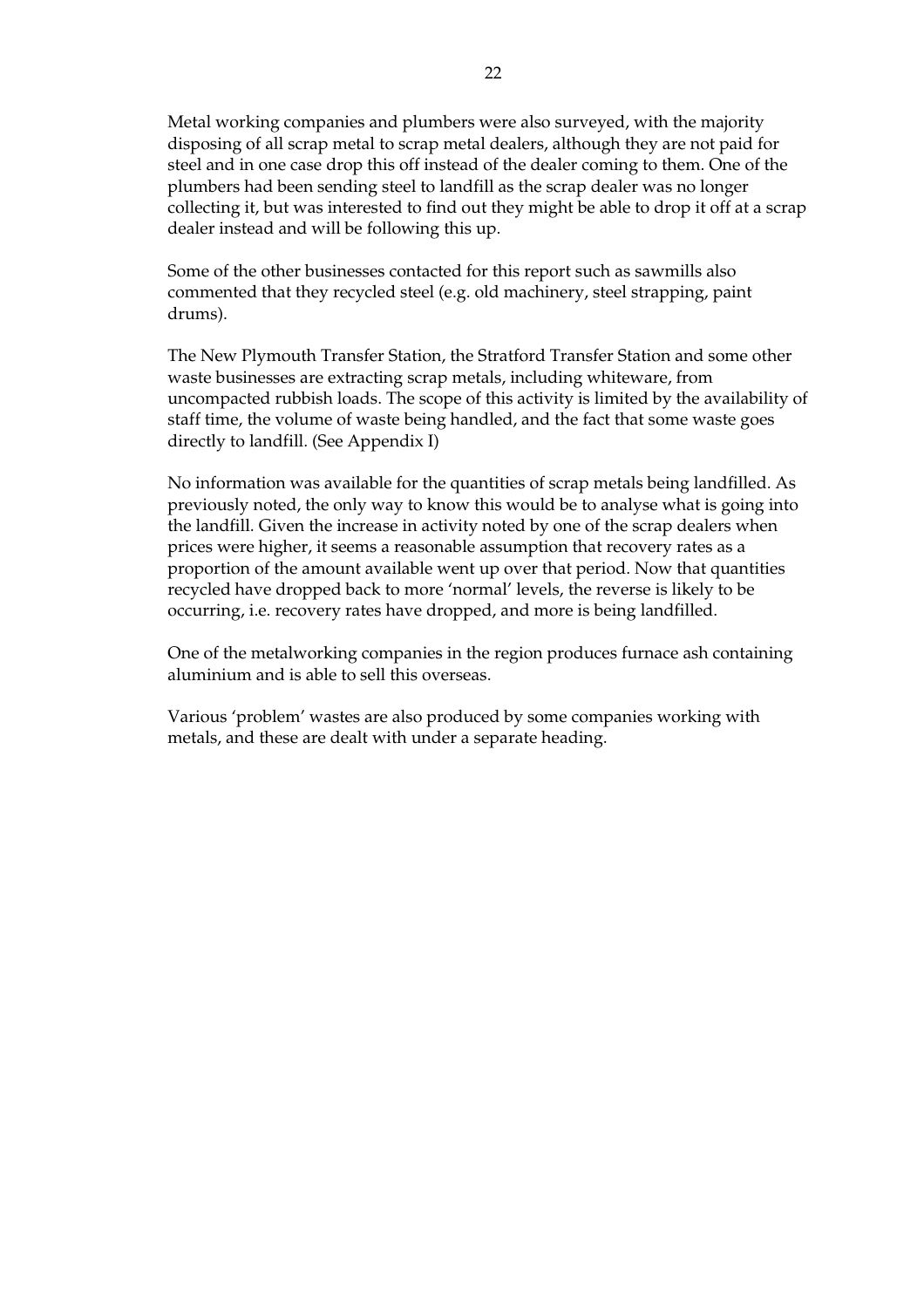# **8. Electronic wastes**

### **8.1 Computers, televisions and related equipment**

Globally, electronic waste (e-waste) is recognised as the fastest growing waste stream, driven by the downward pressure on pricing and increasingly rapid product innovation. It is also known to be hazardous, containing substances such as mercury, cadmium and lead. E-waste is an issue for New Zealand as no suitable recycling plants are available. Some computer and television suppliers are developing product stewardship schemes, although unless all suppliers are included such schemes are unlikely to be very successful. It is possible that e-waste could be made a priority product under the Waste Minimisation Act, although the Ministry for the Environment's recent 'Discussion Document' on the Act does not recommend this. Even if this changes, it is still likely that any such scheme will take some years to be fully implemented.

The reasons for e-waste being made a priority product for a product stewardship scheme include

• "The move to high definition digital TV, flat panel monitors and laptops, including the new category of netbooks, will continue to drive the growth in ewaste.

…

- At least 95% of the materials used in computers and related products can be recovered for reuse with proper recycling processes.
- Computers contain both hazardous materials and scarce precious metals, both of which should be recovered for either safe disposal or for reuse. Inappropriate computer recycling processes endanger people's health as well as the environment.
- Supplies of some of the materials used in the production of computers are limited and are projected to be fully depleted within just a few decades; it makes no sense to landfill these scarce materials.

…

- eDay is a practical short-term solution for awareness-raising in dealing with computer waste, but currently addresses less than 10% of the annual quantity of imported computer equipment; it should not be advanced as a reason for giving less priority to e-waste.
- eDay has demonstrated that the New Zealand public is seeking to 'do the right thing' by recycling their e-waste responsibly, but have limited current opportunities."17, 18

<sup>23</sup>

<sup>&</sup>lt;sup>17</sup> Computer Access NZ. (2009). p 2<br><sup>18</sup> www.eday.org.nz/about-eday.asp . Accessed 27 April 2009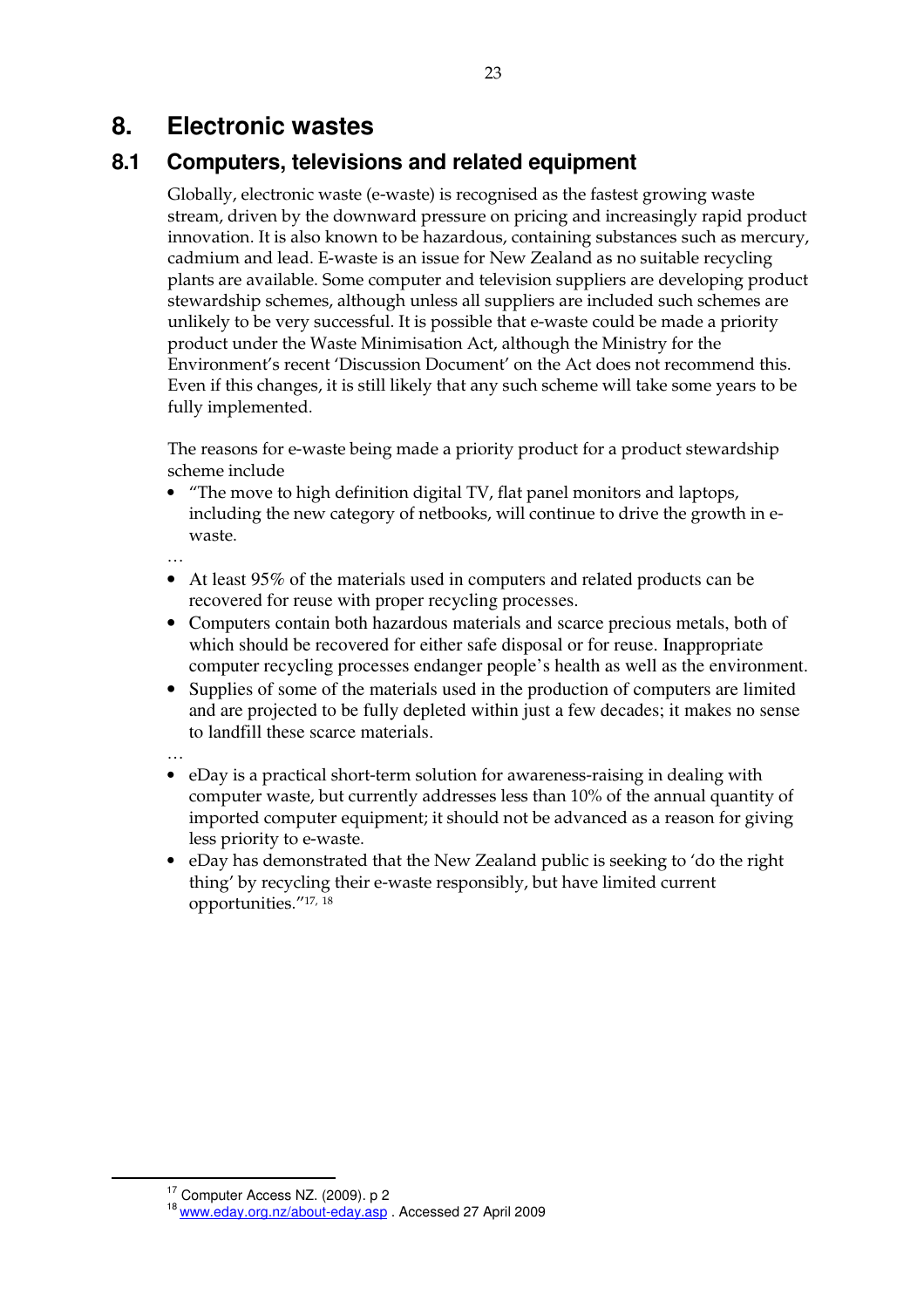In the interim, eDay provides a way for households and community groups to safely recycle computers and mobile phones. Equipment collected on the day is exported



under the Basel Convention to accredited international recyclers who are able to recover as much as 95% of the materials from the computer equipment. 19, 20 In Taranaki 856 cars dropped off an estimated 39 tonnes during the 2008 event.

Businesses needing to dispose of e-waste are directed to a list of recommended computer recyclers on the eDay website. In these cases, the combination of acceptance costs and freight from Taranaki is likely to be a significant barrier. Some suppliers advertise that they have take-back schemes, but these are generally limited to the main metropolitan areas.

**Photograph 2** Cars queuing for eDay 2008 in New Plymouth

Some of the reasons why eDay is only an interim measure are that it relies on volunteers and on local and national sponsorship support to cover the costs of national promotion, e-waste transport and recycling; and because of this it can only deal with a small proportion of total e-waste. Some costs can be recovered from the sale of recycled materials but these are not sufficient to cover all eDay costs. The total cost of eDay 2008, including in-kind and voluntary effort, was just over \$1 million, to collect approximately 946 tonnes of material. Based on the volume of e-waste collected in Taranaki, running an event such as this without voluntary and national eDay support would have cost the region approximately \$44,000.21

An unknown quantity of computer equipment is disposed of to landfill in the region. For example, two computer sales and repair businesses contacted estimated that they would dispose of 14 m<sup>3</sup> of computer equipment a year. One resells any working monitors that they can; one was aware of eDay and recommends to people making enquiries about disposal that they could keep their items until then, although many people are reluctant to do this. One of the scrap metal companies accepts computers for disposal, but not monitors due to lead in the glass. This business shreds computers and sells the shredded material to China for recycling.

<sup>&</sup>lt;sup>19</sup> www.mfe.govt.nz/laws/meas/basel.html</u>. Accessed 27 April 2009<br><sup>20</sup> L. Zwimpfer, eDay National Organiser, Computer Access New Zealand (CANZ). Letter to Chief Executives of councils which participated in 2008 (in Taranaki this was all three district councils, New Plymouth, Stratford and South Taranaki), 14 April 2009.

<sup>&</sup>lt;sup>21</sup> Refer previous footnote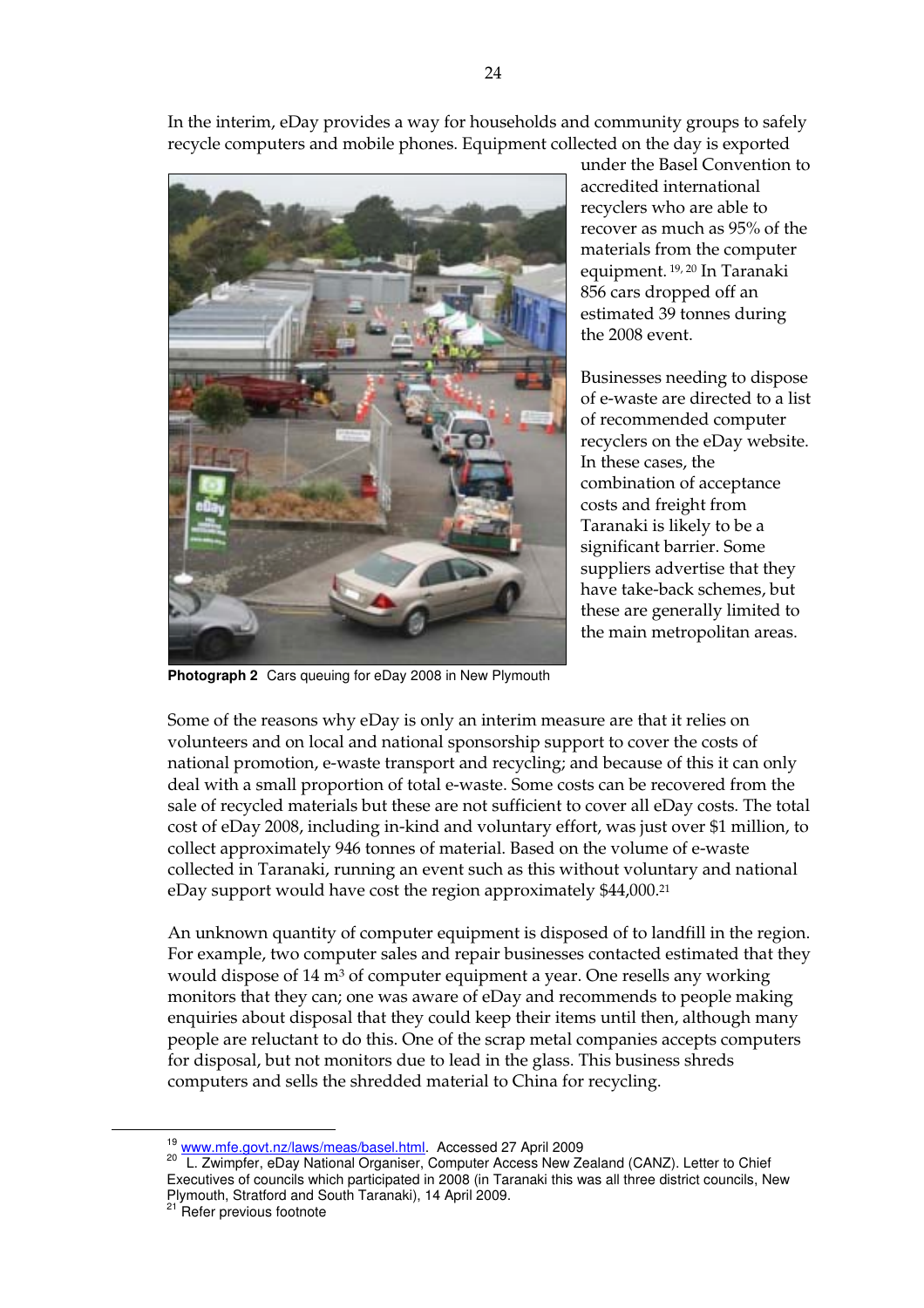Larger businesses sometimes make arrangements with IT providers to remove their old IT equipment during upgrades. Sometimes this will be recycled, sometimes not. For example, both of the companies referred to previously sell small numbers of second hand, ex-corporate computers sourced from an Auckland supplier. No information was available on what proportion of redundant equipment is recycled.

An informal route in the region for diverting unwanted computer equipment for reuse is Freecycle, a web-based resources exchange which aims to 'keep good stuff out of landfills'. 22 The Taranaki Regional Council has made use of this to successfully divert surplus to requirement (but still working) computers and monitors.

Televisions are another large component of e-waste. They are not included in eDay collections for various reasons, including that eDay is intended to provide a conduit with environmental integrity to dispose of obsolete computer equipment. Accepting televisions may meet a need but it moves beyond the focus of eDay. Televisions also tend to be larger and more difficult to handle than computer monitors.

The imminent switch off of analogue TV broadcasts, expected to be no later than 2012, is only going to exacerbate the problem of televisions needing disposal.23 Although current disposal figures are not available, an indication of the scale of the problem is that New Zealand already imports an estimated 300,000 TVs every year, twice as many as computer monitors. It is not known how many of these are the older cathode ray tube (CRT) models, but in 2006, there were an estimated 10 million CRTs in New Zealand homes and businesses in both TVs and computer monitors. The great majority of these CRTs have not yet entered the waste stream.24 It is predicted there will soon be a large increase in the number being disposed of, due to both the analogue switch off and continuing price reductions for space-saving flat screen TVs and monitors. Flat screen models will also be entering the waste stream as a result of continuing innovations. These also contain toxic materials, for example mercury, and scarce metals like indium.

There is no established avenue for recycling televisions, but major retailers and producers have proposed a levy of about \$30 on imported televisions as a mechanism to pay for the cost of recycling. The next step is for the Government to identify TVs as a priority product under the Product Stewardship provisions of the Waste Minimisation Act. If this is done, a period of consultation will then follow before finalising the payment and collection system, and implementing it by regulation. Without regulation any such scheme would be voluntary, and as such is highly unlikely to succeed. Currently the Ministry of the Environment is in the process of assessing submissions on the Discussion Document on the Act. Decisions on priority products will come out of this. Even if TVs are identified as a priority product, it is likely to be at least a year after this before any scheme is in place.25, 26

 $^{22}$  au.groups.yahoo.com/group/newplymouthfreecycle/ The group covers the whole of Taranaki<br>  $^{23}$  Ministry of Culture and Heritage. (n. d.)<br>  $^{24}$  Refer footnote 17. CRTs present the most serious problem. The estimat stock in 2006 was 20,000 tonnes.

<sup>&</sup>lt;sup>25</sup> Product Stewardship Foundation. (n. d.). Summarizes the position of TV retailers just before the Waste Minimisation Act came into place

<sup>26</sup> O. Cox, Ministry for the Environment, pers. comm., 23 June, 2009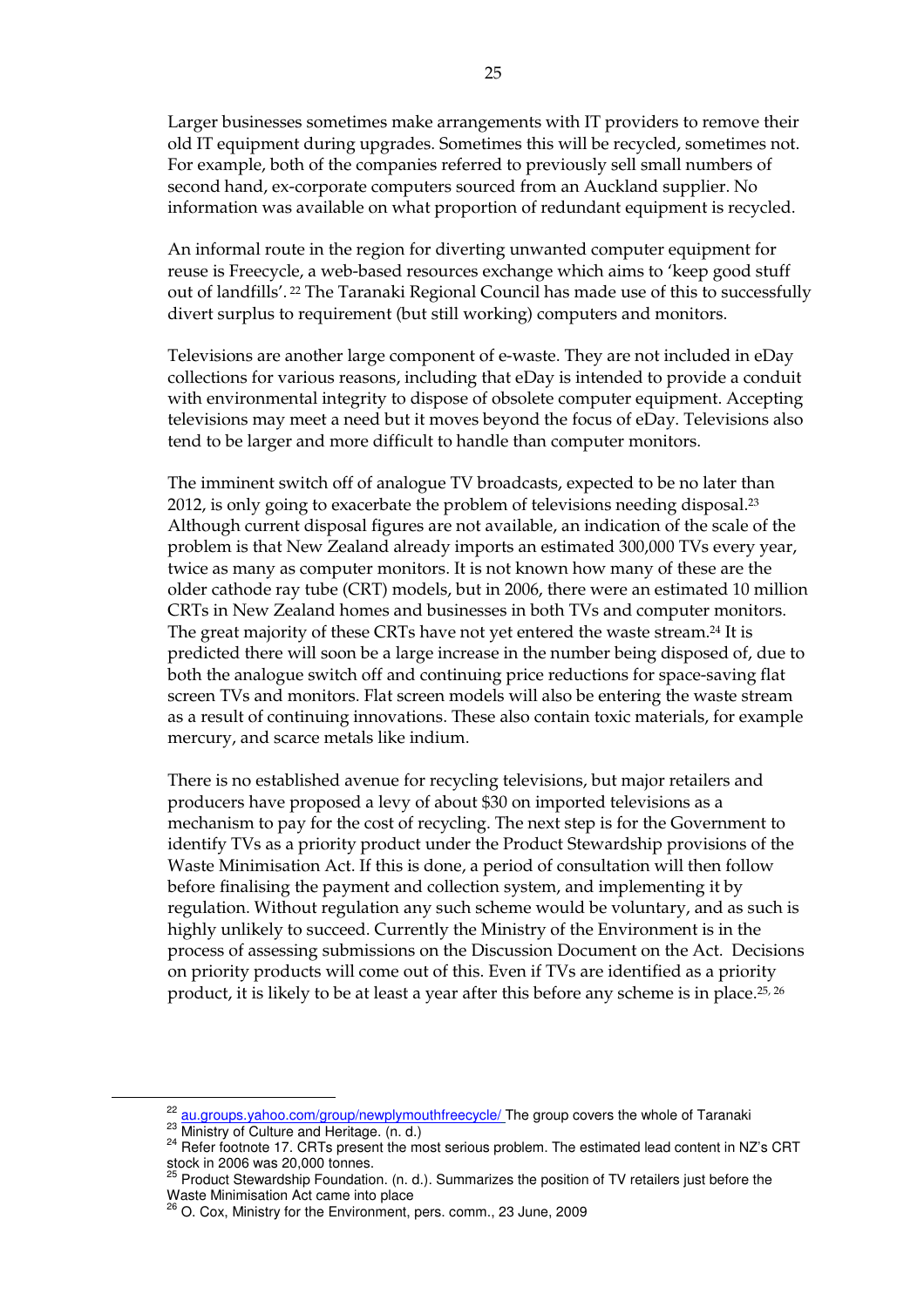### **8.2 Mobile phones**

Although the two main suppliers of mobile phone services each have a take-back system<sup>27</sup> in place for handsets, chargers and batteries, with stores which supply these also accepting returns for recycling, this is not well used. Some indication of the success of take back schemes is provided by a survey conducted by UMR Research for the Ministry for the Environment. In answer to the question "What did you do with the old mobile phone?" for those who had replaced their phone, only 7 percent said that they returned it to a shop for disposal. Fourteen percent had dumped it. 28 Estimates of annual returns to several local outlets support this indication of limited returns, with one reporting only about 200 items a year, the other about 400.

In a relatively new venture, Starship Children's Hospital is also collecting mobile phones as a fundraiser. The hospital gets a dividend from a company refurbishing old phones for use in developing countries. Phones from the Telecom take-back scheme are given to Starship, and Telecom stores also have Starship envelopes so customers can send their own phones directly to Starship. The number of phones collected under this scheme is not known.

What is known is that there is a large turnover of this equipment, for example industry analysis suggests the 18-25 year old age group change their phones every 12-18 months. In addition, Telecom's recent launch of its new network is expected to result in an estimated 300,000 phones being discontinued; and the growing use of mobile broadband with associated new equipment for increased broadband speeds will result in yet more redundant consumer equipment. This suggests a significant opportunity and a lot of unused phones in storage, with perhaps their small size being the only reason they have not been discarded.

One of the reasons mobile phone equipment should be recycled is to recover the metal content:

*"A mobile phone for example can contain over 40 elements including base metals (e.g. copper, tin), special metals (e.g. cobalt, indium, antimony), and precious metals (e.g. silver, gold, palladium). The majority metal is copper (9 g), while the precious metal content is in the order of milligrams only: 250 mg silver, 24 mg gold and 9 mg palladium. Furthermore the Li-Ion battery contains about 3.5 grams of cobalt. This appears to be very little, but with 1.2 billion mobile phones sold globally (2007) this leads to a significant metal demand."29* 

An issue raised by the industry regarding low recycling rates was the complexity caused by having large numbers of suppliers. For example, Telecom phones are sold through at least five outlets in New Plymouth alone. It was suggested that centralised undercover collection and storage points at transfer stations for e-waste might help with the problem of getting equipment returned and also provide an aggregation point for recycling.

<sup>&</sup>lt;sup>27</sup> Some equipment is sent to California for recycling; some is refurbished for use in the developing world <sup>28</sup> UMR Research Limited. (2006) <br><sup>29</sup> Refer footnote 17, pp 7-8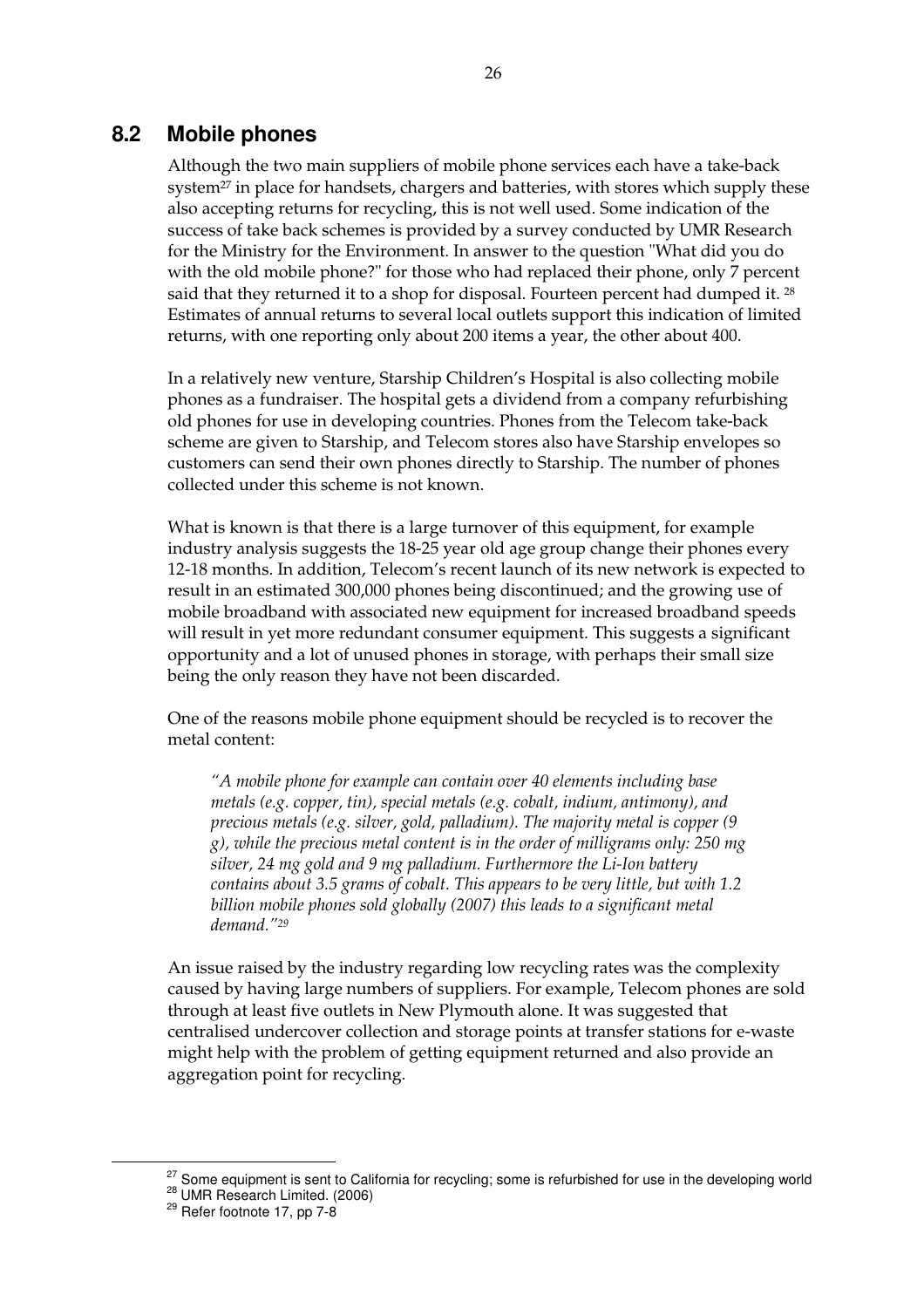# **9. Untreated timber, sawdust, wood shavings, bark, chip, waste wood**

## **9.1 Sawmills and other timber processors**

Almost 50% by weight of raw logs processed at sawmills becomes waste as sawdust, chip, bark and shavings; when undressed timber is further processed by defecting and profiling, 30% becomes waste, as rippings and shavings.30

Some of these materials are sold for other uses, including paper making, animal bedding and firewood. The amount known to be recycled in these ways is 12,700 tonnes a year. This is a minimum only as some information was not available (for example, amounts used to fire boilers for wood drying kilns) and excludes bark sold to specialist bark companies as this is covered in that section of this report. It also includes material from logs sourced from outside Taranaki. An unknown amount of wood shavings used for animal bedding is potentially double counted in Section 10.3 (after use as bedding they are then applied to land with or without prior composting.)

In some cases sawdust, bark and shavings are cleanfilled; some is also burnt in waste pits. A small amount of waste is landfilled, for example rippings from one business which until recently burnt these in a waste pit, and treated shavings. Cleanfilled and landfilled amounts are estimated to be about 4800 tonnes a year. Distance from markets is one reason for cleanfilling materials instead of diversion to reuse, as is the capital cost of installing solid fuel burners for sawmills which do not already have this. 31

Ideally materials currently cleanfilled would fuel a solid fuel boiler for wood drying kilns, as this would reduce running expenses for the facility as well as reducing waste volumes.

Wood chip produced as a waste in the process is either used to fire the boilers if the business has solid fuel burners, or sold for paper making.

Waste can be reduced by investing in new technology, e.g. one sawmill has reduced waste timber to firewood by 8% with new cutting technology, and is always ready to investigate new technology to improve efficiencies and reduce waste.

One timber processor commented that they have no trouble selling shavings for animal sheds, and that there is a shortage of shavings in the upper part of the North Island. This is probably due to other sawmills now burning them as fuel for their kilns. The high cost of fossil fuels appears to be driving this.

Firewood is also a by-product from two of the three businesses which provided information for this section, with offcuts of untreated timber being used, either directly by staff or by firewood retailers.

 $30$  Based on information supplied by three of the four sawmills and timber processing companies contacted

 $31$  Solid fuel burners reduce running expenses, but the capital cost is too great a barrier in the current economic climate.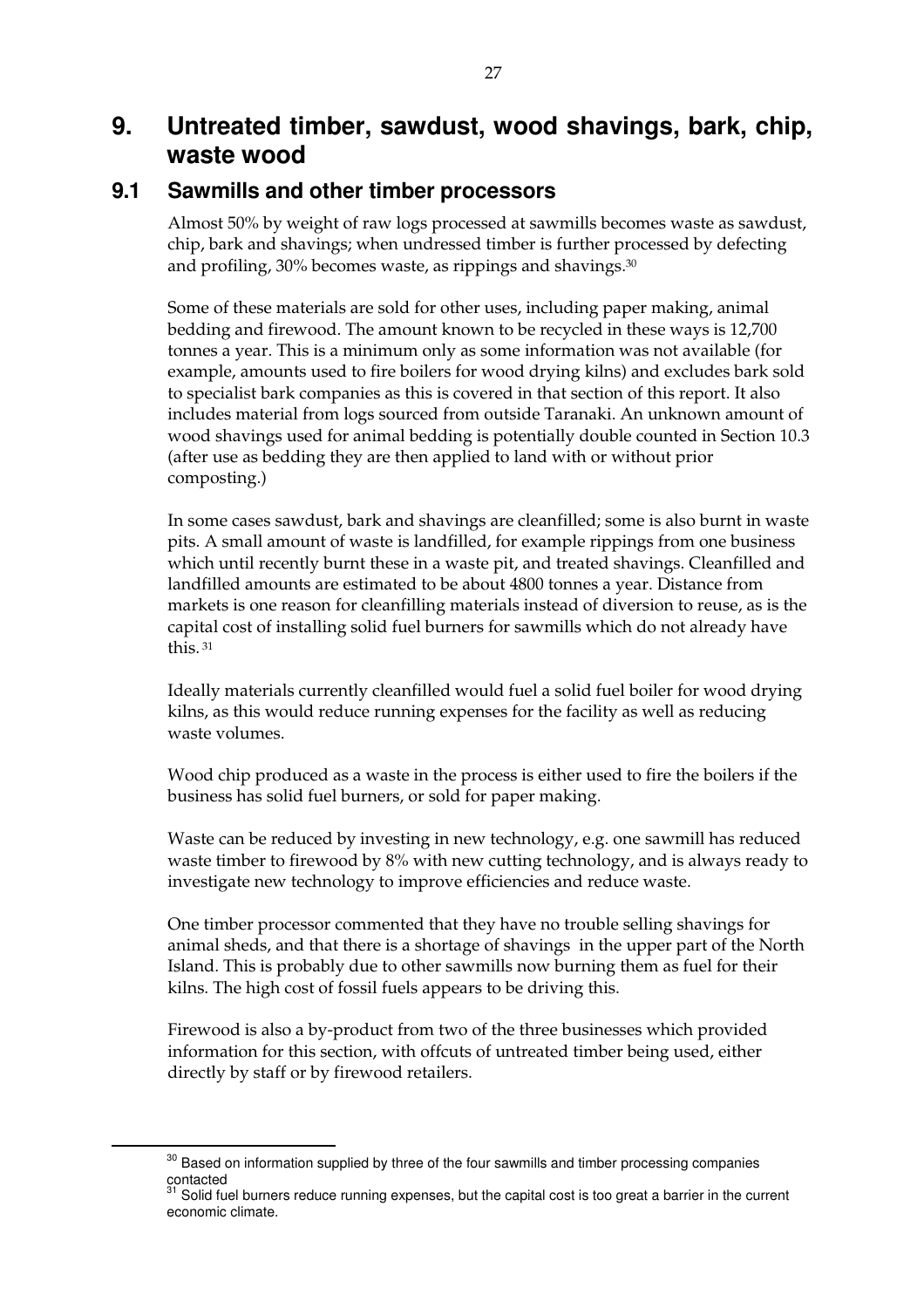The three businesses also recycled other materials and this is noted in the relevant sections of the report.

None of these businesses indicated that the disposal of wood wastes was causing them a problem or was likely to cause a problem over the next five years.

## **9.2 Other waste timber**

Taranaki has one significant pallet manufacturing and refurbishing business. This generates a large volume of waste wood, estimated at about 1000 tonnes a year, most of which until recently has been burnt off site. A small amount, perhaps 25 tonnes a year, had been taken by staff or the public for firewood, mostly over the winter. The manager recently began a trial to divert more waste wood to firewood. Nailed sections are cut out and the remainder is cut into firewood lengths for sale to the public. Not only has this cut waste to on-site burning by 85%, he has also had people thanking him for doing this. The trial will be evaluated at the end of June, and will take into account avoided disposal costs.

The level of generation of waste wood is expected to stay about the same over the next few years, although this depends on the economy. The only issue foreseen with the current arrangement i.e. burning waste wood, is the cost to the business in a tighter economic environment.

Various other options to reduce the amount of waste wood have been investigated including mulching for use as cleanfill cover (not allowed under the conditions of the relevant resource consent), wood pellet manufacture for pellet fires (the plant that does this would be a large capital outlay), and denailing and mulch for use as garden mulch (similar to the process used by an Auckland company, Reharvest). Freight costs to transport waste wood to Reharvest mean taking it there is uneconomic.

Waste timber from a cable manufacturer has recently reduced considerably due to employing someone to repair cable drums, and also utilizing another company to repair pallets. This respondent also commented that their parent company in Europe has high environmental standards and that they expected some changes to management in this area after an audit due in the near future.

It is thought that by far the majority of products transported into Taranaki on pallets use reusable pallets, with an estimate of one-way pallets coming into the region being less than 100 a week. Some of these are cut up for firewood but possibly less than 10%. 32An unknown quantity of pallets is landfilled or cleanfilled.

Some rubbish contractors and transfer stations separate wood from rubbish loads or collect it separately from other waste. This has a variety of end uses, from firewood to small scale carpentry projects; and untreated timber can be cleanfilled.

The New Plymouth Transfer Station for example, sells denailed reusable timber salvaged from the dumping pit. Salvaging and denailing are dependent on staff having the time available.

Demand for this timber is greater than the supply, with the racks typically being

32 M. Holdin, Manager, Timpack , pers. comm., 2 June, 2009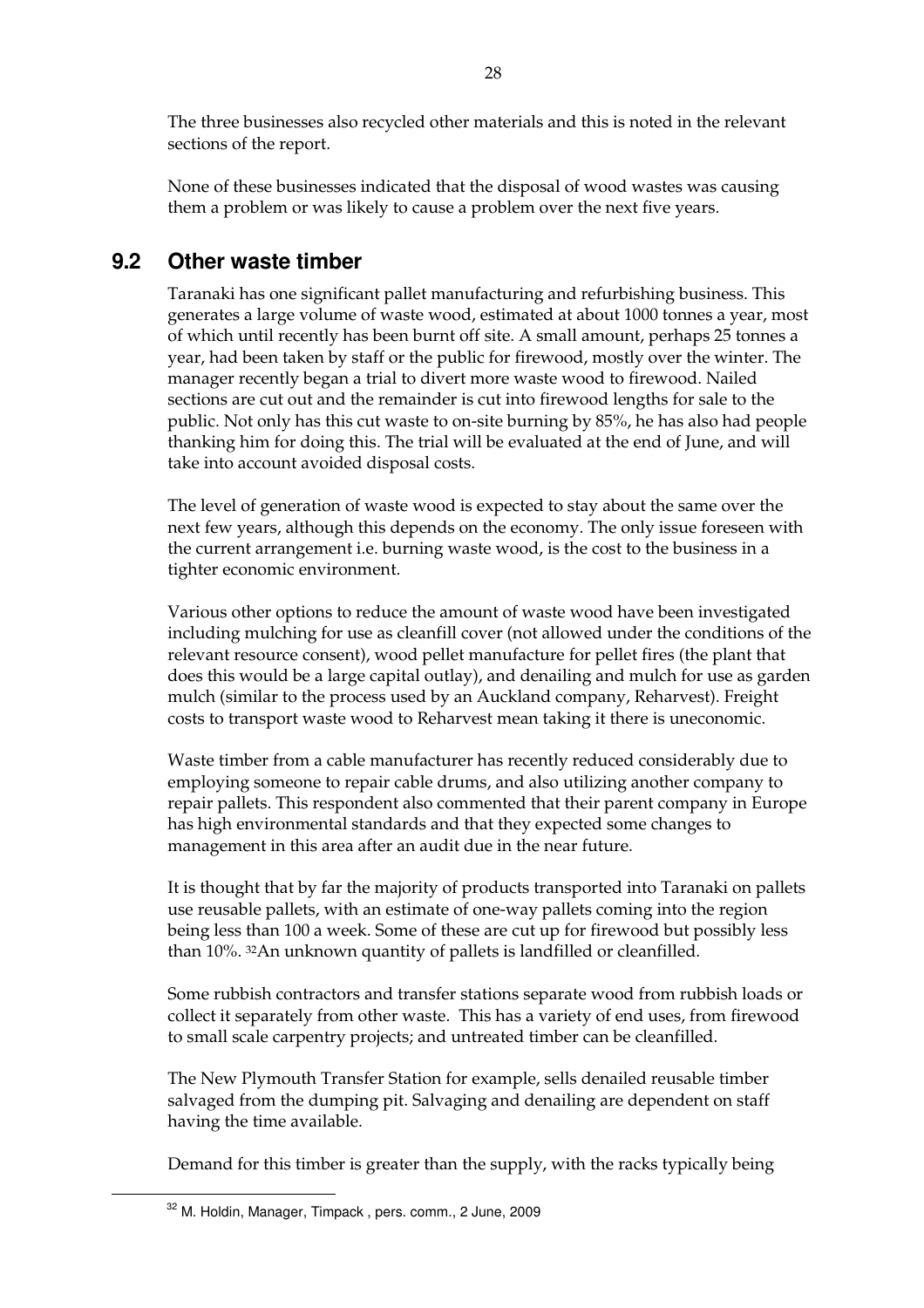emptied by mid-morning on a Saturday. No information was available about what proportion of timber dumped at the transfer station is salvaged. Salvaging from loads going directly to the landfill is not possible for safety and site management reasons; the amount of reusable timber in these loads is not known.

The manager of the Stratford Transfer Station also diverts wood for firewood or building or other purposes. Again, quantities are not available, but total quantities of all materials diverted are around 100m3 a week. 33 (Refer Appendix I)

## **9.3 Bark**

Two bark processors were identified and contacted, along with two retail outlets. About 4000 tonnes are known to be processed annually, 2800 tonnes of which are sourced from within the region.

Products include graded barks for landscaping and playgrounds, potting mixes, including specialty orchid mixes, and compost.

There appear to be no issues with either processing capacity or demand for the products if more bark becomes available. One business commented that it was very hard to know what the next five years would bring in terms of demand but that they expected to be able to meet any increase.

For some types of product, demand is higher than supply, with one processor and one retailer commenting that bark is in short supply. Reasons given were that more sawmills are now burning bark in solid fuel burners and more logs are peeled on site. The cost of transport to bring bark in from out of the region was also cited as a constraint as was the tendency of sawmills to deal only with the transport firms that hauled their logs.

Product is supplied both in bulk and bagged, to a variety of end users (landscapers, nurseries, retail outlets, home gardeners and orchid growers).

<sup>&</sup>lt;sup>33</sup> Taranaki Regional Council (2009); and C. Holgate, pers. comm., 29 May, 2009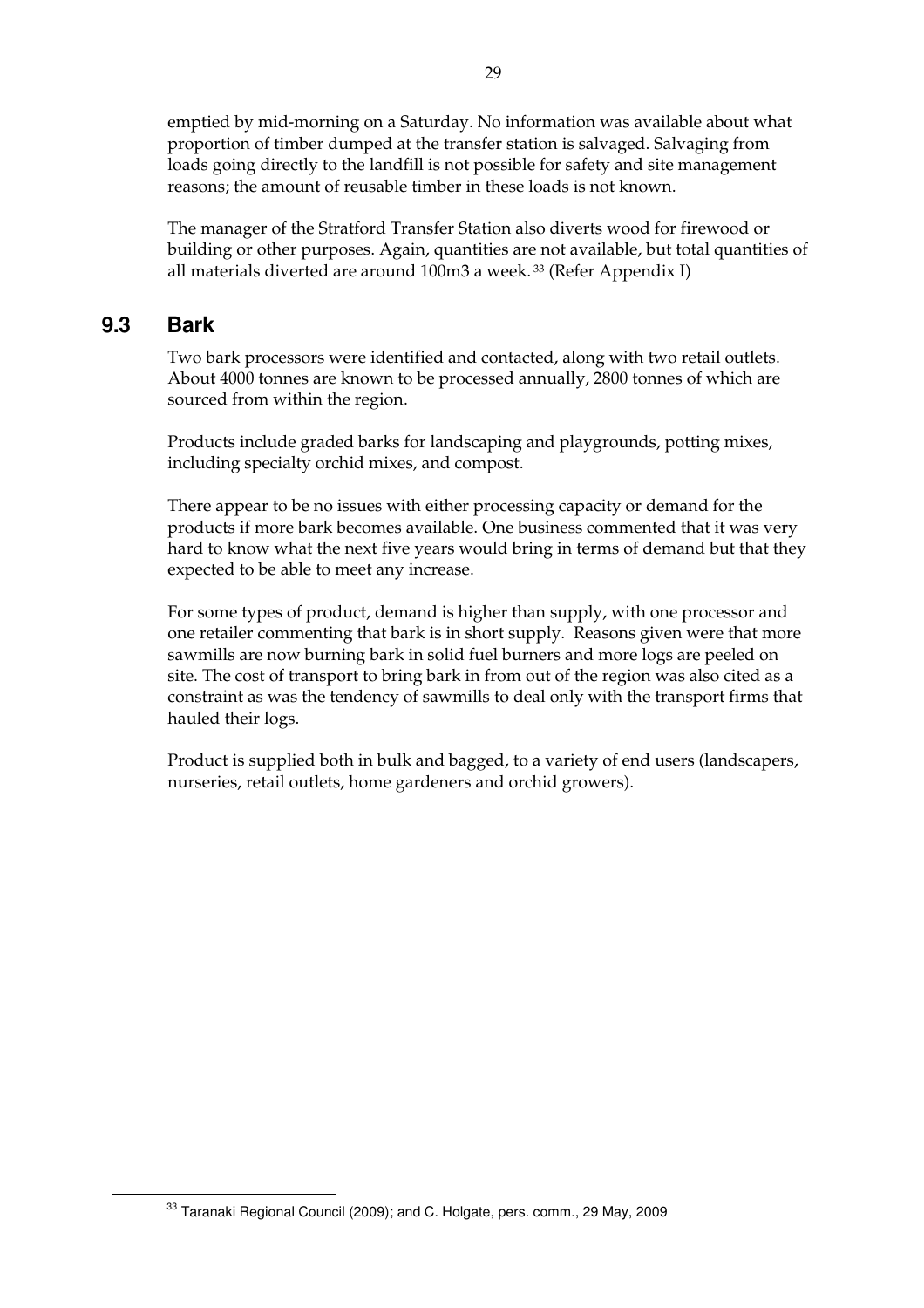# **10. Organic wastes**

# **10.1 Composted green waste**

Commercial composting of green waste is carried out by four operations in the region. Two of these only compost green waste, one composts approximately 50:50 green waste and animal shed manures, and the fourth composts a combination of materials of which green waste and wood shavings together are about 25% of the total.

In total, about 7000 tonnes of green waste and wood shavings are composted in commercial operations in the region annually. (Animal shed manures and other materials are covered later in the report). A further 360 tonnes of green waste is used annually for dune stabilization, a form of passive composting.

An unknown amount is also composted in non-commercial settings, for example Taranaki Regional Council is estimated to make 11 tonnes of compost a year from green waste generated within its regional gardens at Tupare and Hollard Gardens. This is all used at the sites where it is made.

Green waste is supplied to composters by garden and tree contractors, householders and businesses delivering green waste to transfer stations, and through the relatively recent kerbside collection offered to residents in South Taranaki collection areas. 34 In addition, one waste contractor is separating green waste from other material in privately contracted skips, having it mulched<sup>35</sup> and supplying it to one of the compost operators, and another diverts it from landfill to dune stabilization.



It is not known how much green waste is landfilled.

**Photograph 3** View of Return2Earth's composting operation

<sup>&</sup>lt;sup>34</sup> This uses an 'opt-in' system. It has been very successful, both in terms of uptake and in terms of capture of material, some of which would previously have been landfilled. Overseas research indicates that green waste collections generally also capture material that householders would otherwise manage themselves, e.g. on their own properties.

 $35$  By a mobile mulching operation which travels around the North Island; this is also used by some of the composters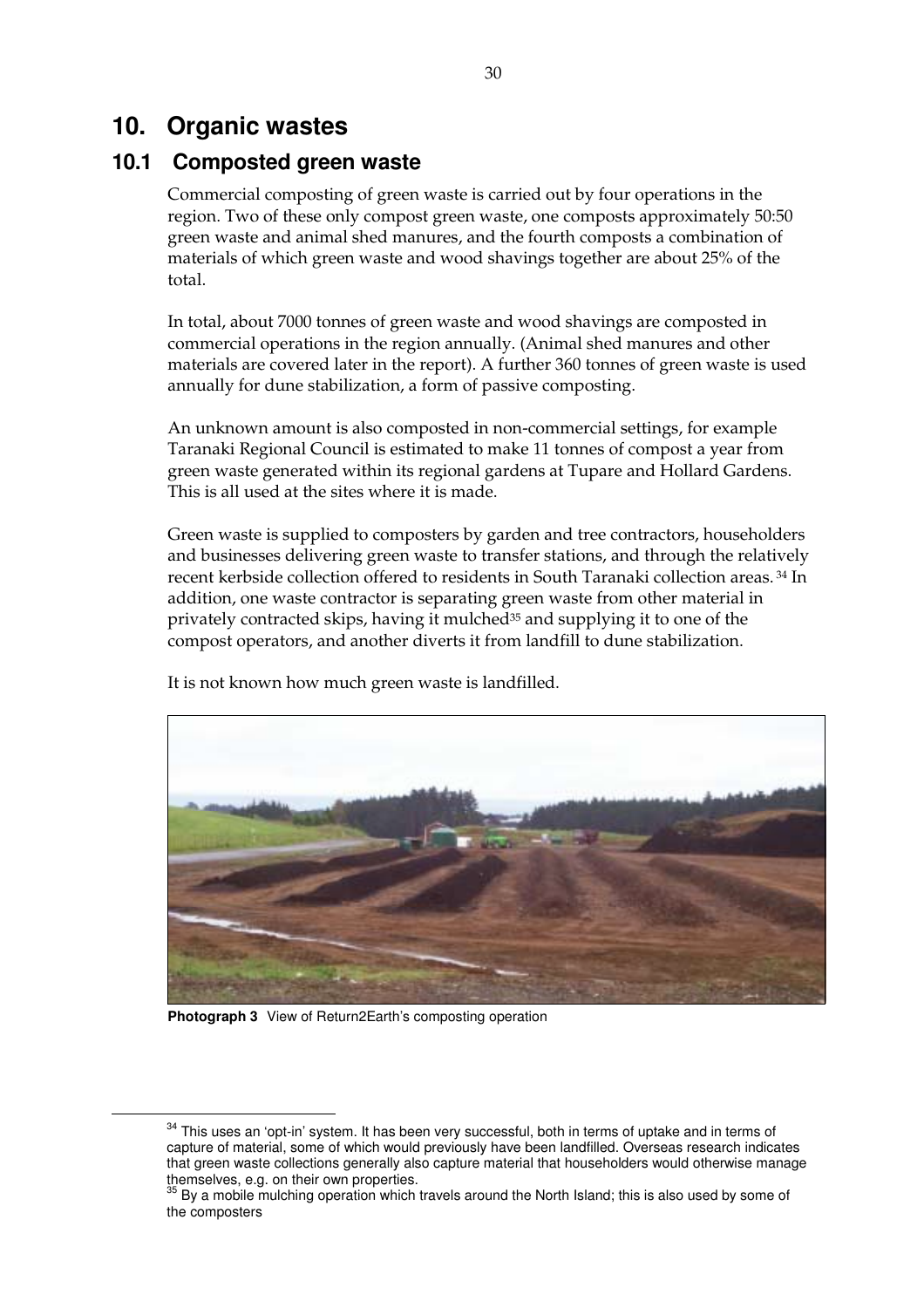Deliveries of 'pure' green waste to sites that accept both rubbish and green waste are generally encouraged by lower charges for green waste.

For example the New Plymouth Transfer Station charges \$19 for a trailer load of green waste compared to \$30 for rubbish or mixed loads, about 63% of the cost for rubbish. 36 This is further encouraged by giving householders who arrive with mixed loads the opportunity to separate the green waste and pay less for that. Some people take up this offer, some do not. Green waste that is not separated from rubbish before dumping in the pit is landfilled. No information was available on what quantity or proportion of the total this might be. As previously noted, the only way to know this would be to analyse what is going into the landfill; this would also establish how much green waste is in loads which go directly to landfill. For example, anecdotally it is known that some householders with MGB collections will fill them up with green waste if space is available, so as not to 'waste the space'; the same occurs with black rubbish bags but probably to a more limited extent due to the smaller receptacle size.

The composter operating on the landfill site is accepting green waste for no charge, and is even paying a small amount for mulched material. These direct deliveries are limited to customers not already using the transfer station.

There appears to be no shortage of demand for the end product, indeed all four commented that they were either experiencing 'good' or 'increasing' demand. There are also no major constraints to these businesses growing (in one case, the raw material might need to be mulched as the texture of the end product is possibly inhibiting demand), although market recognition and supply were mentioned as issues.

There are some issues with weedy material not being accepted by some composters due to quality issues, and with fibrous material (e.g. flax, ponga, and cabbage trees) not being accepted because it requires a type of mulching equipment which is not available in the region. No information was available on quantities landfilled as a result of these problems.

The products are largely sold in bulk, with the larger operations mostly selling directly to farmers for arable cropping and other agriculture, and the smaller ones selling the majority of their product to domestic gardeners. One operator uses a significant proportion of their total for their own use.

A wider environmental issue associated with the landfilling of green waste and other organic materials is the generation of methane, a highly potent greenhouse gas produced when organic materials decompose anaerobically, as they do in landfills. No or little methane is produced when green wastes are composted under properly controlled conditions. Further to this is the potential financial impact an emissions trading scheme might have, if capturing such methane generation.

<sup>&</sup>lt;sup>36</sup> The differential is greater in some places, e.g. the cost for green waste delivered by householders to Hastings district transfer stations is less than half that for rubbish, providing even more of an incentive to deliver separated green waste. Initially there was a problem with rubbish being hidden in the vegetation, but after a 3 month campaign of checking green waste loads this was resolved. R. How, pers. comm., 26 May 2009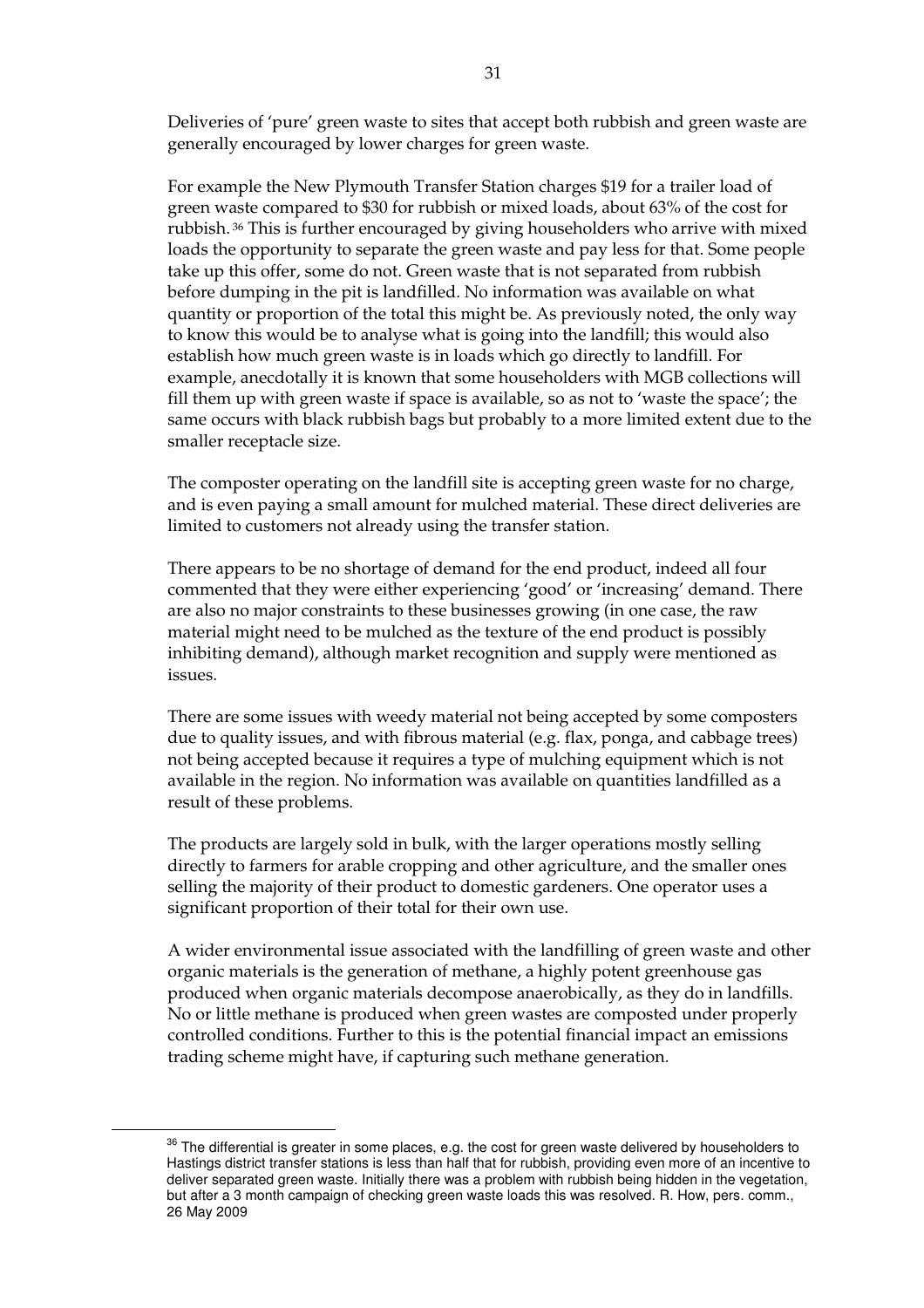While the current national scheme is far from settled, it is possible that allowance might be made for landfills which are able to demonstrate low acceptance rates for organic materials.

Comments made in response to a question about how composting businesses might be able to further assist waste minimisation in the region included:

- composting of household kitchen waste (commented on later in the report)
- better green waste collection systems
- growing the awareness of the composting facilities available
- ban green waste and lawn clippings from kerbside municipal rubbish collections (except for invasive weeds), to encourage or force property owners to seek alternatives

## **10.2 Composted piggery wastes**

Two piggeries contacted compost effluent solids. In addition, effluent solids from one of these are applied to land directly. Total annual amounts of effluent solids diverted are estimated to be 330 tonnes. Of this total, 140 tonnes of uncomposted solids are applied directly to land, with the remainder being composted.

In one case, the solids are mixed with sawdust then composted under cover; in the other solids are composted without any additions, initially in windrows, then heaped up and put under cover. The demand for the composted product is good, and could be grown if necessary, e.g. by advertising. A total of approximately 370 tonnes of compost is produced annually.

One piggery has also started selling compost worms as a by-product of the composting process.

Composted product and worms are sold at the gate only. Compost is sold both bagged and bulk, with the majority going to domestic gardeners.

One of the piggeries uses a considerable amount of waste material from food industry as a food source (covered later in Section 10.7.1, Diversion for animal feed).

It is difficult to predict what might happen over the next five years as the competition from imported pork is placing serious constraints on the local pig industry. Concerns were also expressed about the biosecurity risk from importing uncooked pig meat, as it is impossible to monitor whether the many backyard pig owners are properly treating food wastes collected from supermarkets and restaurants. As mentioned later in Section 10.7.1, Diversion for animal feed, feeding untreated meat to pigs poses a real risk of introducing livestock diseases that are not yet in New Zealand.

Comments made in response to a question about how these businesses might be able to further assist waste minimisation in the region included:

• "Encourage more people to eat New Zealand pork so the pork production side of the business is more profitable allowing more time to be put into composting"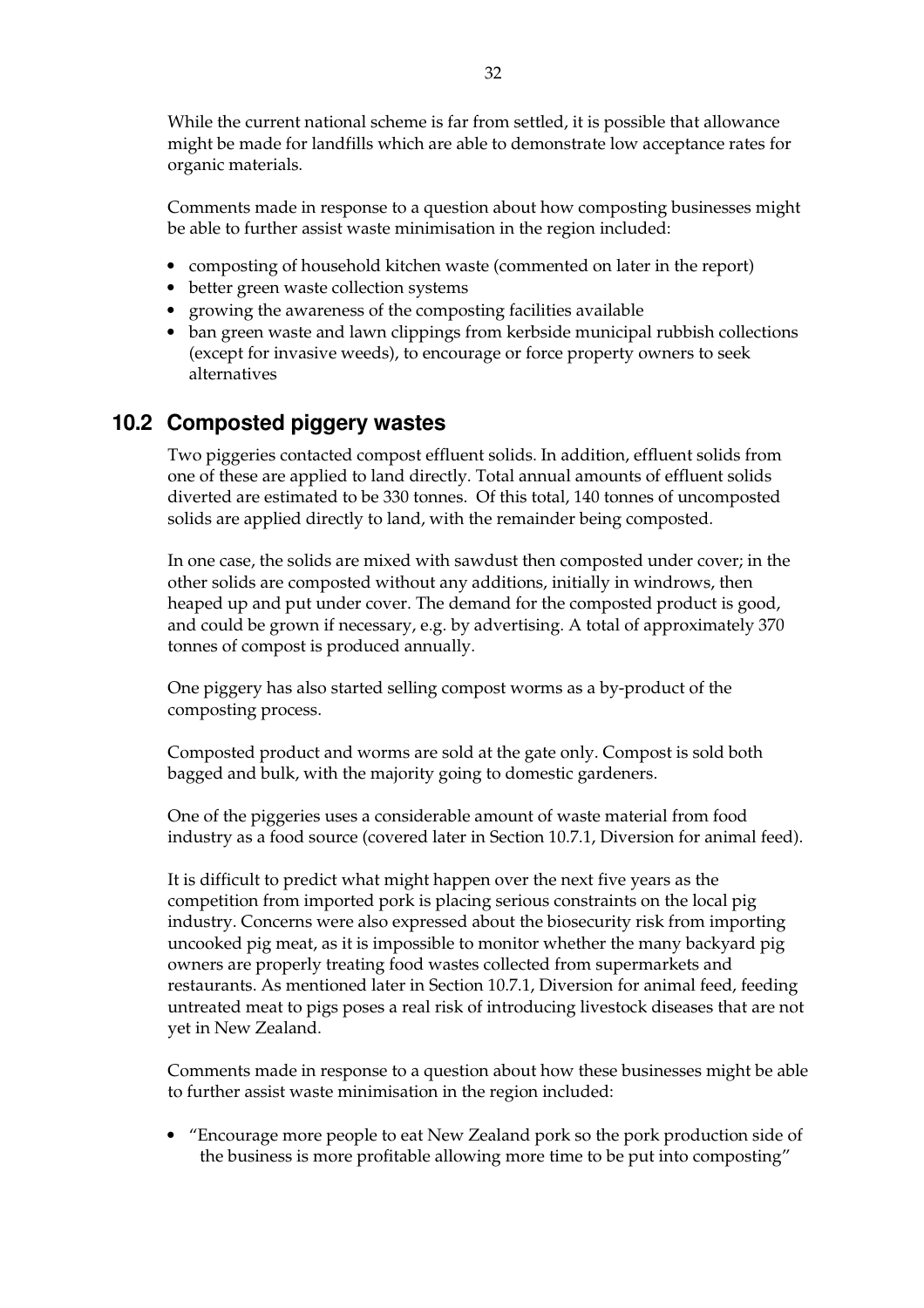## **10.3 Other organic materials composted or otherwise applied to land**

About 29,000 tonnes of animal shed manures (which include a large proportion of wood shavings), paunch grass from abattoirs, fish processing wastes, and poultry farming wastes are composted annually. In some cases the compost is made with the addition of green waste and wood shavings as already mentioned above. By far the majority of the composted product is applied directly to land or otherwise sold in bulk. Another 10,000 tonnes of animal shed manure are applied directly to land without composting. The demand for these products is far larger than the supply.

One comment received was that the product became more popular with farmers when fertiliser prices went up, and also that demand is likely to stay high even if fertiliser prices drop as interest is growing in this type of product.

Again, demand for the product is growing and this is expected to continue.

In one case, consent conditions on odour are currently a constraint on composting further organic material, as the cost of meeting these conditions is a barrier to expansion. Another comment was that both supply and market recognition are constraints to growth.

A further 1000 tonnes a year of paunch grass is managed by passive composting. The end quantity will be less as the material dewaters as it ages. The composted material is largely unused (a small amount gets taken by staff for home gardens). The site has enough capacity to take a further 10 to 15 years of material at the current rate, which is not expected to increase as the plant is operating at capacity. This is a resource which the Plant Manager is willing to make available if requested.

# **10.4 Meat processing by-products**

Blood, offal, feathers, fallen stock, bone, bone gel and other renderable material from farms, abattoirs, poultry meat production, pet food companies, supermarkets, butchers and home kill operations are processed by several Taranaki operations. These are processed into a variety of products including meat, bone and blood meal, tallow, edible (food grade) tallow, and beef extracts. Some of these are sold for further processing, some are finished products. Much is sold overseas.

A considerable amount of material comes from out of the region, up to 50% in some cases.

Average annual amounts are unable to be reported due to commercial sensitivity, but they are significant, and in 2004 were around 77,000 tonnes from two of the three operations. 37 (How much, if any, of this was generated from outside the region is not known, but the total volume currently generated from within the region is likely to be in the order of this figure, alongside a considerable volume from outside the region). Amounts generated from within Taranaki currently are likely to equal or be greater than annual amounts of waste to landfill. Quantities also vary widely from year to year and are partly dependent on economic and environmental conditions (for example, tonnages given by one business were on a  $+/-30\%$  basis).

<sup>37</sup> Taranaki Regional Council. (2004).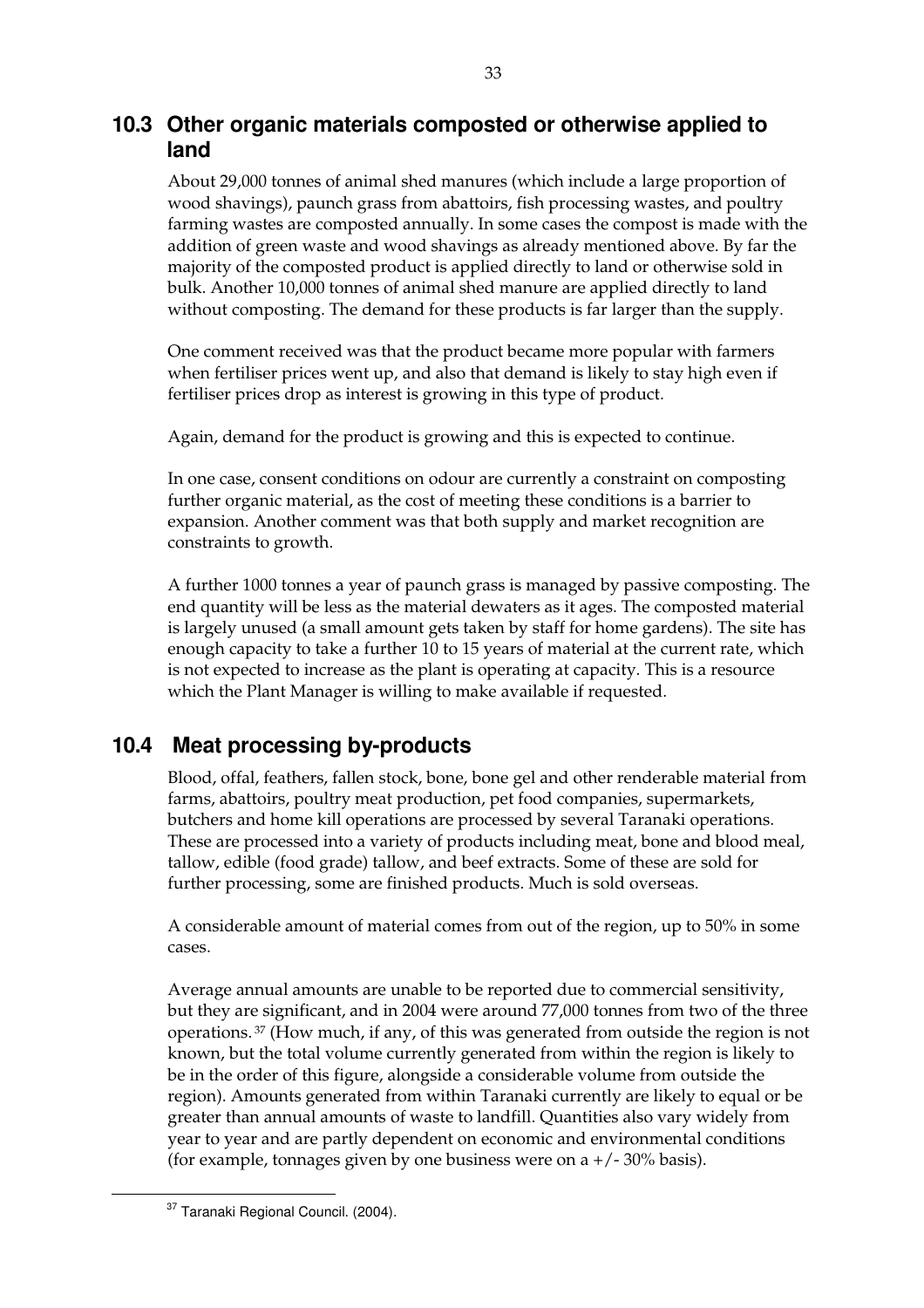Seasonal peaks occur in July and August (fallen stock), and January to May (meat works wastes).

Constraints on these businesses vary from processing capacity (i.e. already at maximum), to availability of raw materials, which depends on factors such as weather and economic conditions. There appears to be no issue regionally with capacity should raw materials increase, as they constantly deal with large fluctuations in supply. One plant has a consent to bury material, e.g. because of equipment failures, but increased plant capacity has reduced the frequency of this.

Hides are processed at other sites, for example Wanganui.

In addition, paunch grass from animals killed at abattoirs is composted, either through a commercial composter, or by passive composting on the site where it is generated, as covered in Section 10.3 of this report.

## **10.5 Mulched green waste/ wood chip (not composted)**

A sample of six potential producers of this material was surveyed, including Taranaki Regional Council's gardens section. The other five were garden and tree contractors. One of those contacted did not mulch green waste themselves but provided it to a composter. Of interest is that while there are many smaller operators in this sector and a few medium sized ones, it is dominated by one large business, which generates more than ten times as much as the next biggest business surveyed.

At least 3400 tonnes of mulch not diverted to composting operations is generated in the region annually (another 300 tonnes is composted and is included in the totals in Section 10.1). This is a minimum as not all operators were contacted. Mulched material is often left with the customer, and if not, is taken back to the yard and sold. One contractor supplies a significant amount at no charge to schools, and for playground surfacing. TRC Gardens staff make use of any material generated on the site which produces it.

The demand for this product is larger than the supply, with one of the larger tree contractors commenting that they get frequent enquiries for wood chip from home gardeners but do not supply this to non-customers, and another commented that they run out of product in the spring.

There also seems to be no problem with meeting any increase in demand for mulching services. One operator commented that they were expecting an increase in demand due to increasing growth rates being observed in trees, and also the economic situation, as it was expected that people would move house less and spend money on their existing garden instead.

# **10.6 Piggery effluent not composted**

Apart from the two piggeries which compost their effluent, all other consented piggeries contacted (eight of the eleven) discharge effluent to land or ponds, and are not planning any changes to their effluent system or any major changes to current pig numbers.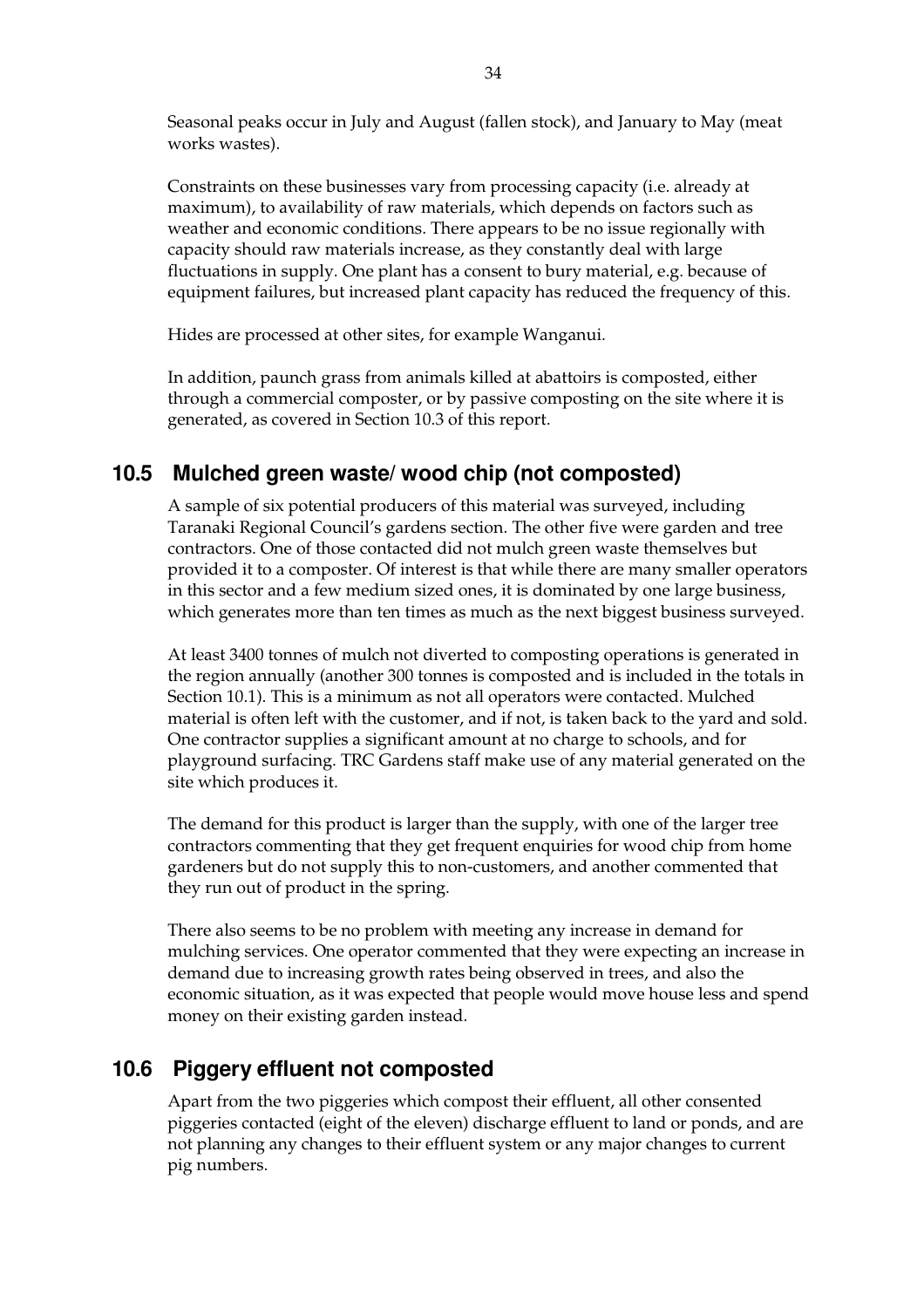### **10.7 Food waste**

### **10.7.1 Diversion for animal feed**

Three of the consented piggeries feed a significant amount (1600 tonnes a year) of food waste and food industry waste to their pigs. This includes fruit, vegetables, bread and other bakery items from supermarkets, the hospital, hostels and bakeries, culled birds from the poultry industry, and ex-factory cheese. Strawberries and milk from farmers are also fed to pigs (amounts vary according to supply).

People keeping a small number of pigs in small-scale operations are also recovering significant volumes of food waste from commercial premises (e.g. restaurants and bakeries), and in some cases from domestic households through friendship networks. For example, one person with 6 pigs collects 400L a week, or 20m3 a year; another person who usually has 2 pigs would collect 6m3 a year. The number of people doing this is unknown, but based on previous information collected by the Waste Minimisation Officer (WMO), could easily be twenty.

It is important to note that meat and food waste that has come into contact with meat must be treated before it is fed to pigs. In practice this means it must be boiled at 100 degrees Celsius for one hour, stirring frequently, to destroy any disease causing bacteria and viruses that may be present. 38 Such requirements limit the extent to which food wastes can be recovered as animal feed.

One instance of café food waste being collected for feeding poultry is also known.

It is not known how many commercial kitchens or other suitable sources do not have food waste collections. From earlier work among such premise by the Regional waste Minimisation Officer, this is likely to be a significant minority, some of which could be large generators of suitable material (some food waste is not suitable, e.g. fatty wastes). For example, it appears that food waste from one large hotel that was collected for pigs is now going to landfill.

One piggery owner commented that councils could help reduce waste to landfill by providing some sort of environmental credits for materials diverted from landfill.

#### **10.7.2 Potential for further diversion of food waste**

The volumes of food waste being landfilled in the region are likely to be significant. Forty-five percent of the average domestic rubbish bag could be composted (green waste and food waste combined). 39 For New Plymouth District for example this translates to a minimum of approximately 5300 tonnes a year. 40 Food waste alone could be 3900 tonnes a year (based on 3kg per household per week). 41 These statistics will be conservative as they exclude the amount collected in kerbside MGBs (wheelie bins) which residents contract directly with waste providers.

This is not insignificant as it is estimated that 20-25% of households have privately

<sup>&</sup>lt;sup>38</sup> Ministry of Agriculture and Forestry (2009)<br><sup>39</sup> From www.reducerubbish.govt.nz/compost/index.html , accessed 25 April 2009.<br><sup>40</sup> Based on weight of kerbside rubbish bags, current year to date figures (9 months, 8768 extrapolated to a full year (11,691 tonnes).

<sup>&</sup>lt;sup>41</sup> D. Hogg, Director, Eunomia Research and Consulting in the UK, stated that this is a reasonable average during a presentation on household organic waste collections*, Organics: Upping the Ante*, at the 2008 WasteMINZ conference.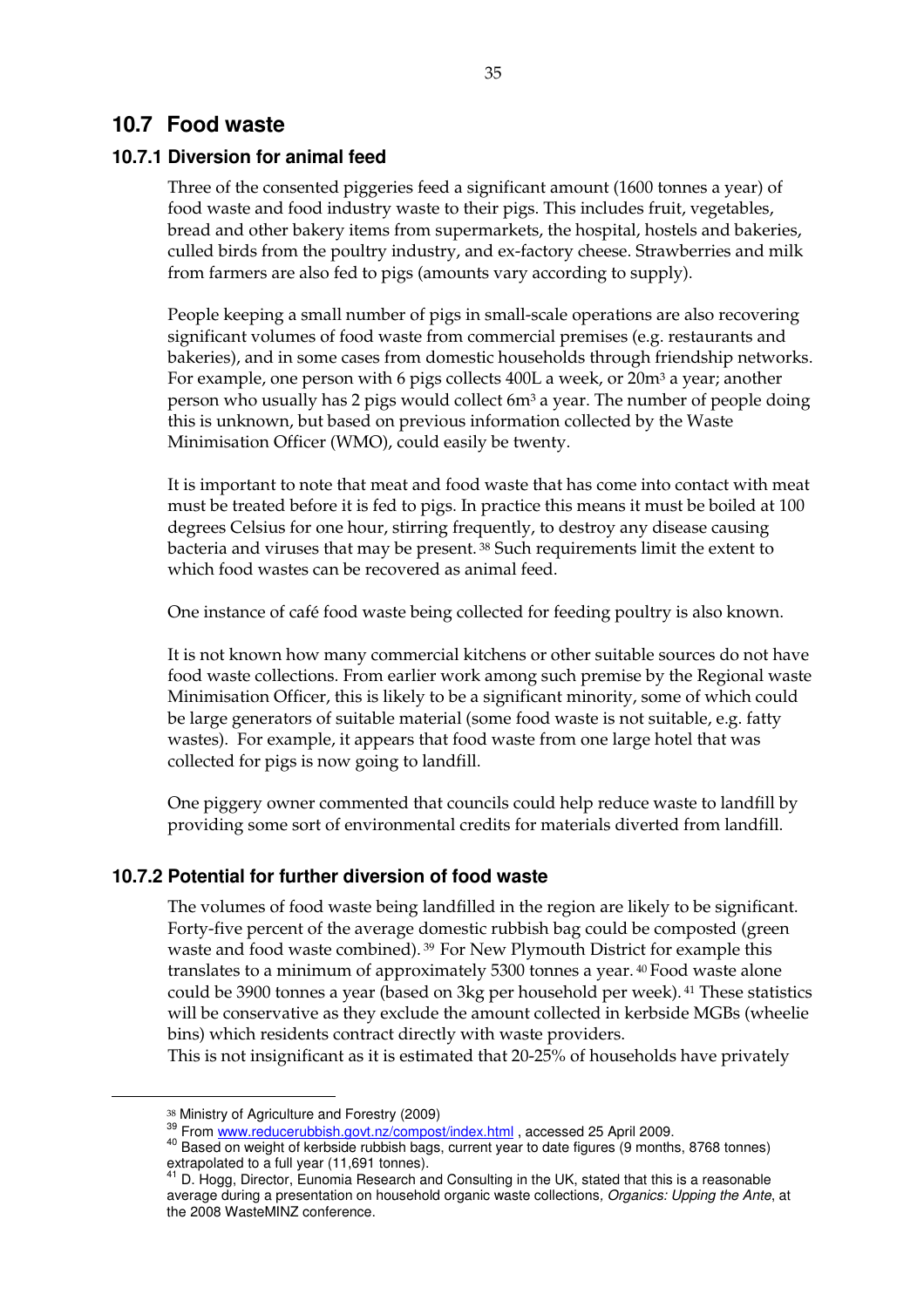contracted wheelie bin collections. 42 Households with wheelie bins also tend to dispose of more material to landfill than those with smaller containers like rubbish bags.

Many local authorities in New Zealand actively encourage home composting, e.g. the Create Your Own Eden programme initiated by North Shore City Council and now used by eight local authorities;<sup>43</sup> and Tauranga City offers courses on worm composting which has extended to the concept of 'master composters' who promote composting in their local area.44 More could be done to actively promote home composting in Taranaki, and other local authorities' experience is available to be drawn on.

Three local authorities in New Zealand have systems for kerbside collection and composting of household food waste. Mackenzie District has had a separate organic waste collection since 2002, and composts the material in a vertical composting unit.45 Christchurch City has recently started collecting and composting of household food waste, a first on this scale for New Zealand. The collected food waste is composted together with green waste. 46 Timaru District also collects and composts organic materials from the kerbside, a system that has been in place for three years.<sup>47</sup>

There is potential for similar systems in Taranaki urban areas to divert food waste from landfill, in addition to further promotion of home composting.48

South Taranaki District, the only council currently offering residents a green waste collection, could potentially build on this by also offering a food waste collection. The Council has trialled a benchtop kitchen caddy with a biodegradable liner which could be a suitable container for initial collection.49 One of the issues with combined composting of food waste and green waste is that treatment costs might have to be as for food waste, despite this being by far the smaller volume. Food waste treatment tends to be more expensive than green waste, as it usually involves meeting higher standards in terms of health and environmental concerns. By comparison, green waste can be processed in outdoor windrows for a relatively modest outlay. Location of any facility processing food waste is also likely to be a factor in terms of costs and benefits (closer to the collection area keeps transport costs down, but on the other hand, greater distance away from urban areas is likely to mean less restrictive conditions on aspects of resource consents).

One composting business has commented that a 'huge amount' of food waste comes off ships (no statistics were available on quantity) and that this could also be composted. Their investigations with the Ministry of Agriculture and Forestry indicated that it is likely this would need to be treated using in-vessel composting. This would require a substantial capital investment.

<sup>&</sup>lt;sup>42</sup> M. Baker, New Plymouth District Council Solid Waste Officer, pers. comm., 29 April 2009<br><sup>43</sup> <u>www.createyourowneden.org.nz/</u><br><sup>44</sup> Pettersen and Masters (2008)<br><sup>45</sup> Christchurch City Council (2009)<br><sup>45</sup> R. Clarke, Sen the Environment (2005); and Wilson (2007)

<sup>49</sup>Taranaki Regional Council (2009)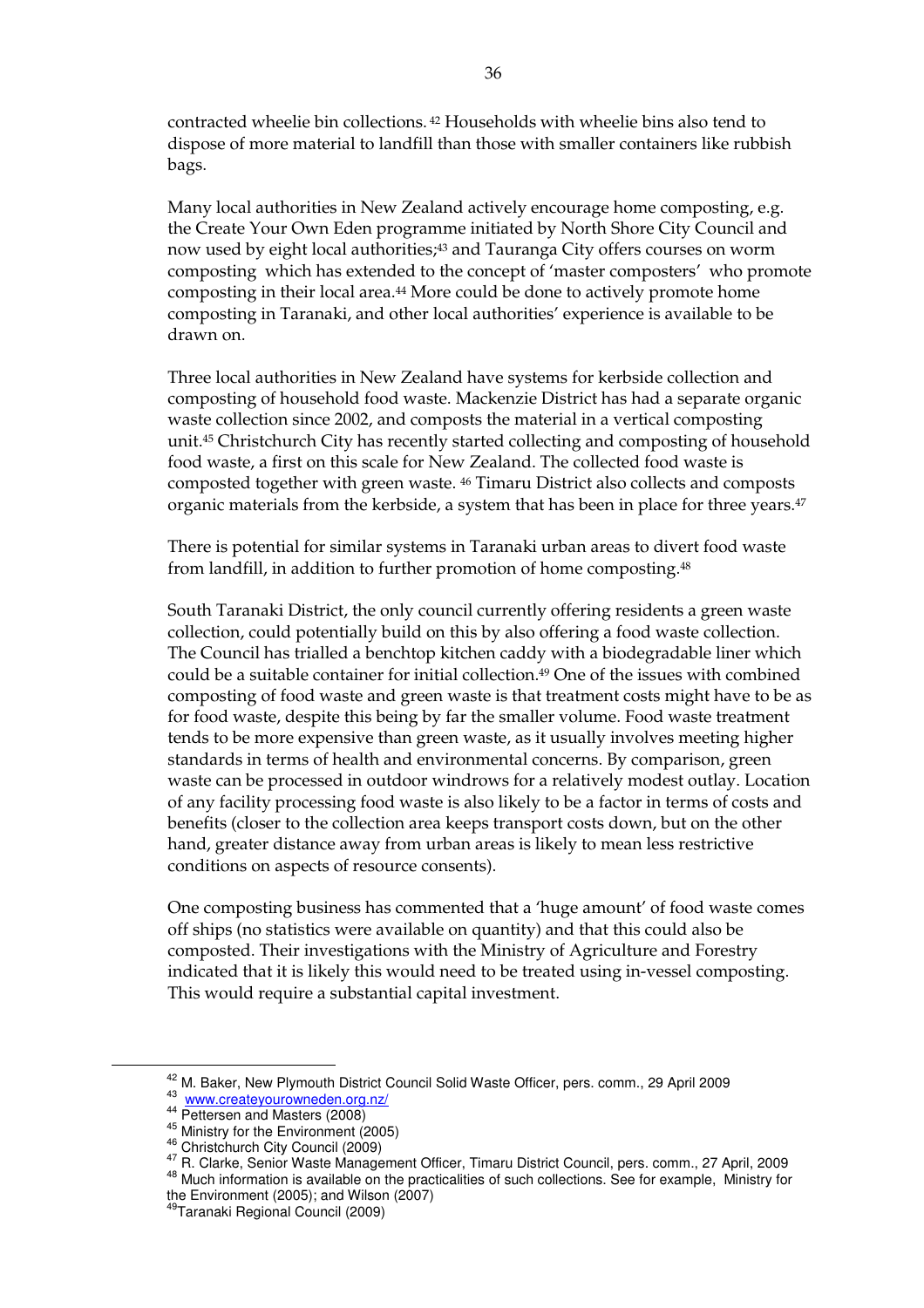# **11. Tyres**

It is likely that there are between 104,000 and 156,000 used tyres needing disposal each year in Taranaki50, although extrapolations from data provided by 5 specialist tyre companies (of 28 identified) and 11 garages (of 78 identified) which dispose of tyres themselves resulted in a larger total of 250,000. A detailed survey by the Council in November 2004 questioned 21 tyre dealers and garages. The survey found that the numbers of used tyres were increasing (more vehicles in the region, and fuel consumption figures for Taranaki show an increasing trend for diesel fuel in particular i.e. Taranaki residents are steadily increasing their mobility). The 2004 survey calculated that there were 70,000 used tyres generated in the region each year.

It may be that the more recent sample was not representative, or the estimates provided in either survey were not accurate, or there has been some change in the market e.g. recent imported used vehicles with tyres reaching the end of their lives.

The quantity of tyres landfilled is not known, but informal feedback from the regional landfill is that quantities are very small, and certainly nothing like the quantities requiring disposal. Illegal dumping is not known to be a problem in the region.

In both surveys, the sector has confirmed that disposal of tyres is not an issue for the region.

A large proportion (89%) of end of life tyres from the garages surveyed are used by farmers, mainly to secure covers on silage pits and maize being grown on-farm, with some used to retain banks; a further 6% are landfilled and 5% are stored. Of the specialist tyre companies surveyed, 63% of end of life tyres were used by farmers, and 37% were taken to Meredith Scrap Metals, which charges the same disposal fees as landfill fees for uncut tyres (\$2.50 for car tyres, \$5 for truck tyres, and \$10 for tractor tyres.)

Tyres sent to landfill have to be quartered or have their sidewalls cut off, to prevent issues of tyres floating to the surface. Even when quartered or cut, tyres still take up valuable landfill space if landfilled, and still represent a loss of resources.

There is some evidence that demand from farmers may reduce over time. One garage owner commented that tyres are currently going to farmers needing to hold down covers over supplementary feed (e.g. maize, palm kernel and triticale), a relatively recent demand and one related to the high prices farmers have been receiving for their milk (thus warranting the extra cost of supplementary feed). He believes that this additional need will be met at some point. The owner of a specialist tyre business commented that there is a return to using silage pits instead of wrapped silage, which is creating more demand in the short to medium term. There is also the issue of the final disposal of tyres used on farms. In the long term, this may create a multitude of unregulated cleanfills dispersed throughout the region.

 <sup>50</sup> URS (2006): "There is an anecdotal assumption that one Equivalent Passenger Unit (EPU), or typical passenger tyre, is disposed of per person per year. Our study in Australia (URS Australia 2005) showed that this assumption was low – on account of the number of large earthmoving tyres – and a more accurate assumption may be in the order of 1.5 EPUs per person per year."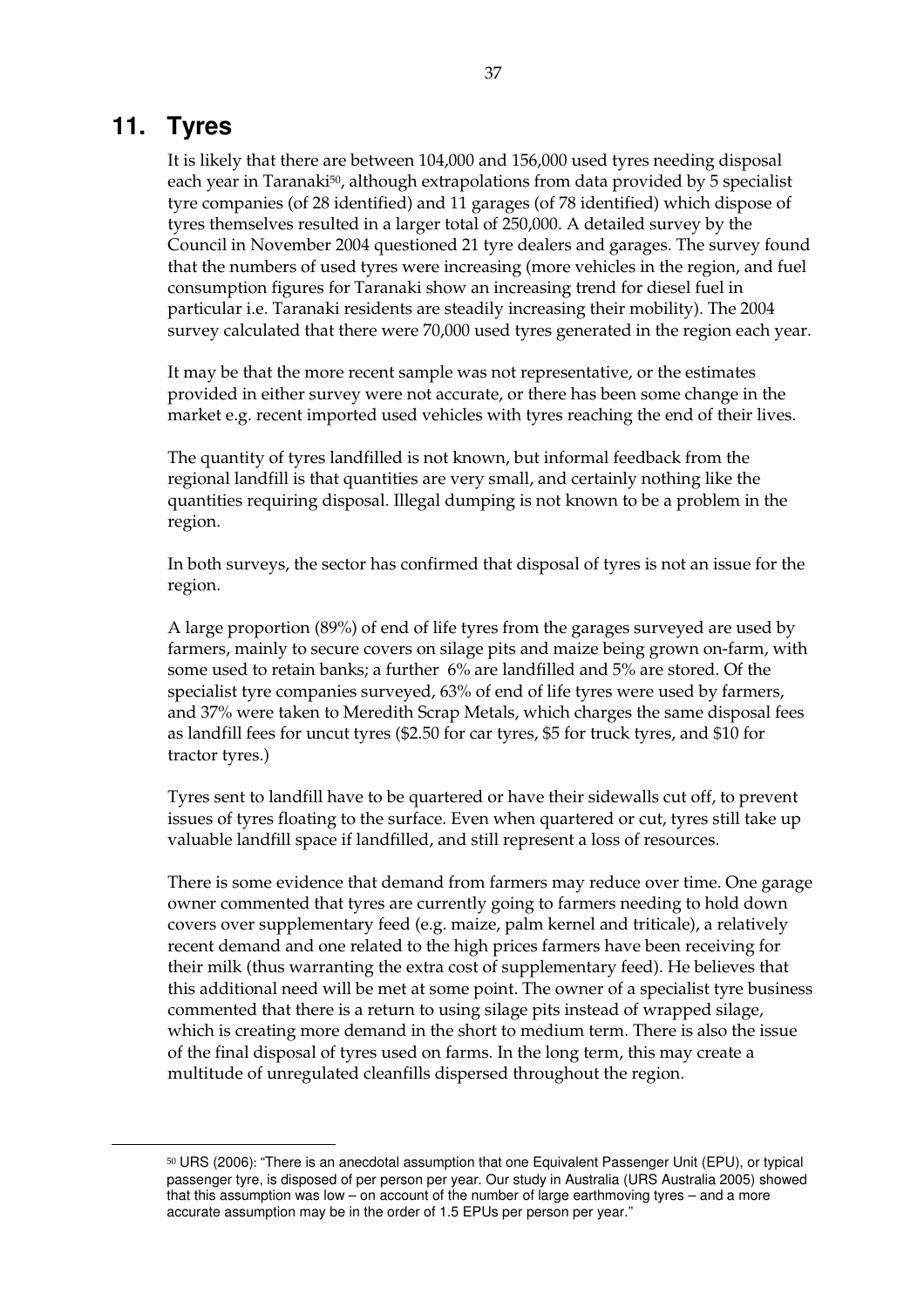

**Photograph 4** End of life tyres used to secure silage cover

From the specialist tyre companies surveyed, 74% of heavy truck tyres are sent for retreading (4670 from the three businesses which provided this information, 16% of their overall tyre numbers).

Tyre Track was a national system intended to ensure that old tyres are managed responsibly. It had limited coverage in the region, with only 17 supplier members and one collector member (Meredith Scrap Metals). Most of these did not report tyre movements to Tyre Track, with only 17,000 tyre movements recorded for Taranaki over the 5 years of operation.51 This confirmed earlier findings about limited coverage in non-metropolitan areas.52 It is understood that New Zealand-wide, the system tracked about a quarter of the country's waste tyres. With effect from 17 July 2009, the Ministry for the Environment and the Motor Trade Association, partners in the scheme, agreed to terminate the scheme because of its lack of effectiveness and to seek to develop an industry-led product stewardship scheme as a replacement. No details of any replacement are yet available.

Improving the diversion of end of life tyres from landfill is likely to need greater government intervention, which is beyond the scope of this report.53 Commercially viable options for reuse of tyres have been developed overseas. In 2003, more than 80% of waste tyres were diverted from landfill in the US, and 75% in the European Union.54 One of the major barriers to this happening in New Zealand is the relatively low cost of landfilling.

A Taranaki company, Meredith Scrap Metals, is in the process of developing a tyre granulator. When this is operational it is expected to be able to process four tonnes an hour (potentially all the tyres generated in the North Island) with the main products being rubber crumb, steel, zinc, nylon and sulphur. The business has a stockpile of tyres, which is likely to take several months to process once the system is operational.

The main barrier to completion is the owner's time, which has been fully occupied

```
<sup>54</sup> URS (2006)
```
<sup>&</sup>lt;sup>51</sup> K. Karakias, Administrator, Tyre Track, pers. comm.,10 February 2009<br><sup>52</sup> URS (2006); and www.tyretrack.co.nz<br><sup>53</sup> URS (2006): "In the majority of developed countries, governments have implemented some form of financial or regulatory measure to intervene in the used-tyre market and ensure that EoL tyres are diverted from landfills and reused."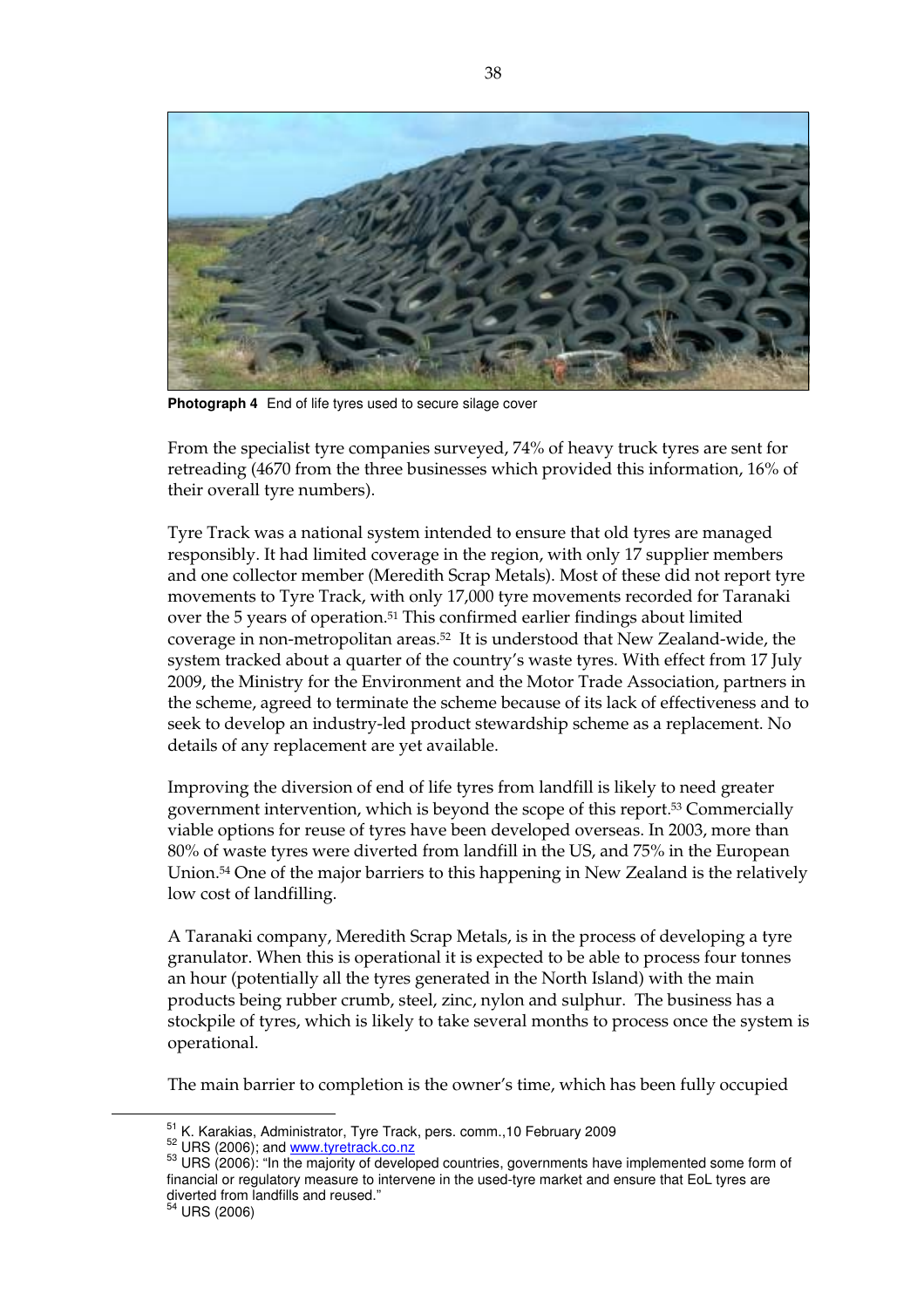with other aspects of his business over the past 18 months. No problem is foreseen with demand for the product. For example rubber crumb could be sold overseas for manufacturing into products like gumboots and O-rings etc; or for various end uses within New Zealand. There is also the potential to develop markets for products new to New Zealand that are already in production and use overseas.

Two other options for used tyres are being developed by companies out of the region. Neither of these is operational as yet, but each has the potential to handle large numbers of tyres.

An Auckland company, Tyregone, is developing a commercial scale pyrolysis system for tyres in conjunction with a tyre shredding business. The pilot plant is operating on a batch basis, thermally decomposing tyres in the absence of air to separate the oils and gases from the dry carbon and steel. All the recovered products have immediate commercial industrial uses in New Zealand. The plan is to convert this to a continuous system in the very near future, contingent on obtaining funding.<sup>55</sup>

Another company, Carbon Recovery, is proposing to use tyres as fuel, e.g. for cement kilns. (Holcim cement makers have previously investigated this and considered there was not sufficient volume for this to be worthwhile in New Zealand.)

<sup>&</sup>lt;sup>55</sup>J. Knight, Zero Waste New Zealand Ltd, pers. comm., 11 May 2009; C. Newman, Tyregone Processors Ltd, pers. comm., 18 May 2009 and 8 June 2009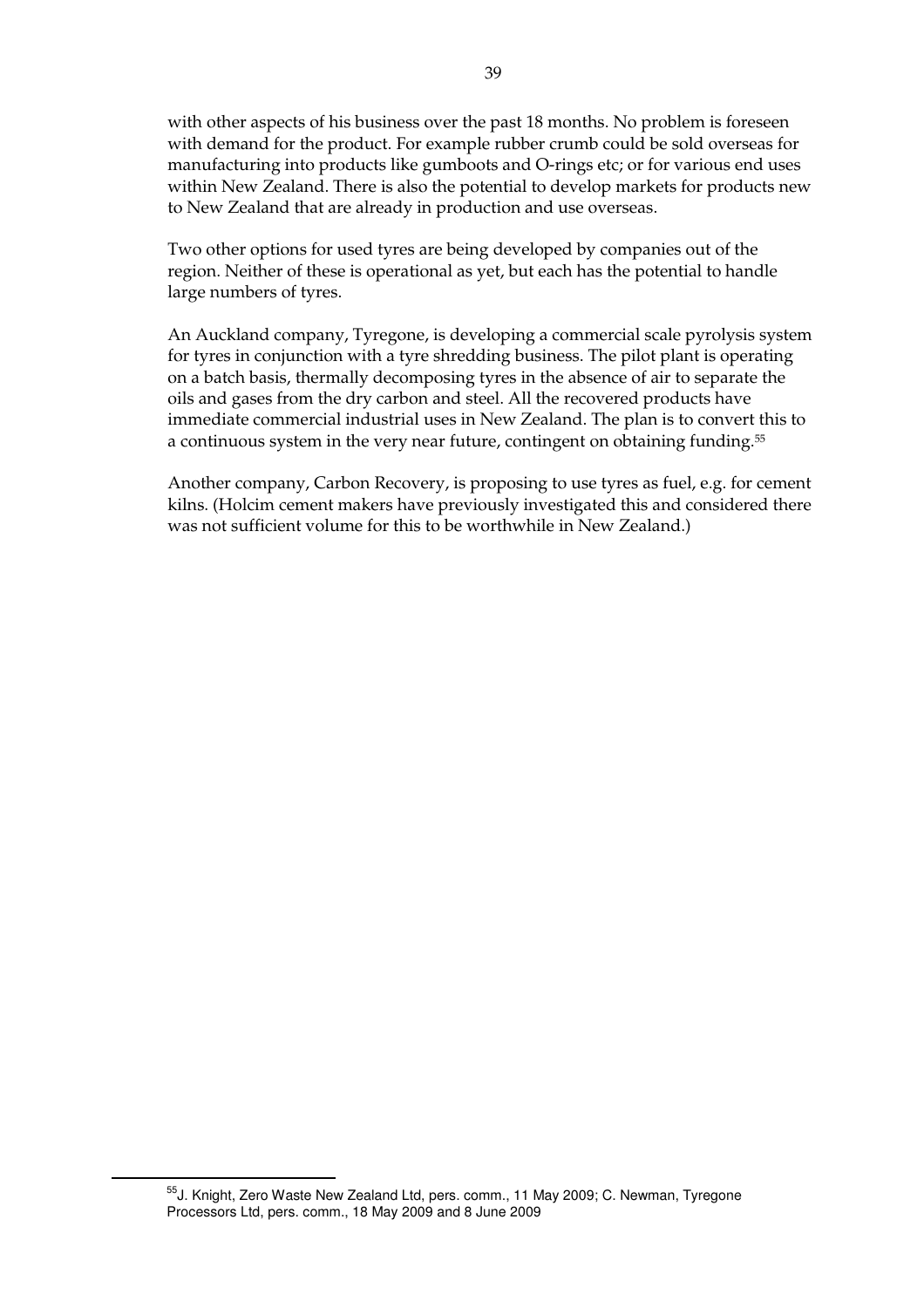# **12. Photocopy and printer cartridges**

The current situation regarding the recovery of these for recycling or refilling was not assessed. Several commercial services are known to operate in the region, either as part of photocopying servicing contractual arrangements or as commercial or public retail operations.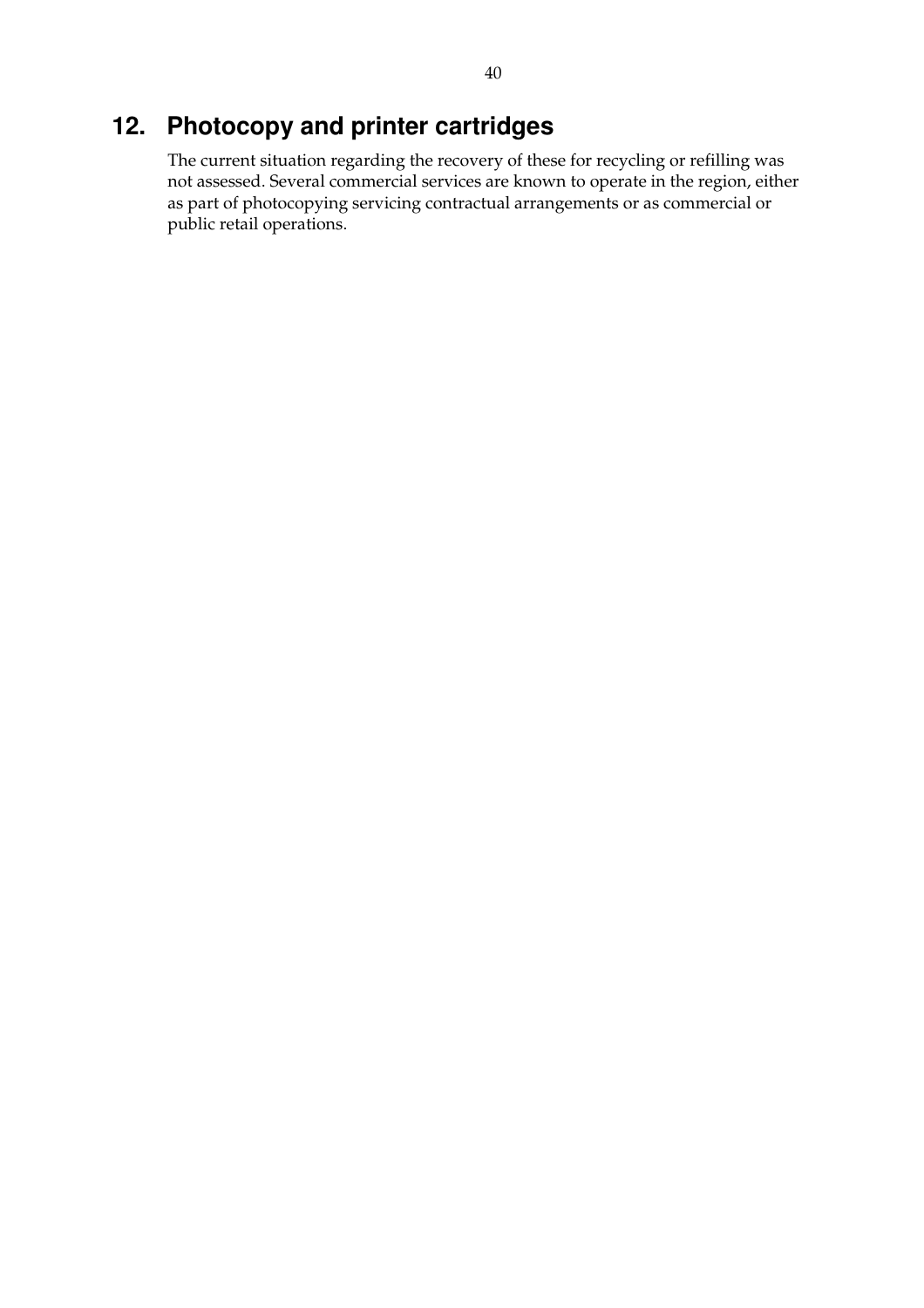# **13. Concrete, roading, demolition and rubble**

# **13.1 Concrete, rubble and bricks**

One business in Taranaki, sited between New Plymouth and Waitara, accepts used concrete for crushing for resale.56 This is a new development for the region and has been available since the last quarter of 2008. The operation can process 200m3 of unreinforced concrete in 2 hours; reinforced concrete takes longer and the steel is removed with magnets after crushing. They are not yet sure of the total volume they will be able to handle. They are also accepting used bricks which will be kept separate and sold for reuse.

Concrete is being accepted from a variety of sources, as long as it is clean: footpath contractors, builders, homeowners, and concrete suppliers (who are bringing in leftover material which was previously taken back to the yard and was a problem to deal with). There is no charge at present. The number of drop offs is increasing as more people become aware of the service.

The main end use is likely to be for roading, blended with metal suitable for non-State Highway urban and rural roads. Lower grade material can be used for base course.



**Photograph 5** Concrete being crushed at Jones Quarry. Photo credit: Nelle Rose

Due to the cost of transport, only concrete from relatively nearby locations is likely to be taken to this site. A quarry in South Taranaki was also contacted but is unlikely to start offering concrete crushing, although they commented they could easily process non-reinforced concrete along with existing rock. Processing reinforced concrete would need additional equipment, i.e. magnets. They also noted that while cleanfilling was as cheap as it is they thought most concrete would be cleanfilled even if recycling was available.

56 Jones Quarry, Mahoetahi Road, New Plymouth (between New Plymouth and Waitara). Contact Gavin Jones, 0272 762 498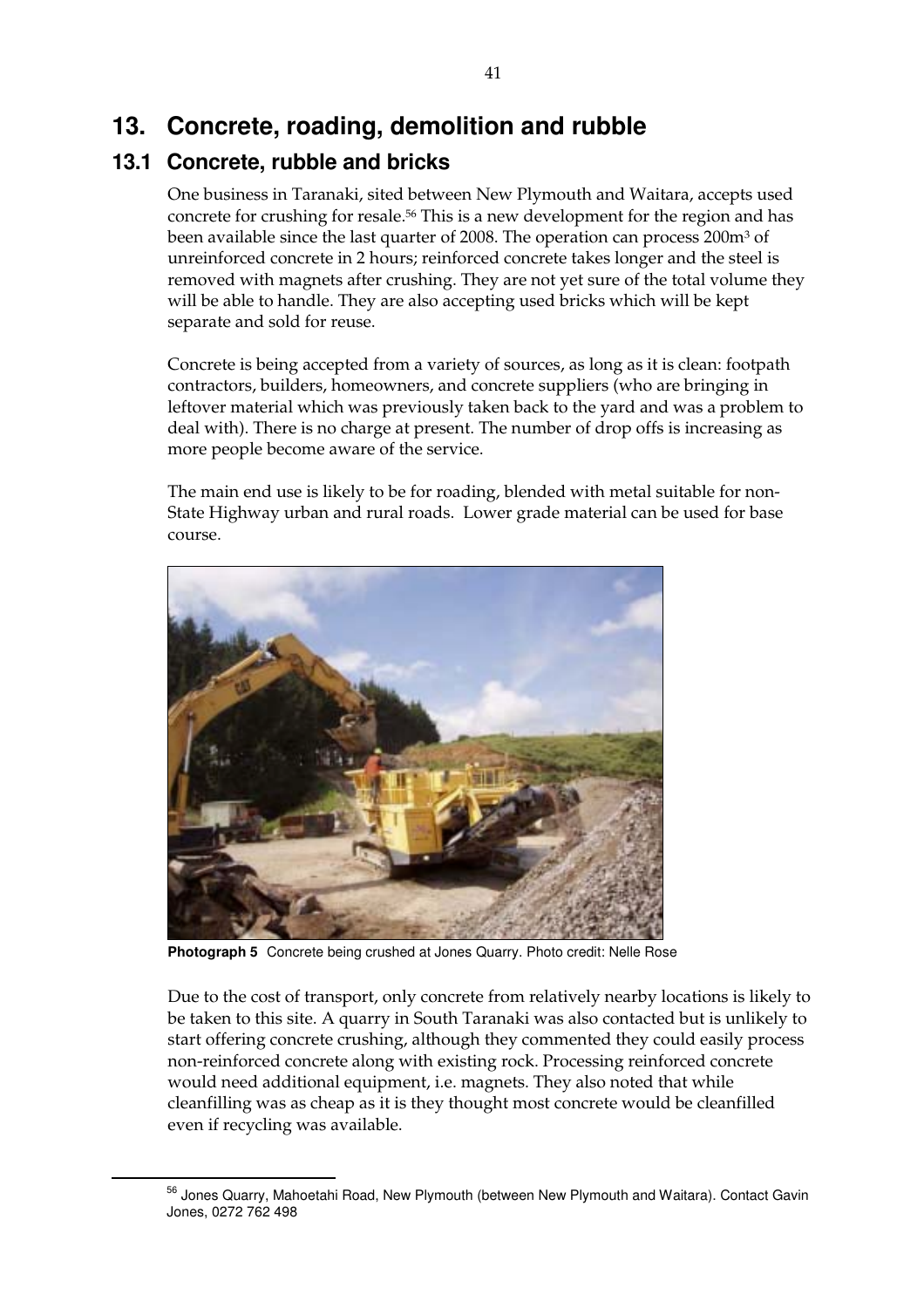One of the major demolition companies has its own cleanfills so is unlikely to use a concrete recycling service; another disposes of some concrete to landfill where it is attached to or mixed with treated timber or steel.

Bricks will most likely be used by home gardeners for landscaping. Bricks are also diverted from rubbish loads by at least one other business, the New Plymouth Transfer Station, which sells them through the Recycle Shop on site. In both cases no quantities are available, and nor is there any information on what proportion this will be of the total being disposed of.

Several rubbish contractors sort rubbish from skip bins, and divert concrete, rubble and bricks from landfill. Most of this material is cleanfilled. Some is used in landscaping projects. Again, no volume information on this specific type of material was available.

A landfill analysis would be necessary to assess how much potentially recyclable concrete is landfilled.

### **13.2 Roading maintenance and construction wastes**

Roading falls into three main categories: urban street cleaning and sumps; carriageway and footpath reseals; and road repairs and reconstructions. The types of materials needing disposal are specific to each category so will be discussed separately below.

One of the major companies involved in roading is very keen to see greater recycling of roading materials in the region. For this to be workable there would need to be a mechanism which would apply this as a requirement to all contractors e.g. all tenders would need to incorporate this.

#### **13.2.1 Street cleaning and sumps**

Materials collected are a mix of road materials, organic material like leaf litter, and human litter like glass and plastic bottles. Collection is mostly done by suction trucks. About 960 tonnes a year is landfilled from the region's urban roads (900 tonnes New Plymouth district, 50 tonnes South Taranaki district, 10 tonnes Stratford district), plus 200 tonnes from rural sumps. Because of high levels of heavy metals in sump material (from vehicles), this material is unsuitable for unrestricted re-use, and landfilling is an environmentally sound method of disposal.

Autumn leaf litter from Stratford urban roads is collected manually and is composted. This is an ideal disposal solution, and is only possible because any glass contamination can be removed by hand during collection. When leaf litter is collected by suction trucks, glass litter is picked up at the same time, preventing it from being safely composted due to contamination with broken glass.57 For example, about 90 tonnes of leaf litter is estimated to be collected from New Plymouth urban streets annually, and is landfilled.

57 G. Blackstock, Blackstock Roadsweeping, pers. comm., 16 April 2009: As well as picking up broken glass, whole glass bottles also break as they are picked up by the suction truck.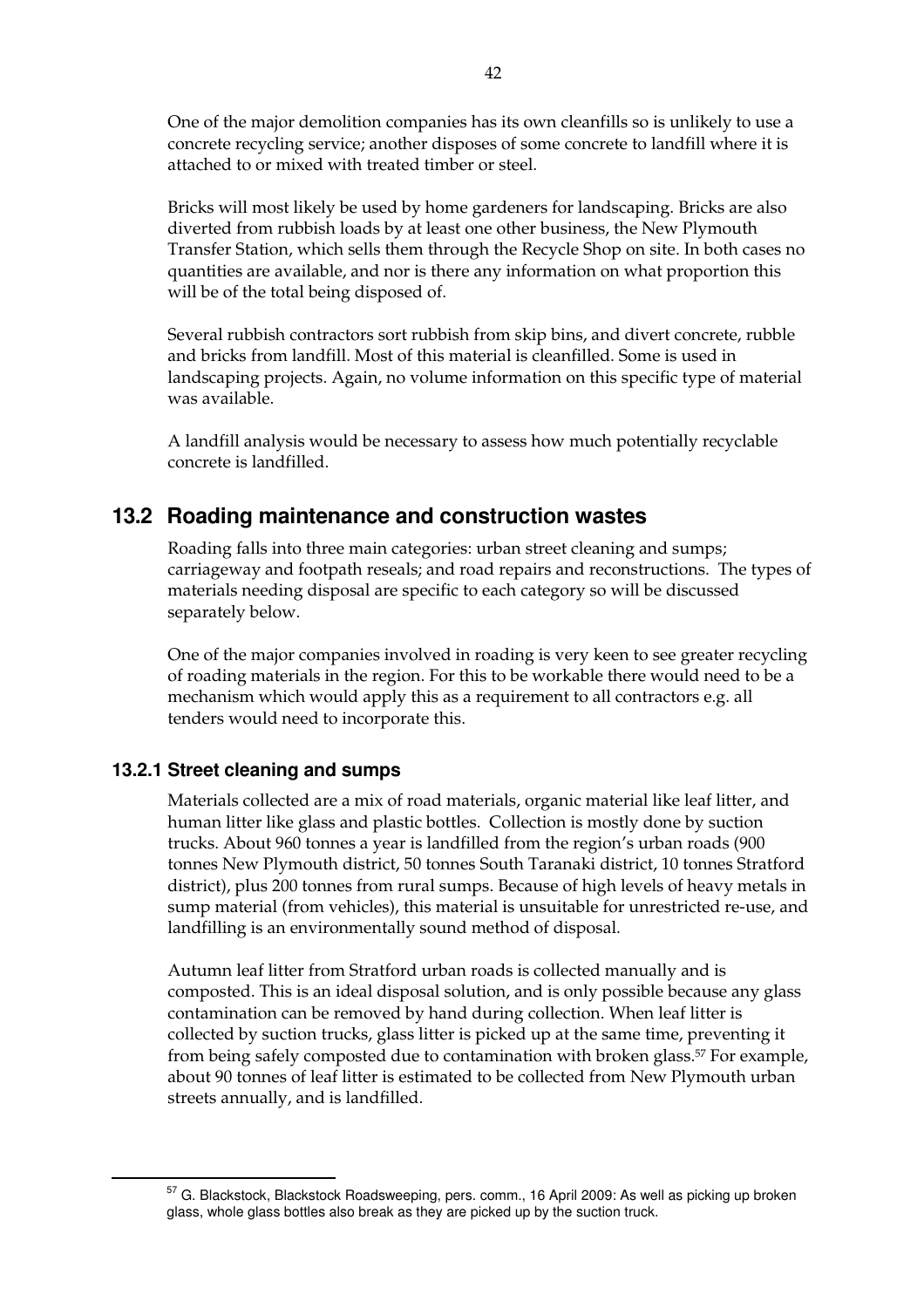Leaf fall in the New Plymouth district is seasonal, with pohutakawa leaves being produced over the summer, and deciduous tree leaves from autumn to early winter. Composting could be investigated.58

### **13.2.2 Carriageway and footpath reseals**

Resealing is generally done annually. Loose chip from this is mostly reused for other purposes, for example for drainage (and is sold for this purpose). Contractors aim for minimal chip needing to be removed following application. It is generally not recycled for roading because it would need to be kept clean, for example, unless it is swept up within 48 hours of laying it needs cleaning. In addition, most suppliers have their own quarries so it is cheaper for them to dig more rock than it is to clean used chip. Contractors would also have to stockpile the chip as resealing is only done annually. There are also issues with stockpiling: because contracts tend to only be let year by year, the stockpiles could need to be kept clean for several years, e.g. under cover.

One contractor recycles chip, which involves washing and rescreening. In this case, they do not have their own quarry and recycling is economic for them.

#### **13.2.3 Road repairs and reconstructions**

As a matter of interest, because local rock is not hard enough, chip for some roads in the region (e.g. State Highways and New Plymouth urban roads) is brought in from out of the region. Soft base course rock can also affect the amount of waste created in repairs.

According to one contractor, Taranaki roads have very flexible pavement due to the flexibility of the underlying volcanic clay. This means either using sufficient depth of metal to stabilise the pavement, or cement stabilising, a process that mills and reuses the existing material laid down. Cement stabilising is unable to be used on urban roads because of the need to preserve access to underlying services like sewers and water.

The contract manager for all rural and urban roads except State Highways, estimates that overall only 2-3% of existing pavement gets recycled.

#### **13.2.3.1 Pavement repairs**

The pavement is milled and reused where possible. This tends to be done more in urban areas rather than rural, as the subgrade rock in rural areas is usually softer and of insufficient depth. Rural repairs often have to be dug out to seepage level, e.g. where the sub grade rock is too soft for reusing the existing pavement by milling and cement stabilising. The old metal is reused where possible, if not, it is taken to a nearby cleanfill or quarry (where it is probably cleanfilled) or to a local farmer for use on their farm.

For larger areas needing repairs, known as area wide pavement treatment, the technique used depends on the depth of the existing pavement, and also other factors such as increase in traffic flows. In South Taranaki and Stratford districts

<sup>58</sup> Removal of glass shards might be possible using mechanical screening. The cost and efficacy of this has not been assessed.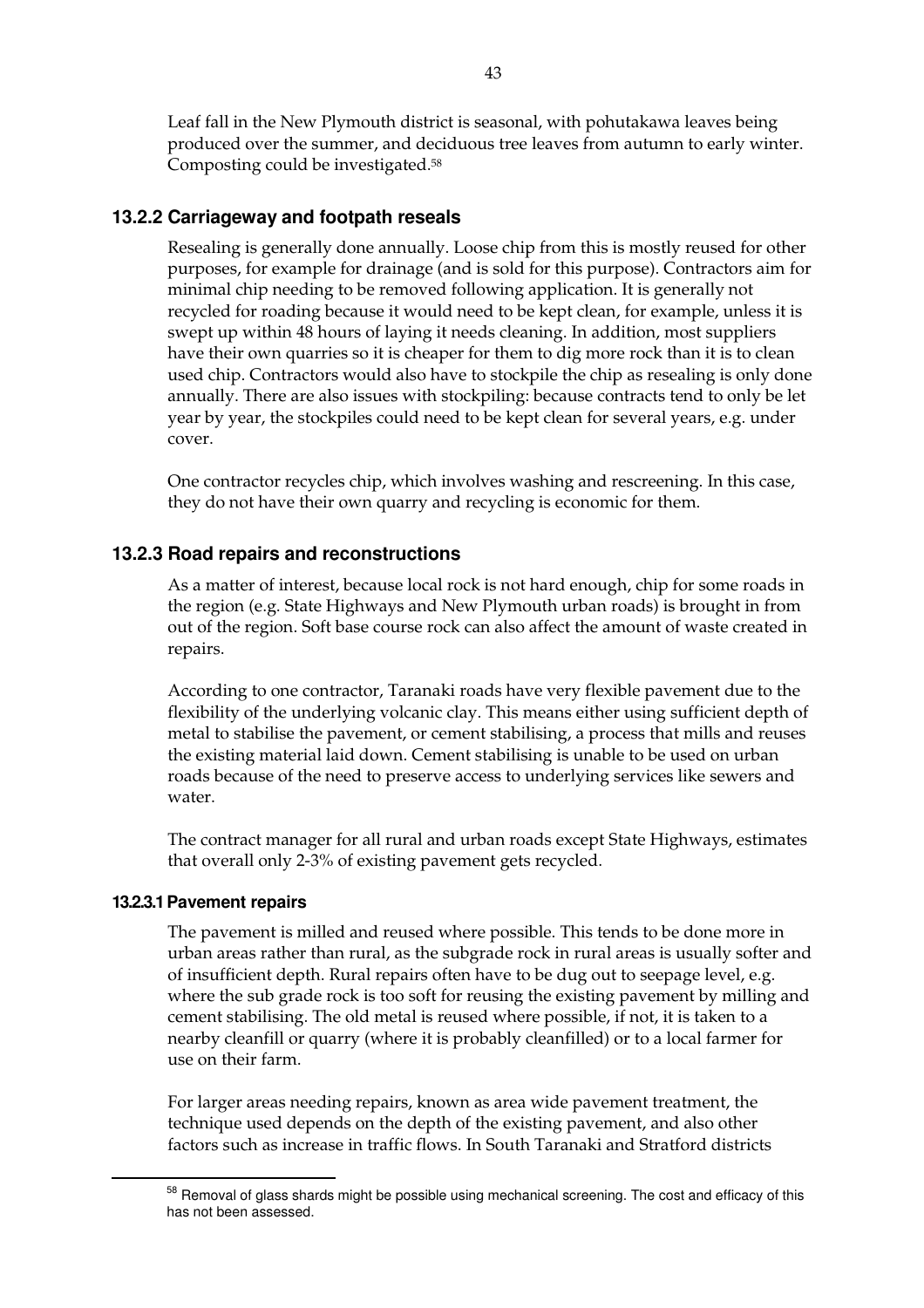overlays are generally used as the existing pavement is quite thin. This involves ripping the existing pavement and reusing it with added material. This creates almost no waste.

In the New Plymouth district the existing pavement is milled and reused where possible, with extra base course added as needed. This is not possible where there is insufficient depth to start with (e.g. if it needs to be dug out to 300mm, but metal depth is only to 100-150mm), or where the base course rock is too soft. In this case the waste material is cleanfilled.

The contractor for rural road repairs for Taranaki estimates that this generates approximately 7500 tonnes (5000 m3) of waste annually. This is all cleanfilled.

#### **13.2.3.2 Major reconstructions**

These are let on a project by project basis. Volume information was not available, partly because this work is so variable over time, but in general the amounts are far larger than for repairs.

Major works are generally designed to cut and fill as far as possible to minimise material needing disposal. Base course is also salvaged for reuse where possible. Vegetation can be a big volume, and is all disposed of. One contractor estimated that this type of work results in 20-30% of the material removed during the work being disposed of to cleanfill, with the rest used on site, e.g. as fill.

For vegetation to be composted instead, it would need to be removed prior to roading contractors starting work, ideally by a specialist business. One contractor commented that it was bulky and frustrating to deal with.

Chip is swept as for reseals.

## **13.3 Construction and demolition wastes**

Construction and demolition are often closely related, with many construction projects requiring demolition of existing buildings. Together they account for a very high proportion of New Zealand's waste stream, up to 50%, although this varies area by area.59

Two businesses that advertise demolition services were contacted. They specialise in different aspects of this, and will work co-operatively on jobs where possible. One demolishes mainly for recycling, extracting roofing iron and valuable timbers like matai flooring and rimu. Concrete is broken and reused on site if possible, otherwise is cleanfilled if suitable. Some material is landfilled, but amounts were not available. The other business will demolish what is left, with some cleanfilled, some landfilled and clean concrete taken to Jones Quarry. Amounts are not known, but the owner estimated that 80-85% of the concrete is taken for recycling.

Given the large number of construction businesses in this industry and the variety of materials they work with, a comprehensive survey was not attempted. Instead two construction businesses were contacted, one larger and one small to medium, to get

<sup>59</sup> Ministry for the Environment. (n. d.)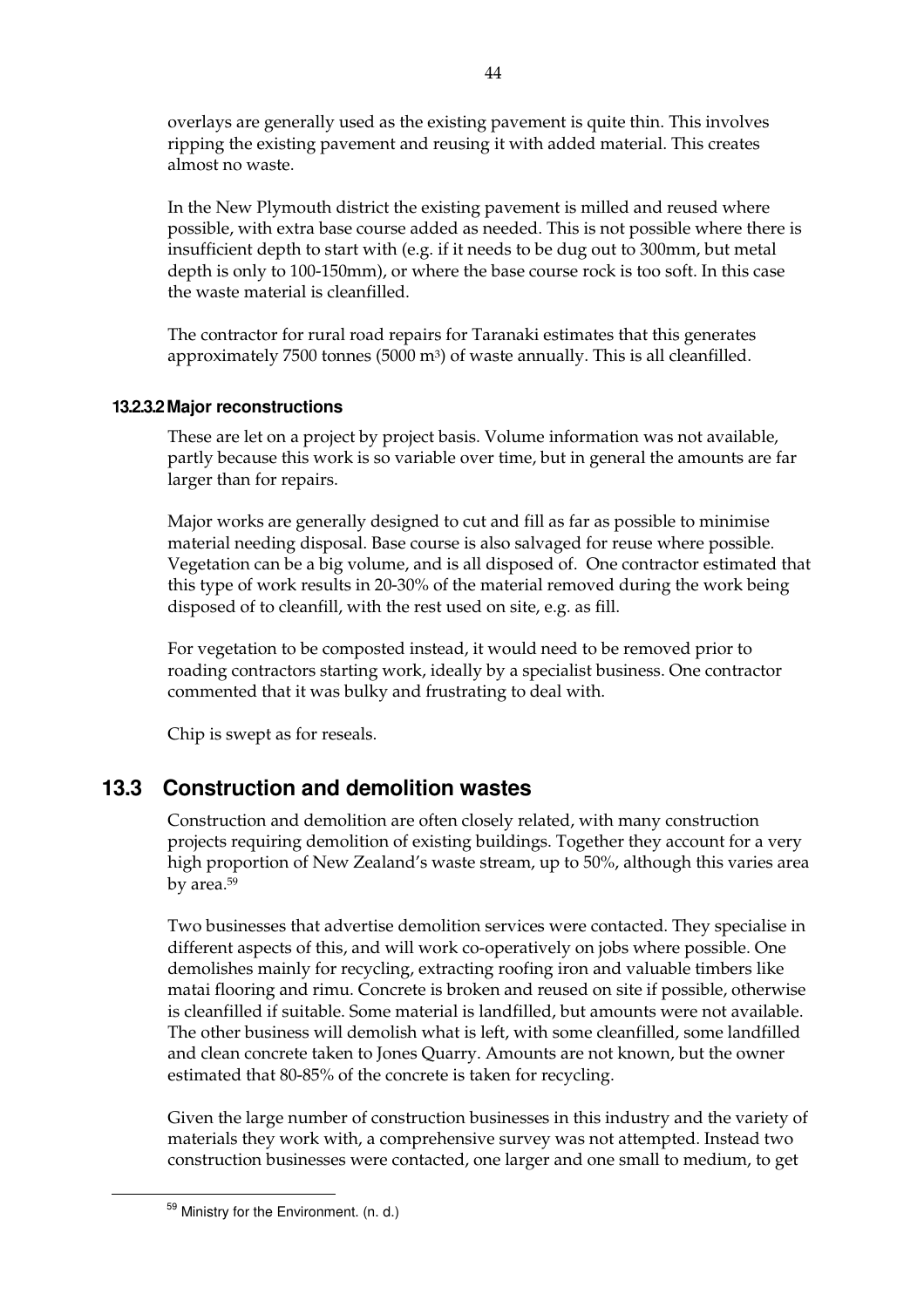an indication of how waste is managed; and a site clearing business was also contacted (this business also does demolitions and was one of the two contacted above).

The smaller business recycles untreated timber for firewood, and other timber is kept for reuse. They have a storage shed for useable materials left over from jobs. They were unable to provide specific information on actual construction waste by job as they clear this from several sites at once. The majority of waste from their jobs appears to be from the site clearing done before construction starts; they did not have information on quantities and where material goes from this. Some general information was available from the business contracted by the builder to do site clearing. Materials include vegetation. Anything less than 300mm diameter is mulched and taken to the New Plymouth Transfer Station. It was unclear if this is diverted to composting as the same price was being paid for this as for rubbish. The owner will be following this up. Larger branches are sometimes taken for firewood. The site clearing business will divert clean concrete for recycling if this is feasible, and either landfill or cleanfill the remainder, as noted in the demolition section earlier.

For the larger business, waste minimisation is one of their regular staff meeting topics. They commented that normal practice is to order to requirements to prevent waste from the beginning. In general they try to segregate materials needing disposal as much as possible; untreated wood is separated and taken by staff for firewood, useable treated wood taken by staff for reuse or is stored by the company for reuse. Information on quantities of waste generated was not readily available.

At present they are constructing Taranaki's first building to be rated under the Green Star rating system, the new office building for Port Taranaki.<sup>60</sup> They were surprised how difficult it was to access information about the requirements for this project. Some help came from companies which had constructed Green Star rated buildings in other centres, and some from the project consultants. At the six month mark, which was the stage of the project at the time of receiving the information, it was meeting its target of recycling 70% of construction waste. The contractor managing waste and recycling is recycling concrete, plaster board, timber, plastic wrap, paper, cardboard and polystyrene from the building site. Timber is being made into survey pegs; no information was available on how plaster board was being recycled.

<sup>&</sup>lt;sup>60</sup> New Zealand green Building Council: "Green Star is a comprehensive, national, voluntary environmental rating scheme that evaluates the environmental attributes and performance of New Zealand's buildings using a suit of rating tool kits developed to be applicable to each building type and function." From www.nzgbc.org.nz/main/greenstar accessed 3 June 2009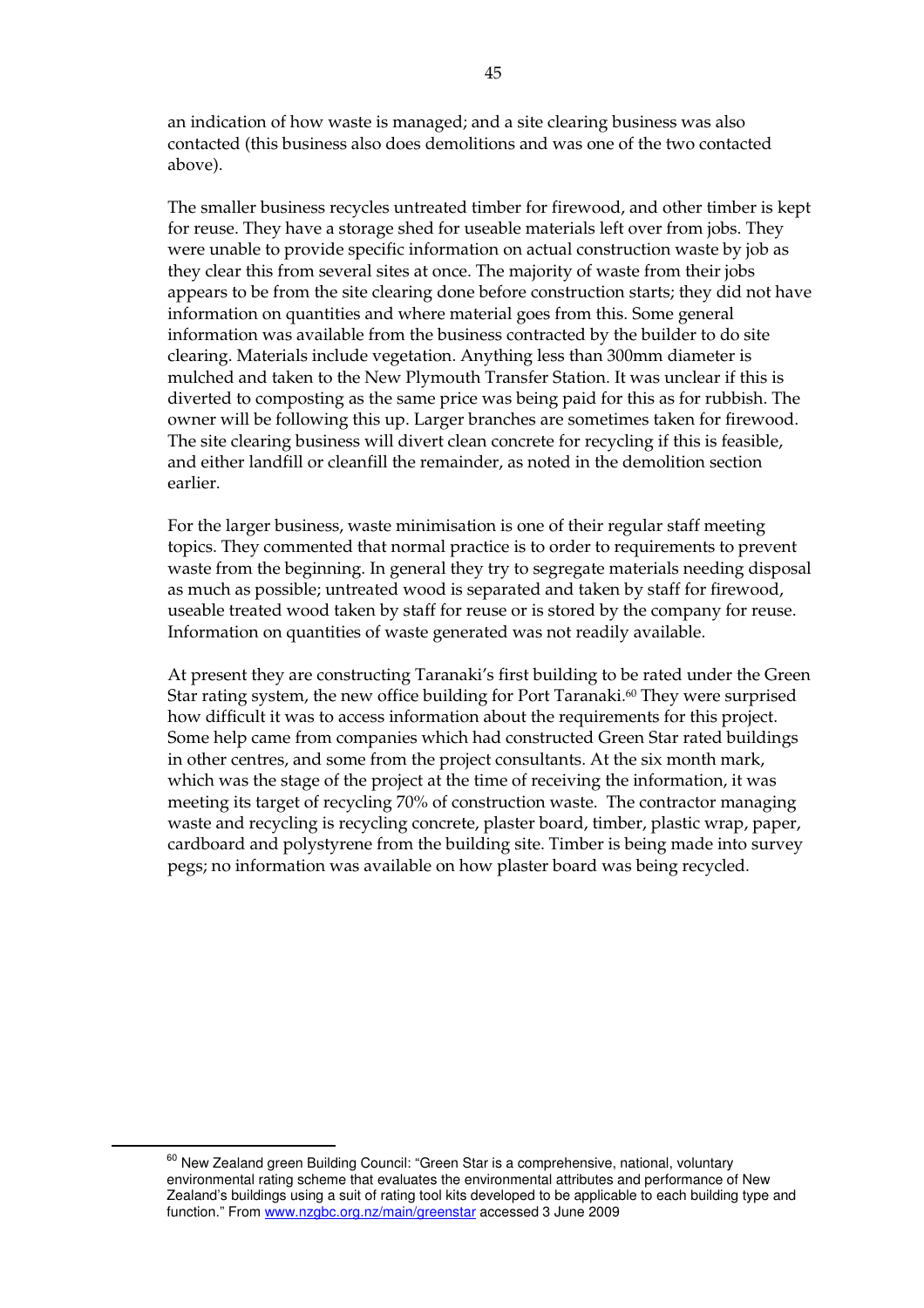# **14. Special wastes**

## **14.1 Used engine oil**

Sources of used engine oil in the region include motor vehicle workshops, public drop-offs at transfer stations (New Plymouth and Hawera), heavy machinery servicing workshops, and one service station which accepts oil from the public. Twelve workshops (a sample of the approximately 80 identified through the Yellow Pages), the service station, and the transfer stations were surveyed. All but one had their oil collected for recycling. The exception, a small garage in a rural area, was in the process of changing from dropping off his used oil at a depot to having it collected. One of the larger workshops affiliated with a particular brand of vehicles commented that the brand owner ensures they have environmental management systems, and also charge customers a small environmental services fee.

Three of the garages contacted supplied used oil in response to requests from the public. Requests were usually from farmers, for varied uses including heating, wood preserving and oiling machinery. The quantities were small in relation to overall amounts (430 litres per annum). Extrapolating that to the 80 garages, 2900 litres a year is potentially diverted to these non-consented uses.

There is some consented use of used oil in the region for suppression of dust, e.g. in 2008, 21,000 litres was applied to a sawmill site.61 No other consented used oil use is known over the last 2 years.<sup>62</sup>

Two collectors of used oil in the region were identified: Thurline (owned by Transpacific Industries) and Petroleum Services. The estimated annual total collected is 434,000 litres.

The total volume of lubrication oil used in New Zealand was estimated by Ministry for the Environment (MfE) in 2007 to be 33-40 million litres. Assuming this is reasonable and has not increased significantly, and that volumes used correlate to population, Taranaki could be generating 846,000 – 1,030,000 litres of used oil annually, $63$  in which case only 42-51% is known to be being collected, i.e. 410,000 to 590,000 litres is unaccounted for. Other information provided by the Ministry suggests that 7 million litres of the total used is not able to be accounted for, i.e. 18- 21% of the total; based on the same population assumptions this equates to 179,000 litres unaccounted for. Wherever the actual figures lie, it seems likely that a considerable volume of used oil remains unaccounted for in the region. (See Appendix IV for more information).

19C8800B04F6/32636/SPPalltables.xls accessed 6 May 2009

 $61$  This activity is one that requires and is covered by a resource consent under TRC Rule 44 covering oil spreading under the Regional Fresh Water Plan. This rule is discretionary and covers disposal of waste oil to land at sites other than where it was generated. The Council can place any conditions deemed necessary on the consent, or choose not to permit the activity at all.

 $62$  Under Rule 29 of the Regional Fresh Water Plan used oil ('waste') generated at an industrial or trade premises is permitted to be disposed of to land at the same site providing it meets the conditions listed. <sup>63</sup> Based on total New Zealand population of 4,184,600 and Taranaki population 107,300 as at 30 June 2006. From www.stats.govt.nz/NR/rdonlyres/62873D45-5BFF-46EF-9DFF-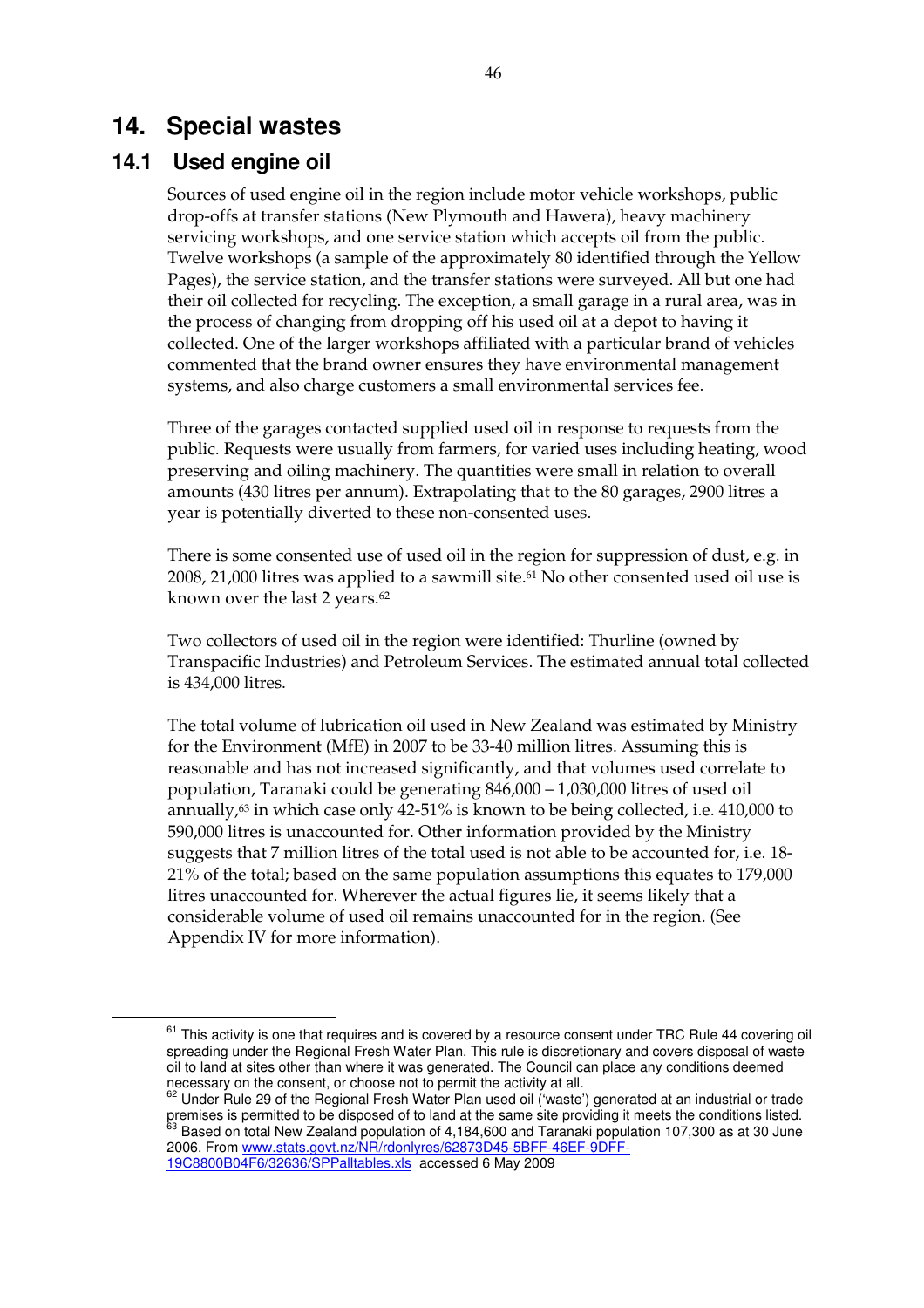Thurline collect for the Used Oil Recovery Plan (UORP), 64 Mobil and others. Most of the oil they collect is supplied to Holcim to be burned in their cement kilns in Westport as a fuel, replacing virgin oil or coal. The rest is treated in Tauranga, and the cleaned oil is supplied to consented uses including Perry Lime and Carters. Diesel is also recovered in this process. Petroleum Services collect from vehicle and heavy machinery workshops and supply processed used oil to industrial fuel users as an alternate fuel source for burners. Typical examples are lime works, glass house growers, home and workshop heating, swimming pool heating, drycleaners, asphalt plants (Fulton Hogan) and timber kilns. End users are all consented where local authorities require this (consents are not required for some small volume uses).

Only seven sites were identified that accept used oil from the public. Five of these are petrol stations or garages, which do not charge to accept used oil, and the other two are the New Plymouth Transfer Station and the Hawera Transfer Station, both of which charge 50c a litre. Three of these sites are part of the UORP. The low number of these facilities indicates there could be an issue with access to used oil disposal facilities for members of the public, e.g. people who change their own engine oil.

A considerable volume of various types of waste oils is also managed by the petrochemical industry. Amounts were not sought, given the highly dynamic nature of the industry, the known adherence to good practice, and also that the majority of this appears to be handled internally by the industry.

Taranaki is also the location of a company which regenerates specialist transformer oil at its Rawhitiroa factory and through a mobile unit which travels around the country. Large volumes of oil are processed. 65 They can deal with any oils except engine oil, and are receiving increasing requests to treat specialist oils. There are no capacity issues or problems with demand for treated oils. The process generates almost no wastes.

# **14.2 Oily sludges ('black slops')**

Several of the companies collecting waste oil also deal with 'black slops', essentially oily water. The bulk of this is ships' bilge water, contaminated by oil and sometimes diesel from leaks. This is generally 10-20% oil, which is separated in ponds or tanks, then taken to Tauranga for treatment and sold for the uses listed in the previous section. Volumes are significant, around 500,000 litres a year, but the total is very dynamic as it depends on oil industry activity e.g. servicing of marine platforms, and also the quality of the ships in use, which depends on availability in a world market.

<sup>&</sup>lt;sup>64</sup> The UORP is a partnership between Holcim, Shell, Caltex, BP/Castrol, DR Britton/Valvoline and Ministry for the Environment. It has 100 active sites in the region. The majority of these are for the specific use of the particular oil company sponsoring the site and do not accept used oil from the public. Several years ago, oil companies often allowed the public to put their used oil into used oil storage tanks at some service stations. More recently, due to liability concerns and the fact that oil companies were probably paying for the recovery of competitors' used oil, this practice has virtually ceased.<br><sup>65</sup> For example, a scrapped transformer commonly contains 50-70,000 litres of oil.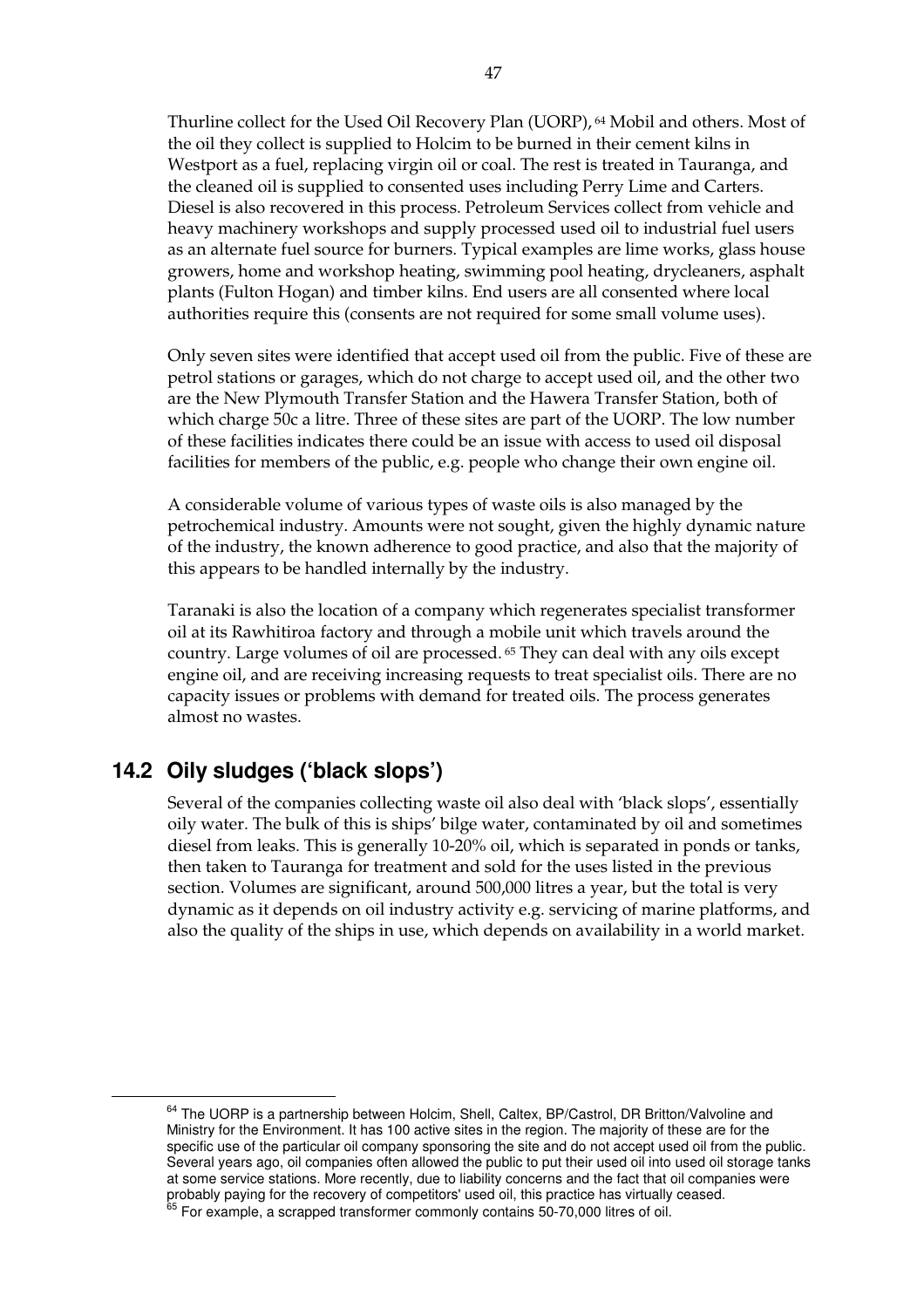## **14.3 Oil filters**

A few garages pay for a collection service for these. It appears the majority simply drain the oil and dispose of the filters in their rubbish, although the option of collection was raised only towards the end of the survey so the question was asked only of the last four garages contacted.

Two companies have been identified as offering a service to motor vehicle workshops, ERS and EcoCrush, but are only collecting from a small proportion of garages and other vehicle workshops (9 of approximately 100).

Another company, TPI, also collects oil filters from heavy machinery workshops, some of which service oilfields.

Retained oil and aluminium are recovered in the recycling process (even after draining, a filter retains about 100ml of oil; on average 0.67kg of aluminium is recovered per filter<sup>66</sup>).

It is estimated that there are 4.5 million used oil filters needing disposal annually in New Zealand, i.e. approximately one per person per year.<sup>67</sup> If the number of filters directly correlates to population, Taranaki will have about 107,000 filters needing disposal each year.

Currently, about 7000 are known to be collected for recycling from the region annually (less than 7%), which suggests 100,000 are being landfilled. At 100ml of oil per drained filter, landfilled filters could be contributing 10,000 litres of oil to landfill a year, along with 67 tonnes of aluminium which could be being recycled.

## **14.4 Antifreeze**

The possibility of collecting this (ethylene glycol) for treatment was only raised towards the end of the survey, and so was only discussed with 2 garages: one diverts it to the sewer system, the other collects it and it is taken by the same company that takes his used oil. One of the companies collecting oil filters also takes antifreeze for recycling. Volumes are unknown.

# **14.5 Used paint**

There are currently several avenues in the region for paint to be reused or recycled.

Under a scheme is operated by Enviropaints, an Otaki based company, Placemakers stores in New Plymouth, Stratford and Hawera accept certain kinds of unwanted paints and related products (liquid acrylic paint, liquid oil-based paint, oil-based stains, tung oil, turpentine, methylated spirits, raw or boiled linseed oil, and Enviropaint cartons; products must still be in original containers). An interesting anecdotal observation is that 40% of product collected has never been opened, i.e. is completely unused. There is no charge for returned material. Collected material is remanufactured into a paint product suitable for exterior and interior uses: walls,

 $^{66}$  D. Holt, ERS, pers. comm., 10 Feb 2009<br> $^{67}$  D. Holt, ERS, pers. comm., 10 Feb 2009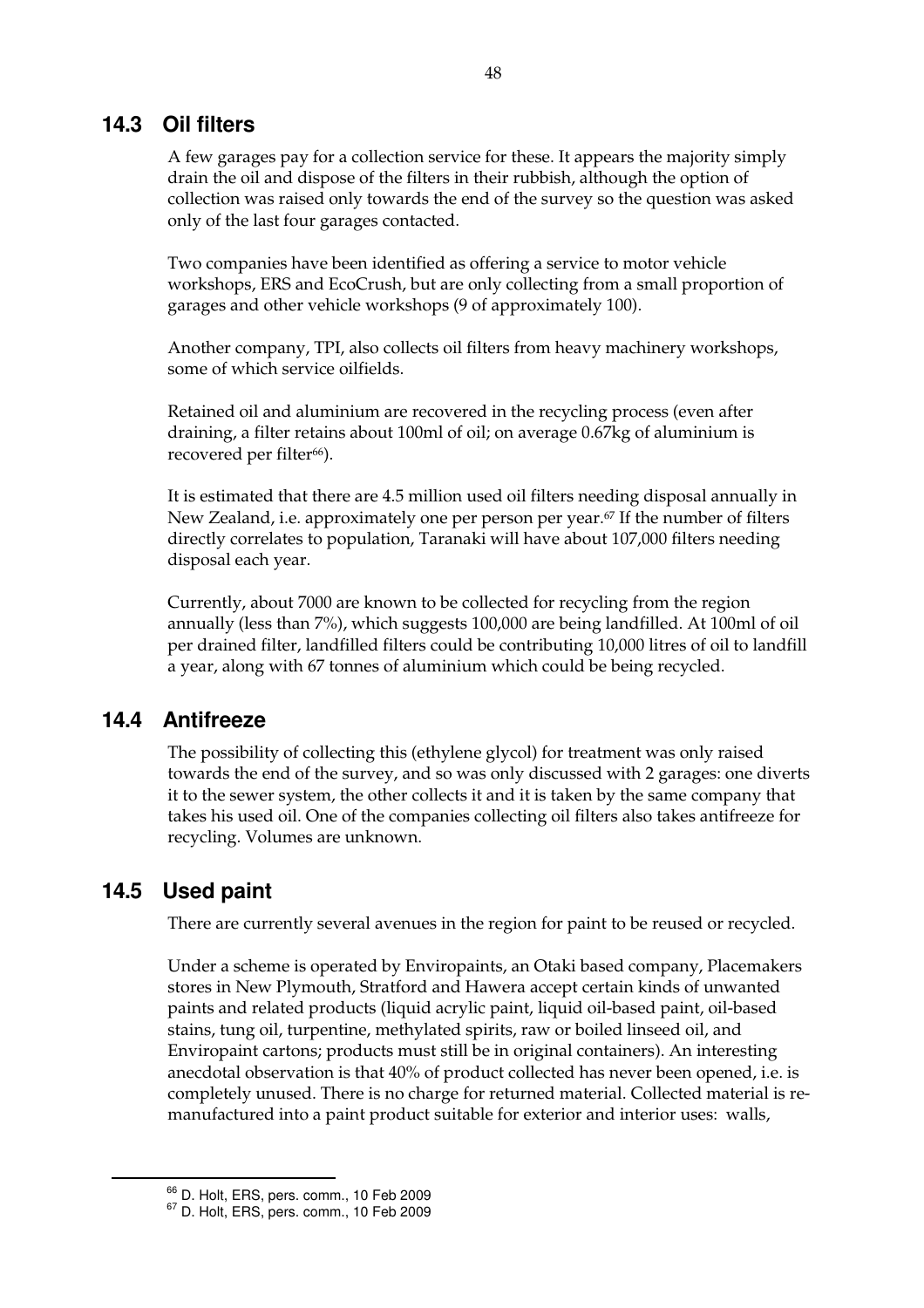fences, concrete, covering graffiti, pallet or log marking etc. It is estimated that 26 tonnes of materials is now collected from Taranaki annually.

Future collection volumes are hard to predict as this depends on factors such as the response of shop managers, but amounts are still increasing overall. For this scheme there could be an issue in future with demand for the recycled product being insufficient to match supply.

One issue identified is that some people do not know what to do with products which they bring to the stores hoping to recycle it but which is unsuitable, for example partially dried out paint. In this case, the person who manages this section of the store advises them how to deal with it (i.e. take the lid off, let it dry completely then put it out in the rubbish).

The New Plymouth Transfer Station also accepts paint. This is charged for at the general refuse rate. Some product is not able to be reused (this is dried out and landfilled), and some is not actually paint (e.g. used oil 'hidden' in paint tins). Suitable product is sold through the Recycle Shop. Annual volumes are small, estimated by the manager at 500L a year.

The manager of the Stratford Transfer Station puts useable paint aside if she knows of a demand for it.

At least one rubbish contractor also diverts used paint from landfill; they make use of this in their business.

PaintWise (a scheme initiated by Resene, and operated for them by 3R) is expected to begin in Taranaki later in 2009, initially at the New Plymouth Resene Colorshop. It is possible other brands of paint and paint outlets will become part of the scheme in future, and this is being actively pursued by Resene. End uses should easily match supply.

PaintWise accepts any brand of decorative paint, but not automotive and marine paints, and is more comprehensive than Enviropaints. A small charge applies to non-Resene branded product and trade returns to help offset the costs of the PaintWise programme.68 Rusty and empty tins are also accepted. The collected paint has a mix of end uses including community donation (paint as is), community donation for anti-graffiti work (blended waterborne grey paint) and other uses such as manufacture into PaintCrete.<sup>69</sup> "The projected PaintCrete volumes would easily soak up the paint returns once PaintWise is fully up and running. We have committed though to always making a proportion of the paint available to community groups and this will not change regardless of more 'commercial uses'."70

Containers collected through PaintWise will also be recycled.

 $68$  \$1 per 4L can or smaller, \$2.50 per 10L pail or larger<br> $69$  PaintCrete is a recent development. Adding waste waterborne acrylic and latex paint to concrete "at the prescribed dose rates allows the cement content to be reduced, lowering both the carbon footprint and the embodied energy of the concrete. It makes a very user-friendly concrete that is easier to place and finish and most importantly it does not noticeably affect the final colour" (PaintCrete leaflet). The initial use has been in blockfill for reinforced concrete masonry. Currently this market matches the volume of available waterborne waste paint.

<sup>&</sup>lt;sup>70</sup> K. Warman, Marketing Manager, Resene Paints, pers. comm., 20 January 2009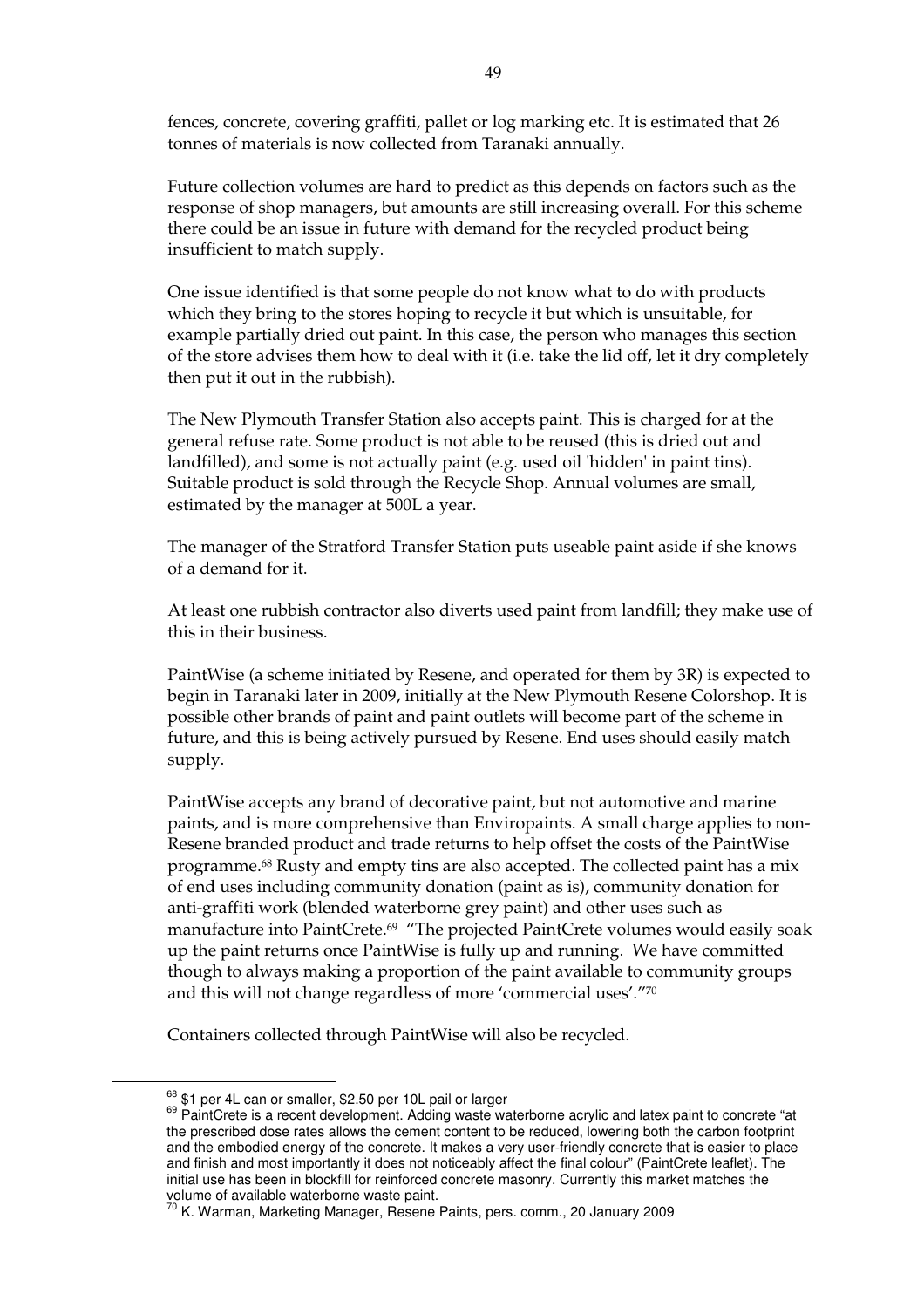In addition to informal avenues for exchanging paint, the web-based exchange system, FreeCycle, could be used.71

There does not appear to be a problem with disposal of paint from vehicle painters. Two were contacted. Excess paint is not usually an issue as not much stock is carried due to it being expensive and having a short shelf life. Unused paint can also be returned to the supplier.

# **14.6 Solvents**

There are currently several routes available for recycling solvents (which include thinners and gun-washes from car painters). One is a national company which collects for a fee; another is a solvent supplier which collects for no charge, from their own customers only (they do not have the capacity to take more) and processes the collected material out of the region; and the third is a local company who have recently purchased the necessary equipment. At present they are dealing with their own backlog, and in addition are taking materials from a few other businesses. They plan to increase this as they are able to process it. There is a small charge, but this includes the return of the recycled solvents, which overall constitutes a cost saving.

The two established collections are estimated to be handling 17,000 litres a year.

The capacity of the third recycler, the local business, is 12,500 litres a year, with a batch size of 25 litres.

Anecdotally, disposal of solvents is an issue for some users, with some users reportedly spraying it on weeds or disposing of it inappropriately in other ways.

Potential sources in addition to car painters include metalworking businesses, fibreglass users and housepainters. To some extent the latest option might displace collections through the existing routes (one of the other options is reported to be unreliable as well as expensive), but it is also expected that with adequate promotion materials currently stored or disposed of inappropriately will be captured, thus increasing the level of recovery overall.

# **14.7 Vehicle batteries**

There do not appear to be any major issues with access to environmentally sound disposal of vehicle batteries in the region, although from comments received during the survey it seems likely that some members of the public are still not aware that old batteries can be dropped off freely for recycling.

A sample of three auto electrical companies (of 14 identified) and twelve garages (of 78 identified) were surveyed, and further information was obtained from scrap metal dealers, Repco, Dominion Trading, and Exide Technologies (head office and their New Plymouth agent).

The total weight of batteries collected in New Zealand for recycling is estimated to be about 15,000 t a year. The most recent national survey known estimated 94% of

71 See footnote 17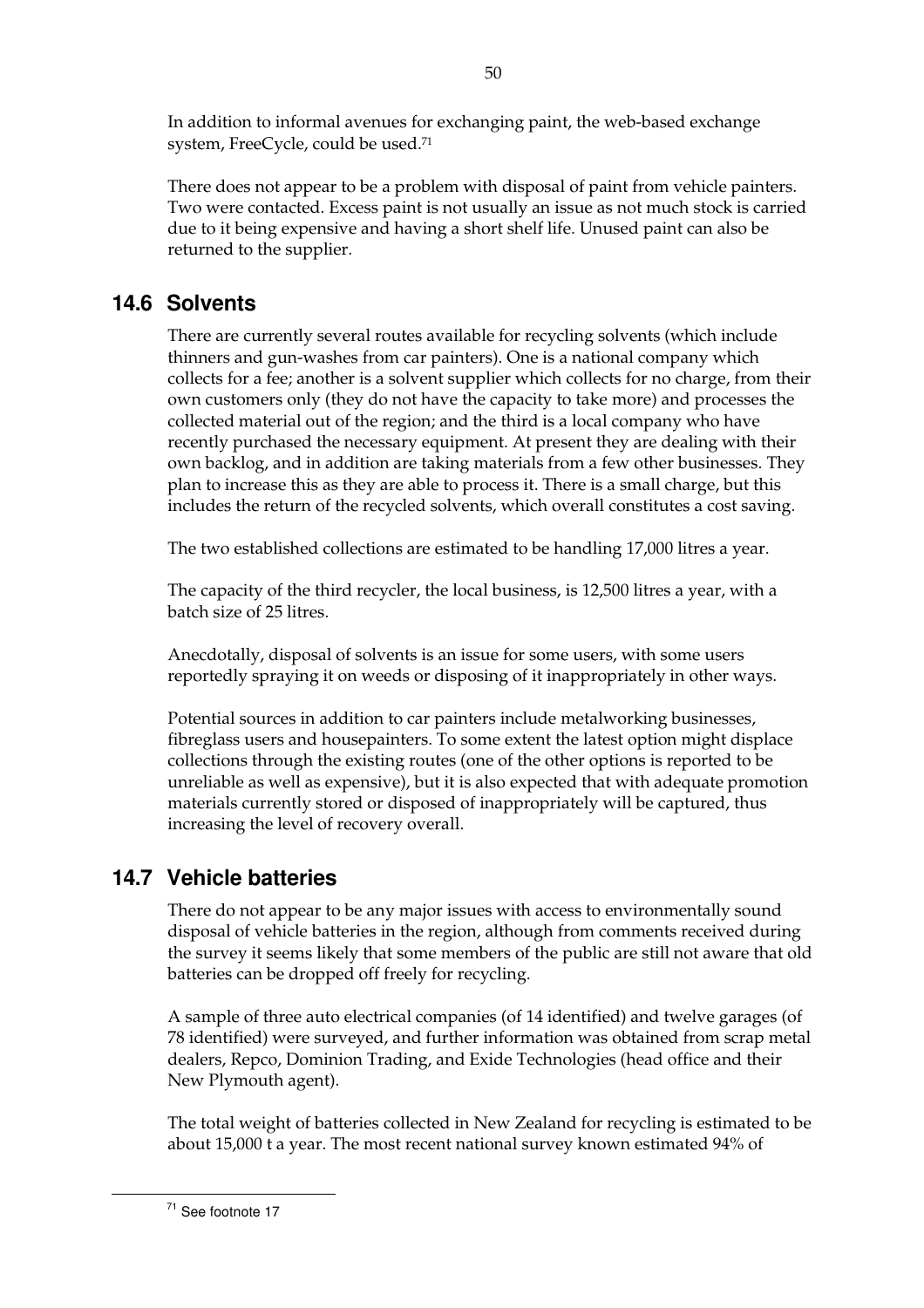batteries are recycled.72 No specific information on recycling percentages is available for Taranaki. On a population basis, around 450 t of batteries might be recovered from Taranaki each year.

All the auto electrical companies and garages either have their batteries collected by a scrap dealer (or drop them off at one), or by Dominion Trading. Scrap dealers either sell to larger dealers (sometimes out of the region), Exide Technologies, or Dominion Trading. Repco offers a free drop off service for the public; these batteries are collected by Dominion Trading.

Dominion Trading operate a nationwide collection service, and export batteries under the Basel Convention. Larger scrap metal dealers out of the region export directly under the Basel Convention, or sell to other businesses.

Exide Technologies operate a smelter in Petone,73 and take batteries from both New Zealand and Australia. The proportion coming from each country varies according to the lead price: if this is high, more New Zealand batteries get exported, if low, more are supplied to Exide. The factory can process 24,000 tonnes a year, and Exide aims to collect 12,000 tonnes a year of this from within New Zealand. Any shortfall from New Zealand is made up from Australia. Exide's Recycling Manager would like New Zealand to have similar requirements to Australia, where batteries can only be exported if there is insufficient capacity to deal with them internally. New Zealand has no such controls on exports, which impacts on the smelter's ability to run efficiently.74

Ninety eight percent of a battery is recyclable. The products are lead<sup>75</sup> and plastic, with most of the lead from Exide's smelter going overseas to Exide's battery plants in Australia and India. The plastics from the smelter go to Australia to be recycled and are used for making new batteries. The acid is neutralised and then enters the trade waste system. The only part of the battery that goes to landfill is plate separator, which is a thin plastic for which no market has yet been found.

## **14.8 Farm effluent and organic solid wastes**

Effluent ponds to provide treatment of effluent from dairy shed yards have long been a feature of dairy farming in Taranaki. Originally the purpose of these ponds was to reduce pollution loadings on streams receiving the discharge, and the ponds were emptied out every few years to maintain their treatment capacity, but farmers now increasingly recognise the nutrient value of the solids/sludges that collect within the ponds.

There is also an increase in the number of farmers who discharge to land from their pond systems, rather than to surface water. This is again a combination of reducing environmental effects upon streams, and of gaining the value of the pond contents for irrigation and nutrient purposes.

 $^{72}$  lbid<br> $^{73}$  In recent times there has been some bad publicity regarding emissions from this plant. According to the Recycling Manager, emission controls for the smelter are high, for example, they are more stringent than those applying in the US. C. Stevens, Recycling Manager, Exide Technology, pers. comm., 1 April 2009

<sup>&</sup>lt;sup>74</sup> C. Stevens, Recycling Manager, Exide Technology, pers. comm., 1 April 2009<br><sup>75</sup> Including lead smelted on-site from the lead oxide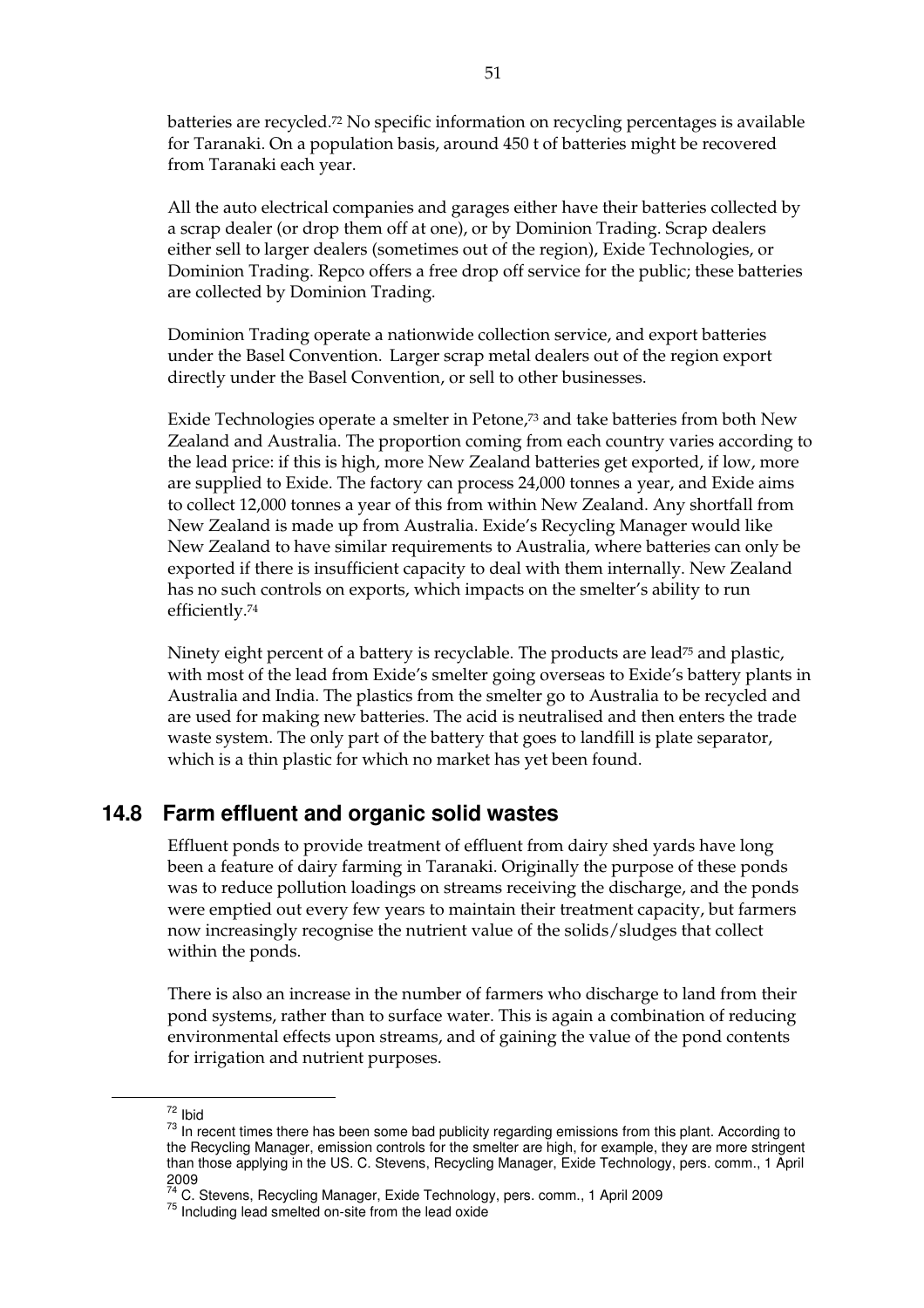For the purpose of calculating the significance of this activity from the waste minimisation and recycling perspective, the following assumptions were made:

- no account taken of animal dung deposited in paddocks;
- no account taken of liquid effluent volumes pumped to land, or its values;
- 90 gms solids per cow per day deposited in the yard of the milking shed, thus requiring disposal;
- milking season 200 days long;
- 60% of dairy farms discharge effluent and settled pond sludges to land;
- 40% of dairy farms discharge to water, but discharge settled pond sludges to landfor these systems it is assumed that 75% of the 90 gms solids per cow per day is captured in the pond system, the rest being carried in the pond effluent to the receiving stream;
- 475,000 dairy cows in the region.

On this basis, the total quantity of solids from dairy farm effluent pond systems returned to land is around 7700 t. The actual volume will be much greater, because of its high liquid content. The value of this material is as a source of nutrients and for its soil conditioning value (including its organic content).

### **14.9 Effluent sludge and other waste water treatment wastes**

#### **14.9.1 South Taranaki district**

South Taranaki district has eleven water treatment ponds, nine of which are oxidation ponds, and two are anaerobic lagoons (which precede oxidation ponds within the treatment process). The oxidation ponds are at Hawera (two ponds), Opunake, Kaponga, Manaia, Eltham, Patea and Waverley; the lagoons are at Hawera and Eltham. Sludge is removed from the ponds about every thirty years.

Three ponds have been dewatered, i.e. had sludge removed, in the last two years. The total removed was 1432 tonnes of dried solids (tDS). A small proportion of this was disposed of at Patea landfill, and the rest is being stored at the three sites pending other uses: some will form the base of a wetland, some may be buried onsite, and some disposed of to land. The land disposal option is not yet finalised. Another seven ponds are due for dewatering in the near future, with the intention of land disposal. The estimated total will be 2770 tDS. The final pond is not due for dewatering for another 30 years.

Mechanical screening prior to the waste water entering the ponds occurs at Hawera, Eltham and Patea. Screening is due to start at Manaia early in 2009, but this is not expected to alter the overall amount needing disposal. The screenings are disposed of at Colson Road Landfill. Current annual amounts are 21.35 tonnes and should remain stable over the next 5 years. This includes mechanical screenings, floating material scraped off the surface of the ponds and sand and grit from septic tankers removed from the pavement. The content of the screenings is estimated to be 80-85% biodegradable, but because of its highly putrescible nature, quantity of nondegradable matter, and high bacterial content, would not be suitable for unrestricted recycling.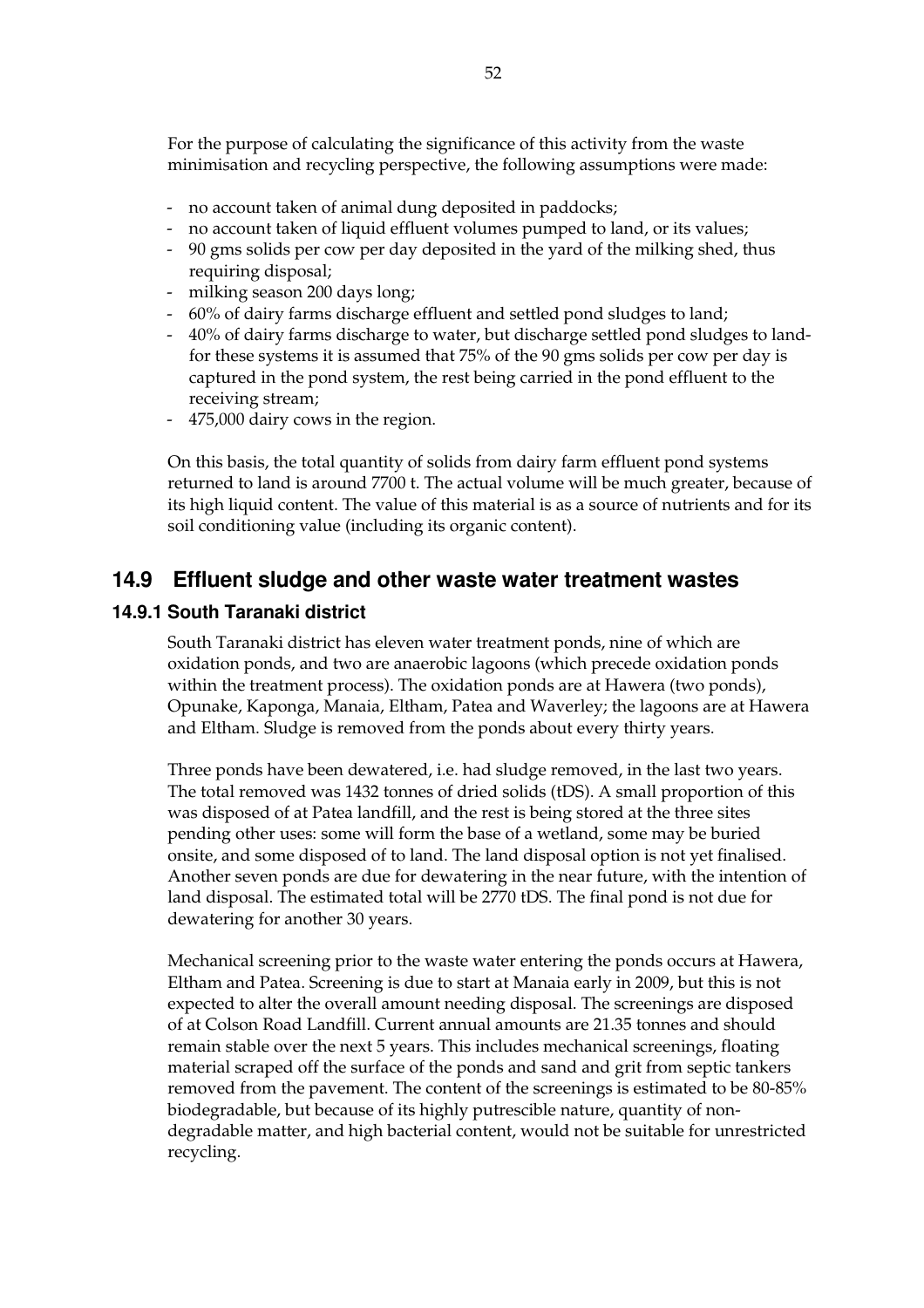#### **14.9.2 Stratford district**

Stratford district's two oxidation ponds were last dewatered in 2004, with 240 tonnes total weight taken to Stratford landfill (water content 15-20%). They are not expected to need dewatering again until 2025, with an estimated amount of 180 tonnes. This is less than the previous amount due to the installation of a new screen in late 2006. This removes some solids prior to the waste water entering the ponds.

The annual quantity of screenings is estimated at 8.5 tonnes, and should remain stable over the next five years. Screenings are disposed of at Colson Road Landfill. They are estimated to be 90% biodegradable. Because of its highly putrescible nature, quantity of non-degradable matter, and high bacterial content, this material would not be suitable for unrestricted recycling.

#### **14.9.3 New Plymouth district**

New Plymouth district's waste water treatment plant produces 1270 tonnes of thermally dried solids (TDS) a year, with expectations for the next 5 years being 1340-1500 tonnes. This will include the effects of treating waste water from Oakura and Waitara as these come online to the New Plymouth plant.

TDS is an organic, slow release granular fertiliser, sold in bags and bulk under the name Bioboost to local gardeners, farmers and commercial gardens and nurseries. There is sufficient demand for this product to absorb any increase. Bioboost is now being sold through a variety of outlets from garden centres to farm supply companies, making it more readily available to a larger range of customers than previously.

There is also the possibility that 1800m<sup>3</sup> of lagooned wastewater sludge will be dewatered and landfilled over the years 2009-2011. This is budget dependent.

Current waste water treatment plant screenings for the New Plymouth District including Waitara and Inglewood are 275 tonnes, with no increase expected over the next 5 years. These are disposed of at Colson Road Landfill, and are estimated to be 90% biodegradable. Because of its highly putrescible nature, quantity of nondegradable matter, and high bacterial content, this material would not be suitable for unrestricted recycling.

#### **14.9.4 Summary for the region as a whole**

Total screenings for the region: 305 tonnes. These are all landfilled. Given that the biodegradable content is 80-90%, there is potential for diversion from landfill. However, because of pathological nature of these screenings, the options for treatment and end use would be generally highly restricted.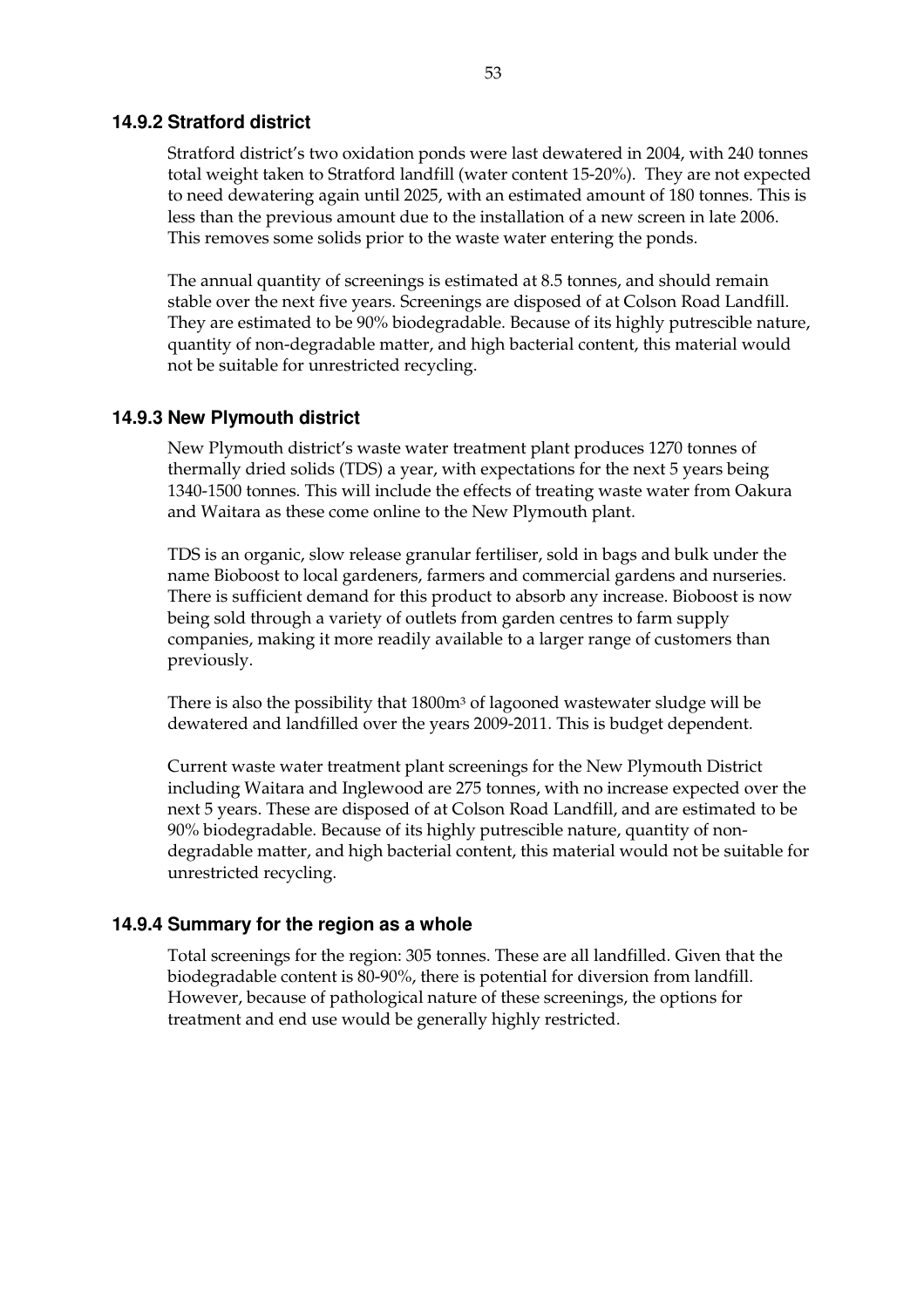### **14.10 Drilling muds**

Exploration companies were unable to provide detailed information on amounts needing disposal over the next five years. Exploration activity is very sensitive to the price of oil, which has recently been highly unpredictable. Indications are however that sufficient capacity is available for land farming and other treatments including composting to continue to meet the demand.

Coastal sites for land farming can be desirable, according to one industry source, as drilling mud contaminants are primarily salts, high in chloride and sodium, and coastal groundwater is already likely to contain these. In addition, drilling mud can have a positive impact by giving structure to sandy soils, and because of its nitrogen content. Another prime consideration is having the disposal site convenient to the well site to reduce transport impacts and costs. Disposal sites have almost invariably been coastal sand country, and site reinstatement at a disposal site after disposal leaves land owners with more productive pasture (contoured and more productive soil).

### **14.11 Hazardous wastes**

There are several routes for the safe collection of hazardous wastes in the region.

Two of the District Councils operate hazardous waste drop-off facilities, South Taranaki at the Hawera Transfer Station, and New Plymouth at the New Plymouth Transfer Station. Domestic hazardous waste is accepted for no charge at both transfer stations; commercial hazardous waste (including waste from farms) is accepted for \$10 per kg or litre at New Plymouth; Hawera refers anyone with commercial quantities to New Plymouth. Stratford Transfer Station also accepts small quantities of domestic hazardous waste and this is taken by the site manager to Hawera for collection. 76 Collections of accumulated material at the facilities are arranged as needed. These are done by Haz-Tech, a company operating nation-wide with years of experience in this work.<sup>77</sup>

Materials collected include pesticides and weedkillers and other commercial and household hazardous materials, including solvents, lead based paints, acids, household cleaners, isocyanates and tributyl tin. The collector estimates that approximately 40% of the total collected is pesticides, and 60% are other commercial and household hazardous materials. He stressed that this was very much an estimate as amounts can vary enormously, e.g. one collection might have one or two large quantities of pesticides.

The only records available for quantities are for pesticides, and these are separated into intractables, 78 which are sent overseas for destruction, and pesticides for local

 $76$  Stratford used to have its own hazardous waste collection but the last one was in December 2006; and the lack of a hazardous waste shed at the Transfer Station is a constant issue for the on-site manager

<sup>77 &</sup>quot;Haz-Tech has provided hazardous waste collection and disposal services throughout New Zealand since 1992… They have provided their expert support and advice through small jobs such as removing old pesticides from a single farm shed to being the main contractor on large projects such as the repackaging of large stockpile of waste agricultural chemicals to make it safe for transport." From www.haztech.co.nz/Haz-Tech/Home.html accessed 7 May 2009<br><sup>78</sup> These include DDT, 245T, 24D and paraquat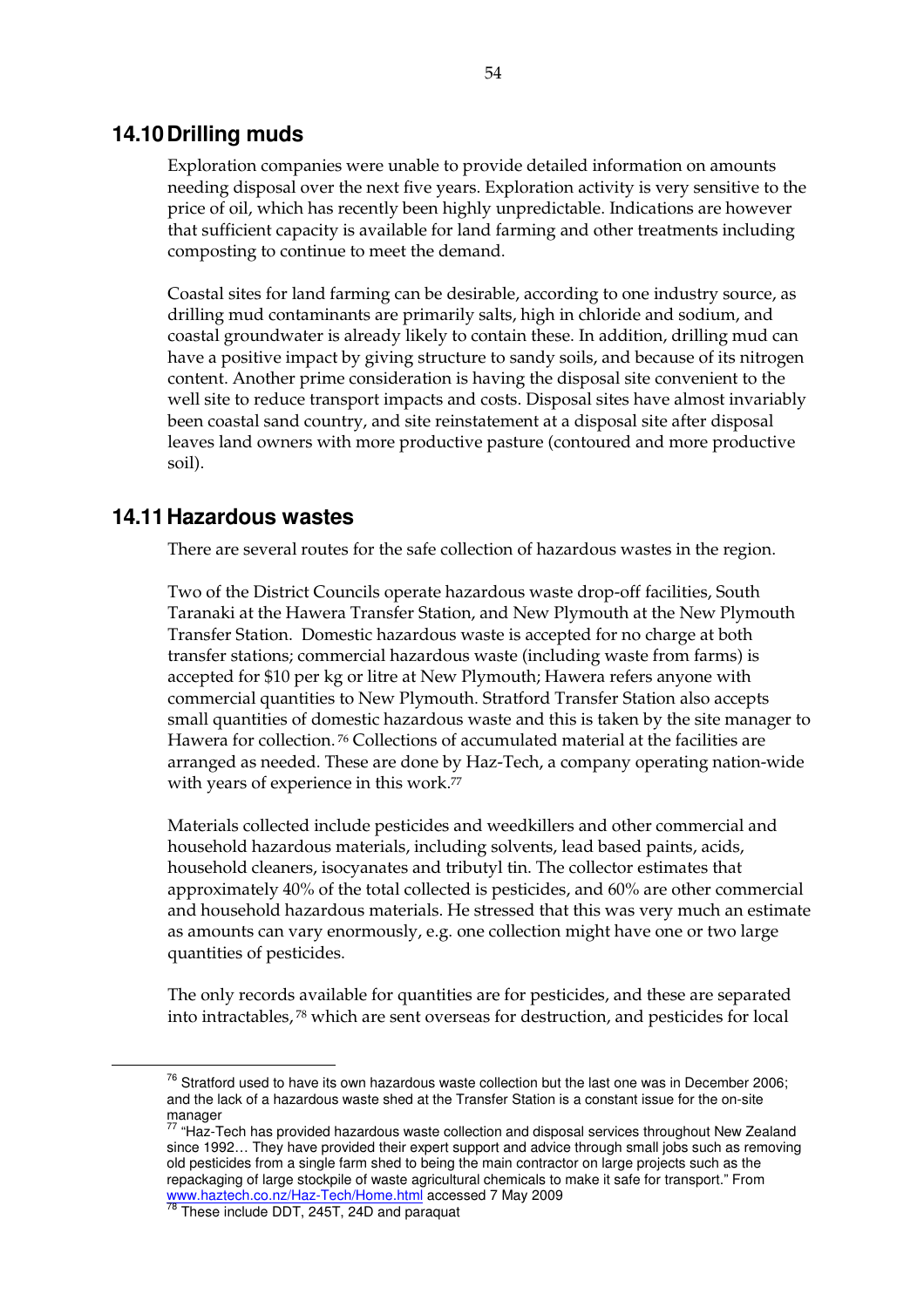disposal, which are treated in New Zealand. Legacy pesticides are still being collected. 79, 80

Over the last 3 years 1376kg of pesticides have been collected from the region, of which 934kg was intractable, with the remaining 442kg being for local disposal. There is no pattern to amounts collected, with occasional large spikes, for example in April this year 184kg of DDT and 25kg of paraquat were collected from Hawera. (For comparison purposes, there was only 3.4kg of DDT in the previous collection and no paraquat). This indicates there is still an unknown quantity of legacy chemicals in the region.

Haz-Tech gets about one query a month from farmers in the region for private collection and disposal. These queries have never resulted in a collection in Taranaki, which is attributed to the cost, usually about \$13 a kilogram plus travel costs. What happens to these pesticides is not known. It is possible they stay in storage or are disposed of inappropriately perhaps in farm pits or by burning. This operator thinks the only way to ensure environmentally sound disposal of agrichemicals is for collections to be free to those needing to dispose of them. The Regional Council has already run four well-publicised region-wide collections, between 1993 and 2004, offering free collection. Quantities of the intractable and hazardous wastes collected on each occasion have steadily reduced, with paint and waste oil by far the largest proportion in the most recent collection.

The variability in both quantities and types of materials being received makes it difficult to predict what might happen over the next five years.

In addition to the Haz-Tech collections, hazardous materials in the region are also handled directly by two other companies, Transpacific Industries and Waste Management. These are then sent to Transpacific Technical Services, either in Wellington or Auckland, for final treatment and disposal. There appear to be no threats to the current arrangements, although no information was available from one of these companies.

An unknown factor is the recently launched nationwide collection programme for agrichemicals, Agrecovery Chemicals. This is an industry stewardship initiative aiming to provide a simple and cost effective national collection and disposal system for unwanted chemicals in agriculture. It is supported by funds contributed by participating brand owners under the existing Agrecovery Container levy and through a contribution from national government and user charges.

Some chemicals will be collected for no charge, but there are significant exclusions for which a disposal fee may apply: products whose registration has expired more than two years ago, including organochlorine and arsenical insecticides; products from brands and companies that are not part of the Agrecovery Programme; and unknown, unlabelled or mixed agrichemicals.

 $79$  Chemicals that are no longer used in New Zealand; DDT for example was deregistered (no longer allowed to be sold) in 1989, but MAF had required its use on agricultural land to be stopped around 1970. MAF ran collections in the early 1970s.

 $80$  For example, 2 years ago 7.5 tonnes of DDT was collected from one farm and 5 years ago 6.5 tonnes of 24D dust from another farm. Neither of these was in Taranaki. R. McGregor, pers. comm., 11 March 2009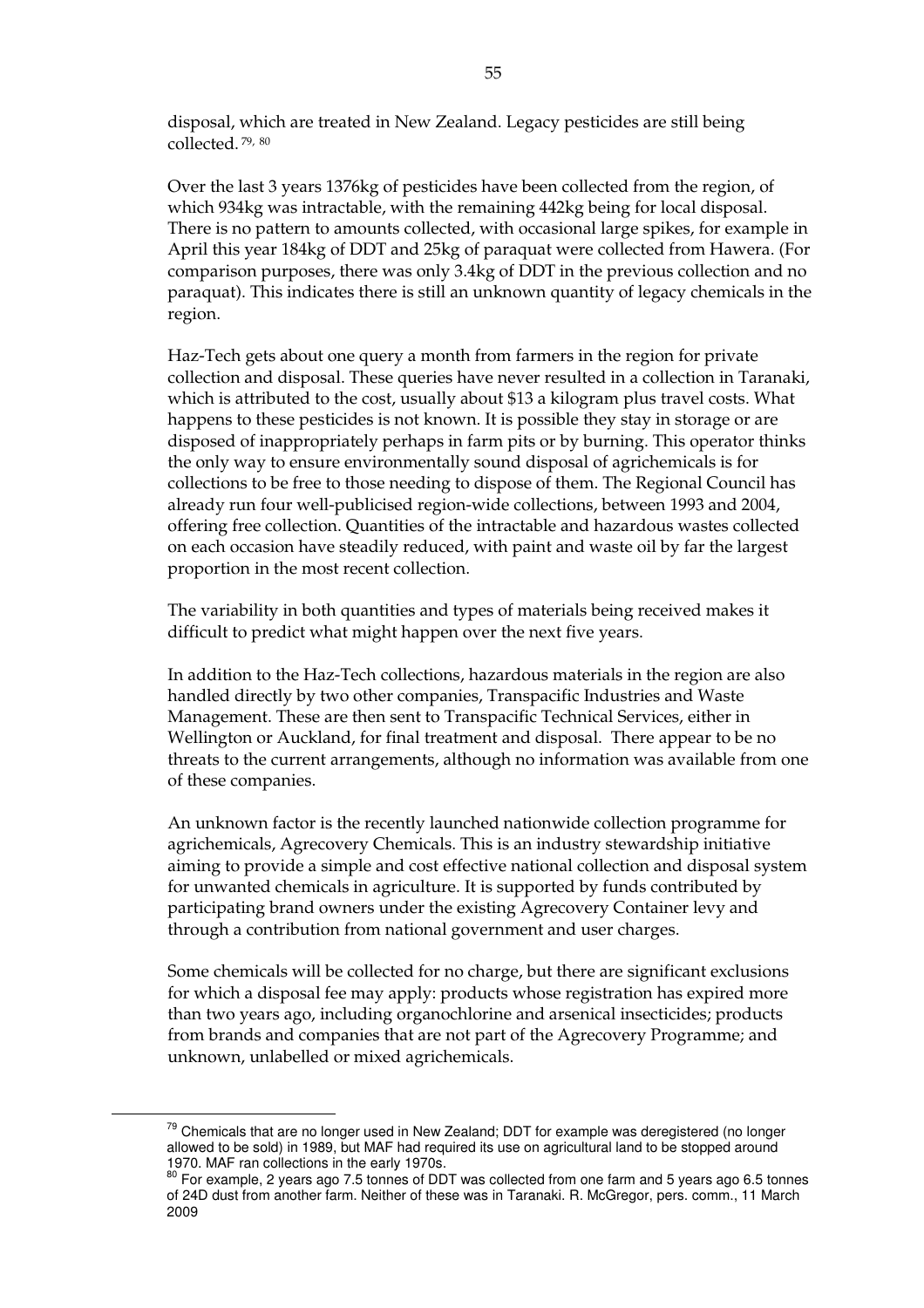### **14.12 'Problem' wastes**

These include a wide range of materials produced both by metal working industries and the energy industry. Materials include neutralised sludges, caustic wastes, high copper sludges, heavy metal liquid waste, interceptor sludges and cleaning agents from welding. They are sent to specialist companies in Auckland or Wellington for assessment. Chemical analyses are used to determine appropriate treatment and disposal. Where possible, one waste is used to treat another, e.g. acids are used to neutralise alkalis. In some cases overseas destruction is necessary. Types and quantities are erratic, making it very difficult to predict future trends, or sensibly determine current annual quantities. No problem is foreseen in the ability to handle these materials over the next five years.

The comment was made that Taranaki has very good procedures for this type of waste, probably due to the good environmental practices of the petroleum industry combined with the length of time it has been in the region.

### **14.13 Waste cooking oils**

Approximately 120 tonnes of waste cooking oil is collected from the region annually by the one established collector, the Tallowman. They estimate that only 80% of suitable sites have a collection, and that this would directly relate to volume. It was suggested the rest would dispose of used oil in the rubbish or down the drain.<sup>81</sup>

A small amount of waste cooking oil is also diverted by individuals and used as vehicle fuel, either directly, for example the McVege car,82 or by conversion to biodiesel.

Apart from accessing the 20% of sites estimated to be without a collection there do not appear to be any issues with the current arrangements. There are no capacity issues in terms of taking more material if this was available.

### **14.14 Grease traps**

Three operators who deal with these wastes were contacted, including one which handles by far the largest proportion. In total, grease trap wastes containing an estimated 200 – 230 tonnes of fats and food scraps are collected annually. A small amount of this, about 12 tonnes, is treated in oxidation ponds; the rest is landfilled.

The materials now landfilled were once taken to composting sites in Waitara and Uruti, but Waitara is no longer available, and the transport cost to Uruti is prohibitive. One operator investigated taking them to the waste water treatment plant in New Plymouth, but this was not possible.

There do not appear to be any threats to the current arrangements, but alternatives to landfilling might be able to be explored for these materials as they have potential to be beneficially reused. For example, a plant to recover the fats from grease trap wastes is being trialled in Palmerston North; it might be possible to establish something similar in this region.

 $81$  Territorial authorities in some areas help by promoting the service, for example with advertisements at movies and putting signs up in restaurants

<sup>&</sup>lt;sup>82</sup> Taranaki Regional Council. (2009)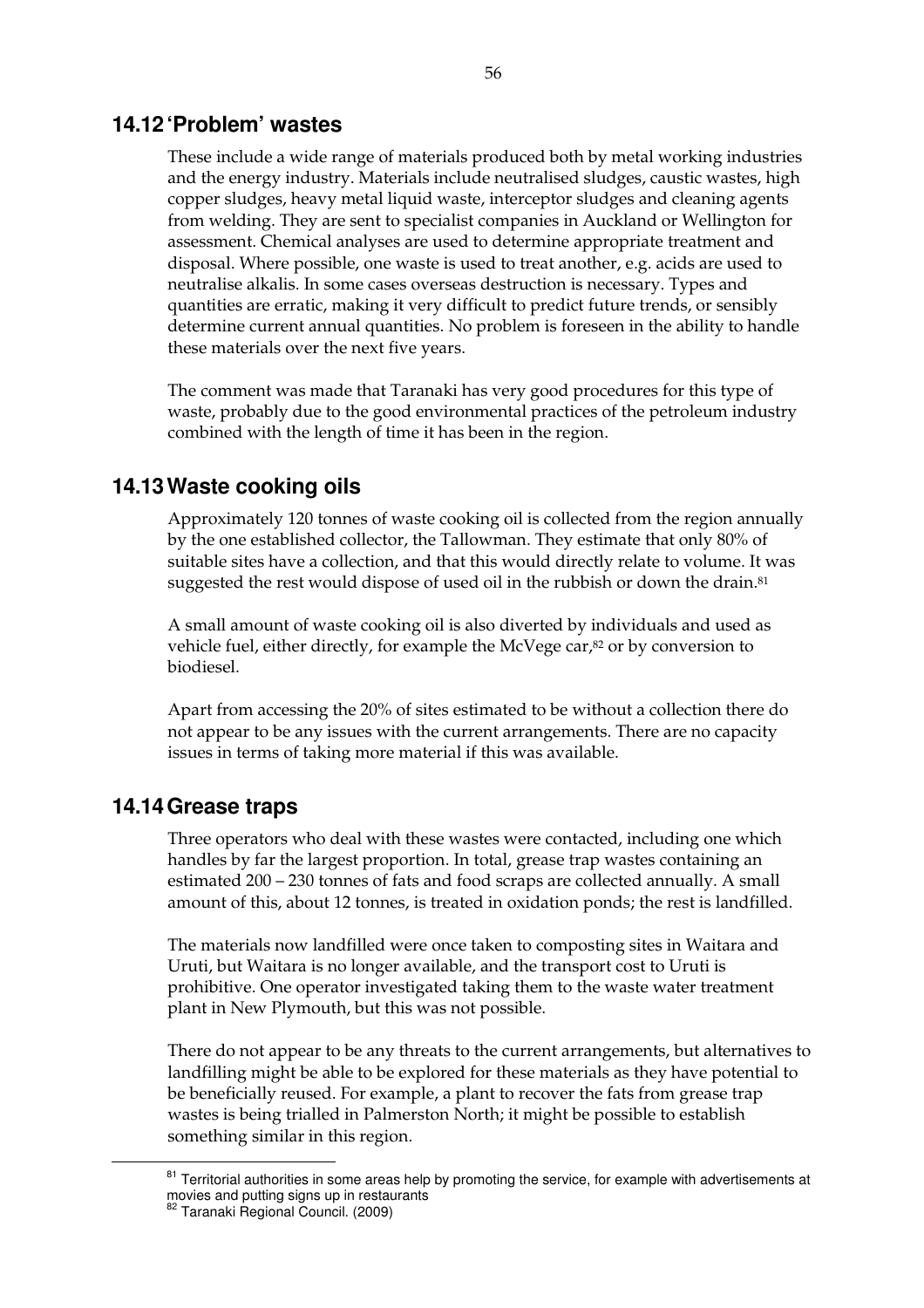# **14.15 Small batteries**

These were excluded from the survey given their small volume. Previous investigative work indicates some jewellers collect silver oxide batteries and send them to a company which recovers the silver; the only cost to the jeweller is freight. Another company charges a fee to accept batteries. NiCad, metal hydride, lithium ion and silver oxide batteries are exported for recycling and alkaline ones encased in concrete for secure landfilling.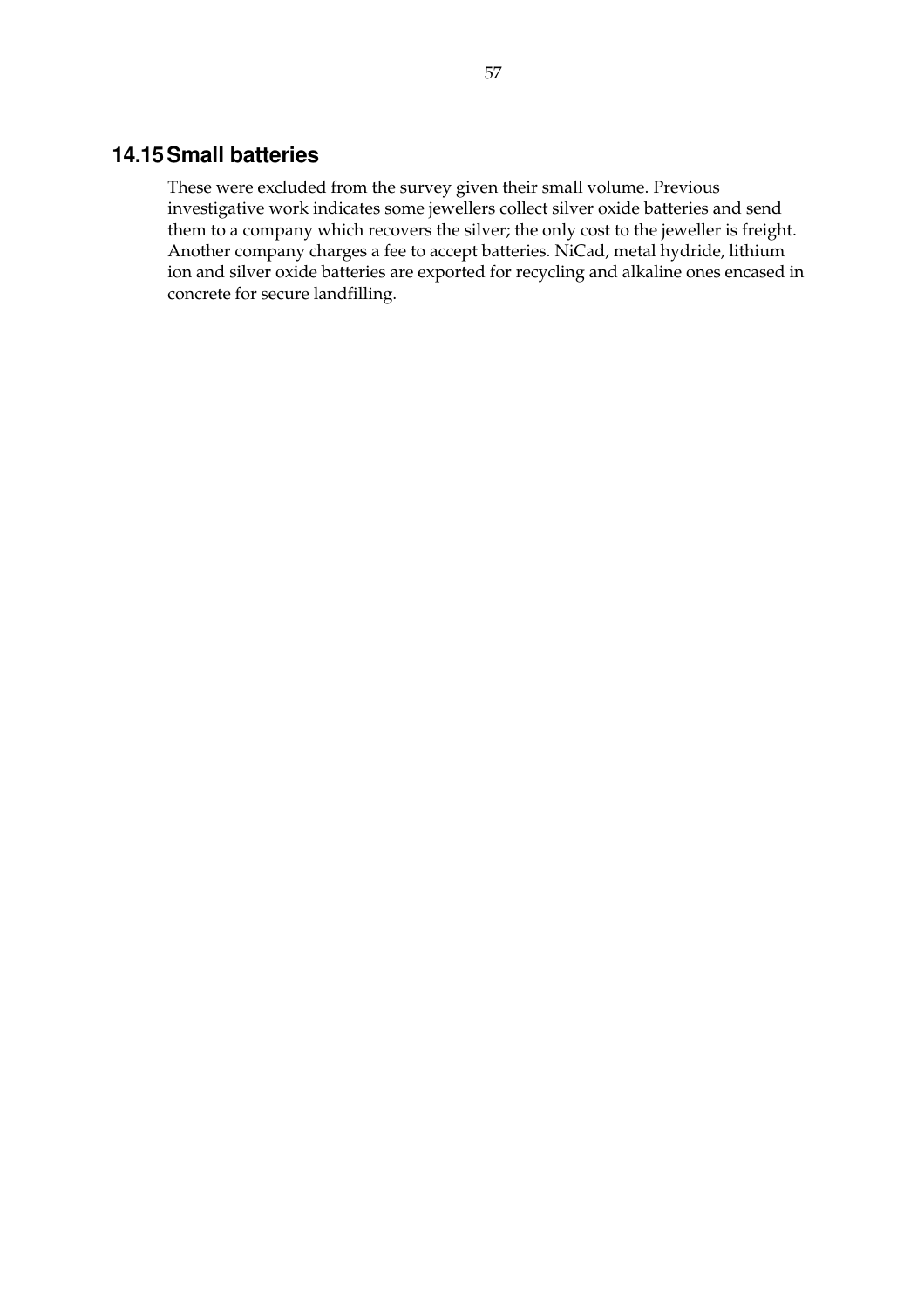# **15. Cleanfills**

There are 23 consented cleanfills in the Taranaki area. These are largely operated by local earthworks and construction companies to dispose of cleanfill arising from their activities. Several other sites accept fill for quarry reinstatement purposes. The annual tonnage of material accepted to Taranaki cleanfills is currently estimated to be between 110,000 and 140,000 tonnes, with individual cleanfills ranging from 2000 to 40,000 tonnes annually.

There is insufficient information available to accurate quantify the overall capacity of the cleanfills currently operating in the region. However as the only potential barriers to new sites being developed are either regulatory or cost, there is no reason that capacity will be scarce in the future. There will always be gullies and quarries that owners want filled and providing the activity qualifies for resource consent or as a permitted activity, and the operation is cost effective, cleanfilling will likely continue at least at its present rate. Future diversion and re-use or reprocessing of materials that are currently being disposed of at cleanfill may stabilize demand, especially if government levies make diversion more financially attractive.



**Photograph 6** A typical cleanfill face showing the types of materials disposed of

Currently the bulk of the materials accepted at the region's cleanfills (as assessed by tri-annual inspection) consists of clay, concrete, soil, gravel and mature bitumen. Lesser amounts of plastics, some tree stumps and untreated timber are also often seen. The most common unacceptable wastes observed are green waste and galvanised iron; however these for the most part appear in cleanfills incidentally as part of a load of acceptable materials rather than being a systematic attempt to dispose of prohibited wastes on an ongoing basis.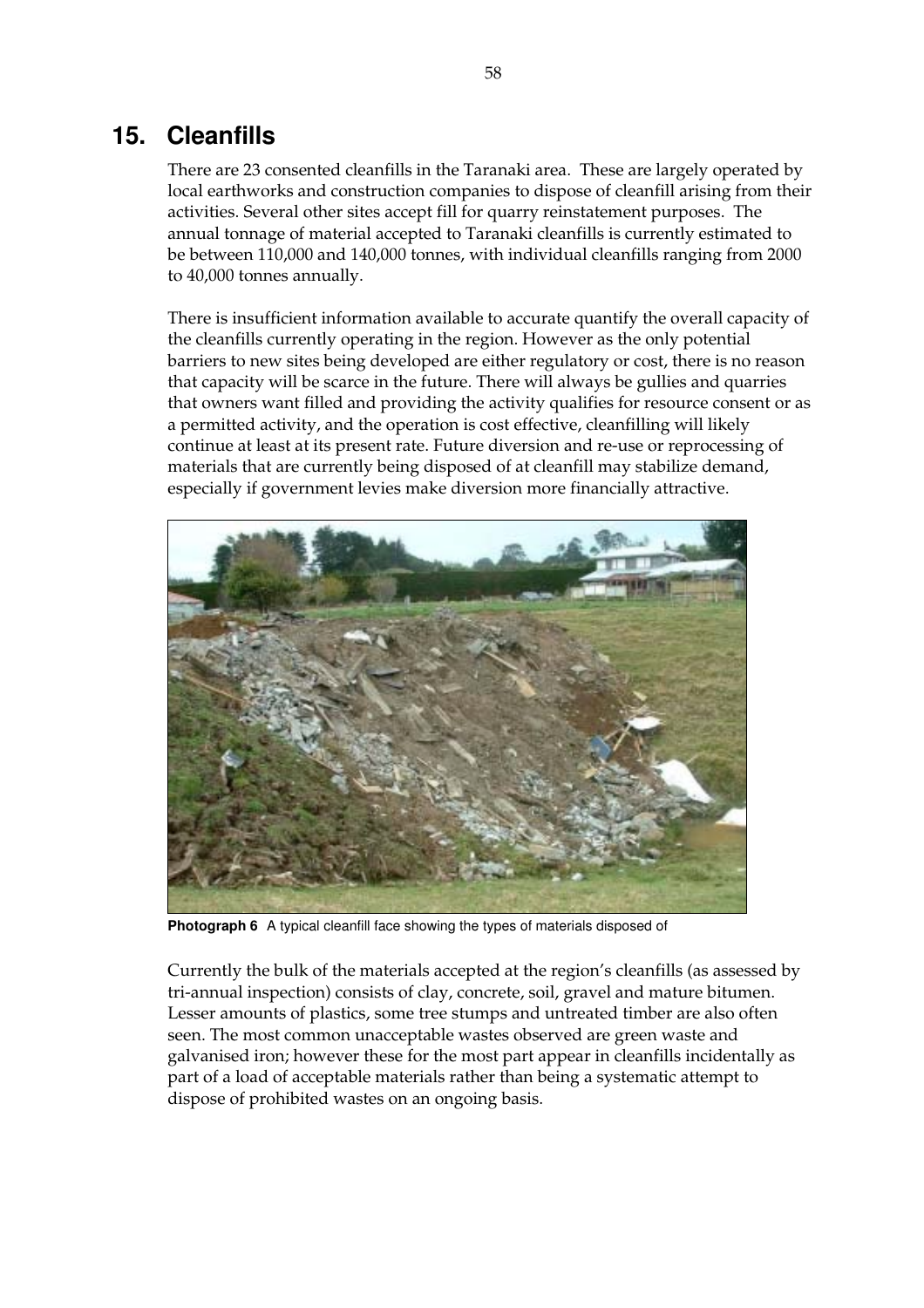# **Bibliography and references**

- **Christchurch City Council. (2009).** *Christchurch's new state-of-the-art organics processing plant opens*. Retrieved 27 April 2009 from www.ccc.govt.nz/MediaReleases/2009/March/06114605.asp
- **Computer Access NZ. (2009).** *Submission to the New Zealand Government on the Waste Minimisation Act.* See this document for more information on the main issues to do with e-waste**.**
- **Ministry for the Environment. (2005).** *Options for Kerbside Collection of Household Organic Wastes* [Electronic version]. Retrieved 27 April 2009 from www.mfe.govt.nz/publications/waste/kerbside-collection-may05/html/page7.html
- **Ministry for the Environment. (n. d.).** *Designing a sustainable building*. Retrieved 1 June 2009 from www.mfe.govt.nz/issues/sustainable-industry/govt3/topicareas/sustainable-buildings/design.html#waste
- **Ministry of Agriculture and Forestry. (2009).** *Feeding pigs untreated food waste results in conviction.* Retrieved 27 April 2009 from www.maf.govt.nz/mafnet/press/2009/090406-feeding-pigs-untreated-foodwaste.htm
- **Ministry of Culture and Heritage. (n. d.).** *Digital television: analogue switch-off process Proposed approach*. Retrieved 27 April 2009 from www.mch.govt.nz/publications/digital-tv/analogue-switchoff-approach.html
- **Pettersen, H. and Masters, N. (2008).** *Ensuring Vermicomposting Success: The Tauranga City Council Experience.* WasteMINZ Conference 2008
- **Product Stewardship Foundation. (n. d.).** *\$30 levy on TVs is price for e-waste*. Retrieved 27 April 2009 from www.productstewardship.org.nz/content/view/42/33/
- **Taranaki Regional Council. (2004).** *Regional Waste Strategy for Taranaki*
- **Taranaki Regional Council. (2009).** *Regional Policy Statement for Taranaki*
- **Taranaki Regional Council. (2009).** *Taranaki: Where We Stand. State of the Environment Report 2009*
- **UMR Research Limited. (2006).** *Electrical and Electronic Equipment Survey January 2006: A Quantitative Report.* Retrieved 15 April 2009 from www.mfe.govt.nz/publications/waste/eee-survey-report-jan06/eee-survey-reportjan06.pdf
- **URS. (2006).** *Product Stewardship Case Study for End-of-life Tyres* [Electronic version]. Retrieved 17 February 2009 from www.mfe.govt.nz/publications/waste/productstewardship-endoflife-tyres-may06/
- **Wilson, D. (2007).** *Optimising kitchen waste collection*, WasteMINZ Conference 2007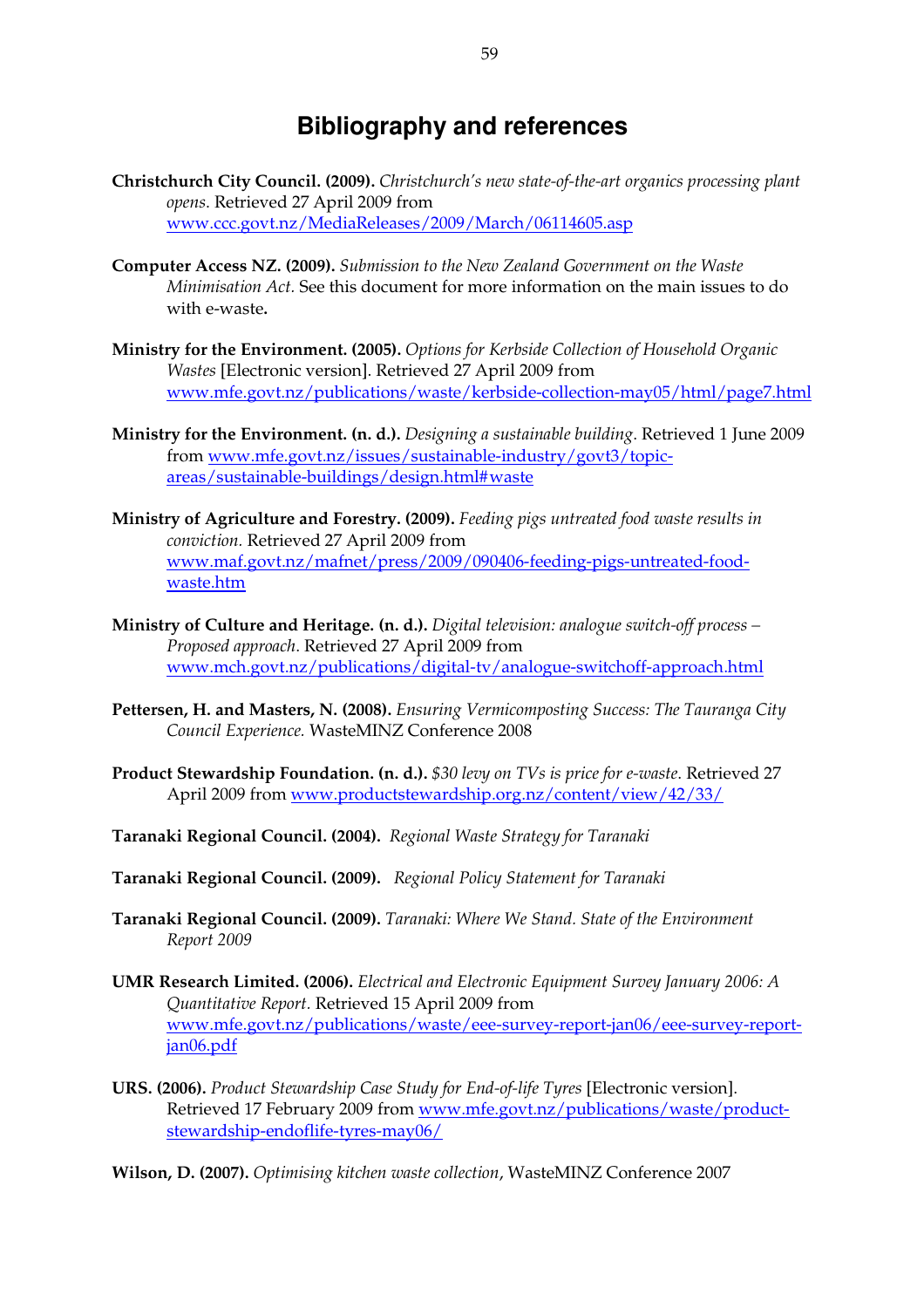**Websites**  Agricultural chemicals container recycling www.agrecovery.co.nz www.astronplastics.co.nz/index\_nz.html www.trc.govt.nz/environment/waste/plastics.htm#plastics

Silage wrap recycling agpac.co.nz/products.php?cid=14&type=P , wrap recycling agpac.co.nz/products.php?cid=25&type=P , plywood replacement product made from recycled plastic www.agrecovery.co.nz www.trc.govt.nz/environment/waste/plastics.htm#agpac

Glass recycling www.recycleglass.co.nz/glassmaking.htm

eDay www.eday.org.nz/about-eday.asp

Basel Convention on the Control of Transboundary Movements of Hazardous Wastes and their Disposal (1989) www.mfe.govt.nz/laws/meas/basel.html

Green building www.nzgbc.org.nz/main/greenstar

Composting www.return2earth.co.nz www.revitalfertilisers.co.nz

Promotion of home composting www.createyourowneden.org.nz

Agricultural chemical disposal www.agrecovery.co.nz

Paint recycling www.enviropaints.co.nz/ www.resene.co.nz/paintwise.htm www.resene.co.nz/pdf/Paintcrete.pdf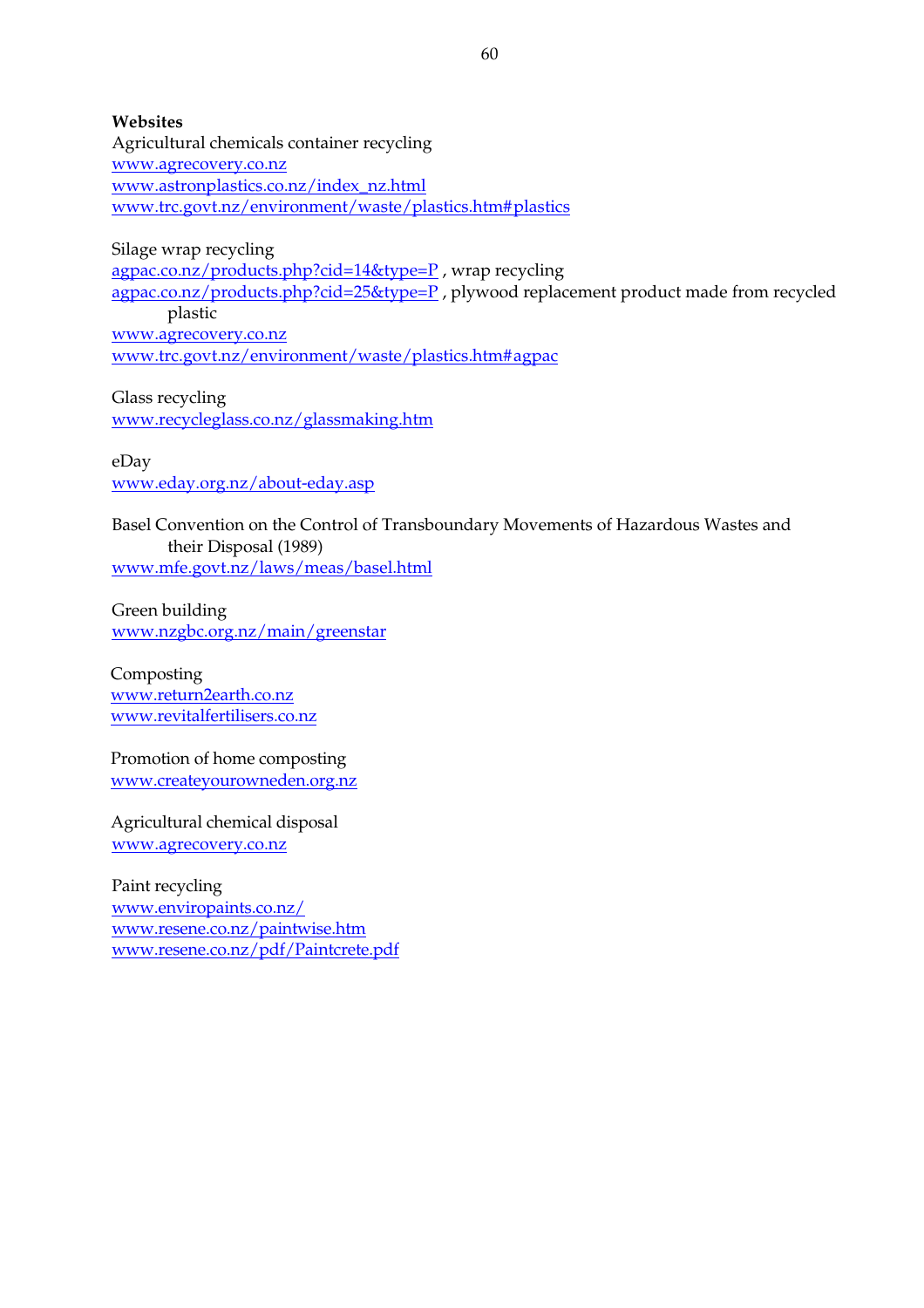### **Appendix I**

**General comment on diversion of materials by waste contractors and at transfer stations**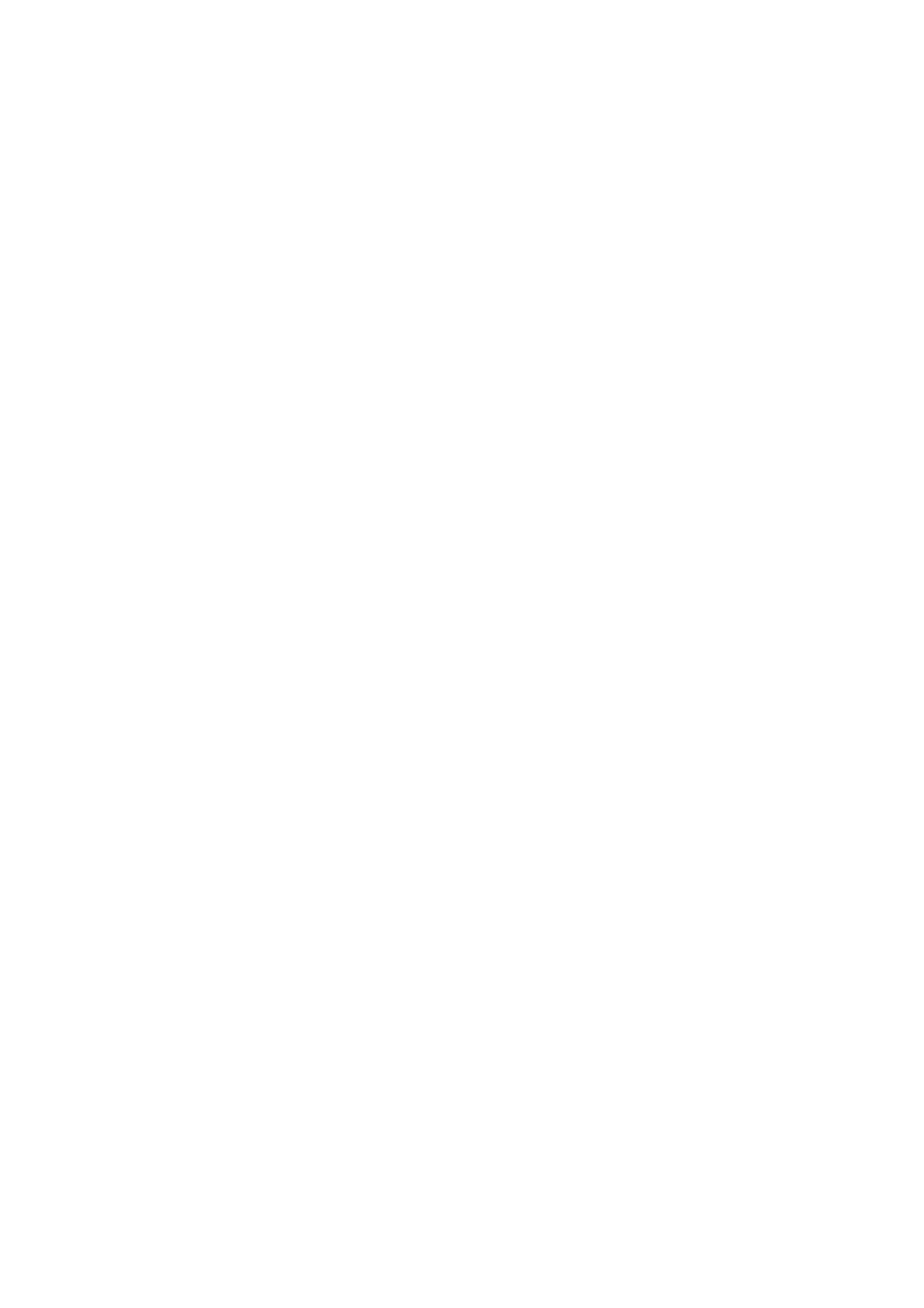Several waste contractors sort material from rubbish collected in gantry type skip bins, the type generally used for house and business clean outs. Bin contents are emptied on to a hard stand and recyclable and in some cases compostable materials are extracted, along with any material that can be cleanfilled. This achieves a diversion rate from landfill of between 15-25% by volume (up to 50% by weight), for two of the three operators this information was available for. This type of bin only makes up part of their total rubbish (between 40% and 75% by volume), with the remainder comprising front loader bins, which tend to be used for regular commercial rubbish. Although these undoubtedly contain recyclable material like office paper, they are not economic to sort. These loads are also usually compacted.

The New Plymouth Transfer Station also removes materials from rubbish loads. The operator estimates about 6% by weight of the total that comes in is diverted. Metals are removed for recycling via scrap metal dealers; this is covered elsewhere in the report. In addition, about 50 tonnes a year is recovered for the Recycle Shop. This includes items like lawnmowers, household goods, bricks and timber; the latter two categories are further commented on elsewhere in the report.

The amount diverted can be affected by the decisions of other waste operators, for example, as above, pre-sorting loads and then taking the remainder directly to the landfill without using the Transfer Station. This is currently the case with one of the largest waste operators. Information on types and weights of materials being diverted by this business was not available, but it is unlikely to include as wide a range of items diverted by the Transfer Station as they are not likely to have access to a facility like the Recycle Shop.

Quantities removed for sale through the New Plymouth Transfer Station Recycle Shop are highly variable, and are not known for individual materials. The shop has been upgraded in recent times and now operates from an all weather facility, meaning more items are able to be diverted, and also that it is more attractive for buyers to spend time there. Many people visit the transfer station just to look through the shop, with 25% of visits on the weekend being solely for this purpose, indicating a substantial interest.

The Stratford Transfer Station manager estimates that she diverts about one third by volume of material brought in, around 100m3 a week. Some items are for reuse, for example furniture, kitchen items and timber, and some are recycled like old whiteware and other metal. This site is a model 'resource recovery centre', and demonstrates what can be done by one person passionate about the environment and her community. A large part of her success is that she believes in the value of relationships; knowing what is going on in the community means she is able to easily divert household items to those who need them. By doing what she can to ensure materials coming in are reused or recycled, the manager also demonstrates that 'rubbish' is actually a resource which still has value, especially if it can be diverted before too much mixing or compaction occurs.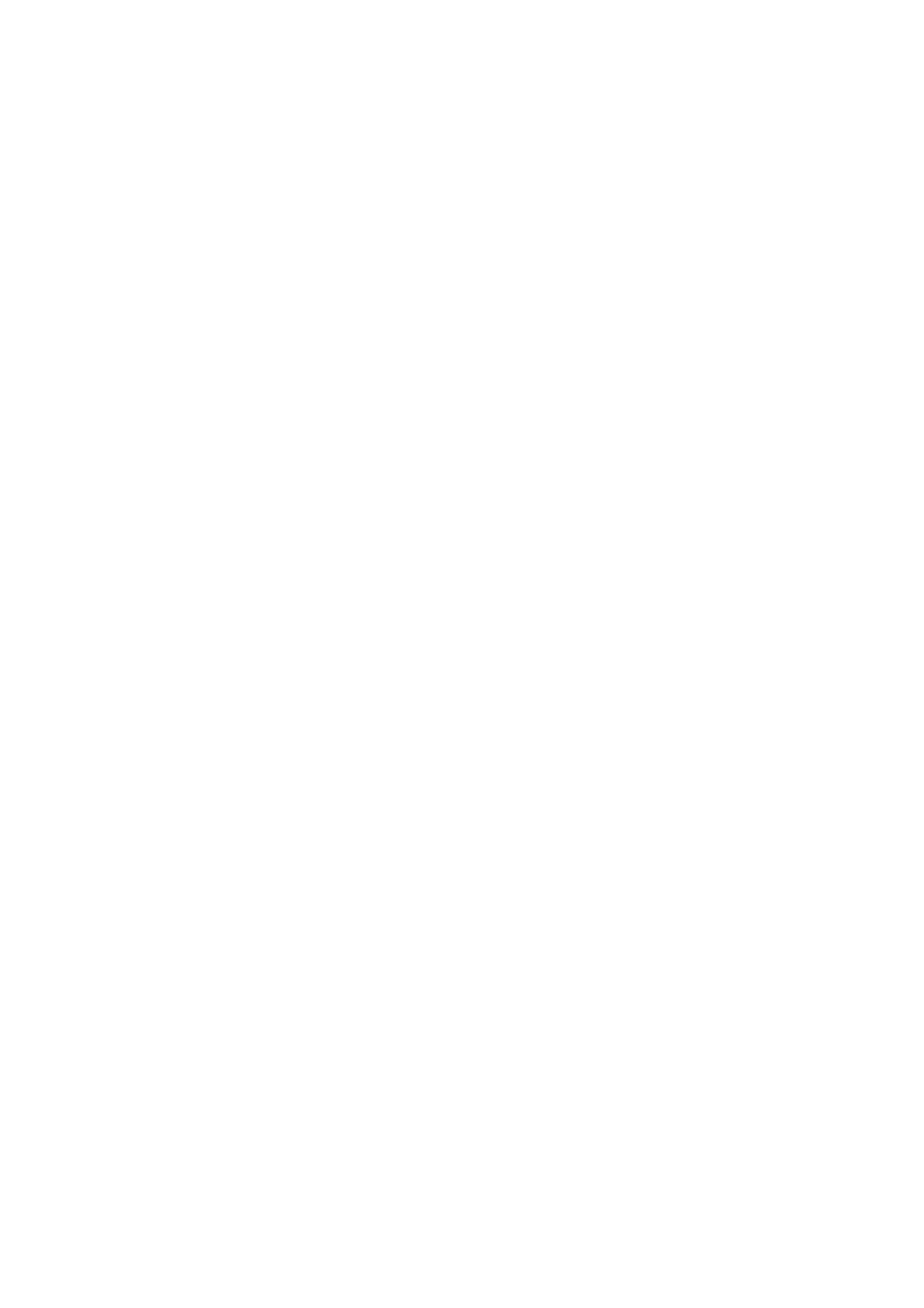## **Appendix II**

# **AgRecovery Programme Member Companies**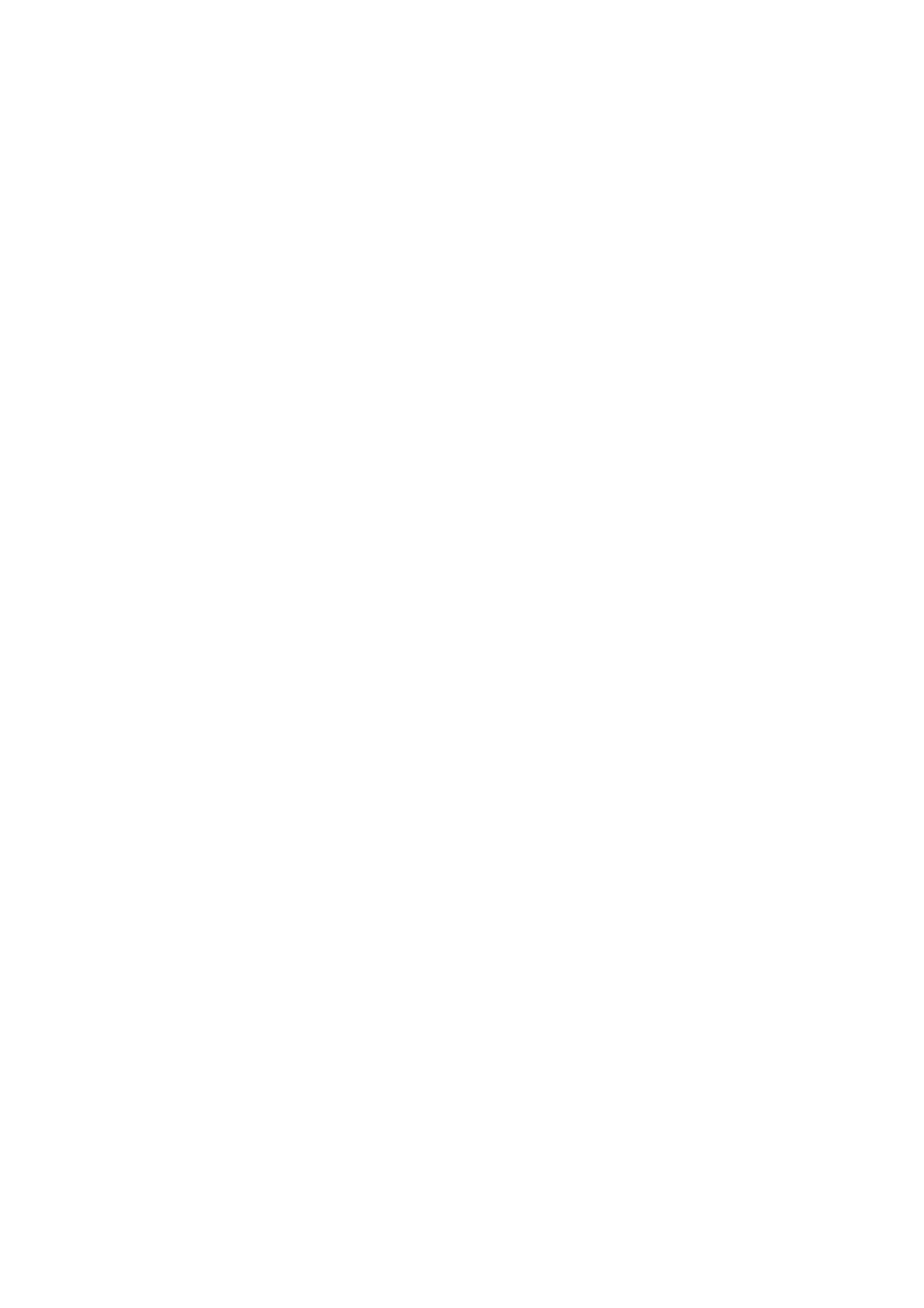| adria<br>monete                     | Agronica                             | <b>CI-BASF</b><br><b>The Chemical Company</b> | baÿer                                    | <b>Bell Booth</b> |
|-------------------------------------|--------------------------------------|-----------------------------------------------|------------------------------------------|-------------------|
| Bio/                                | <b>biostart</b>                      | BOTRYZEN                                      | <b>A</b> : DeLaval                       | DowAgroSciences   |
| OU POND<br>The minucles of actence- | <b>ELANCO</b>                        | ELISIO<br>ria ering too public                | Elliett Technologies Fruitfed Supplies   |                   |
| <b>UREEN FORCE</b>                  | <b>Gro-Chem</b>                      | - Non-residual Pesticides                     | <b>Horti</b><br>fully growers by growing | Intervet          |
| KI KEY HOUTHES CD                   | MANTISSA<br><b>UNARTER RUTRITION</b> | <b>Maxicrop</b><br><b>TRIPI</b>               | <b>MERIAL</b><br>Ξ<br>Ancare             |                   |
| <b>Nitrosol</b>                     | <b>Nufarm</b>                        | omnia<br>primaxa                              | <b>RION</b>                              | pacificag         |
| <b>Citic Boatest</b>                | <b>PHLOLIME</b>                      |                                               | Ravensdown                               |                   |
| syngenta                            | <b>Terranova</b><br><b>SEEDS</b>     | Virbac                                        |                                          | ezelam            |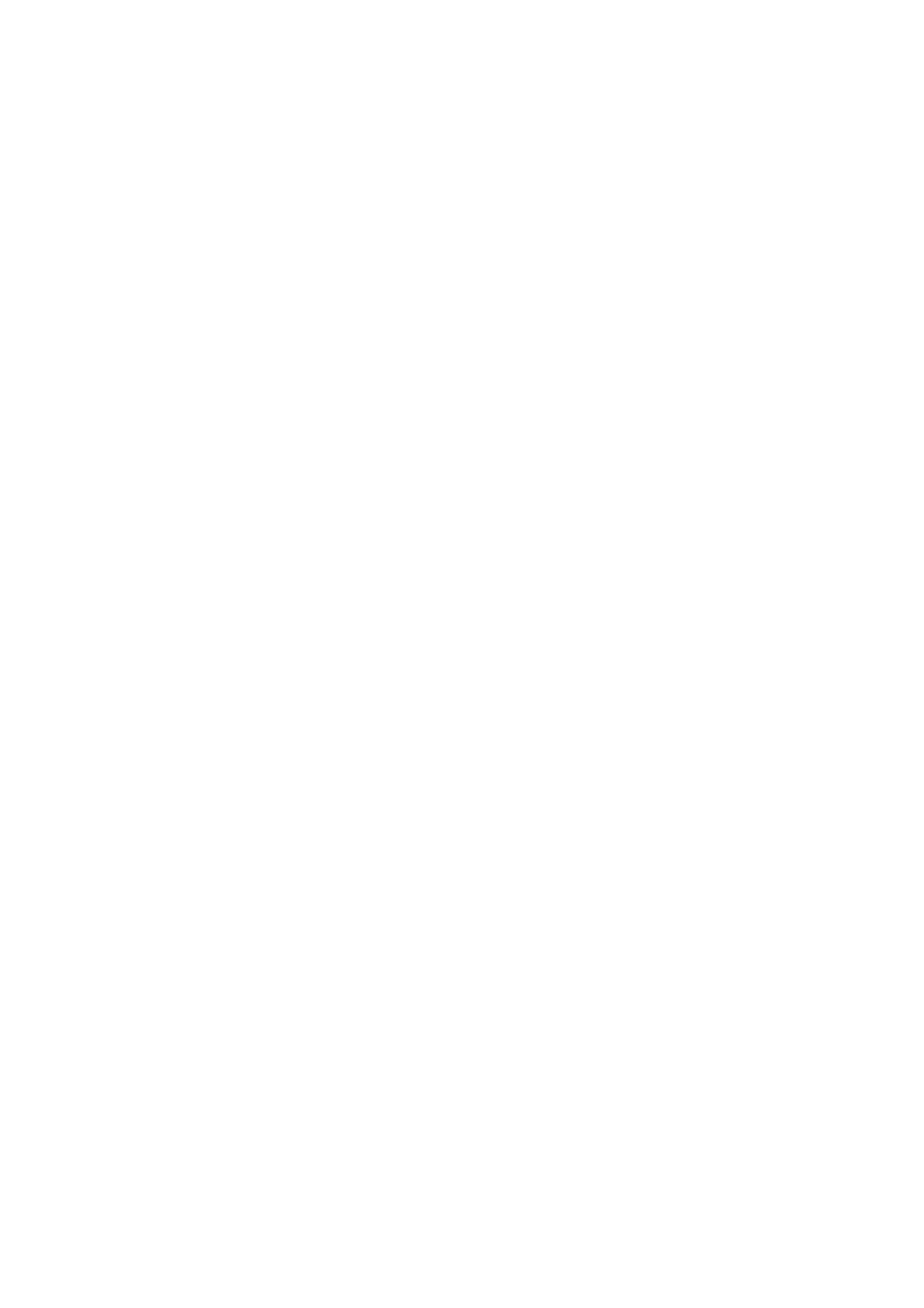**Appendix III** 

**The Waste Exchange**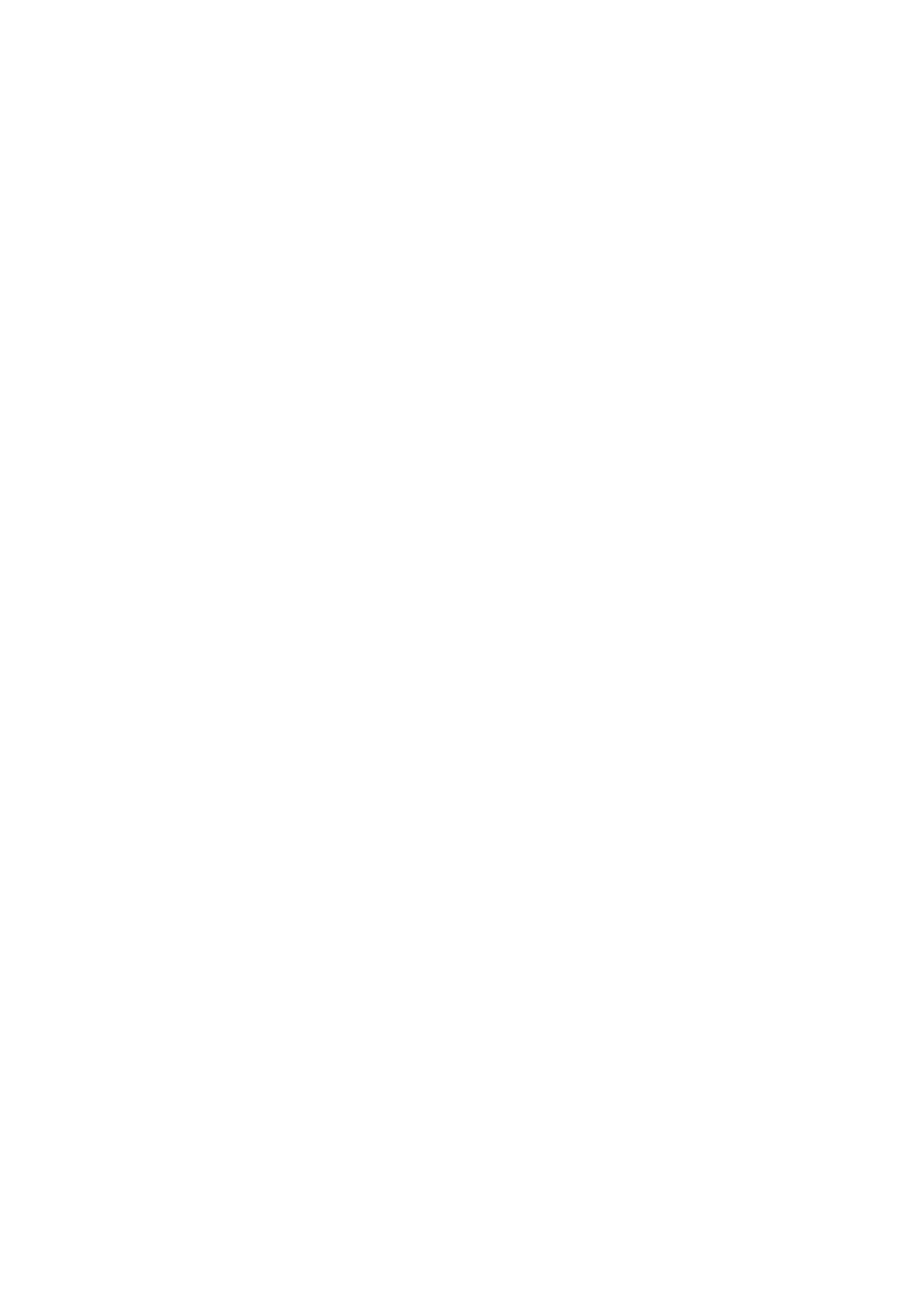The Waste Exchange has existed for some time, and was originally administered by 3R; only some parts of the country are members. See

www.nothrow.co.nz/index.html (the map shows Taranaki but we are not a member). Environment Waikato currently takes all the 0800 calls for the North Island apart from Auckland; the total volume of calls is not high, one or two a day. The site itself is apparently quite active with individuals and businesses listing independently on the website and contacting each other. The Exchange is about to undergo a revamp, to make it more decentralized. The cost to be part of this would be \$400 a year for web hosting. Each area would have its own directories under two headings**,**  Residential/Community; and Business/Industry, and 0800 calls would be directed to the appropriate area. This link is a sample of the type of listings:

www.nothrow.co.nz/wastex/materials.jsp?Category=Food+and+Vegetation&Status =Available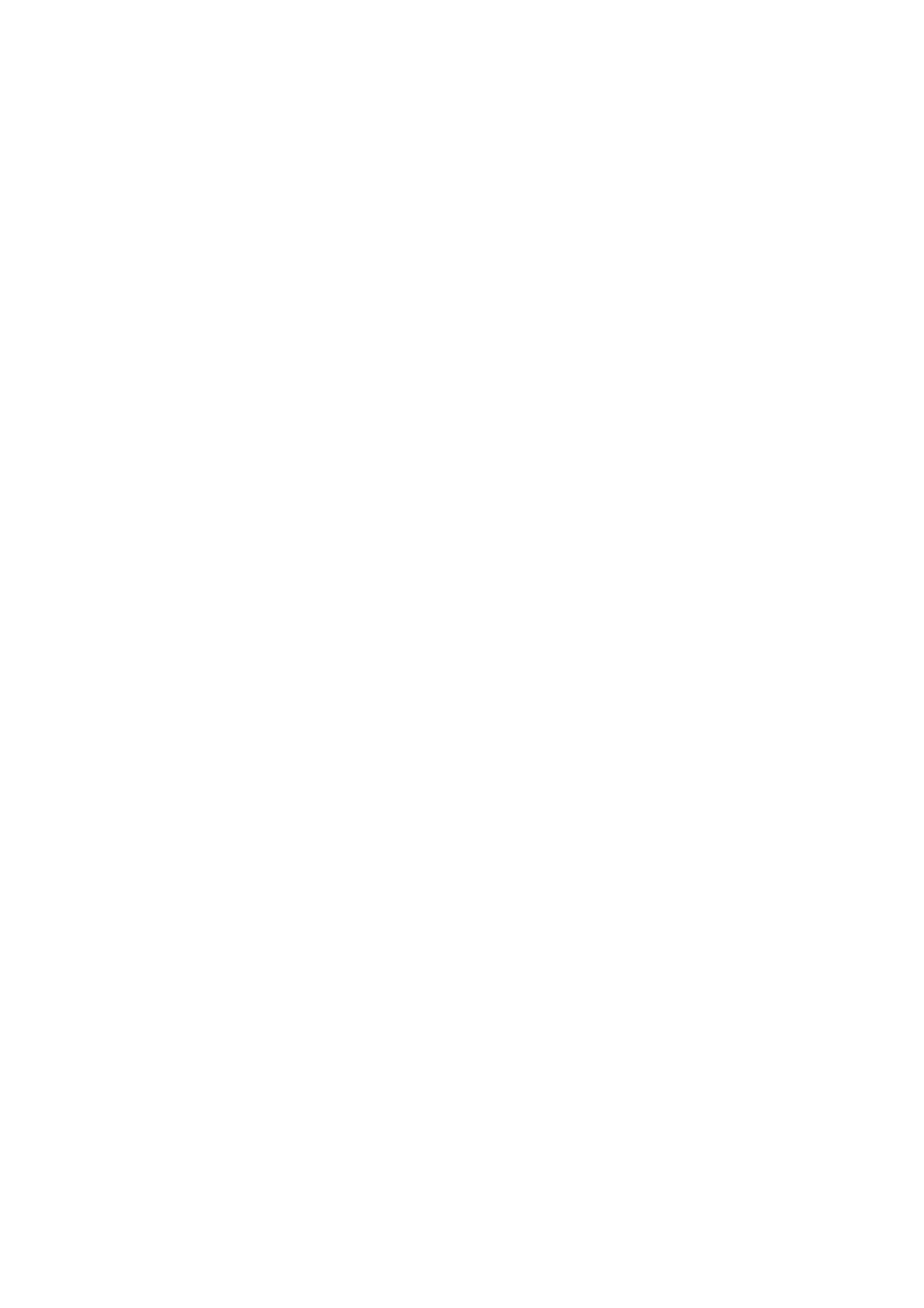**Appendix IV** 

**Used Oil Recovery**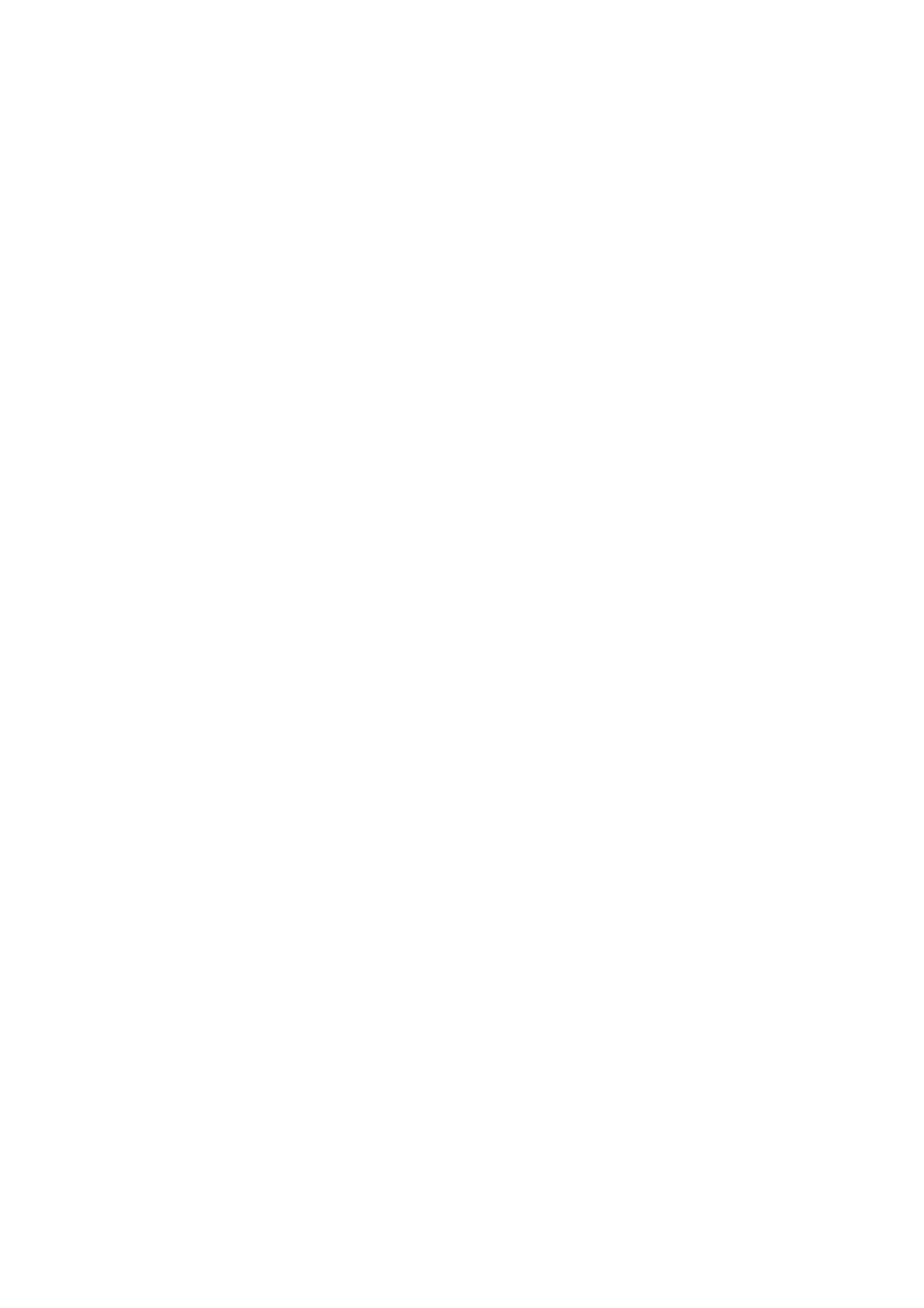Ministry for the Environment (2009). *Waste Minimisation in New Zealand: A Discussion Document*, p6*.* Retrieved 24 March 2009, from www.mfe.govt.nz/publications/waste/waste-minimisation-discussiondocumnet/html/page6.html.

#### "**Current situation**

It is estimated that 33–40 million litres of used lubricating oil are generated each year (MfE, 2007a). During use, oil becomes contaminated with substances that are hazardous to human health and the environment, including heavy metals and polycyclic aromatic hydrocarbons. Some of these contaminants are potential carcinogens. Good management of used oil is required to prevent harm to people, the environment and the economy.

Used lubricating oil can be refined for reuse or used as a fuel source in hightemperature industrial processes. International best practice encourages these two options. Used oil is also used as a fuel source in low-temperature burners and heaters, or sprayed on roads to reduce dust. There are environmental problems with these two uses, in particular harmful air emissions.

A producer-based used oil recovery programme involving Holcim, oil collectors and major oil companies, has been in place for some years. This voluntary programme collects an estimated 13 million litres of used oil a year for use as a fuel substitute for Holcim's cement kiln in Westport. Consented facilities, asphalt plants, lime kilns and other industrial plants use another 6.4 million litres. It is estimated that another 8 million litres of used oil is collected and used in small low temperature burners (which often do not require resource consent) and as a dust suppressant on some roads. Some 7 million litres are not able to be accounted for.

#### **Proposal for managing used oil**

A product stewardship scheme would ensure that all used oil is managed and directed to high value uses with minimum harm to the environment. These uses could be as fuel (similar to the Holcim scheme) or involve processing of the used oil to produce new lubricating oils. To be effective, the scheme must have good coverage of New Zealand and recover a high percentage of used oil. If the current voluntary schemes cannot achieve this, a declaration of used oil as a priority product, or other regulation, may be needed."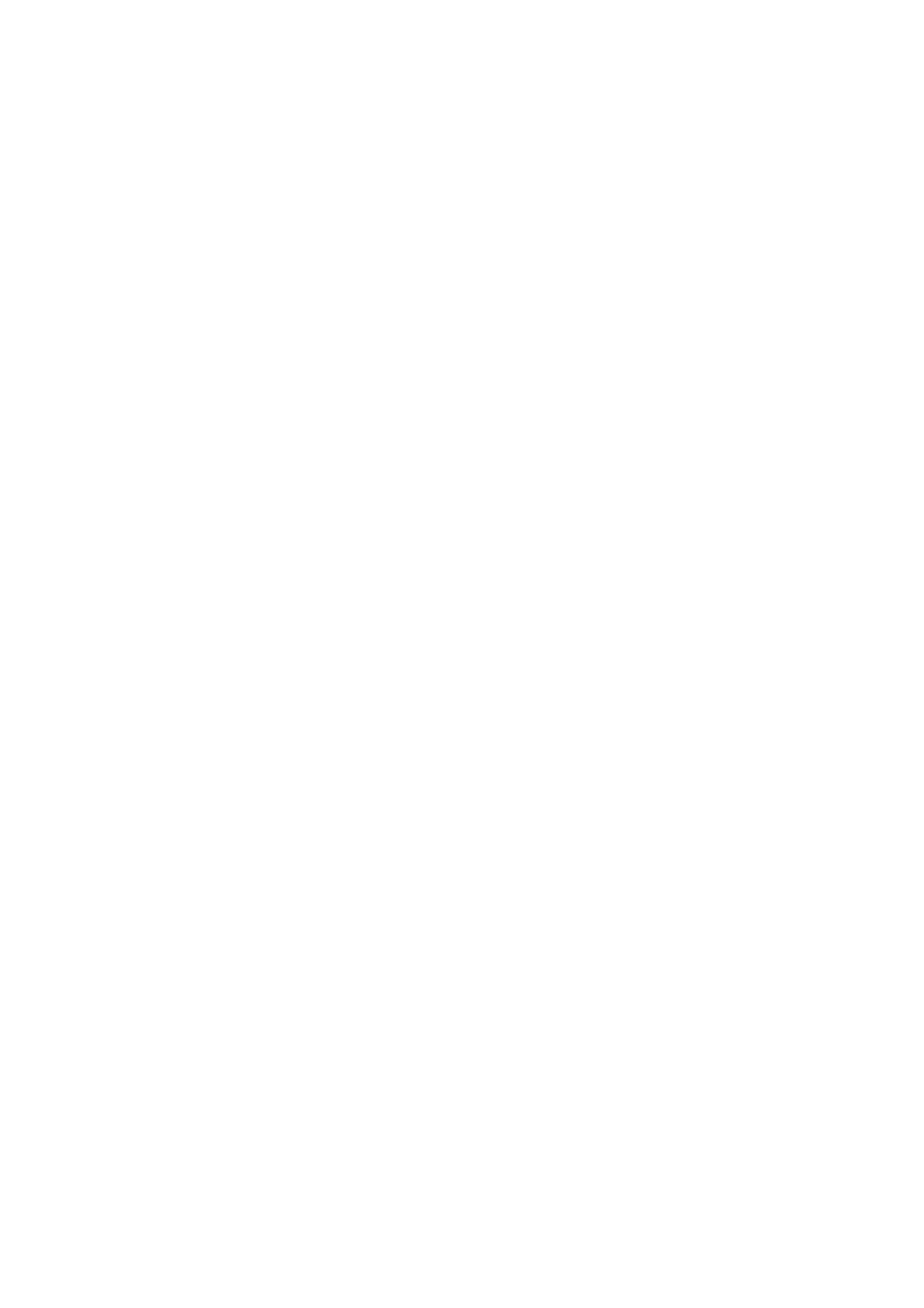## **Appendix V**

## **Sample Covering Email and Questionnaire**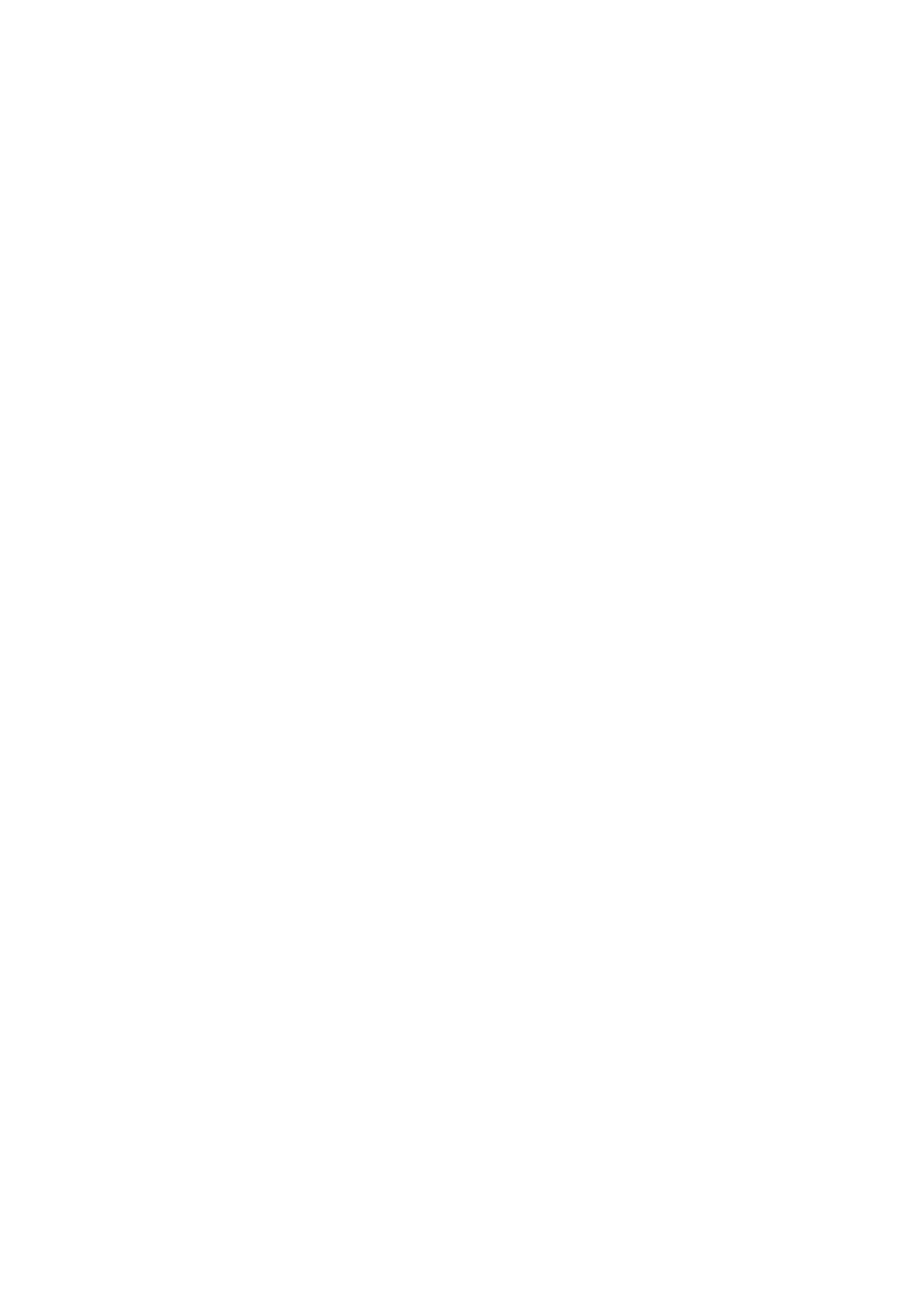#### **Organic Materials Processing**

#### Hi xxxx

Thanks for taking the time to look at this. We are collecting this information to help with regional waste planning. Under the Waste Minimisation Act, we need to assess current collection, recycling, recovery, treatment and disposal services available; forecast future demands for these services; and determine what options are available to meet these forecast demands. Organic materials are clearly a large proportion of materials disposed of in the region, with much of it currently being processed for beneficial reuse.

The information you provide will be treated as confidential, and anything produced for use outside council will have the data aggregated by sector to protect commercial interests.

Councils also need to 'promote effective and efficient waste management and minimisation', so any additional comments with respect to this and what role your company could see itself playing would also be appreciated.

Kind regards

Barbara

Barbara Hammonds Waste Minimisation Officer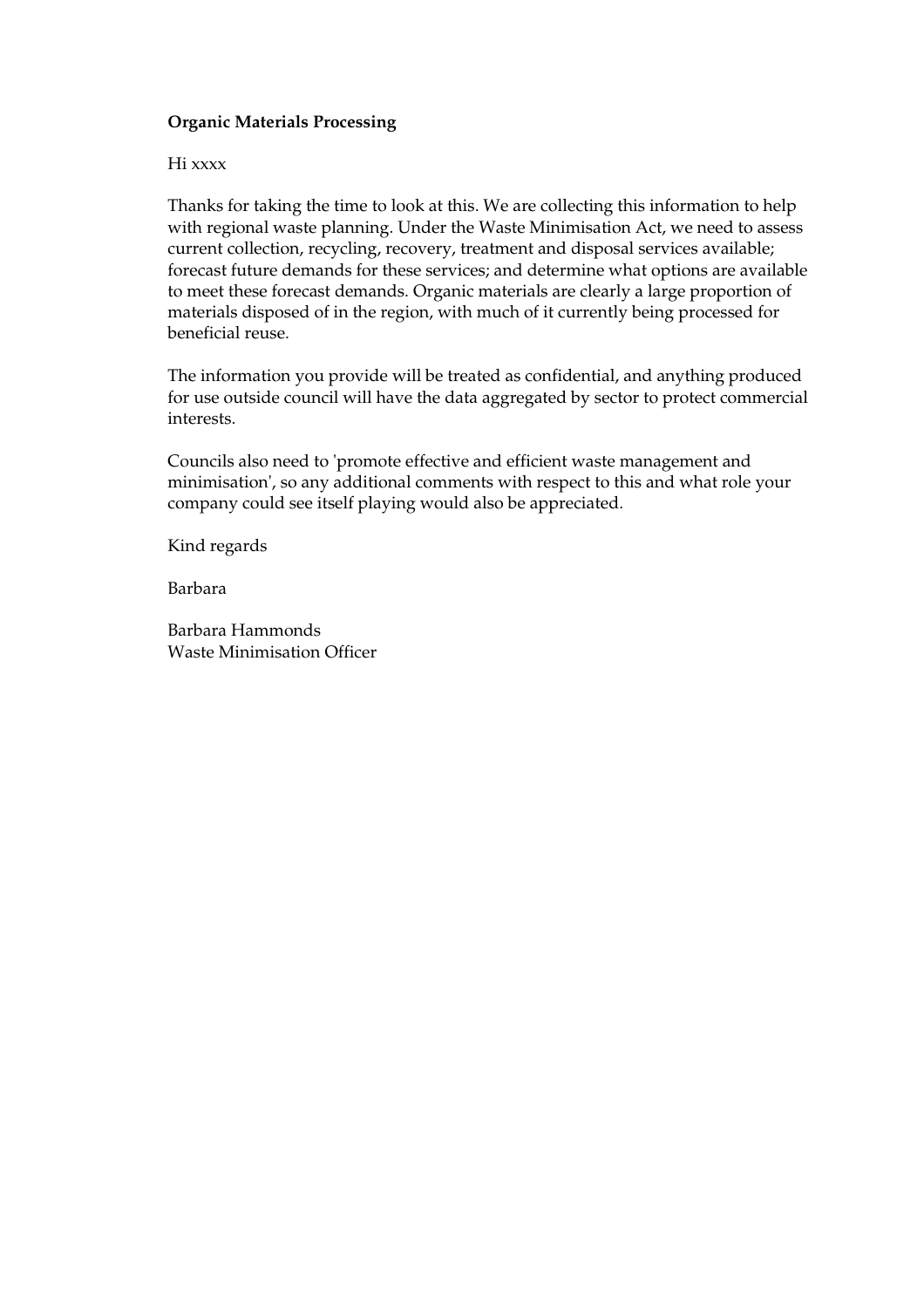Company name:

Name of respondant(s):

Position of respondant(s):

Phone number:

Site address/es:

| 1              | When did the facility commence operations?                                                                                                                                                                                                          |  |
|----------------|-----------------------------------------------------------------------------------------------------------------------------------------------------------------------------------------------------------------------------------------------------|--|
| 2              | What type of processing system is used? Eg<br>windrow, vermicomposting, in-vessel digestion                                                                                                                                                         |  |
| 3              | What type of feedstock / materials does this<br>facility accept?                                                                                                                                                                                    |  |
| 4              | What types of activities generate these<br>materials? Or, if easier, what type of facility do<br>they come from?                                                                                                                                    |  |
| 5              | What is the approximate annual quantity of<br>material accepted?<br>Preferably in tonnes/annum but m3 will suffice<br>(both if possible)                                                                                                            |  |
| 6              | What are the annual quantities of individual<br>feedstocks (if known)? Or, if easier, how much<br>of each main type of material comes from each<br>of your sources?                                                                                 |  |
| $\overline{7}$ | Quantity of materials coming from out of<br>Taranaki if any                                                                                                                                                                                         |  |
| 8              | Does the site have a weighbridge? if not, how is<br>the quantity of incoming material measured?<br>Eg cubic metres based on truck sizes, loader<br>scales                                                                                           |  |
| 9              | What is the maximum annual capacity of this<br>facility? (raw material quantities)                                                                                                                                                                  |  |
| 10             | What are the estimated annual quantities of<br>raw materials over the next 5 years? If an<br>increase or decrease is expected, what is the<br>basis for this? Are you receving requests for<br>you to increase your acceptance of raw<br>materials? |  |
| 11             | Is there potential for growth in your markets? If<br>so, will this accommodate any expected<br>increase in feedstock? Also, is there enough<br>feedstock for you to take advantage of any<br>increase in demand?                                    |  |
| 12             | What is the end product(s)?                                                                                                                                                                                                                         |  |
| 13             | Is the product in finished form for commercial /<br>retail release when it leaves your site or does it<br>go elsewhere for further processing?                                                                                                      |  |
| 14             | What are the annual quantities of end<br>product(s)?                                                                                                                                                                                                |  |